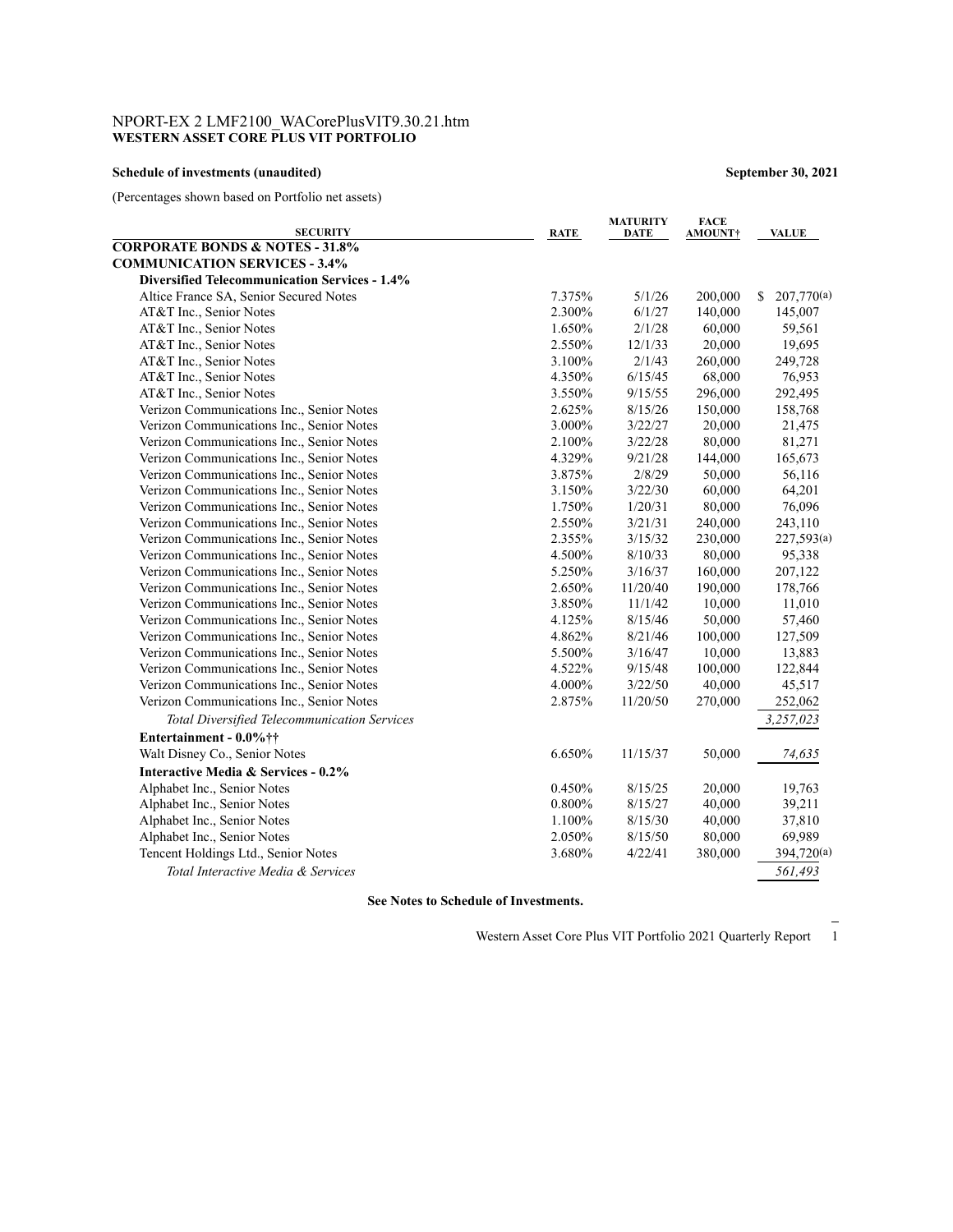### **Schedule of investments (unaudited) (cont'd) September 30, 2021**

(Percentages shown based on Portfolio net assets)

| <b>SECURITY</b>                                              | <b>RATE</b> | <b>MATURITY</b><br><b>DATE</b> | <b>FACE</b><br><b>AMOUNT†</b> | <b>VALUE</b> |
|--------------------------------------------------------------|-------------|--------------------------------|-------------------------------|--------------|
| <b>Media - 1.2%</b>                                          |             |                                |                               |              |
| CCO Holdings LLC/CCO Holdings Capital Corp., Senior Notes    | 4.500%      | 8/15/30                        | 10,000                        | \$10,330(a)  |
| CCO Holdings LLC/CCO Holdings Capital Corp., Senior Notes    | 4.500%      | 5/1/32                         | 220,000                       | 226,875      |
| Charter Communications Operating LLC/ Charter Communications |             |                                |                               |              |
| Operating Capital Corp., Senior Secured Notes                | 4.908%      | 7/23/25                        | 270,000                       | 303,777      |
| Charter Communications Operating LLC/ Charter Communications |             |                                |                               |              |
| Operating Capital Corp., Senior Secured Notes                | 4.200%      | 3/15/28                        | 80,000                        | 89,415       |
| Charter Communications Operating LLC/ Charter Communications |             |                                |                               |              |
| Operating Capital Corp., Senior Secured Notes                | 5.050%      | 3/30/29                        | 100,000                       | 117,166      |
| Charter Communications Operating LLC/ Charter Communications |             |                                |                               |              |
| Operating Capital Corp., Senior Secured Notes                | 5.375%      | 4/1/38                         | 240,000                       | 290,006      |
| Charter Communications Operating LLC/ Charter Communications |             |                                |                               |              |
| Operating Capital Corp., Senior Secured Notes                | 3.500%      | 3/1/42                         | 40,000                        | 39,178(b)    |
| Charter Communications Operating LLC/ Charter Communications |             |                                |                               |              |
| Operating Capital Corp., Senior Secured Notes                | 4.800%      | 3/1/50                         | 30,000                        | 33,726       |
| Charter Communications Operating LLC/ Charter Communications |             |                                |                               |              |
| Operating Capital Corp., Senior Secured Notes                | 6.834%      | 10/23/55                       | 30,000                        | 44,457       |
| Comcast Corp., Senior Notes                                  | 3.100%      | 4/1/25                         | 10,000                        | 10,703       |
| Comcast Corp., Senior Notes                                  | 3.375%      | 8/15/25                        | 30,000                        | 32,513       |
| Comcast Corp., Senior Notes                                  | 3.950%      | 10/15/25                       | 180,000                       | 199,764      |
| Comcast Corp., Senior Notes                                  | 3.150%      | 3/1/26                         | 80,000                        | 86,490       |
| Comcast Corp., Senior Notes                                  | 3.300%      | 4/1/27                         | 40,000                        | 43,823       |
| Comcast Corp., Senior Notes                                  | 4.150%      | 10/15/28                       | 270,000                       | 310,684      |
| Comcast Corp., Senior Notes                                  | 3.400%      | 4/1/30                         | 50,000                        | 55,094       |
| Comcast Corp., Senior Notes                                  | 4.250%      | 10/15/30                       | 50,000                        | 58,269       |
| Comcast Corp., Senior Notes                                  | 3.250%      | 11/1/39                        | 10,000                        | 10,569       |
| Comcast Corp., Senior Notes                                  | 3.750%      | 4/1/40                         | 10,000                        | 11,248       |
| Comcast Corp., Senior Notes                                  | 3.400%      | 7/15/46                        | 10,000                        | 10,620       |
| Comcast Corp., Senior Notes                                  | 4.000%      | 3/1/48                         | 10,000                        | 11,456       |
| Comcast Corp., Senior Notes                                  | 3.999%      | 11/1/49                        | 165,000                       | 191,355      |
| Comcast Corp., Senior Notes                                  | 3.450%      | 2/1/50                         | 40,000                        | 42,474       |
| Comcast Corp., Senior Notes                                  | 2.800%      | 1/15/51                        | 30,000                        | 28,452       |

# **See Notes to Schedule of Investments.**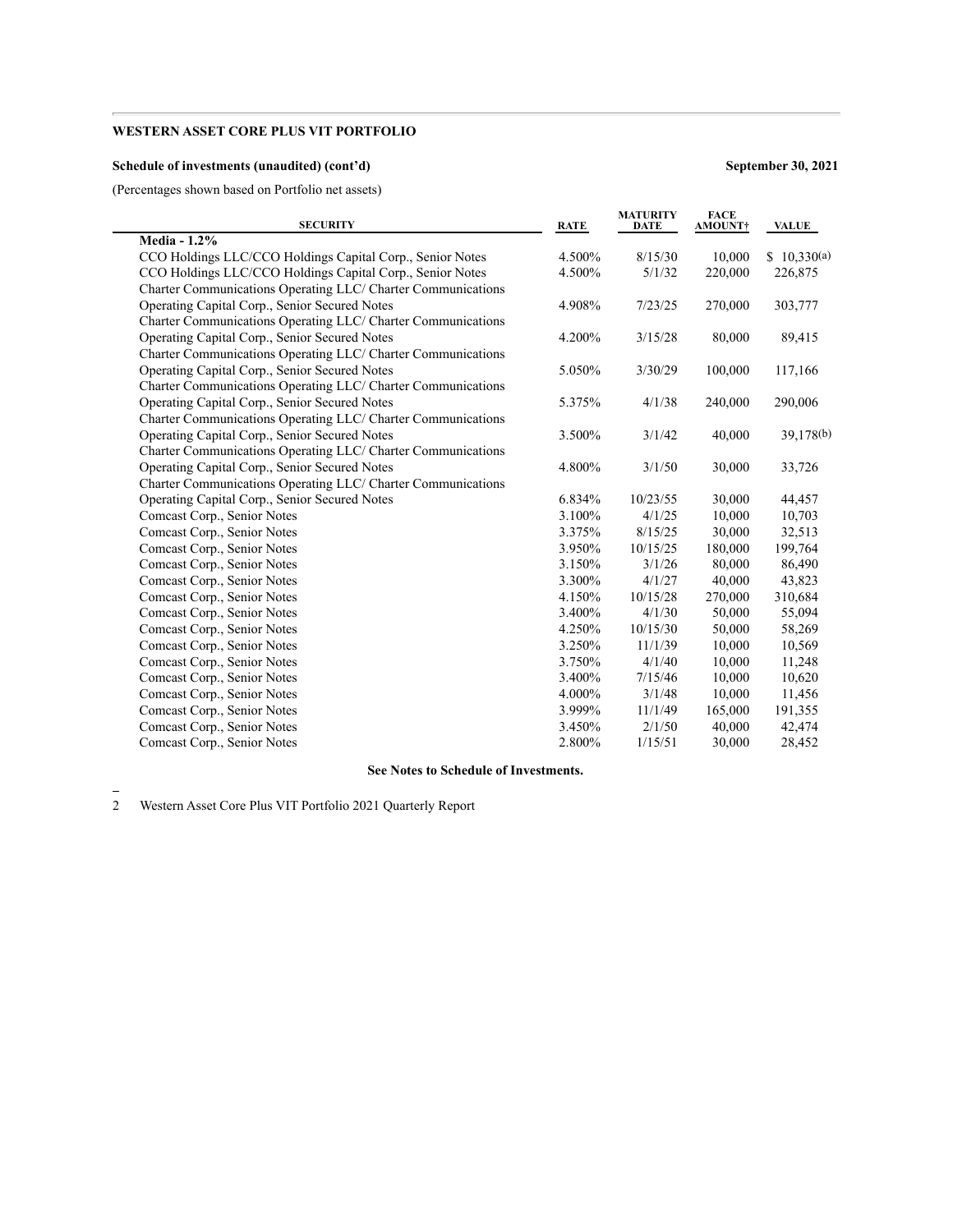### **Schedule of investments (unaudited) (cont'd) September 30, 2021**

(Percentages shown based on Portfolio net assets)

| <b>SECURITY</b>                                   | <b>RATE</b> | <b>MATURITY</b><br><b>DATE</b> | <b>FACE</b><br>AMOUNT† | <b>VALUE</b>   |
|---------------------------------------------------|-------------|--------------------------------|------------------------|----------------|
| Media - (continued)                               |             |                                |                        |                |
| Comcast Corp., Senior Notes                       | 2.937%      | 11/1/56                        | 27,000                 | S<br>25,553(a) |
| DISH DBS Corp., Senior Notes                      | 5.875%      | 11/15/24                       | 60,000                 | 64,592         |
| DISH DBS Corp., Senior Notes                      | 7.750%      | 7/1/26                         | 30,000                 | 33,914         |
| DISH DBS Corp., Senior Notes                      | 5.125%      | 6/1/29                         | 60,000                 | 58,869         |
| Fox Corp., Senior Notes                           | 5.476%      | 1/25/39                        | 40,000                 | 51,133         |
| Time Warner Cable LLC, Senior Secured Notes       | 6.550%      | 5/1/37                         | 130,000                | 175,666        |
| Time Warner Cable LLC, Senior Secured Notes       | 7.300%      | 7/1/38                         | 10,000                 | 14,367         |
| Time Warner Cable LLC, Senior Secured Notes       | 5.875%      | 11/15/40                       | 90,000                 | 113,708        |
| <b>Total Media</b>                                |             |                                |                        | 2,796,246      |
| <b>Wireless Telecommunication Services - 0.6%</b> |             |                                |                        |                |
| CSC Holdings LLC, Senior Notes                    | 4.500%      | 11/15/31                       | 200,000                | 197,750(a)     |
| Sprint Capital Corp., Senior Notes                | 8.750%      | 3/15/32                        | 40,000                 | 59,804         |
| Sprint Corp., Senior Notes                        | 7.625%      | 2/15/25                        | 40,000                 | 46,809         |
| T-Mobile USA Inc., Senior Notes                   | 2.250%      | 2/15/26                        | 20,000                 | 20,250         |
| T-Mobile USA Inc., Senior Notes                   | 2.625%      | 2/15/29                        | 60,000                 | 60,709         |
| T-Mobile USA Inc., Senior Notes                   | 2.875%      | 2/15/31                        | 50,000                 | 50,487         |
| T-Mobile USA Inc., Senior Notes                   | 3.500%      | 4/15/31                        | 60,000                 | 63,353         |
| T-Mobile USA Inc., Senior Notes                   | 3.500%      | 4/15/31                        | 70,000                 | 73,912(a)      |
| T-Mobile USA Inc., Senior Secured Notes           | 3.500%      | 4/15/25                        | 430,000                | 463,398        |
| T-Mobile USA Inc., Senior Secured Notes           | 3.750%      | 4/15/27                        | 20,000                 | 22,048         |
| T-Mobile USA Inc., Senior Secured Notes           | 2.050%      | 2/15/28                        | 20,000                 | 20,172         |
| T-Mobile USA Inc., Senior Secured Notes           | 3.875%      | 4/15/30                        | 190,000                | 209,892        |
| T-Mobile USA Inc., Senior Secured Notes           | 2.550%      | 2/15/31                        | 50,000                 | 50,211         |
| T-Mobile USA Inc., Senior Secured Notes           | 3.000%      | 2/15/41                        | 20,000                 | 19,377         |
| Vodafone Group PLC, Senior Notes                  | 4.375%      | 5/30/28                        | 100,000                | 114,922        |
| <b>Total Wireless Telecommunication Services</b>  |             |                                |                        | 1,473,094      |
| <b>TOTAL COMMUNICATION SERVICES</b>               |             |                                |                        | 8,162,491      |
| <b>CONSUMER DISCRETIONARY - 2.4%</b>              |             |                                |                        |                |
| <b>Automobiles - 0.5%</b>                         |             |                                |                        |                |
| Ford Motor Co., Senior Notes                      | 4.750%      | 1/15/43                        | 30,000                 | 31,482         |
| Ford Motor Credit Co. LLC, Senior Notes           | 4.000%      | 11/13/30                       | 420,000                | 437,325        |
| General Motors Co., Senior Notes                  | 5.400%      | 10/2/23                        | 30,000                 | 32,727         |
| General Motors Co., Senior Notes                  | 6.125%      | 10/1/25                        | 60,000                 | 70,326         |
| Nissan Motor Co. Ltd., Senior Notes               | 3.522%      | 9/17/25                        | 260,000                | 276,570(a)     |
| Nissan Motor Co. Ltd., Senior Notes               | 4.345%      | 9/17/27                        | 340,000                | 373,761(a)     |
| <b>Total Automobiles</b>                          |             |                                |                        | 1,222,191      |

**See Notes to Schedule of Investments.**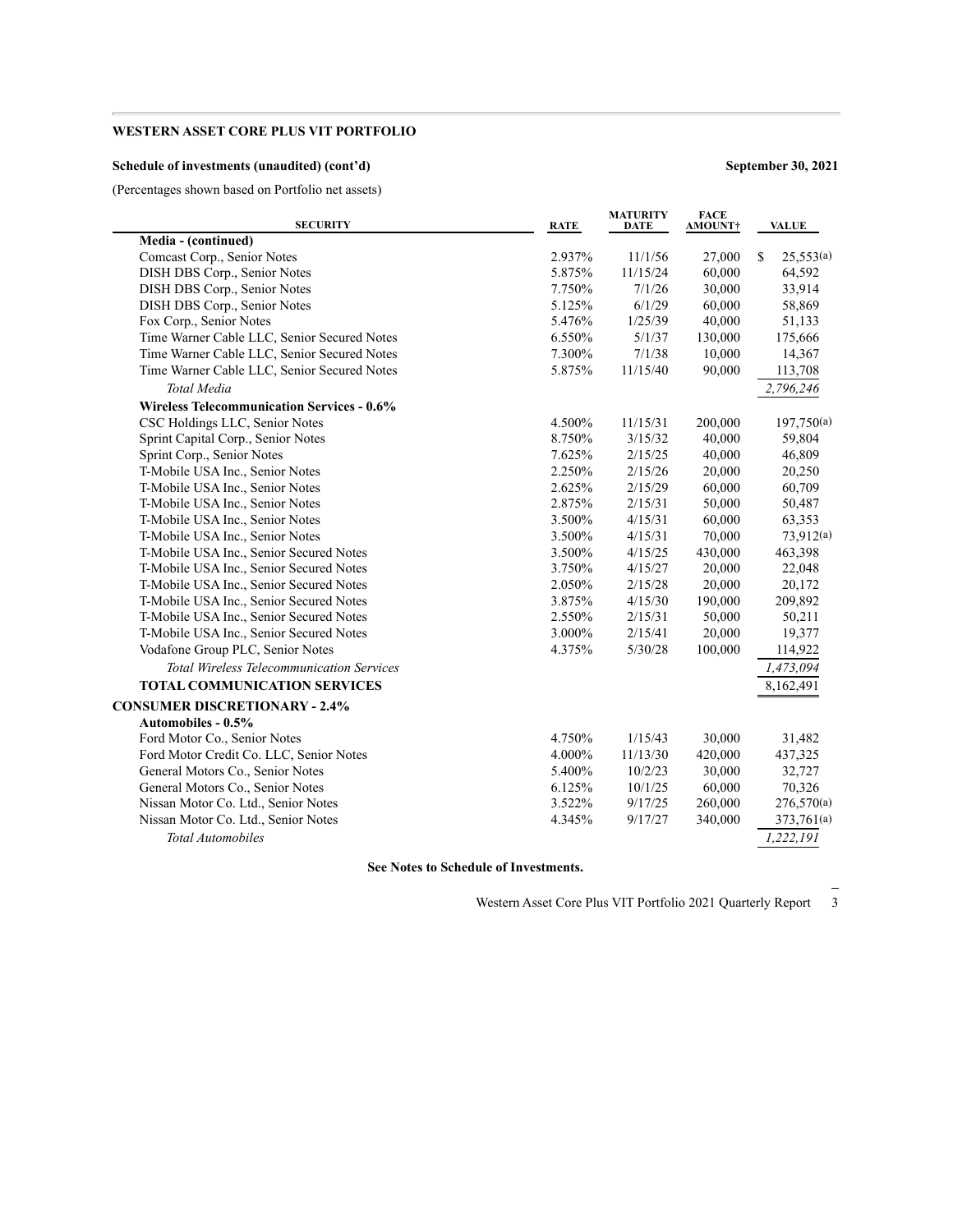### **Schedule of investments (unaudited) (cont'd) September 30, 2021**

(Percentages shown based on Portfolio net assets)

| <b>SECURITY</b>                                                 | <b>RATE</b> | <b>MATURITY</b><br><b>DATE</b> | <b>FACE</b><br><b>AMOUNT†</b> | <b>VALUE</b>       |
|-----------------------------------------------------------------|-------------|--------------------------------|-------------------------------|--------------------|
| Diversified Consumer Services - 0.0%††                          |             |                                |                               |                    |
| Prime Security Services Borrower LLC/Prime Finance Inc., Senior |             |                                |                               |                    |
| <b>Secured Notes</b>                                            | 5.750%      | 4/15/26                        | 70,000                        | $75,811$ (a)<br>\$ |
| Hotels, Restaurants & Leisure - 0.9%                            |             |                                |                               |                    |
| 1011778 BC ULC/New Red Finance Inc., Senior Secured Notes       | 3.875%      | 1/15/28                        | 30,000                        | 30,333(a)          |
| 1011778 BC ULC/New Red Finance Inc., Senior Secured Notes       | 3.500%      | 2/15/29                        | 30,000                        | 29,737(a)          |
| Hilton Domestic Operating Co. Inc., Senior Notes                | 5.375%      | 5/1/25                         | 50,000                        | 52,312(a)          |
| Hilton Domestic Operating Co. Inc., Senior Notes                | 5.750%      | 5/1/28                         | 30,000                        | 32,347(a)          |
| Hilton Domestic Operating Co. Inc., Senior Notes                | 3.625%      | 2/15/32                        | 30,000                        | 29,588(a)          |
| Hilton Worldwide Finance LLC/Hilton Worldwide Finance Corp.,    |             |                                |                               |                    |
| <b>Senior Notes</b>                                             | 4.875%      | 4/1/27                         | 30,000                        | 31,051             |
| Las Vegas Sands Corp., Senior Notes                             | 3.200%      | 8/8/24                         | 30,000                        | 30,811             |
| Las Vegas Sands Corp., Senior Notes                             | 2.900%      | 6/25/25                        | 360,000                       | 362,136            |
| McDonald's Corp., Senior Notes                                  | 3.300%      | 7/1/25                         | 60,000                        | 64,634             |
| McDonald's Corp., Senior Notes                                  | 1.450%      | 9/1/25                         | 10,000                        | 10,155             |
| McDonald's Corp., Senior Notes                                  | 3.700%      | 1/30/26                        | 150,000                       | 164,994            |
| McDonald's Corp., Senior Notes                                  | 3.500%      | 3/1/27                         | 20,000                        | 21,991             |
| McDonald's Corp., Senior Notes                                  | 3.500%      | 7/1/27                         | 90,000                        | 99,493             |
| McDonald's Corp., Senior Notes                                  | 3.600%      | 7/1/30                         | 250,000                       | 278,248            |
| McDonald's Corp., Senior Notes                                  | 3.625%      | 9/1/49                         | 10,000                        | 10,922             |
| McDonald's Corp., Senior Notes                                  | 4.200%      | 4/1/50                         | 90,000                        | 107,447            |
| Sands China Ltd., Senior Notes                                  | 3.800%      | 1/8/26                         | 200,000                       | 206,390            |
| Sands China Ltd., Senior Notes                                  | 2.300%      | 3/8/27                         | 200,000                       | 193,656(a)         |
| Sands China Ltd., Senior Notes                                  | 2.850%      | 3/8/29                         | 200,000                       | 192,726(a)         |
| VOC Escrow Ltd., Senior Secured Notes                           | 5.000%      | 2/15/28                        | 80,000                        | 79,044(a)          |
| Wynn Macau Ltd., Senior Notes                                   | 5.625%      | 8/26/28                        | 200,000                       | 190.687(a)         |
| Total Hotels, Restaurants & Leisure                             |             |                                |                               | 2,218,702          |
| Household Durables - 0.0%††                                     |             |                                |                               |                    |
| Newell Brands Inc., Senior Notes                                | 4.350%      | 4/1/23                         | 47,000                        | 49,000             |
| Newell Brands Inc., Senior Notes                                | 4.700%      | 4/1/26                         | 10,000                        | 11,038             |
| <b>Total Household Durables</b>                                 |             |                                |                               | 60,038             |
| <b>Internet &amp; Direct Marketing Retail - 0.6%</b>            |             |                                |                               |                    |
| Amazon.com Inc., Senior Notes                                   | 0.800%      | 6/3/25                         | 100,000                       | 99,874             |
| Amazon.com Inc., Senior Notes                                   | 1.200%      | 6/3/27                         | 120,000                       | 119,680            |
| Amazon.com Inc., Senior Notes                                   | 3.150%      | 8/22/27                        | 130,000                       | 143,014            |
| Amazon.com Inc., Senior Notes                                   | 1.500%      | 6/3/30                         | 60,000                        | 58,388             |
|                                                                 |             |                                |                               |                    |

#### **See Notes to Schedule of Investments.**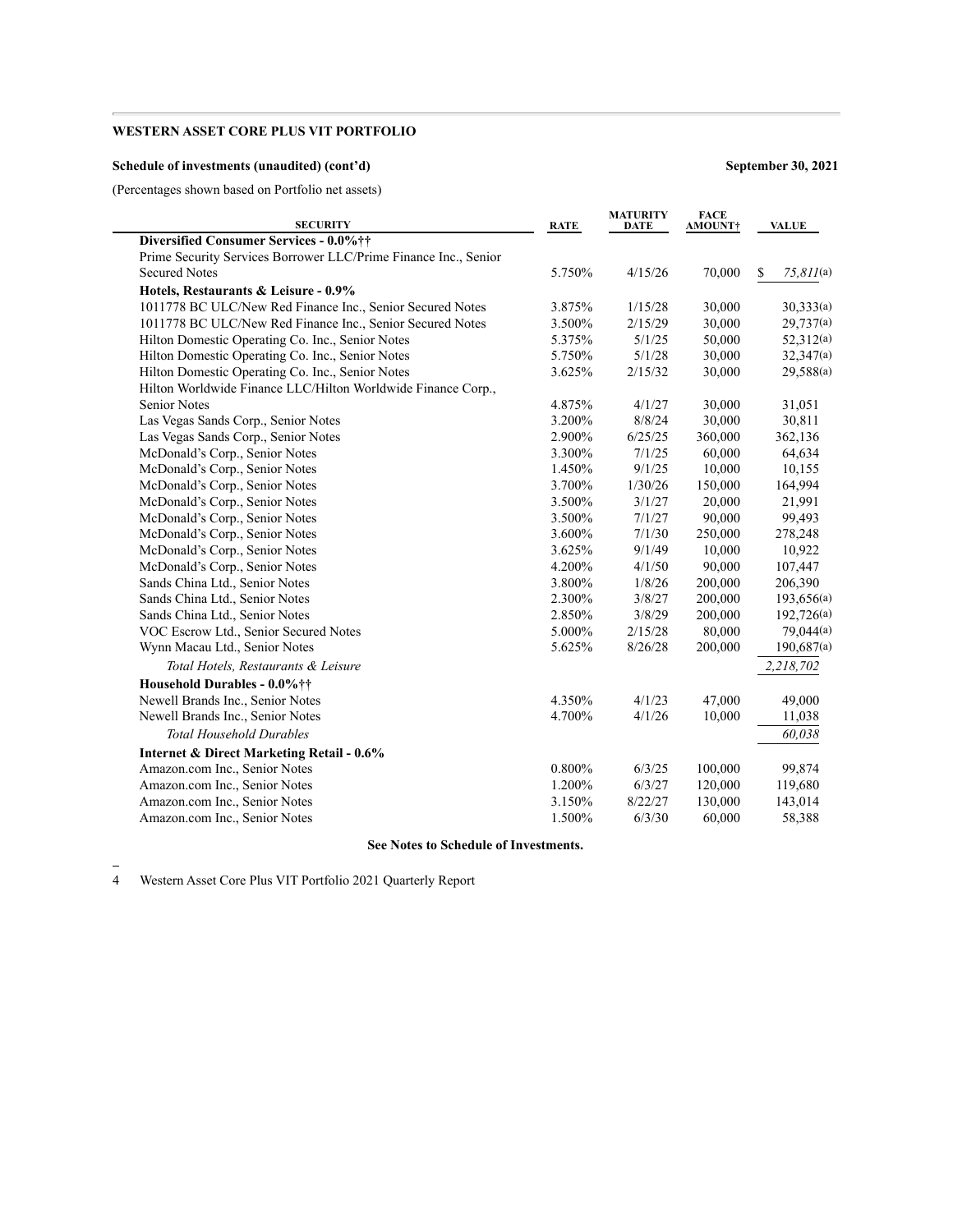### **Schedule of investments (unaudited) (cont'd) September 30, 2021**

(Percentages shown based on Portfolio net assets)

| <b>SECURITY</b>                                              | <b>RATE</b> | <b>MATURITY</b><br><b>DATE</b> | <b>FACE</b><br><b>AMOUNT†</b> | <b>VALUE</b> |
|--------------------------------------------------------------|-------------|--------------------------------|-------------------------------|--------------|
| <b>Internet &amp; Direct Marketing Retail - (continued)</b>  |             |                                |                               |              |
| Amazon.com Inc., Senior Notes                                | 2.100%      | 5/12/31                        | 50,000                        | S<br>50,681  |
| Amazon.com Inc., Senior Notes                                | 3.875%      | 8/22/37                        | 60,000                        | 70,903       |
| Amazon.com Inc., Senior Notes                                | 4.950%      | 12/5/44                        | 50,000                        | 67,480       |
| Amazon.com Inc., Senior Notes                                | 4.050%      | 8/22/47                        | 90,000                        | 109,309      |
| Amazon.com Inc., Senior Notes                                | 2.500%      | 6/3/50                         | 90,000                        | 84,432       |
| Amazon.com Inc., Senior Notes                                | 4.250%      | 8/22/57                        | 20,000                        | 25,444       |
| Prosus NV, Senior Notes                                      | 3.061%      | 7/13/31                        | 600,000                       | 586,433(a)   |
| Total Internet & Direct Marketing Retail                     |             |                                |                               | 1,415,638    |
| Multiline Retail - 0.0%††                                    |             |                                |                               |              |
| Dollar General Corp., Senior Notes                           | 3.250%      | 4/15/23                        | 10,000                        | 10,371       |
| <b>Specialty Retail - 0.2%</b>                               |             |                                |                               |              |
| Home Depot Inc., Senior Notes                                | 2.500%      | 4/15/27                        | 60,000                        | 63,715       |
| Home Depot Inc., Senior Notes                                | 3.900%      | 12/6/28                        | 10,000                        | 11,451       |
| Home Depot Inc., Senior Notes                                | 3.300%      | 4/15/40                        | 70,000                        | 75,924       |
| Home Depot Inc., Senior Notes                                | 3.900%      | 6/15/47                        | 10,000                        | 11,782       |
| Home Depot Inc., Senior Notes                                | 3.350%      | 4/15/50                        | 180,000                       | 194,988      |
| Lowe's Cos. Inc., Senior Notes                               | 4.500%      | 4/15/30                        | 40,000                        | 46,915       |
| <b>Total Specialty Retail</b>                                |             |                                |                               | 404,775      |
| Textiles, Apparel & Luxury Goods - 0.2%                      |             |                                |                               |              |
| Hanesbrands Inc., Senior Notes                               | 4.625%      | 5/15/24                        | 10,000                        | 10,555(a)    |
| Hanesbrands Inc., Senior Notes                               | 5.375%      | 5/15/25                        | 50,000                        | 52,407(a)    |
| Hanesbrands Inc., Senior Notes                               | 4.875%      | 5/15/26                        | 50,000                        | 54,214(a)    |
| NIKE Inc., Senior Notes                                      | 2.750%      | 3/27/27                        | 70,000                        | 75,197       |
| NIKE Inc., Senior Notes                                      | 2.850%      | 3/27/30                        | 80,000                        | 86,070       |
| NIKE Inc., Senior Notes                                      | 3.250%      | 3/27/40                        | 40,000                        | 43,824       |
| NIKE Inc., Senior Notes                                      | 3.375%      | 3/27/50                        | 110,000                       | 122,935      |
| Total Textiles, Apparel & Luxury Goods                       |             |                                |                               | 445,202      |
| <b>TOTAL CONSUMER DISCRETIONARY</b>                          |             |                                |                               | 5,852,728    |
| <b>CONSUMER STAPLES - 1.7%</b>                               |             |                                |                               |              |
| Beverages - 0.6%                                             |             |                                |                               |              |
| Anheuser-Busch Cos. LLC/Anheuser-Busch InBev Worldwide Inc., |             |                                |                               |              |
| <b>Senior Notes</b>                                          | 3.650%      | 2/1/26                         | 360,000                       | 395,052      |
| Anheuser-Busch Cos. LLC/Anheuser-Busch InBev Worldwide Inc., |             |                                |                               |              |
| <b>Senior Notes</b>                                          | 4.900%      | 2/1/46                         | 180,000                       | 221,597      |
| Anheuser-Busch InBev Worldwide Inc., Senior Notes            | 4.000%      | 4/13/28                        | 70,000                        | 79,053       |
| Anheuser-Busch InBev Worldwide Inc., Senior Notes            | 4.750%      | 1/23/29                        | 90,000                        | 106,047      |
|                                                              |             |                                |                               |              |

**See Notes to Schedule of Investments.**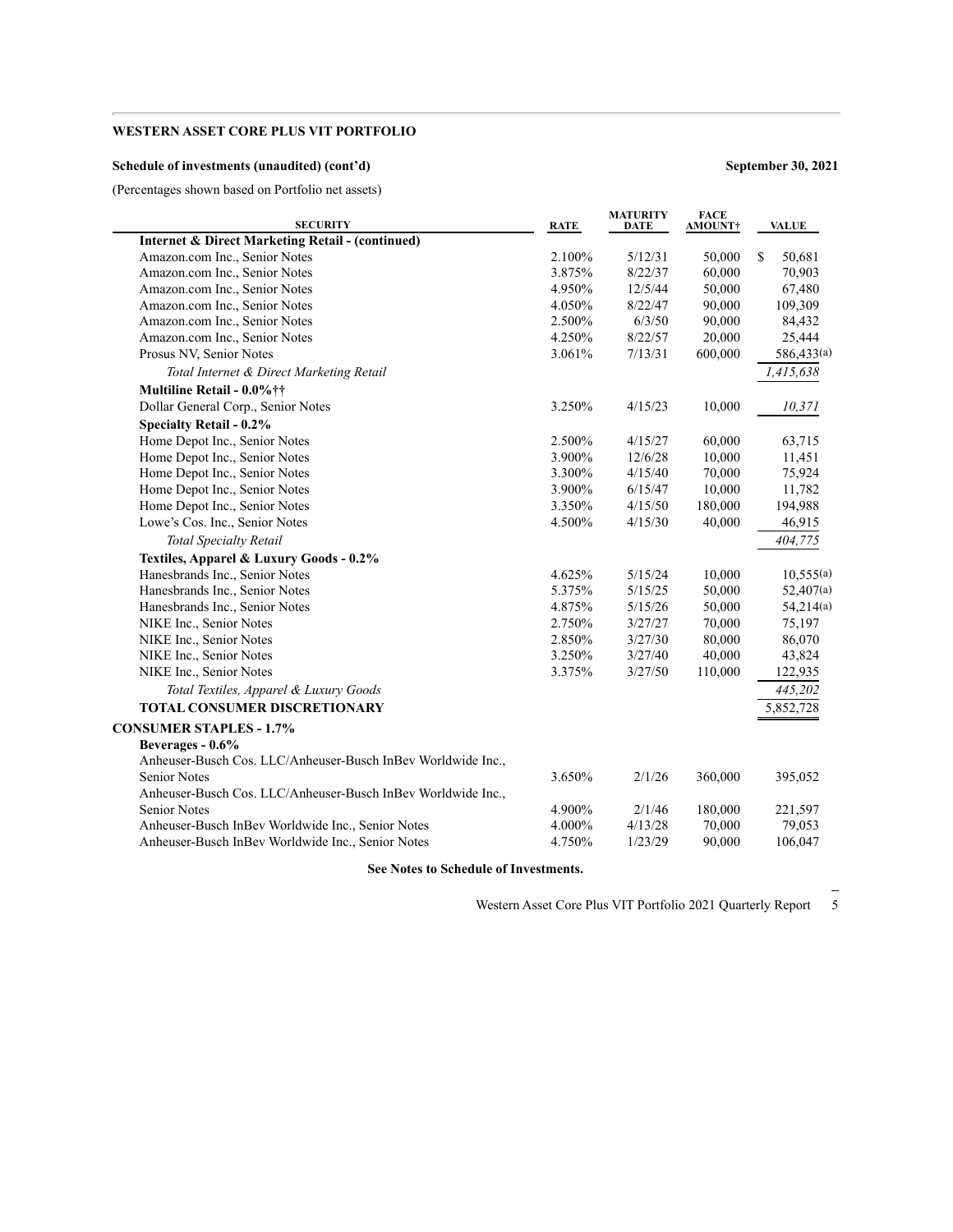### **Schedule of investments (unaudited) (cont'd) September 30, 2021**

(Percentages shown based on Portfolio net assets)

| <b>SECURITY</b>                                   | <b>RATE</b> | <b>MATURITY</b><br>DATE | <b>FACE</b><br>AMOUNT† | <b>VALUE</b> |
|---------------------------------------------------|-------------|-------------------------|------------------------|--------------|
| <b>Beverages - (continued)</b>                    |             |                         |                        |              |
| Anheuser-Busch InBev Worldwide Inc., Senior Notes | 3.500%      | 6/1/30                  | 40,000                 | \$<br>43,838 |
| Anheuser-Busch InBev Worldwide Inc., Senior Notes | 4.350%      | 6/1/40                  | 100,000                | 116,332      |
| Anheuser-Busch InBev Worldwide Inc., Senior Notes | 4.500%      | 6/1/50                  | 140,000                | 167,435      |
| Coca-Cola Co., Senior Notes                       | 3.375%      | 3/25/27                 | 60,000                 | 66,488       |
| Coca-Cola Co., Senior Notes                       | 1.450%      | 6/1/27                  | 90,000                 | 90,904       |
| Coca-Cola Co., Senior Notes                       | 2.600%      | 6/1/50                  | 40,000                 | 38,282       |
| PepsiCo Inc., Senior Notes                        | 0.750%      | 5/1/23                  | 100,000                | 100,825      |
| PepsiCo Inc., Senior Notes                        | 2.250%      | 3/19/25                 | 10,000                 | 10,438       |
| PepsiCo Inc., Senior Notes                        | 2.625%      | 3/19/27                 | 10,000                 | 10,677       |
| PepsiCo Inc., Senior Notes                        | 1.625%      | 5/1/30                  | 80,000                 | 78,424       |
| PepsiCo Inc., Senior Notes                        | 2.875%      | 10/15/49                | 30,000                 | 30,604       |
| PepsiCo Inc., Senior Notes                        | 3.625%      | 3/19/50                 | 20,000                 | 23,070       |
| PepsiCo Inc., Senior Notes                        | 3.875%      | 3/19/60                 | 20,000                 | 24,357       |
| <b>Total Beverages</b>                            |             |                         |                        | 1,603,423    |
| Food & Staples Retailing - 0.1%                   |             |                         |                        |              |
| Costco Wholesale Corp., Senior Notes              | 1.600%      | 4/20/30                 | 90,000                 | 88,013       |
| Walmart Inc., Senior Notes                        | 1.500%      | 9/22/28                 | 50,000                 | 49,802       |
| Walmart Inc., Senior Notes                        | 1.800%      | 9/22/31                 | 20,000                 | 19,839       |
| Total Food & Staples Retailing                    |             |                         |                        | 157,654      |
| Food Products - 0.4%                              |             |                         |                        |              |
| Danone SA, Senior Notes                           | 2.589%      | 11/2/23                 | 220,000                | 228,536(a)   |
| Hershey Co., Senior Notes                         | 0.900%      | 6/1/25                  | 20,000                 | 20,001       |
| Kraft Heinz Foods Co., Senior Notes               | 4.250%      | 3/1/31                  | 20,000                 | 22,624       |
| Kraft Heinz Foods Co., Senior Notes               | 5.000%      | 7/15/35                 | 20,000                 | 24,619       |
| Kraft Heinz Foods Co., Senior Notes               | 6.875%      | 1/26/39                 | 10,000                 | 14,781       |
| Kraft Heinz Foods Co., Senior Notes               | 5.000%      | 6/4/42                  | 30,000                 | 36,854       |
| Kraft Heinz Foods Co., Senior Notes               | 5.200%      | 7/15/45                 | 80,000                 | 100,371      |
| Kraft Heinz Foods Co., Senior Notes               | 4.375%      | 6/1/46                  | 70,000                 | 79,790       |
| Kraft Heinz Foods Co., Senior Notes               | 4.875%      | 10/1/49                 | 50,000                 | 60,971       |
| Kraft Heinz Foods Co., Senior Notes               | 5.500%      | 6/1/50                  | 40,000                 | 52,872       |
| Lamb Weston Holdings Inc., Senior Notes           | 4.875%      | 11/1/26                 | 70,000                 | 71,804(a)    |
| Mondelez International Inc., Senior Notes         | 1.500%      | 5/4/25                  | 160,000                | 162,474      |
| <b>Total Food Products</b>                        |             |                         |                        | 875,697      |
|                                                   |             |                         |                        |              |

#### **See Notes to Schedule of Investments.**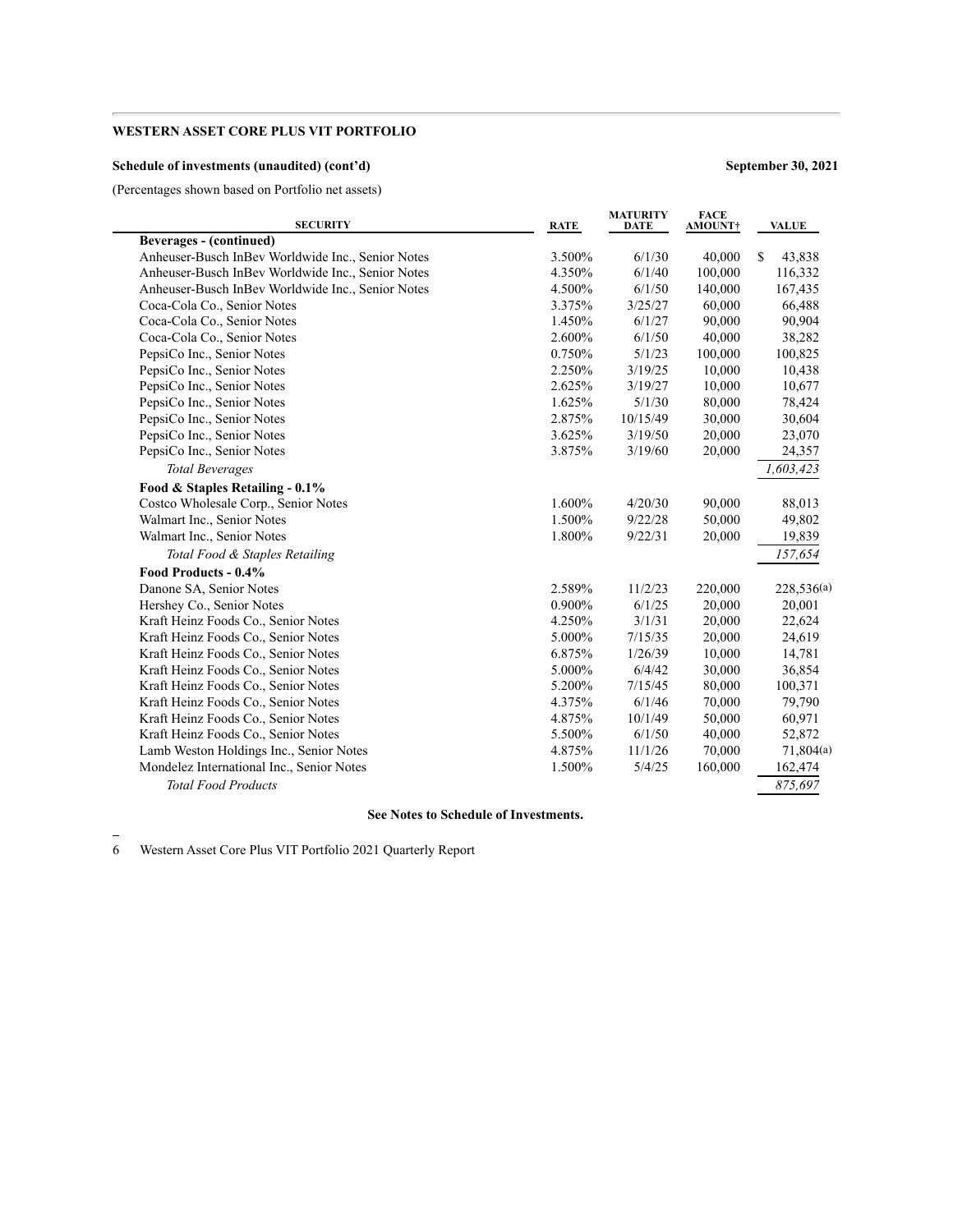### **Schedule of investments (unaudited) (cont'd) September 30, 2021**

(Percentages shown based on Portfolio net assets)

| <b>SECURITY</b>                                | <b>RATE</b> | <b>MATURITY</b><br><b>DATE</b> | <b>FACE</b><br>AMOUNT† | <b>VALUE</b> |
|------------------------------------------------|-------------|--------------------------------|------------------------|--------------|
| Household Products - 0.0%††                    |             |                                |                        |              |
| Procter & Gamble Co., Senior Notes             | 2.800%      | 3/25/27                        | 20,000                 | S<br>21,546  |
| Procter & Gamble Co., Senior Notes             | 3.000%      | 3/25/30                        | 50,000                 | 54,746       |
| <b>Total Household Products</b>                |             |                                |                        | 76,292       |
| Tobacco - 0.6%                                 |             |                                |                        |              |
| Altria Group Inc., Senior Notes                | 2.350%      | 5/6/25                         | 20,000                 | 20,744       |
| Altria Group Inc., Senior Notes                | 4.400%      | 2/14/26                        | 32,000                 | 35,954       |
| Altria Group Inc., Senior Notes                | 4.800%      | 2/14/29                        | 13,000                 | 14,951       |
| Altria Group Inc., Senior Notes                | 2.450%      | 2/4/32                         | 160,000                | 153,425      |
| Altria Group Inc., Senior Notes                | 3.875%      | 9/16/46                        | 40,000                 | 39,020       |
| Altria Group Inc., Senior Notes                | 5.950%      | 2/14/49                        | 230,000                | 291,713      |
| BAT Capital Corp., Senior Notes                | 3.557%      | 8/15/27                        | 150,000                | 161,703      |
| BAT Capital Corp., Senior Notes                | 4.540%      | 8/15/47                        | 180,000                | 186,768      |
| Cargill Inc., Senior Notes                     | 1.375%      | 7/23/23                        | 80,000                 | 81,500(a)    |
| Philip Morris International Inc., Senior Notes | 2.900%      | 11/15/21                       | 30,000                 | 30,095       |
| Philip Morris International Inc., Senior Notes | 2.500%      | 8/22/22                        | 90,000                 | 91,852       |
| Philip Morris International Inc., Senior Notes | 2.500%      | 11/2/22                        | 140,000                | 143,121      |
| Philip Morris International Inc., Senior Notes | 1.125%      | 5/1/23                         | 60,000                 | 60,777       |
| Philip Morris International Inc., Senior Notes | 2.100%      | 5/1/30                         | 40,000                 | 39,771       |
| Philip Morris International Inc., Senior Notes | 4.500%      | 3/20/42                        | 10,000                 | 11,814       |
| Reynolds American Inc., Senior Notes           | 5.850%      | 8/15/45                        | 80,000                 | 96,137       |
| <b>Total Tobacco</b>                           |             |                                |                        | 1,459,345    |
| <b>TOTAL CONSUMER STAPLES</b>                  |             |                                |                        | 4,172,411    |
| <b>ENERGY - 5.4%</b>                           |             |                                |                        |              |
| Energy Equipment & Services - 0.0% ††          |             |                                |                        |              |
| Halliburton Co., Senior Notes                  | 3.800%      | 11/15/25                       | 4,000                  | 4,383        |
| Halliburton Co., Senior Notes                  | 4.850%      | 11/15/35                       | 20,000                 | 23,612       |
| Halliburton Co., Senior Notes                  | 5.000%      | 11/15/45                       | 10,000                 | 12,001       |
| Total Energy Equipment & Services              |             |                                |                        | 39,996       |
| Oil, Gas & Consumable Fuels - 5.4%             |             |                                |                        |              |
| Apache Corp., Senior Notes                     | 4.375%      | 10/15/28                       | 100,000                | 108,250      |
| Apache Corp., Senior Notes                     | 5.100%      | 9/1/40                         | 160,000                | 179,397      |
| Apache Corp., Senior Notes                     | 5.250%      | 2/1/42                         | 10,000                 | 10,994       |
| Apache Corp., Senior Notes                     | 4.750%      | 4/15/43                        | 10,000                 | 10,846       |
|                                                |             |                                |                        |              |

**See Notes to Schedule of Investments.**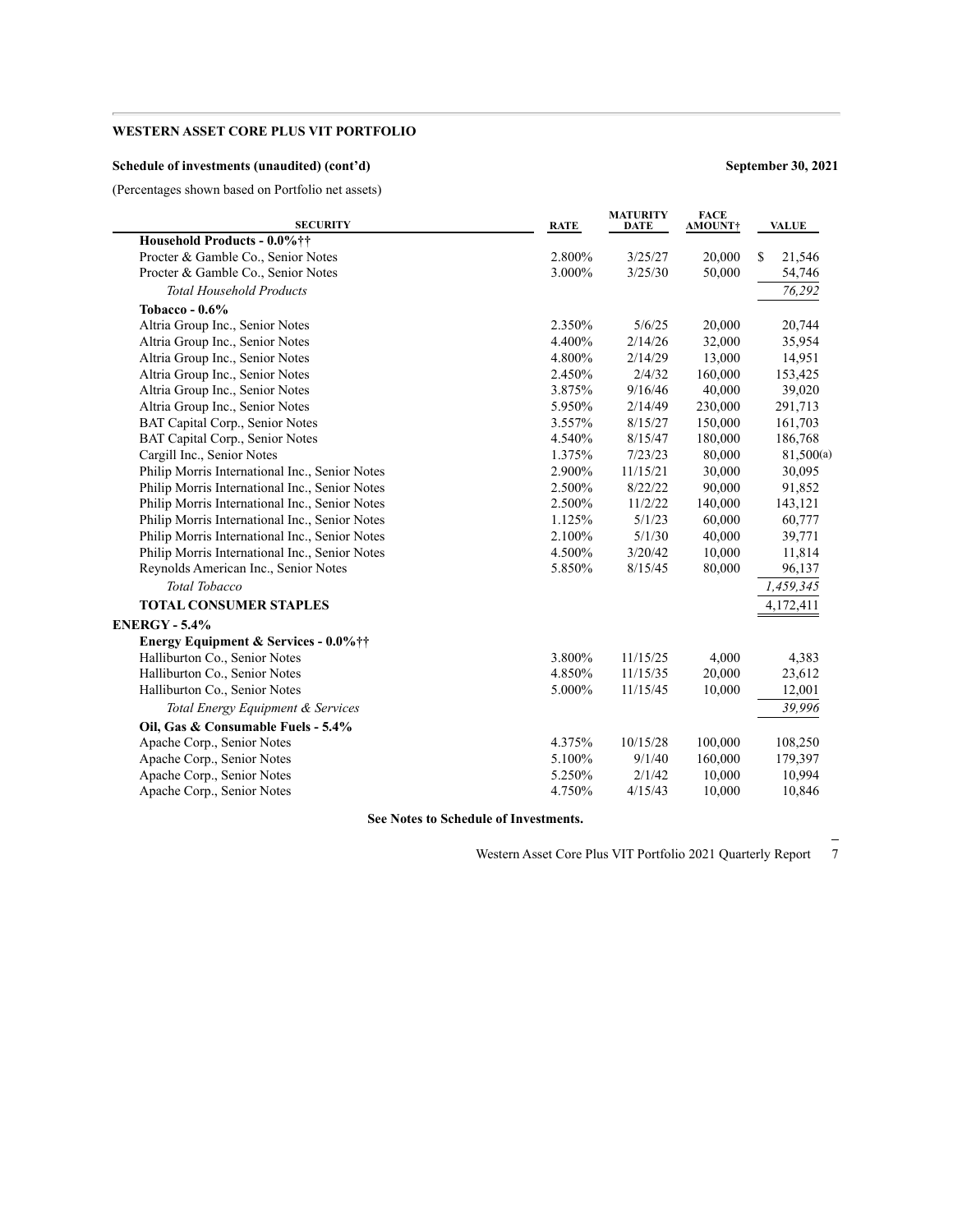### **Schedule of investments (unaudited) (cont'd) September 30, 2021**

(Percentages shown based on Portfolio net assets)

÷

| <b>SECURITY</b>                               | <b>RATE</b> | <b>MATURITY</b><br><b>DATE</b> | <b>FACE</b><br><b>AMOUNT</b> | <b>VALUE</b> |
|-----------------------------------------------|-------------|--------------------------------|------------------------------|--------------|
| Oil, Gas & Consumable Fuels - (continued)     |             |                                |                              |              |
| Apache Corp., Senior Notes                    | 4.250%      | 1/15/44                        | 90,000                       | \$90,657     |
| Apache Corp., Senior Notes                    | 5.350%      | 7/1/49                         | 40,000                       | 44,503       |
| BP Capital Markets America Inc., Senior Notes | 3.216%      | 11/28/23                       | 80,000                       | 84,408       |
| BP Capital Markets America Inc., Senior Notes | 3.790%      | 2/6/24                         | 20,000                       | 21,418       |
| BP Capital Markets America Inc., Senior Notes | 3.410%      | 2/11/26                        | 130,000                      | 141,747      |
| BP Capital Markets America Inc., Senior Notes | 3.633%      | 4/6/30                         | 60,000                       | 66,933       |
| BP Capital Markets America Inc., Senior Notes | 3.000%      | 2/24/50                        | 170,000                      | 163,776      |
| BP Capital Markets PLC, Senior Notes          | 3.535%      | 11/4/24                        | 40,000                       | 43,279       |
| BP Capital Markets PLC, Senior Notes          | 3.506%      | 3/17/25                        | 110,000                      | 119,143      |
| Cameron LNG LLC, Senior Secured Notes         | 2.902%      | 7/15/31                        | 20,000                       | 21,219(a)    |
| Cameron LNG LLC, Senior Secured Notes         | 3.302%      | 1/15/35                        | 110,000                      | 117,584(a)   |
| Cheniere Energy Inc., Senior Secured Notes    | 4.625%      | 10/15/28                       | 50,000                       | 52,750       |
| Cheniere Energy Partners LP, Senior Notes     | 4.000%      | 3/1/31                         | 20,000                       | 20,969(a)    |
| Cheniere Energy Partners LP, Senior Notes     | 3.250%      | 1/31/32                        | 120,000                      | 120,546(a)   |
| Chevron Corp., Senior Notes                   | 1.554%      | 5/11/25                        | 90,000                       | 92,050       |
| Chevron Corp., Senior Notes                   | 2.954%      | 5/16/26                        | 30,000                       | 32,341       |
| Chevron Corp., Senior Notes                   | 1.995%      | 5/11/27                        | 40,000                       | 41,284       |
| Chevron Corp., Senior Notes                   | 3.078%      | 5/11/50                        | 10,000                       | 10,366       |
| Chevron USA Inc., Senior Notes                | 3.850%      | 1/15/28                        | 40,000                       | 45,199       |
| Chevron USA Inc., Senior Notes                | 3.250%      | 10/15/29                       | 10,000                       | 10,957       |
| Chevron USA Inc., Senior Notes                | 6.000%      | 3/1/41                         | 40,000                       | 58,059       |
| Chevron USA Inc., Senior Notes                | 4.950%      | 8/15/47                        | 30,000                       | 40,146       |
| Cimarex Energy Co., Senior Notes              | 4.375%      | 6/1/24                         | 10,000                       | 10,787       |
| Cimarex Energy Co., Senior Notes              | 3.900%      | 5/15/27                        | 190,000                      | 208,016      |
| Cimarex Energy Co., Senior Notes              | 4.375%      | 3/15/29                        | 110,000                      | 124,426      |
| ConocoPhillips, Senior Notes                  | 3.750%      | 10/1/27                        | 50,000                       | 55,873(a)    |
| ConocoPhillips, Senior Notes                  | 4.300%      | 8/15/28                        | 140,000                      | 161,308(a)   |
| Continental Resources Inc., Senior Notes      | 4.500%      | 4/15/23                        | 10,000                       | 10,375       |
| Continental Resources Inc., Senior Notes      | 3.800%      | 6/1/24                         | 40,000                       | 42,082       |
| Continental Resources Inc., Senior Notes      | 4.375%      | 1/15/28                        | 120,000                      | 132,900      |
| Continental Resources Inc., Senior Notes      | 5.750%      | 1/15/31                        | 70,000                       | 84,700(a)    |
| Continental Resources Inc., Senior Notes      | 4.900%      | 6/1/44                         | 20,000                       | 22,425       |
| DCP Midstream Operating LP, Senior Notes      | 6.450%      | 11/3/36                        | 20,000                       | 24,889(a)    |
| Devon Energy Corp., Senior Notes              | 8.250%      | 8/1/23                         | 70,000                       | 78,367(a)    |

### **See Notes to Schedule of Investments.**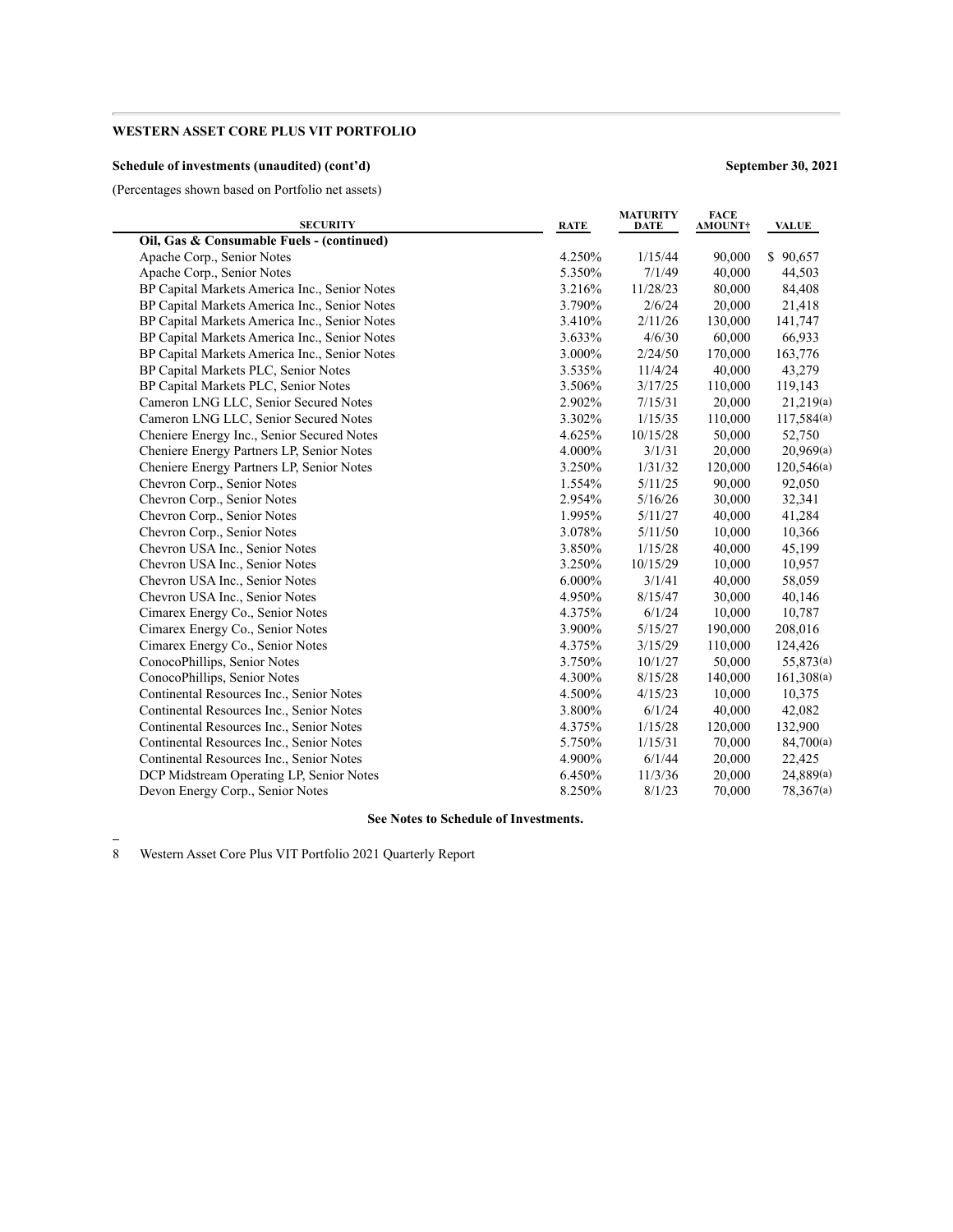### **Schedule of investments (unaudited) (cont'd) September 30, 2021**

(Percentages shown based on Portfolio net assets)

| <b>SECURITY</b>                                                       | <b>RATE</b> | <b>MATURITY</b><br><b>DATE</b> | <b>FACE</b><br><b>AMOUNT†</b> | <b>VALUE</b> |
|-----------------------------------------------------------------------|-------------|--------------------------------|-------------------------------|--------------|
| Oil, Gas & Consumable Fuels - (continued)                             |             |                                |                               |              |
| Devon Energy Corp., Senior Notes                                      | 5.850%      | 12/15/25                       | 100,000                       | \$115,789    |
| Devon Energy Corp., Senior Notes                                      | 4.500%      | 1/15/30                        | 40,000                        | 43,615(a)    |
| Devon Energy Corp., Senior Notes                                      | 5.600%      | 7/15/41                        | 230,000                       | 287,046      |
| Devon Energy Corp., Senior Notes                                      | 4.750%      | 5/15/42                        | 30,000                        | 34,297       |
| Devon Energy Corp., Senior Notes                                      | 5.000%      | 6/15/45                        | 140,000                       | 164,415      |
| Diamondback Energy Inc., Senior Notes                                 | 2.875%      | 12/1/24                        | 30,000                        | 31,511       |
| Diamondback Energy Inc., Senior Notes                                 | 3.250%      | 12/1/26                        | 30,000                        | 32,142       |
| Diamondback Energy Inc., Senior Notes                                 | 3.500%      | 12/1/29                        | 20,000                        | 21,402       |
| Ecopetrol SA, Senior Notes                                            | 5.875%      | 5/28/45                        | 390,000                       | 394,495      |
| Energy Transfer LP, Junior Subordinated Notes (6.750% to 5/15/25 then |             |                                |                               |              |
| 5 year Treasury Constant Maturity Rate $+ 5.134\%$ )                  | 6.750%      | 5/15/25                        | 70,000                        | 71,750(c)(d) |
| Energy Transfer LP, Senior Notes                                      | 2.900%      | 5/15/25                        | 70,000                        | 73,402       |
| Energy Transfer LP, Senior Notes                                      | 4.950%      | 6/15/28                        | 40,000                        | 45,923       |
| Energy Transfer LP, Senior Notes                                      | 5.250%      | 4/15/29                        | 30,000                        | 35,189       |
| Energy Transfer LP, Senior Notes                                      | 3.750%      | 5/15/30                        | 230,000                       | 248,668      |
| Energy Transfer LP, Senior Notes                                      | 5.300%      | 4/1/44                         | 10,000                        | 11,606       |
| Energy Transfer LP, Senior Notes                                      | 5.400%      | 10/1/47                        | 10,000                        | 11,936       |
| Energy Transfer LP, Senior Notes                                      | 6.250%      | 4/15/49                        | 270,000                       | 355,341      |
| Energy Transfer LP, Senior Notes                                      | 5.000%      | 5/15/50                        | 20,000                        | 23,116       |
| Enterprise Products Operating LLC, Senior Notes                       | 4.150%      | 10/16/28                       | 210,000                       | 239,077      |
| Enterprise Products Operating LLC, Senior Notes                       | 3.125%      | 7/31/29                        | 30,000                        | 32,239       |
| Enterprise Products Operating LLC, Senior Notes                       | 2.800%      | 1/31/30                        | 210,000                       | 219,557      |
| Enterprise Products Operating LLC, Senior Notes                       | 7.550%      | 4/15/38                        | 20,000                        | 30,648       |
| Enterprise Products Operating LLC, Senior Notes                       | 4.850%      | 3/15/44                        | 10,000                        | 12,047       |
| Enterprise Products Operating LLC, Senior Notes                       | 4.800%      | 2/1/49                         | 10,000                        | 12,265       |
| Enterprise Products Operating LLC, Senior Notes                       | 4.200%      | 1/31/50                        | 40,000                        | 45,150       |
| Enterprise Products Operating LLC, Senior Notes                       | 3.700%      | 1/31/51                        | 40,000                        | 42,400       |
| Enterprise Products Operating LLC, Senior Notes                       | 3.950%      | 1/31/60                        | 40,000                        | 43,421       |
| EOG Resources Inc., Senior Notes                                      | 4.150%      | 1/15/26                        | 30,000                        | 33,490       |
| EOG Resources Inc., Senior Notes                                      | 4.375%      | 4/15/30                        | 20,000                        | 23,361       |
|                                                                       |             |                                |                               |              |

**See Notes to Schedule of Investments.**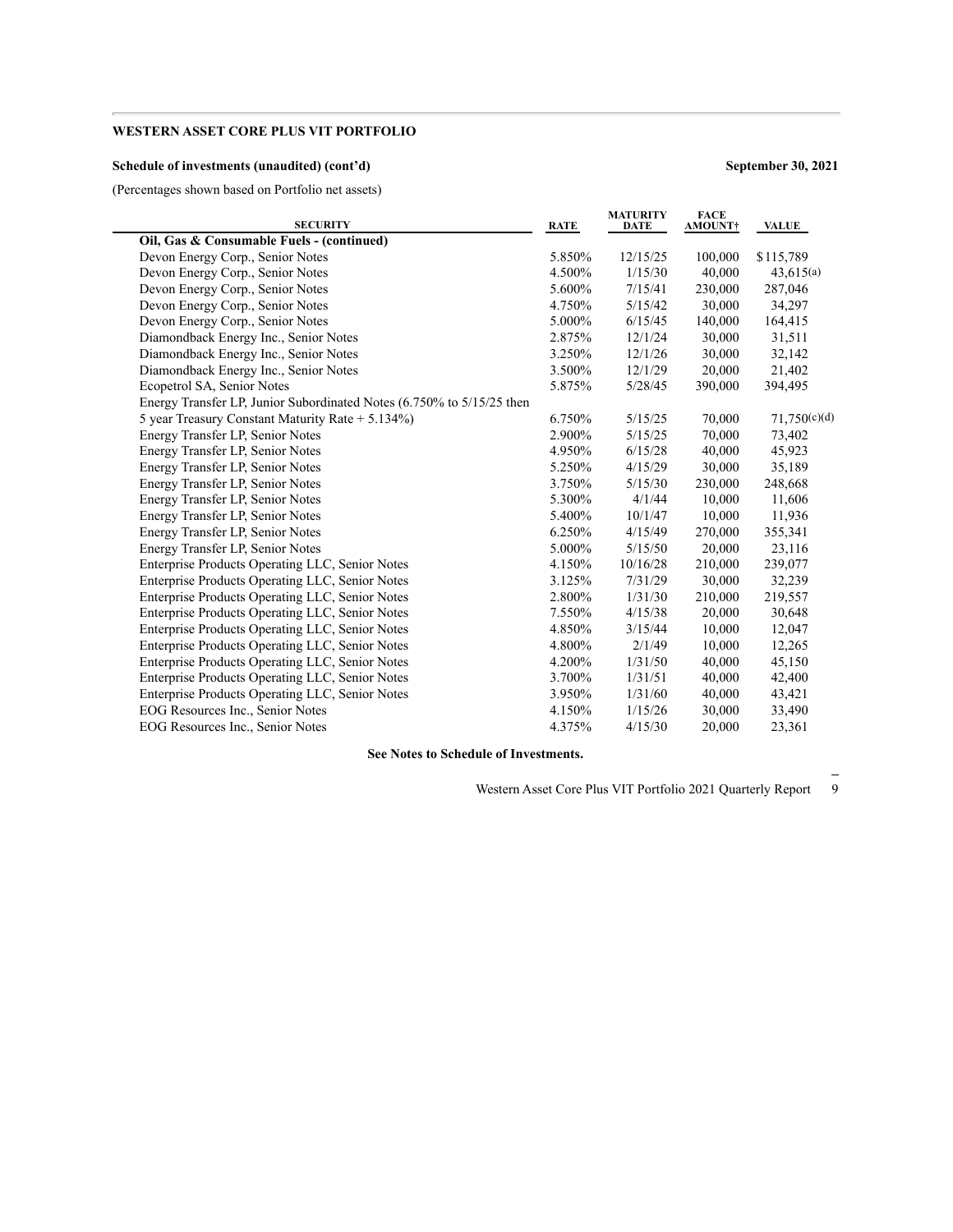### **Schedule of investments (unaudited) (cont'd) September 30, 2021**

 $\overline{\phantom{0}}$ 

(Percentages shown based on Portfolio net assets)

| <b>SECURITY</b>                                | <b>RATE</b> | <b>MATURITY</b><br><b>DATE</b> | <b>FACE</b><br><b>AMOUNT</b> † | <b>VALUE</b> |
|------------------------------------------------|-------------|--------------------------------|--------------------------------|--------------|
| Oil, Gas & Consumable Fuels - (continued)      |             |                                |                                |              |
| EOG Resources Inc., Senior Notes               | 3.900%      | 4/1/35                         | 90,000                         | \$102,109    |
| EOG Resources Inc., Senior Notes               | 4.950%      | 4/15/50                        | 120,000                        | 159,071      |
| EQT Corp., Senior Notes                        | 3.000%      | 10/1/22                        | 30,000                         | 30,566       |
| EQT Corp., Senior Notes                        | 6.625%      | 2/1/25                         | 10,000                         | 11,458       |
| EQT Corp., Senior Notes                        | 3.900%      | 10/1/27                        | 130,000                        | 140,870      |
| EQT Corp., Senior Notes                        | 5.000%      | 1/15/29                        | 30,000                         | 33,816       |
| EQT Corp., Senior Notes                        | 3.625%      | 5/15/31                        | 70,000                         | 73,027(a)    |
| Exxon Mobil Corp., Senior Notes                | 1.571%      | 4/15/23                        | 10,000                         | 10,196       |
| Exxon Mobil Corp., Senior Notes                | 2.992%      | 3/19/25                        | 220,000                        | 234,774      |
| Exxon Mobil Corp., Senior Notes                | 3.043%      | 3/1/26                         | 40,000                         | 43,192       |
| Exxon Mobil Corp., Senior Notes                | 3.482%      | 3/19/30                        | 80,000                         | 89,041       |
| Exxon Mobil Corp., Senior Notes                | 4.114%      | 3/1/46                         | 40,000                         | 46,701       |
| Exxon Mobil Corp., Senior Notes                | 4.327%      | 3/19/50                        | 10,000                         | 12,264       |
| Exxon Mobil Corp., Senior Notes                | 3.452%      | 4/15/51                        | 190,000                        | 202,369      |
| KazMunayGas National Co. JSC, Senior Notes     | 5.375%      | 4/24/30                        | 200,000                        | 236,484(a)   |
| Kinder Morgan Energy Partners LP, Senior Notes | 3.500%      | 9/1/23                         | 20,000                         | 20,979       |
| Kinder Morgan Energy Partners LP, Senior Notes | 4.250%      | 9/1/24                         | 10,000                         | 10,882       |
| Kinder Morgan Energy Partners LP, Senior Notes | 5.500%      | 3/1/44                         | 10,000                         | 12,464       |
| Kinder Morgan Inc., Senior Notes               | 4.300%      | 6/1/25                         | 60,000                         | 66,293       |
| Kinder Morgan Inc., Senior Notes               | 4.300%      | 3/1/28                         | 40,000                         | 45,371       |
| Kinder Morgan Inc., Senior Notes               | 7.750%      | 1/15/32                        | 60,000                         | 86,159       |
| Kinder Morgan Inc., Senior Notes               | 5.550%      | 6/1/45                         | 130,000                        | 165,863      |
| MEG Energy Corp., Senior Notes                 | 5.875%      | 2/1/29                         | 20,000                         | 20,484(a)    |
| <b>MPLX LP, Senior Notes</b>                   | 4.800%      | 2/15/29                        | 10,000                         | 11,580       |
| MPLX LP, Senior Notes                          | 4.500%      | 4/15/38                        | 120,000                        | 134,130      |
| <b>MPLX LP, Senior Notes</b>                   | 4.700%      | 4/15/48                        | 140,000                        | 161,946      |
| <b>MPLX LP, Senior Notes</b>                   | 5.500%      | 2/15/49                        | 80,000                         | 101,587      |
| Occidental Petroleum Corp., Senior Notes       | 6.950%      | 7/1/24                         | 100,000                        | 113,186      |
| Occidental Petroleum Corp., Senior Notes       | 5.550%      | 3/15/26                        | 10,000                         | 11,113       |
| Occidental Petroleum Corp., Senior Notes       | 3.400%      | 4/15/26                        | 90,000                         | 92,419       |
| Occidental Petroleum Corp., Senior Notes       | 3.000%      | 2/15/27                        | 50,000                         | 50,053       |
| Occidental Petroleum Corp., Senior Notes       | 3.500%      | 8/15/29                        | 10,000                         | 10,184       |
| Occidental Petroleum Corp., Senior Notes       | 7.875%      | 9/15/31                        | 70,000                         | 93,457       |
| Occidental Petroleum Corp., Senior Notes       | 6.450%      | 9/15/36                        | 140,000                        | 176,312      |
| Occidental Petroleum Corp., Senior Notes       | 6.200%      | 3/15/40                        | 70,000                         | 82,570       |

#### **See Notes to Schedule of Investments.**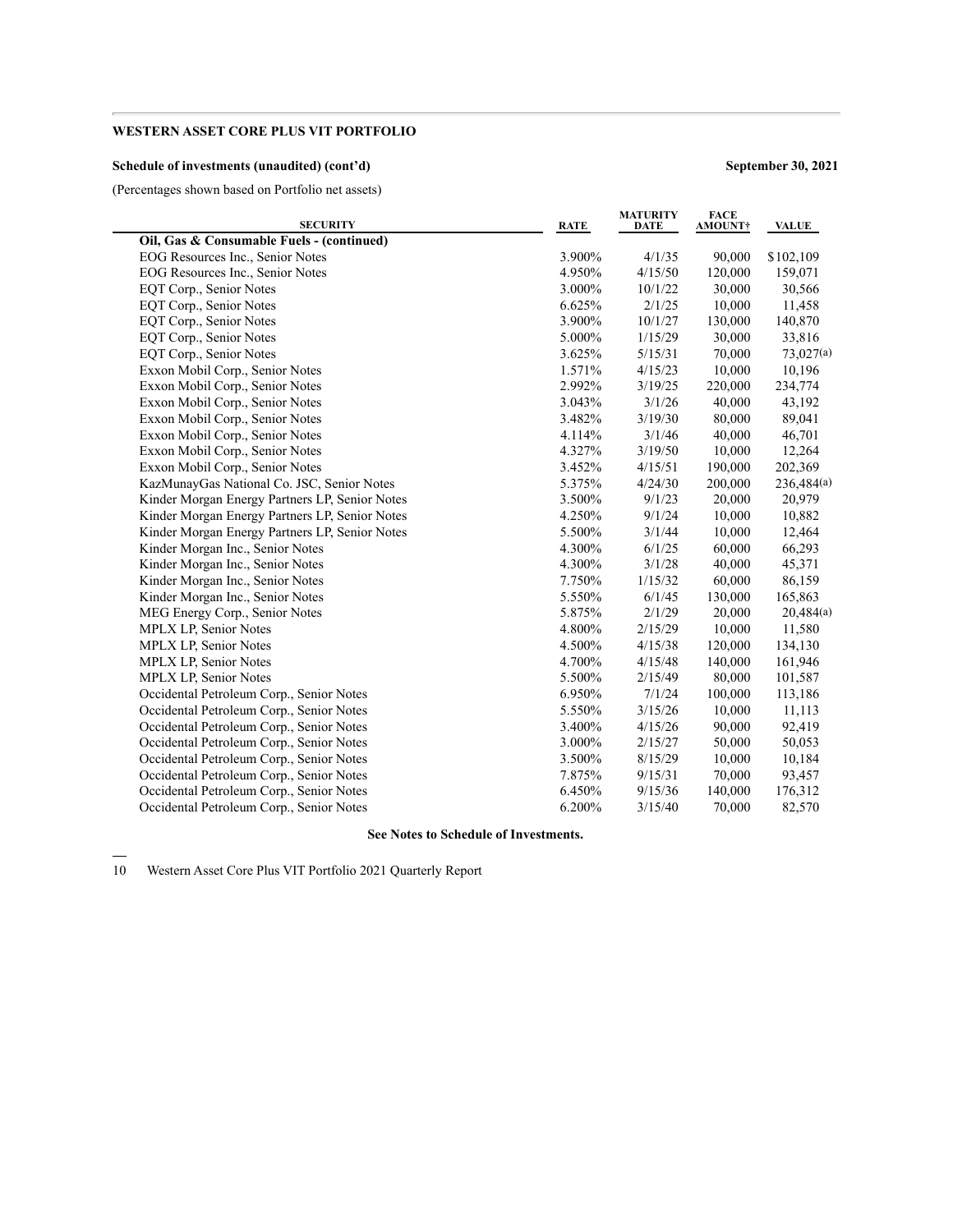### **Schedule of investments (unaudited) (cont'd) September 30, 2021**

(Percentages shown based on Portfolio net assets)

| <b>SECURITY</b>                                                     | RATE   | <b>MATURITY</b><br>DATE | <b>FACE</b><br>AMOUNT† | <b>VALUE</b> |
|---------------------------------------------------------------------|--------|-------------------------|------------------------|--------------|
| Oil, Gas & Consumable Fuels - (continued)                           |        |                         |                        |              |
| Occidental Petroleum Corp., Senior Notes                            | 4.625% | 6/15/45                 | 70,000                 | S<br>71,700  |
| Occidental Petroleum Corp., Senior Notes                            | 6.600% | 3/15/46                 | 30,000                 | 37,706       |
| Occidental Petroleum Corp., Senior Notes                            | 4.400% | 4/15/46                 | 30,000                 | 29,958       |
| Occidental Petroleum Corp., Senior Notes                            | 4.100% | 2/15/47                 | 70,000                 | 66,687       |
| Occidental Petroleum Corp., Senior Notes                            | 4.200% | 3/15/48                 | 50,000                 | 47,964       |
| Petrobras Global Finance BV, Senior Notes                           | 5.299% | 1/27/25                 | 1,114,000              | 1,246,176    |
| Petrobras Global Finance BV, Senior Notes                           | 7.375% | 1/17/27                 | 240,000                | 289,871      |
| Petrobras Global Finance BV, Senior Notes                           | 6.900% | 3/19/49                 | 30,000                 | 33,458       |
| Petrobras Global Finance BV, Senior Notes                           | 5.500% | 6/10/51                 | 100,000                | 93,225       |
| Petroleos Mexicanos, Senior Notes                                   | 6.875% | 8/4/26                  | 150,000                | 163,327      |
| Pioneer Natural Resources Co., Senior Notes                         | 1.125% | 1/15/26                 | 20,000                 | 19,753       |
| Pioneer Natural Resources Co., Senior Notes                         | 2.150% | 1/15/31                 | 90,000                 | 87,584       |
| Oatar Petroleum, Senior Notes                                       | 2.250% | 7/12/31                 | 210,000                | 208,272(a)   |
| Oatar Petroleum, Senior Notes                                       | 3.300% | 7/12/51                 | 200,000                | 202,404(a)   |
| Range Resources Corp., Senior Notes                                 | 5.000% | 3/15/23                 | 113,000                | 117,379      |
| Range Resources Corp., Senior Notes                                 | 4.875% | 5/15/25                 | 40,000                 | 42,282       |
| Sabine Pass Liquefaction LLC, Senior Secured Notes                  | 5.750% | 5/15/24                 | 110,000                | 122,543      |
| Shell International Finance BV, Senior Notes                        | 2.875% | 5/10/26                 | 140,000                | 150,956      |
| Shell International Finance BV, Senior Notes                        | 2.750% | 4/6/30                  | 80,000                 | 84,984       |
| Shell International Finance BV, Senior Notes                        | 4.550% | 8/12/43                 | 10,000                 | 12,547       |
| Shell International Finance BV, Senior Notes                        | 4.375% | 5/11/45                 | 160,000                | 196,655      |
| Shell International Finance BV, Senior Notes                        | 4.000% | 5/10/46                 | 40,000                 | 47,135       |
| Shell International Finance BV, Senior Notes                        | 3.250% | 4/6/50                  | 80,000                 | 85,211       |
| Southern Natural Gas Co. LLC, Senior Notes                          | 8.000% | 3/1/32                  | 50,000                 | 70,853       |
| Southwestern Energy Co., Senior Notes                               | 5.375% | 3/15/30                 | 10,000                 | 10,805       |
| Targa Resources Partners LP/Targa Resources Partners Finance Corp., |        |                         |                        |              |
| <b>Senior Notes</b>                                                 | 5.000% | 1/15/28                 | 20,000                 | 21,025       |

**See Notes to Schedule of Investments.**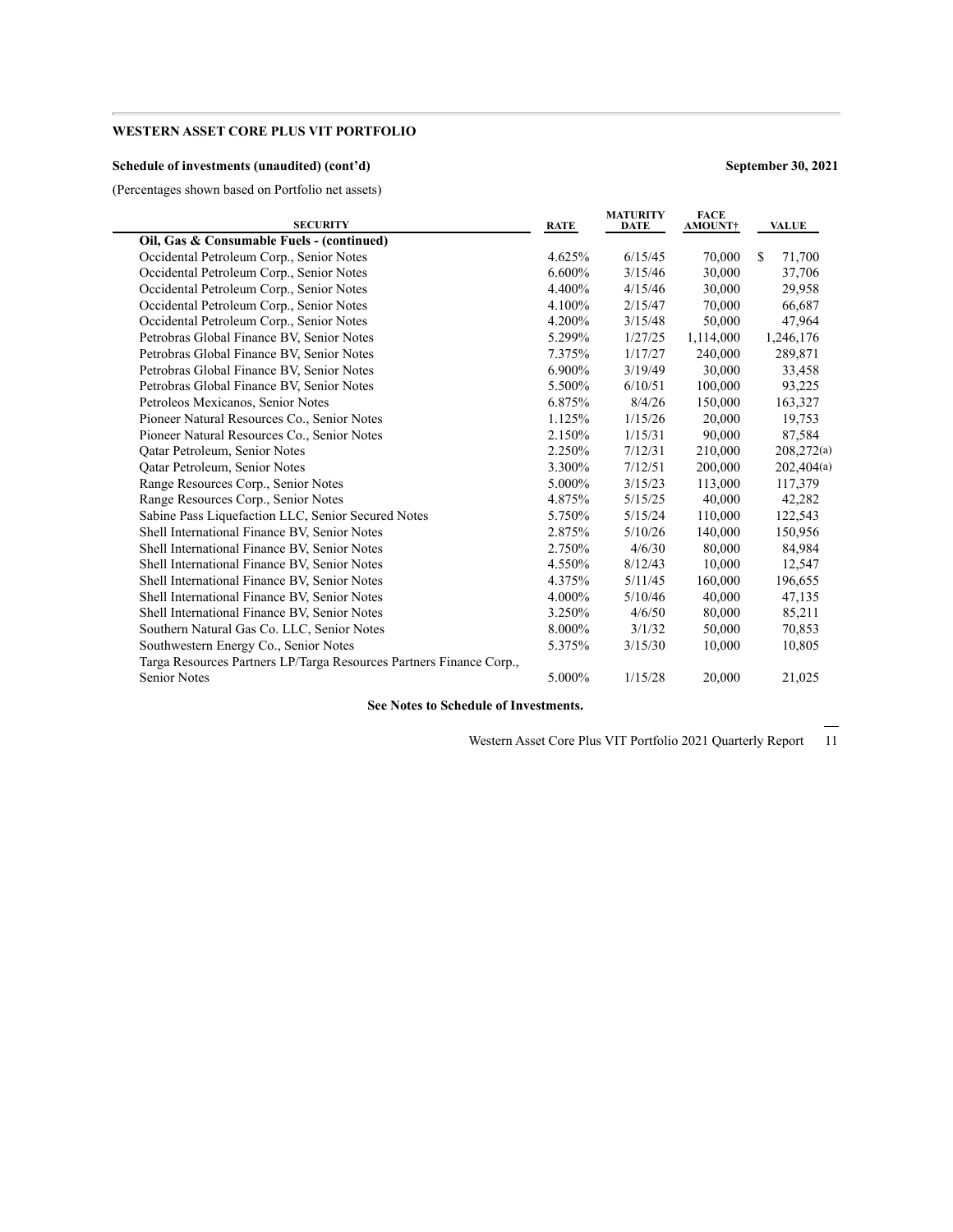### **Schedule of investments (unaudited) (cont'd) September 30, 2021**

(Percentages shown based on Portfolio net assets)

| <b>SECURITY</b>                                                     | <b>RATE</b> | <b>MATURITY</b><br>DATE | <b>FACE</b><br><b>AMOUNT†</b> | <b>VALUE</b> |
|---------------------------------------------------------------------|-------------|-------------------------|-------------------------------|--------------|
| Oil, Gas & Consumable Fuels - (continued)                           |             |                         |                               |              |
| Targa Resources Partners LP/Targa Resources Partners Finance Corp., |             |                         |                               |              |
| <b>Senior Notes</b>                                                 | 5.500%      | 3/1/30                  | 20,000                        | \$<br>21,894 |
| Targa Resources Partners LP/Targa Resources Partners Finance Corp., |             |                         |                               |              |
| <b>Senior Notes</b>                                                 | 4.875%      | 2/1/31                  | 50,000                        | 54,000       |
| Targa Resources Partners LP/Targa Resources Partners Finance Corp., |             |                         |                               |              |
| <b>Senior Notes</b>                                                 | 4.000%      | 1/15/32                 | 10,000                        | 10,347(a)    |
| Tennessee Gas Pipeline Co. LLC, Senior Notes                        | 2.900%      | 3/1/30                  | 110,000                       | 113,831(a)   |
| Western Midstream Operating LP, Senior Notes                        | 4.350%      | 2/1/25                  | 70,000                        | 73,952       |
| Western Midstream Operating LP, Senior Notes                        | 4.500%      | 3/1/28                  | 20,000                        | 21,489       |
| Western Midstream Operating LP, Senior Notes                        | 5.300%      | 2/1/30                  | 230,000                       | 254,437      |
| Western Midstream Operating LP, Senior Notes                        | 5.300%      | 3/1/48                  | 10,000                        | 11,544       |
| Western Midstream Operating LP, Senior Notes                        | 5.500%      | 8/15/48                 | 50,000                        | 58,595       |
| Western Midstream Operating LP, Senior Notes                        | 6.500%      | 2/1/50                  | 50,000                        | 58,930       |
| Western Midstream Operating LP, Senior Notes (3 mo. USD LIBOR +     |             |                         |                               |              |
| $2.100\%$                                                           | 2.229%      | 1/13/23                 | 30,000                        | 30,006(d)    |
| Williams Cos. Inc., Senior Notes                                    | 3.700%      | 1/15/23                 | 50,000                        | 51,654       |
| Williams Cos. Inc., Senior Notes                                    | 3.750%      | 6/15/27                 | 70,000                        | 77,130       |
| Williams Cos. Inc., Senior Notes                                    | 3.500%      | 11/15/30                | 40,000                        | 43,486       |
| Williams Cos. Inc., Senior Notes                                    | 7.500%      | 1/15/31                 | 30,000                        | 41,825       |
| Williams Cos. Inc., Senior Notes                                    | 7.750%      | 6/15/31                 | 160,000                       | 223,021      |
| Williams Cos. Inc., Senior Notes                                    | 4.850%      | 3/1/48                  | 40,000                        | 48,984       |
| Total Oil, Gas & Consumable Fuels                                   |             |                         |                               | 13,088,822   |
| <b>TOTAL ENERGY</b>                                                 |             |                         |                               | 13,128,818   |
| <b>FINANCIALS - 9.9%</b>                                            |             |                         |                               |              |
| <b>Banks</b> - 7.5%                                                 |             |                         |                               |              |
| Banco Actinver SA/Grupo GICSA SAB de CV, Senior Secured Notes       | 4.800%      | 12/18/32                | 490,000                       | 387,100(a)   |
| Banco Santander SA, Senior Notes                                    | 3.848%      | 4/12/23                 | 200,000                       | 210,082      |
| Banco Santander SA, Senior Notes                                    | 2.746%      | 5/28/25                 | 400,000                       | 419.742      |
| Bank of America Corp., Senior Notes                                 | 3.300%      | 1/11/23                 | 90,000                        | 93,424       |
|                                                                     |             |                         |                               |              |

#### **See Notes to Schedule of Investments.**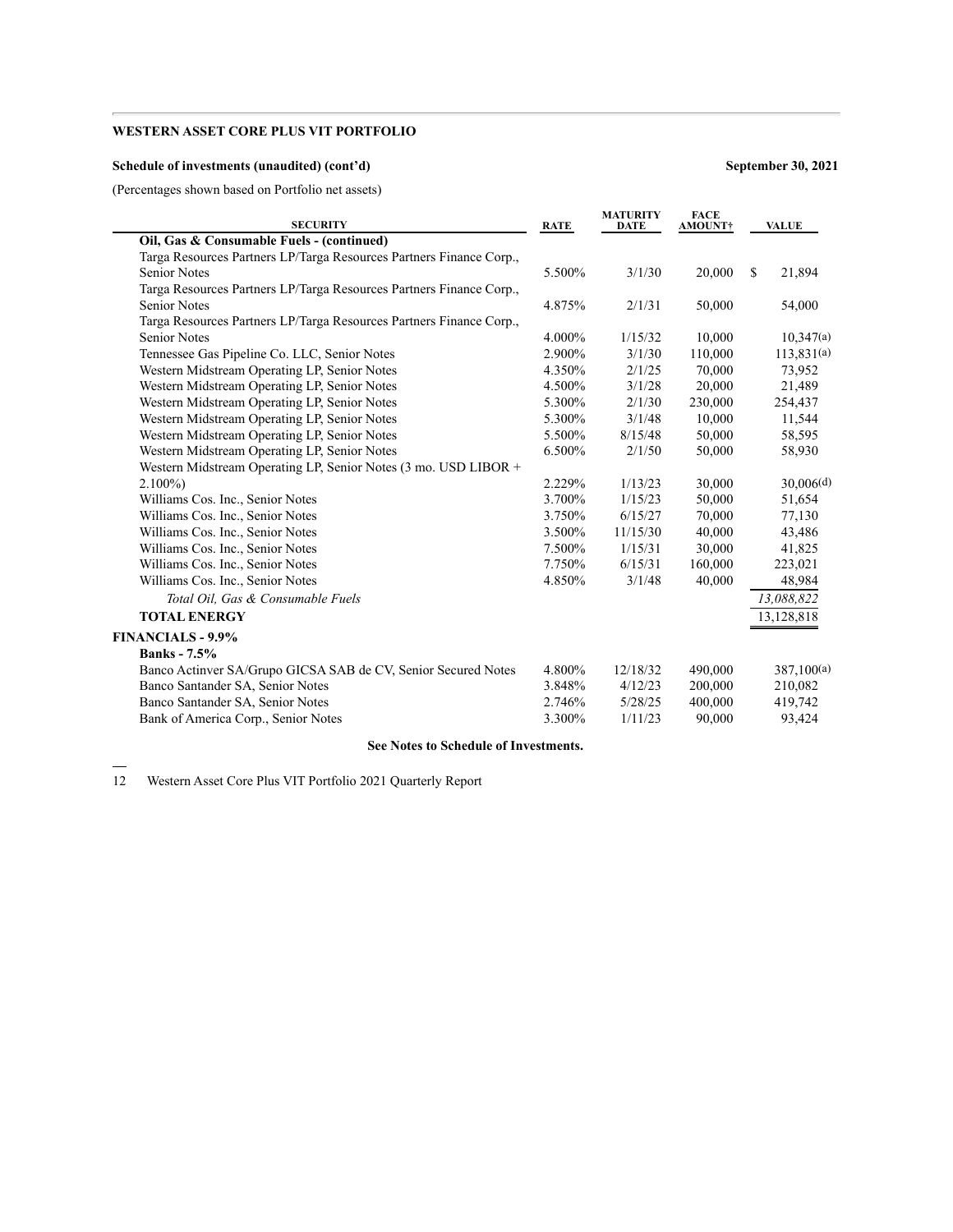### **Schedule of investments (unaudited) (cont'd) September 30, 2021**

(Percentages shown based on Portfolio net assets)

| <b>SECURITY</b>                                                      | <b>RATE</b> | <b>MATURITY</b><br><b>DATE</b> | <b>FACE</b><br><b>AMOUNT</b> † | <b>VALUE</b>           |
|----------------------------------------------------------------------|-------------|--------------------------------|--------------------------------|------------------------|
| <b>Banks</b> - (continued)                                           |             |                                |                                |                        |
| Bank of America Corp., Senior Notes                                  | 3.500%      | 4/19/26                        | 150,000                        | \$163,887              |
| Bank of America Corp., Senior Notes                                  | 5.000%      | 1/21/44                        | 150,000                        | 197,034                |
| Bank of America Corp., Senior Notes (2.592% to 4/29/30 then SOFR +   |             |                                |                                |                        |
| $2.150\%$                                                            | 2.592%      | 4/29/31                        | 290,000                        | 296,153(d)             |
| Bank of America Corp., Senior Notes (3.004% to 12/20/22 then 3 mo.   |             |                                |                                |                        |
| USD LIBOR $+$ 0.790%)                                                | 3.004%      | 12/20/23                       | 323,000                        | 332,949(d)             |
| Bank of America Corp., Senior Notes (3.419% to 12/20/27 then 3 mo.   |             |                                |                                |                        |
| USD LIBOR $+ 1.040\%$                                                | 3.419%      | 12/20/28                       | 861,000                        | 933,801(d)             |
| Bank of America Corp., Senior Notes (3.550% to 3/5/23 then 3 mo.     |             |                                |                                |                        |
| USD LIBOR $+$ 0.780%)                                                | 3.550%      | 3/5/24                         | 190,000                        | 198,112 <sup>(d)</sup> |
| Bank of America Corp., Senior Notes (3.593% to 7/21/27 then 3 mo.    |             |                                |                                |                        |
| USD LIBOR $+ 1.370\%$                                                | 3.593%      | 7/21/28                        | 130,000                        | 142,611(d)             |
| Bank of America Corp., Senior Notes (3.946% to 1/23/48 then 3 mo.    |             |                                |                                |                        |
| USD LIBOR $+ 1.190\%$                                                | 3.946%      | 1/23/49                        | 50,000                         | 57,873(d)              |
| Bank of America Corp., Senior Notes (3.974% to 2/7/29 then 3 mo.     |             |                                |                                |                        |
| USD LIBOR $+ 1.210\%$                                                | 3.974%      | 2/7/30                         | 110,000                        | 123,249(d)             |
| Bank of America Corp., Senior Notes (4.083% to 3/20/50 then 3 mo.    |             |                                |                                |                        |
| USD LIBOR $+3.150\%$                                                 | 4.083%      | 3/20/51                        | 180,000                        | 213,253(d)             |
| Bank of America Corp., Senior Notes (4.330% to 3/15/49 then 3 mo.    |             |                                |                                |                        |
| USD LIBOR $+ 1.520\%$                                                | 4.330%      | 3/15/50                        | 160,000                        | 196,407(d)             |
| Bank of America Corp., Subordinated Notes                            | 4.000%      | 1/22/25                        | 130,000                        | 141,323                |
| Bank of America Corp., Subordinated Notes                            | 4.450%      | 3/3/26                         | 40,000                         | 44,811                 |
| Bank of America Corp., Subordinated Notes                            | 4.250%      | 10/22/26                       | 210,000                        | 236,550                |
| Bank of Montreal, Senior Notes                                       | 1.850%      | 5/1/25                         | 160,000                        | 164,700                |
| Bank of Montreal, Subordinated Notes (3.803% to 12/15/27 then USD 5  |             |                                |                                |                        |
| year ICE Swap Rate $+ 1.432\%$ )                                     | 3.803%      | 12/15/32                       | 30,000                         | 32,893(d)              |
| Bank of Nova Scotia, Senior Notes                                    | 1.300%      | 6/11/25                        | 80,000                         | 80,575                 |
| Barclays Bank PLC, Senior Notes                                      | 1.700%      | 5/12/22                        | 200,000                        | 201,594                |
| BNP Paribas SA, Senior Notes                                         | 4.400%      | 8/14/28                        | 200,000                        | 228,172(a)             |
| BNP Paribas SA, Senior Notes (2.219% to $6/9/25$ then SOFR + 2.074%) | 2.219%      | 6/9/26                         | 200,000                        | 205,356(a)(d)          |

### **See Notes to Schedule of Investments.**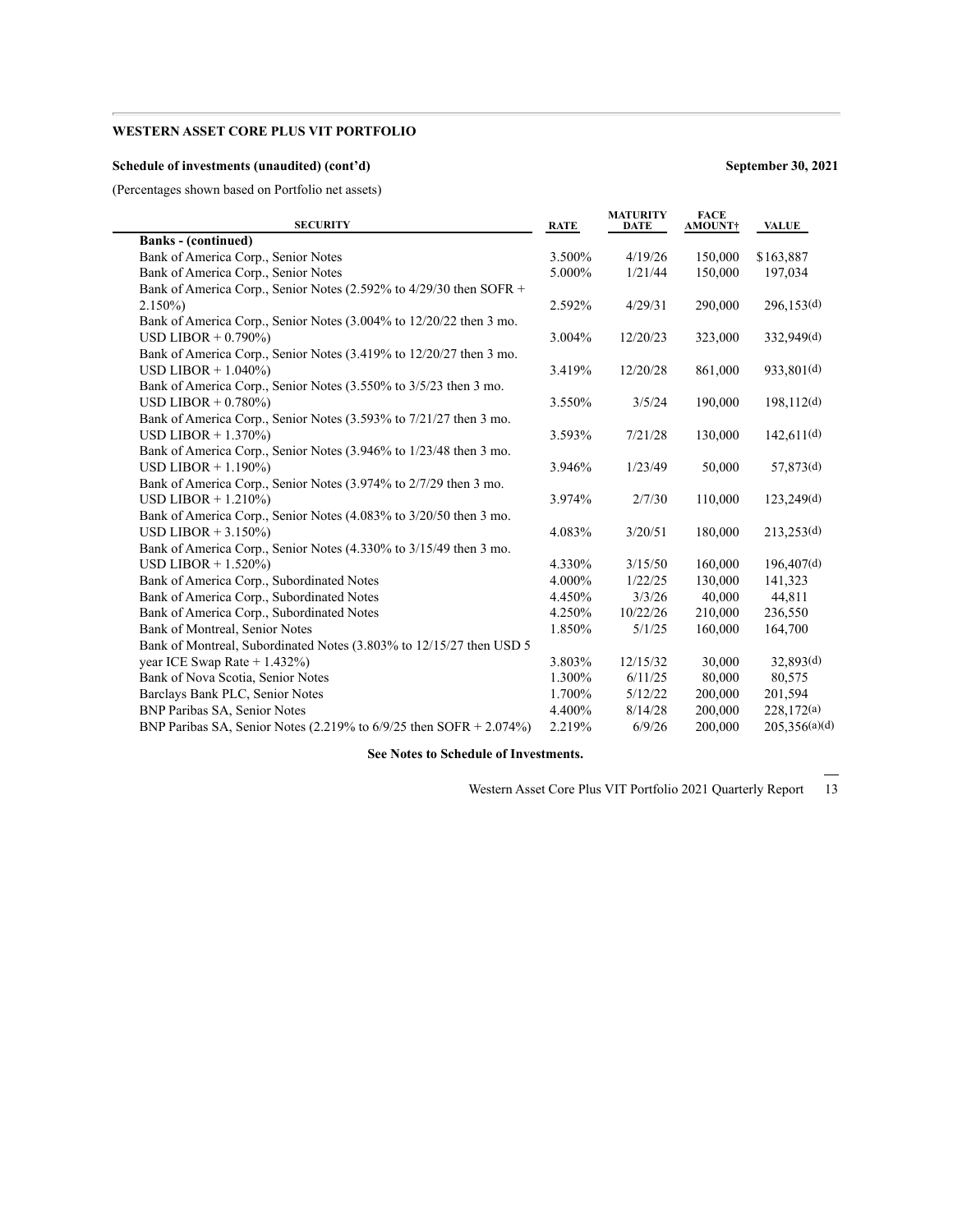### **Schedule of investments (unaudited) (cont'd) September 30, 2021**

(Percentages shown based on Portfolio net assets)

| <b>SECURITY</b>                                                         | <b>RATE</b> | <b>MATURITY</b><br>DATE | <b>FACE</b><br><b>AMOUNT†</b> | <b>VALUE</b>    |
|-------------------------------------------------------------------------|-------------|-------------------------|-------------------------------|-----------------|
| <b>Banks</b> - (continued)                                              |             |                         |                               |                 |
| BNP Paribas SA, Senior Notes (4.705% to 1/10/24 then 3 mo. USD          |             |                         |                               |                 |
| $LIBOR + 2.235\%)$                                                      | 4.705%      | 1/10/25                 | 360,000                       | \$389,850(a)(d) |
| BNP Paribas SA, Subordinated Notes                                      | 4.625%      | 3/13/27                 | 200,000                       | 224,814(a)      |
| Canadian Imperial Bank of Commerce, Senior Notes                        | 0.950%      | 6/23/23                 | 80,000                        | 80,687          |
| CIT Group Inc., Senior Notes                                            | 4.750%      | 2/16/24                 | 60,000                        | 64,125          |
| CIT Group Inc., Senior Notes                                            | 5.250%      | 3/7/25                  | 60,000                        | 66,900          |
| Citigroup Inc., Junior Subordinated Notes (6.300% to 5/15/24 then 3     |             |                         |                               |                 |
| mo. USD LIBOR + $3.423\%$ )                                             | 6.300%      | 5/15/24                 | 20,000                        | 21,640(c)(d)    |
| Citigroup Inc., Senior Notes                                            | 8.125%      | 7/15/39                 | 37,000                        | 63,303          |
| Citigroup Inc., Senior Notes                                            | 4.650%      | 7/30/45                 | 145,000                       | 184,703         |
| Citigroup Inc., Senior Notes (1.678% to $5/15/23$ then SOFR + 1.667%)   | 1.678%      | 5/15/24                 | 90.000                        | 91,779(d)       |
| Citigroup Inc., Senior Notes (2.572% to $6/3/30$ then SOFR + 2.107%)    | 2.572%      | 6/3/31                  | 530,000                       | 540,549(d)      |
| Citigroup Inc., Senior Notes $(3.106\%$ to $4/8/25$ then SOFR + 2.842%) | 3.106%      | 4/8/26                  | 70,000                        | 74,347(d)       |
| Citigroup Inc., Senior Notes (4.412% to $3/31/30$ then SOFR + 3.914%)   | 4.412%      | 3/31/31                 | 110,000                       | 127,071(d)      |
| Citigroup Inc., Subordinated Notes                                      | 3.500%      | 5/15/23                 | 20,000                        | 20,959          |
| Citigroup Inc., Subordinated Notes                                      | 4.400%      | 6/10/25                 | 10,000                        | 11,066          |
| Citigroup Inc., Subordinated Notes                                      | 4.300%      | 11/20/26                | 80,000                        | 89,909          |
| Citigroup Inc., Subordinated Notes                                      | 4.450%      | 9/29/27                 | 660,000                       | 751,086         |
| Citigroup Inc., Subordinated Notes                                      | 4.125%      | 7/25/28                 | 170,000                       | 189,905         |
| Citigroup Inc., Subordinated Notes                                      | 5.300%      | 5/6/44                  | 13,000                        | 17,325          |
| Citigroup Inc., Subordinated Notes                                      | 4.750%      | 5/18/46                 | 70,000                        | 88,017          |
| Cooperatieve Rabobank UA, Senior Notes                                  | 4.625%      | 12/1/23                 | 390,000                       | 422,720         |
| Cooperatieve Rabobank UA, Senior Notes                                  | 4.375%      | 8/4/25                  | 250,000                       | 277,283         |
| Credit Agricole SA, Senior Notes (1.907% to $6/16/25$ then SOFR +       |             |                         |                               |                 |
| $1.676\%$                                                               | 1.907%      | 6/16/26                 | 250,000                       | 254,859(a)(d)   |
| Danske Bank A/S, Senior Notes                                           | 5.000%      | 1/12/22                 | 200,000                       | 202,413(a)      |
| Danske Bank A/S, Senior Notes (3.244% to 12/20/24 then 3 mo. USD        |             |                         |                               |                 |
| $LIBOR + 1.591\%)$                                                      | 3.244%      | 12/20/25                | 200,000                       | 212,536(a)(d)   |
| HSBC Holdings PLC, Senior Notes                                         | 3.900%      | 5/25/26                 | 220,000                       | 242,443         |
| HSBC Holdings PLC, Senior Notes (2.099% to 6/4/25 then SOFR +           |             |                         |                               |                 |
| $1.929\%$                                                               | 2.099%      | 6/4/26                  | 230,000                       | 235,122(d)      |
| HSBC Holdings PLC, Senior Notes (3.973% to 5/22/29 then 3 mo. USD       |             |                         |                               |                 |
| $LIBOR + 1.610\%)$                                                      | 3.973%      | 5/22/30                 | 250,000                       | 276,055(d)      |
|                                                                         |             |                         |                               |                 |

### **See Notes to Schedule of Investments.**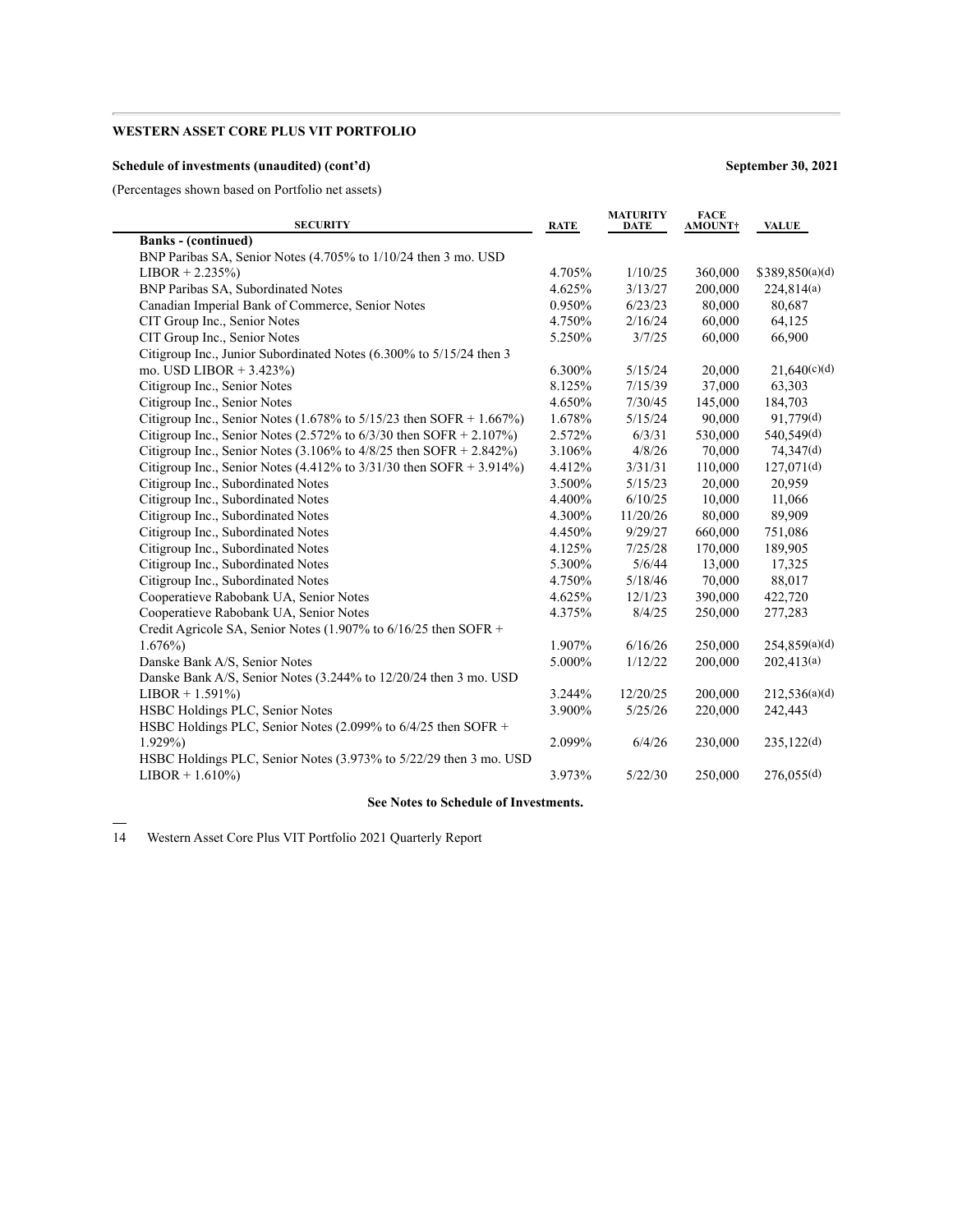### **Schedule of investments (unaudited) (cont'd) September 30, 2021**

(Percentages shown based on Portfolio net assets)

| <b>SECURITY</b>                                                      | <b>RATE</b> | <b>MATURITY</b><br><b>DATE</b> | <b>FACE</b><br><b>AMOUNT†</b> | <b>VALUE</b>             |
|----------------------------------------------------------------------|-------------|--------------------------------|-------------------------------|--------------------------|
| <b>Banks</b> - (continued)                                           |             |                                |                               |                          |
| Intesa Sanpaolo SpA, Senior Notes                                    | 3.125%      | 7/14/22                        | 200,000                       | \$204,255(a)             |
| Intesa Sanpaolo SpA, Senior Notes                                    | 3.375%      | 1/12/23                        | 200,000                       | 206,912(a)               |
| Intesa Sanpaolo SpA, Subordinated Notes                              | 5.017%      | 6/26/24                        | 470,000                       | 507,606(a)               |
| JPMorgan Chase & Co., Senior Notes (1.514% to $6/1/23$ then SOFR +   |             |                                |                               |                          |
| $1.455\%$                                                            | 1.514%      | 6/1/24                         | 240,000                       | 244,068(d)               |
| JPM organ Chase & Co., Senior Notes (2.083% to $4/22/25$ then SOFR + |             |                                |                               |                          |
| $1.850\%$                                                            | 2.083%      | 4/22/26                        | 250,000                       | 257,234(d)               |
| JPM organ Chase & Co., Senior Notes (2.522% to $4/22/30$ then SOFR + |             |                                |                               |                          |
| $2.040\%$                                                            | 2.522%      | 4/22/31                        | 80,000                        | 81,663(d)                |
| JPMorgan Chase & Co., Senior Notes (3.109% to $4/22/40$ then SOFR +  |             |                                |                               |                          |
| $2.460\%$                                                            | 3.109%      | 4/22/41                        | 190,000                       | $196,671$ <sup>(d)</sup> |
| JPMorgan Chase & Co., Senior Notes (3.109% to $4/22/50$ then SOFR +  |             |                                |                               |                          |
| $2.440\%$                                                            | 3.109%      | 4/22/51                        | 40,000                        | 40,702(d)                |
| JPM organ Chase & Co., Senior Notes (3.509% to 1/23/28 then 3 mo.    |             |                                |                               |                          |
| USD LIBOR $+$ 0.945%)                                                | 3.509%      | 1/23/29                        | 300,000                       | 326,574(d)               |
| JPMorgan Chase & Co., Senior Notes (4.023% to 12/5/23 then 3 mo.     |             |                                |                               |                          |
| USD LIBOR $+ 1.000\%$                                                | 4.023%      | 12/5/24                        | 220,000                       | 235,680(d)               |
| JPMorgan Chase & Co., Senior Notes (4.203% to 7/23/28 then 3 mo.     |             |                                |                               |                          |
| USD LIBOR $+ 1.260\%$                                                | 4.203%      | 7/23/29                        | 140,000                       | 159,351(d)               |
| JPMorgan Chase & Co., Senior Notes (4.452% to 12/5/28 then 3 mo.     |             |                                |                               |                          |
| USD LIBOR $+ 1.330\%$                                                | 4.452%      | 12/5/29                        | 60,000                        | 69,150(d)                |
| JPMorgan Chase & Co., Subordinated Notes                             | 3.875%      | 9/10/24                        | 60,000                        | 65,261                   |
| JPMorgan Chase & Co., Subordinated Notes                             | 4.250%      | 10/1/27                        | 50,000                        | 56,899                   |
| JPMorgan Chase & Co., Subordinated Notes                             | 4.950%      | 6/1/45                         | 30,000                        | 39,261                   |
| Lloyds Banking Group PLC, Senior Notes (3.574% to 11/7/27 then 3 mo. |             |                                |                               |                          |
| USD LIBOR $+ 1.205\%$                                                | 3.574%      | 11/7/28                        | 200,000                       | 217,841(d)               |
| NatWest Group PLC, Senior Notes (4.519% to 6/25/23 then 3 mo. USD    |             |                                |                               |                          |
| $LIBOR + 1.550\%)$                                                   | 4.519%      | 6/25/24                        | 200,000                       | 212,935(d)               |
| NatWest Markets NV, Subordinated Notes                               | 7.750%      | 5/15/23                        | 100,000                       | 110,910                  |
| Royal Bank of Canada, Senior Notes                                   | 1.600%      | 4/17/23                        | 140,000                       | 142,740                  |
| Royal Bank of Canada, Senior Notes                                   | 1.150%      | 6/10/25                        | 80,000                        | 80,185                   |
| Santander Holdings USA Inc., Senior Notes                            | 4.500%      | 7/17/25                        | 70,000                        | 77,154                   |

**See Notes to Schedule of Investments.**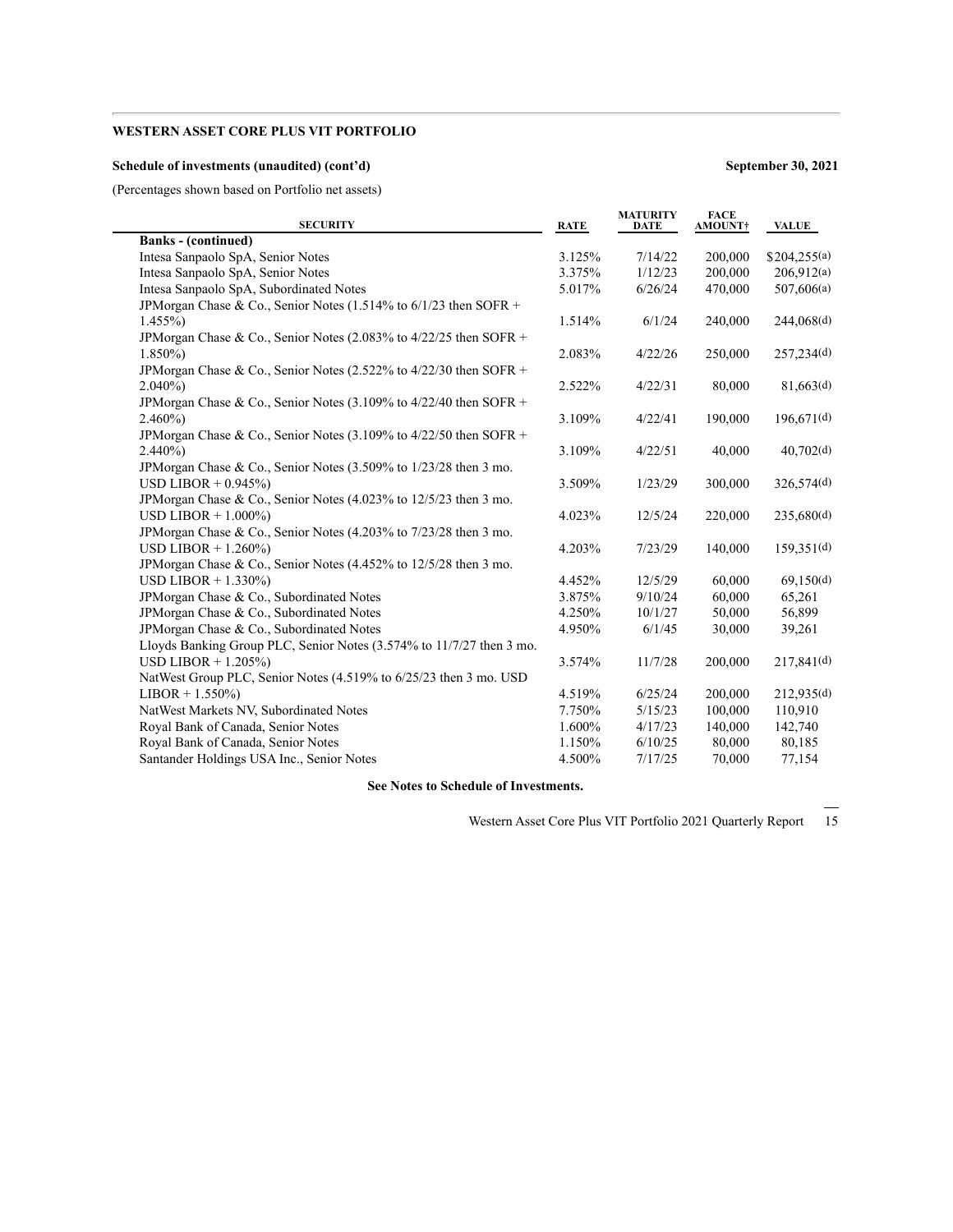### **Schedule of investments (unaudited) (cont'd) September 30, 2021**

(Percentages shown based on Portfolio net assets)

| <b>SECURITY</b>                                                  | <b>RATE</b> | <b>MATURITY</b><br><b>DATE</b> | <b>FACE</b><br><b>AMOUNT</b> † | <b>VALUE</b>     |
|------------------------------------------------------------------|-------------|--------------------------------|--------------------------------|------------------|
| <b>Banks</b> - (continued)                                       |             |                                |                                |                  |
| Swedbank AB, Senior Notes                                        | 1.300%      | 6/2/23                         | 200,000                        | \$<br>202,957(a) |
| Toronto-Dominion Bank, Senior Notes                              | 0.750%      | 6/12/23                        | 150,000                        | 150,925          |
| Toronto-Dominion Bank, Senior Notes                              | 1.150%      | 6/12/25                        | 80,000                         | 80,210           |
| UniCredit SpA, Senior Notes                                      | 6.572%      | 1/14/22                        | 430,000                        | 436,998(a)       |
| US Bancorp, Senior Notes                                         | 1.450%      | 5/12/25                        | 180,000                        | 182,954          |
| Wells Fargo & Co., Senior Notes                                  | 3.750%      | 1/24/24                        | 60,000                         | 64,157           |
| Wells Fargo & Co., Senior Notes                                  | 3.000%      | 10/23/26                       | 190,000                        | 203,754          |
| Wells Fargo & Co., Senior Notes                                  | 4.150%      | 1/24/29                        | 210,000                        | 238,811          |
| Wells Fargo & Co., Senior Notes (2.188% to $4/30/25$ then SOFR + |             |                                |                                |                  |
| $2.000\%$                                                        | 2.188%      | 4/30/26                        | 150,000                        | 154,877(d)       |
| Wells Fargo & Co., Senior Notes (4.478% to $4/4/30$ then SOFR +  |             |                                |                                |                  |
| $4.032\%$                                                        | 4.478%      | 4/4/31                         | 260,000                        | 302,886(d)       |
| Wells Fargo & Co., Senior Notes (5.013% to $4/4/50$ then SOFR +  |             |                                |                                |                  |
| $4.502\%$                                                        | 5.013%      | 4/4/51                         | 770,000                        | 1,034,865(d)     |
| Wells Fargo & Co., Subordinated Notes                            | 4.100%      | 6/3/26                         | 50,000                         | 55,718           |
| Wells Fargo & Co., Subordinated Notes                            | 4.300%      | 7/22/27                        | 60,000                         | 68,217           |
| Wells Fargo & Co., Subordinated Notes                            | 4.650%      | 11/4/44                        | 220,000                        | 269,878          |
| Wells Fargo & Co., Subordinated Notes                            | 4.900%      | 11/17/45                       | 300,000                        | 380,236          |
| Wells Fargo & Co., Subordinated Notes                            | 4.400%      | 6/14/46                        | 40,000                         | 47,598           |
| Wells Fargo & Co., Subordinated Notes                            | 4.750%      | 12/7/46                        | 170,000                        | 213,149          |
| <b>Total Banks</b>                                               |             |                                |                                | 18,144,359       |
| Capital Markets - 1.9%                                           |             |                                |                                |                  |
| Bank of New York Mellon Corp., Senior Notes                      | 1.600%      | 4/24/25                        | 50,000                         | 51,130           |
| Credit Suisse AG, Senior Notes                                   | 2.950%      | 4/9/25                         | 250,000                        | 265,104          |
| Credit Suisse Group AG, Senior Notes                             | 4.550%      | 4/17/26                        | 250,000                        | 280,975          |
| Credit Suisse Group AG, Senior Notes (4.194% to 4/1/30 then SOFR |             |                                |                                |                  |
| $+3.730\%$                                                       | 4.194%      | 4/1/31                         | 250,000                        | 280,160(a)(d)    |
| Goldman Sachs Group Inc., Senior Notes                           | 3.200%      | 2/23/23                        | 100,000                        | 103,629          |
| Goldman Sachs Group Inc., Senior Notes                           | 3.850%      | 7/8/24                         | 40,000                         | 43,075           |
| Goldman Sachs Group Inc., Senior Notes                           | 3.500%      | 1/23/25                        | 190,000                        | 203,592          |
| Goldman Sachs Group Inc., Senior Notes                           | 3.500%      | 4/1/25                         | 100,000                        | 107,544          |
| Goldman Sachs Group Inc., Senior Notes                           | 3.500%      | 11/16/26                       | 100,000                        | 108,112          |
| Goldman Sachs Group Inc., Senior Notes                           | 6.250%      | 2/1/41                         | 100,000                        | 145,893          |
| Goldman Sachs Group Inc., Senior Notes                           | 4.750%      | 10/21/45                       | 20,000                         | 25,852           |
| Goldman Sachs Group Inc., Senior Notes (2.908% to 7/21/41 then   |             |                                |                                |                  |
| $SOFR + 1.472\%)$                                                | 2.908%      | 7/21/42                        | 30,000                         | 29,618(d)        |
| Goldman Sachs Group Inc., Senior Notes (3.691% to 6/5/27 then 3  |             |                                |                                |                  |
| mo. USD LIBOR + $1.510\%$ )                                      | 3.691%      | 6/5/28                         | 150,000                        | 165,215(d)       |
|                                                                  |             |                                |                                |                  |

### **See Notes to Schedule of Investments.**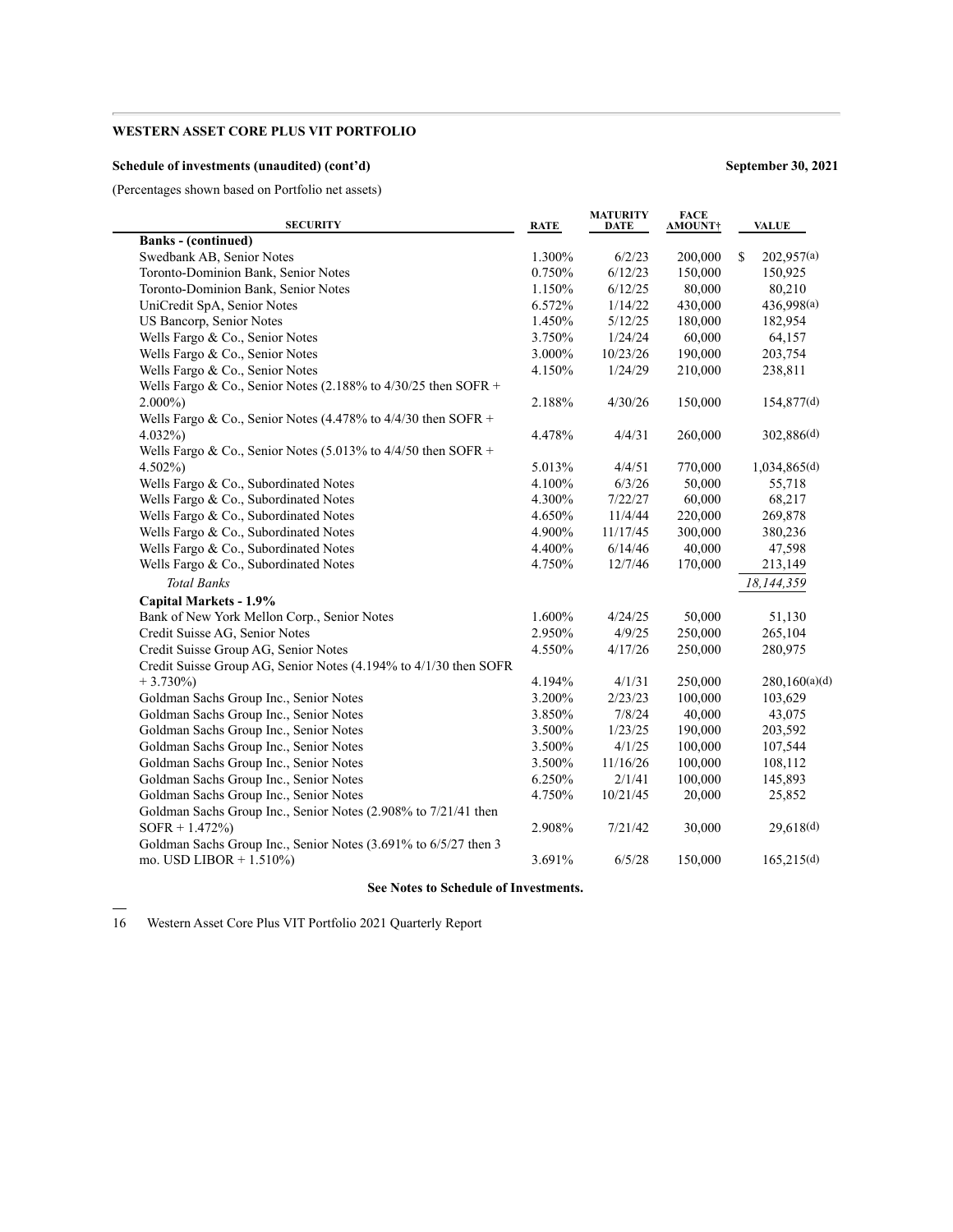### **Schedule of investments (unaudited) (cont'd) September 30, 2021**

(Percentages shown based on Portfolio net assets)

| <b>SECURITY</b>                                               | <b>RATE</b> | <b>MATURITY</b><br><b>DATE</b> | <b>FACE</b><br><b>AMOUNT†</b> | <b>VALUE</b>           |
|---------------------------------------------------------------|-------------|--------------------------------|-------------------------------|------------------------|
| <b>Capital Markets - (continued)</b>                          |             |                                |                               |                        |
| Goldman Sachs Group Inc., Senior Notes (3.814% to 4/23/28)    |             |                                |                               |                        |
| then 3 mo. USD LIBOR $+ 1.158\%$                              | 3.814%      | 4/23/29                        | 160,000                       | 177,194(d)<br>S        |
| Goldman Sachs Group Inc., Senior Notes (4.223% to 5/1/28 then |             |                                |                               |                        |
| 3 mo. USD LIBOR + 1.301%)                                     | 4.223%      | 5/1/29                         | 260,000                       | 294,019(d)             |
| Goldman Sachs Group Inc., Senior Notes (3.210% to 4/22/41     |             |                                |                               |                        |
| then SOFR $+ 1.513\%$ )                                       | 3.210%      | 4/22/42                        | 20,000                        | 20,694(d)              |
| Goldman Sachs Group Inc., Subordinated Notes                  | 4.250%      | 10/21/25                       | 100,000                       | 110,796                |
| Goldman Sachs Group Inc., Subordinated Notes                  | 6.750%      | 10/1/37                        | 190,000                       | 272,416                |
| Goldman Sachs Group Inc., Subordinated Notes                  | 5.150%      | 5/22/45                        | 140,000                       | 183,812                |
| Morgan Stanley, Senior Notes (2.188% to 4/28/25 then SOFR +   |             |                                |                               |                        |
| $1.990\%$                                                     | 2.188%      | 4/28/26                        | 330,000                       | 340,853(d)             |
| Morgan Stanley, Senior Notes (3.622% to $4/1/30$ then SOFR +  |             |                                |                               |                        |
| $3.120\%$                                                     | 3.622%      | 4/1/31                         | 270,000                       | 297,737(d)             |
| Morgan Stanley, Senior Notes (3.772% to 1/24/28 then 3 mo.    |             |                                |                               |                        |
| USD LIBOR $+ 1.140\%$                                         | 3.772%      | 1/24/29                        | 230,000                       | 254,671 <sup>(d)</sup> |
| UBS AG, Senior Notes                                          | 1.750%      | 4/21/22                        | 200,000                       | 201,448(a)             |
| UBS Group AG, Junior Subordinated Notes (7.000% to 1/31/24)   |             |                                |                               |                        |
| then USD 5 year ICE Swap Rate $+4.344\%$ )                    | 7.000%      | 1/31/24                        | 350,000                       | 382,079(a)(c)(d)       |
| UBS Group AG, Senior Notes                                    | 4.253%      | 3/23/28                        | 300,000                       | 337,543(a)             |
| <b>Total Capital Markets</b>                                  |             |                                |                               | 4,683,161              |
| <b>Diversified Financial Services - 0.2%</b>                  |             |                                |                               |                        |
| International Lease Finance Corp., Senior Notes               | 5.875%      | 8/15/22                        | 30,000                        | 31,382                 |
| Park Aerospace Holdings Ltd., Senior Notes                    | 5.250%      | 8/15/22                        | 7,000                         | 7,252(a)               |
| Park Aerospace Holdings Ltd., Senior Notes                    | 4.500%      | 3/15/23                        | 10,000                        | 10,452(a)              |
| Park Aerospace Holdings Ltd., Senior Notes                    | 5.500%      | 2/15/24                        | 50,000                        | 54,577(a)              |
| USAA Capital Corp., Senior Notes                              | 2.125%      | 5/1/30                         | 150,000                       | 151,262(a)             |
| Vanguard Group Inc.                                           | 3.050%      | 8/22/50                        | 120,000                       | 114,936(e)(f)          |
| <b>Total Diversified Financial Services</b>                   |             |                                |                               | 369,861                |
| Insurance $-0.3\%$                                            |             |                                |                               |                        |
| American International Group Inc., Senior Notes               | 2.500%      | 6/30/25                        | 40,000                        | 41,901                 |
| American International Group Inc., Senior Notes               | 3.750%      | 7/10/25                        | 130,000                       | 141,574                |
|                                                               |             |                                |                               |                        |

**See Notes to Schedule of Investments.**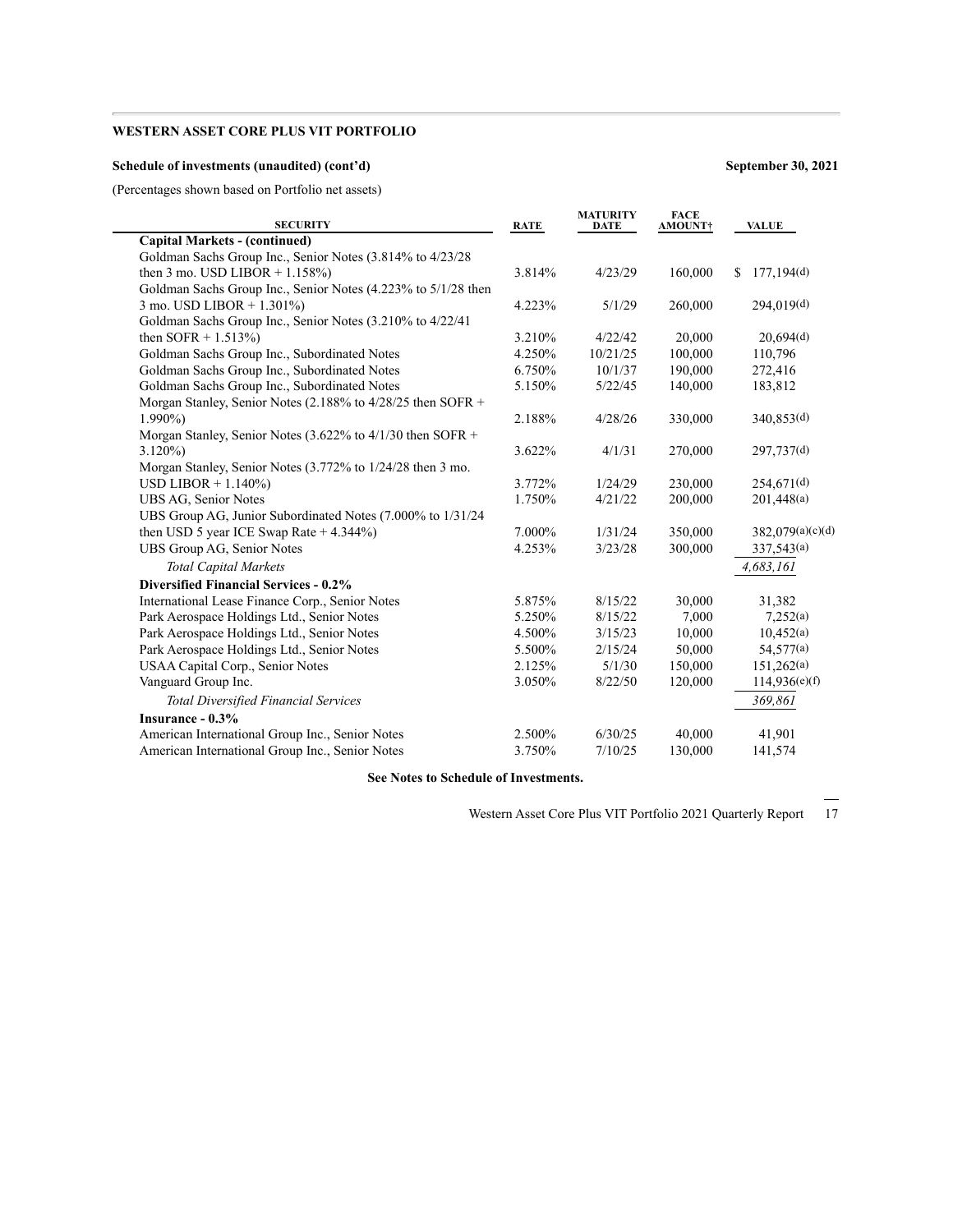### **Schedule of investments (unaudited) (cont'd) September 30, 2021**

(Percentages shown based on Portfolio net assets)

| <b>SECURITY</b>                                                   | <b>RATE</b> | <b>MATURITY</b><br><b>DATE</b> | <b>FACE</b><br><b>AMOUNT</b> † | <b>VALUE</b>  |
|-------------------------------------------------------------------|-------------|--------------------------------|--------------------------------|---------------|
| Insurance - (continued)                                           |             |                                |                                |               |
| Berkshire Hathaway Finance Corp., Senior Notes                    | 4.250%      | 1/15/49                        | 150,000                        | \$<br>183,075 |
| Guardian Life Global Funding, Secured Notes                       | 1.100%      | 6/23/25                        | 30,000                         | 30,094(a)     |
| New York Life Global Funding, Senior Secured Notes                | 0.950%      | 6/24/25                        | 60,000                         | 59,865(a)     |
| Principal Life Global Funding II, Secured Notes                   | 1.250%      | 6/23/25                        | 30,000                         | 30,066(a)     |
| Teachers Insurance & Annuity Association of America, Subordinated |             |                                |                                |               |
| <b>Notes</b>                                                      | 6.850%      | 12/16/39                       | 8,000                          | 12,098(a)     |
| Teachers Insurance & Annuity Association of America, Subordinated |             |                                |                                |               |
| <b>Notes</b>                                                      | 4.900%      | 9/15/44                        | 230,000                        | 299,717(a)    |
| <b>Total Insurance</b>                                            |             |                                |                                | 798,390       |
| <b>TOTAL FINANCIALS</b>                                           |             |                                |                                | 23,995,771    |
| <b>HEALTH CARE - 2.7%</b>                                         |             |                                |                                |               |
| Biotechnology - 0.6%                                              |             |                                |                                |               |
| AbbVie Inc., Senior Notes                                         | 2.300%      | 11/21/22                       | 300,000                        | 306,243       |
| AbbVie Inc., Senior Notes                                         | 3.750%      | 11/14/23                       | 20,000                         | 21,313        |
| AbbVie Inc., Senior Notes                                         | 2.600%      | 11/21/24                       | 350,000                        | 368,048       |
| AbbVie Inc., Senior Notes                                         | 3.800%      | 3/15/25                        | 170,000                        | 184,657       |
| AbbVie Inc., Senior Notes                                         | 3.600%      | 5/14/25                        | 90,000                         | 97,401        |
| AbbVie Inc., Senior Notes                                         | 2.950%      | 11/21/26                       | 70,000                         | 75,018        |
| AbbVie Inc., Senior Notes                                         | 3.200%      | 11/21/29                       | 190,000                        | 204,850       |
| AbbVie Inc., Senior Notes                                         | 4.250%      | 11/21/49                       | 10,000                         | 11,860        |
| Amgen Inc., Senior Notes                                          | 4.663%      | 6/15/51                        | 29,000                         | 36,638        |
| Gilead Sciences Inc., Senior Notes                                | 3.500%      | 2/1/25                         | 50,000                         | 53,825        |
| Gilead Sciences Inc., Senior Notes                                | 3.650%      | 3/1/26                         | 50,000                         | 54,826        |
| Gilead Sciences Inc., Senior Notes                                | 4.750%      | 3/1/46                         | 50,000                         | 62,950        |
| Total Biotechnology                                               |             |                                |                                | 1,477,629     |
| Health Care Equipment & Supplies - 0.1%                           |             |                                |                                |               |
| Abbott Laboratories, Senior Notes                                 | 3.750%      | 11/30/26                       | 86,000                         | 96,524        |
| Abbott Laboratories, Senior Notes                                 | 4.750%      | 11/30/36                       | 80,000                         | 101,884       |
| Abbott Laboratories, Senior Notes                                 | 4.900%      | 11/30/46                       | 40,000                         | 54,228        |
| Becton Dickinson and Co., Senior Notes                            | 3.363%      | 6/6/24                         | 68,000                         | 72,325        |
| Becton Dickinson and Co., Senior Notes                            | 3.734%      | 12/15/24                       | 9,000                          | 9,730         |
| Becton Dickinson and Co., Senior Notes                            | 4.685%      | 12/15/44                       | 8,000                          | 9,983         |
| Medtronic Inc., Senior Notes                                      | 3.500%      | 3/15/25                        | 50,000                         | 54,280        |
| Total Health Care Equipment & Supplies                            |             |                                |                                | 398,954       |

#### **See Notes to Schedule of Investments.**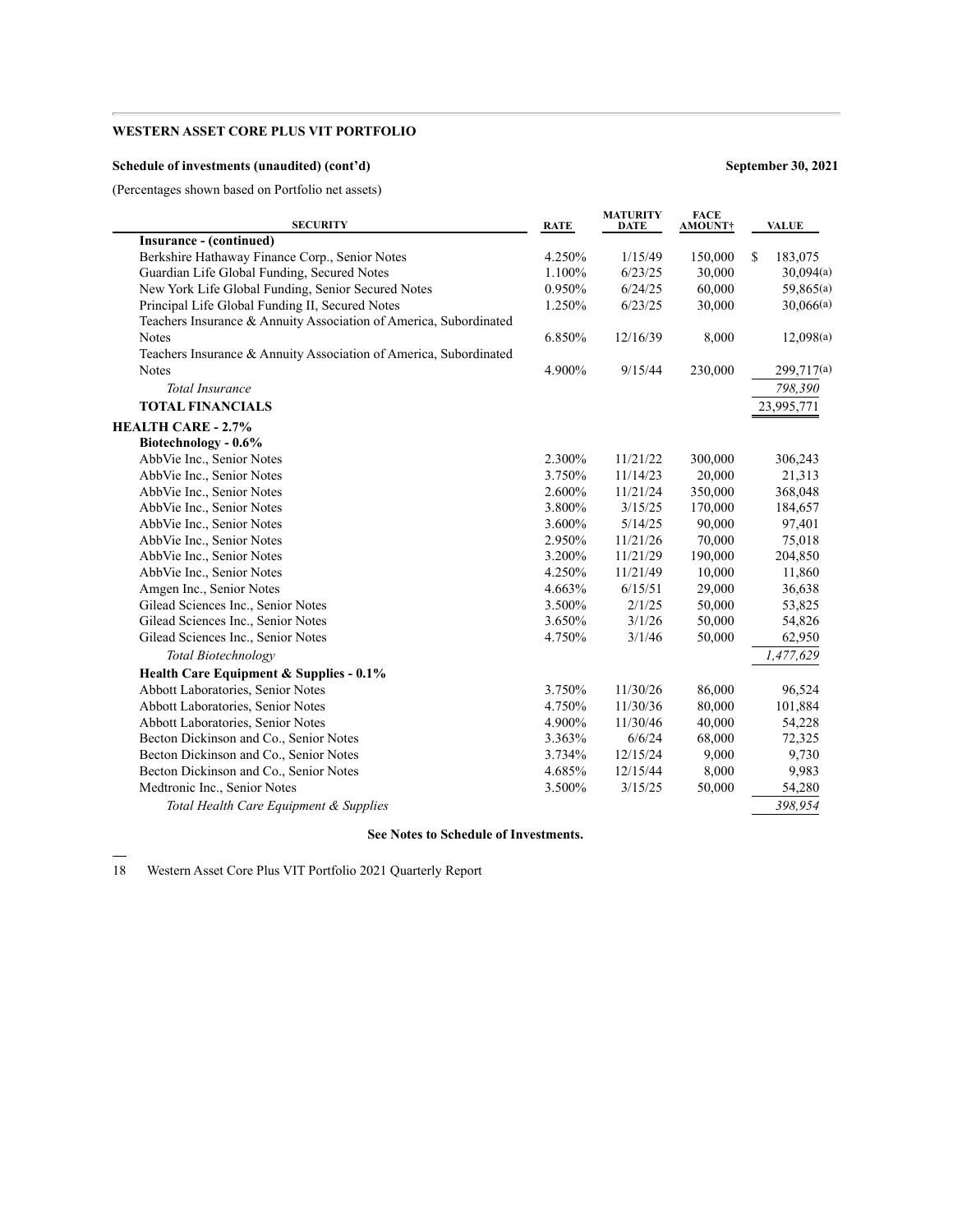### **Schedule of investments (unaudited) (cont'd) September 30, 2021**

(Percentages shown based on Portfolio net assets)

| <b>SECURITY</b>                                    | <b>RATE</b> | <b>MATURITY</b><br>DATE | <b>FACE</b><br><b>AMOUNT</b> | <b>VALUE</b> |
|----------------------------------------------------|-------------|-------------------------|------------------------------|--------------|
| <b>Health Care Providers &amp; Services - 1.2%</b> |             |                         |                              |              |
| Aetna Inc., Senior Notes                           | 2.800%      | 6/15/23                 | 30,000                       | \$31,067     |
| Anthem Inc., Senior Notes                          | 2.950%      | 12/1/22                 | 90,000                       | 92,532       |
| Anthem Inc., Senior Notes                          | 3.350%      | 12/1/24                 | 50,000                       | 53,620       |
| Anthem Inc., Senior Notes                          | 3.650%      | 12/1/27                 | 90,000                       | 100,045      |
| Centene Corp., Senior Notes                        | 4.625%      | 12/15/29                | 10,000                       | 10,911       |
| Centene Corp., Senior Notes                        | 3.375%      | 2/15/30                 | 10,000                       | 10,366       |
| Cigna Corp., Senior Notes                          | 3.750%      | 7/15/23                 | 69,000                       | 72,954       |
| Cigna Corp., Senior Notes                          | 4.125%      | 11/15/25                | 70,000                       | 77,815       |
| Cigna Corp., Senior Notes                          | 4.375%      | 10/15/28                | 160,000                      | 185,043      |
| CVS Health Corp., Senior Notes                     | 2.750%      | 12/1/22                 | 60,000                       | 61,315       |
| CVS Health Corp., Senior Notes                     | 3.700%      | 3/9/23                  | 35,000                       | 36,557       |
| CVS Health Corp., Senior Notes                     | 3.875%      | 7/20/25                 | 160,000                      | 175,248      |
| CVS Health Corp., Senior Notes                     | 3.625%      | 4/1/27                  | 30,000                       | 33,057       |
| CVS Health Corp., Senior Notes                     | 4.300%      | 3/25/28                 | 136,000                      | 155,259      |
| CVS Health Corp., Senior Notes                     | 3.750%      | 4/1/30                  | 90,000                       | 100,049      |
| CVS Health Corp., Senior Notes                     | 2.125%      | 9/15/31                 | 80,000                       | 78,660       |
| CVS Health Corp., Senior Notes                     | 4.125%      | 4/1/40                  | 20,000                       | 22,950       |
| CVS Health Corp., Senior Notes                     | 5.125%      | 7/20/45                 | 150,000                      | 193,555      |
| CVS Health Corp., Senior Notes                     | 5.050%      | 3/25/48                 | 140,000                      | 180,524      |
| HCA Inc., Senior Notes                             | 5.375%      | 2/1/25                  | 20,000                       | 22,375       |
| HCA Inc., Senior Notes                             | 5.375%      | 9/1/26                  | 80,000                       | 91,632       |
| HCA Inc., Senior Notes                             | 5.625%      | 9/1/28                  | 100,000                      | 119,095      |
| HCA Inc., Senior Notes                             | 3.500%      | 9/1/30                  | 10,000                       | 10,604       |
| HCA Inc., Senior Secured Notes                     | 5.250%      | 4/15/25                 | 30,000                       | 34,022       |
| HCA Inc., Senior Secured Notes                     | 5.250%      | 6/15/26                 | 30,000                       | 34,442       |
| HCA Inc., Senior Secured Notes                     | 4.500%      | 2/15/27                 | 40,000                       | 45,055       |
| HCA Inc., Senior Secured Notes                     | 5.500%      | 6/15/47                 | 30,000                       | 38,967       |
| Humana Inc., Senior Notes                          | 4.500%      | 4/1/25                  | 20,000                       | 22,220       |
| Humana Inc., Senior Notes                          | 3.950%      | 3/15/27                 | 320,000                      | 357,332      |
| UnitedHealth Group Inc., Senior Notes              | 2.875%      | 12/15/21                | 60,000                       | 60,316       |
| UnitedHealth Group Inc., Senior Notes              | 2.375%      | 10/15/22                | 10,000                       | 10,227       |
| UnitedHealth Group Inc., Senior Notes              | 3.500%      | 6/15/23                 | 30,000                       | 31,584       |
| UnitedHealth Group Inc., Senior Notes              | 3.750%      | 7/15/25                 | 40,000                       | 44,083       |
| UnitedHealth Group Inc., Senior Notes              | 1.250%      | 1/15/26                 | 20,000                       | 20,138       |
| UnitedHealth Group Inc., Senior Notes              | 3.875%      | 12/15/28                | 40,000                       | 45,546       |
| UnitedHealth Group Inc., Senior Notes              | 2.000%      | 5/15/30                 | 30,000                       | 30,103       |
| UnitedHealth Group Inc., Senior Notes              | 4.250%      | 6/15/48                 | 20,000                       | 24,622       |
| UnitedHealth Group Inc., Senior Notes              | 4.450%      | 12/15/48                | 20,000                       | 25,391       |
| UnitedHealth Group Inc., Senior Notes              | 3.700%      | 8/15/49                 | 100,000                      | 113,734      |

**See Notes to Schedule of Investments.**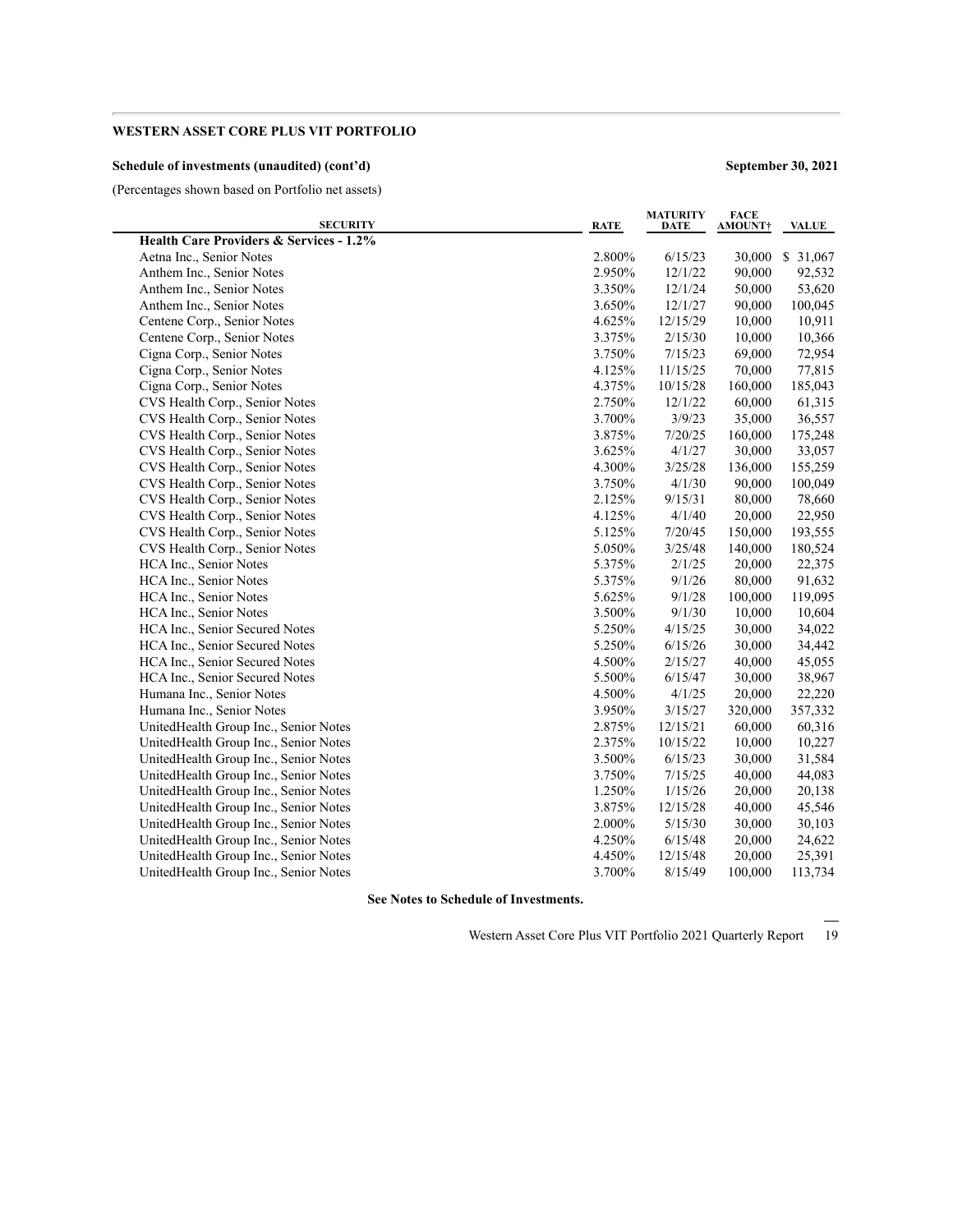### **Schedule of investments (unaudited) (cont'd) September 30, 2021**

(Percentages shown based on Portfolio net assets)

| <b>SECURITY</b>                                              | <b>RATE</b> | <b>MATURITY</b><br><b>DATE</b> | <b>FACE</b><br><b>AMOUNT†</b> | <b>VALUE</b> |
|--------------------------------------------------------------|-------------|--------------------------------|-------------------------------|--------------|
| Health Care Providers & Services - (continued)               |             |                                |                               |              |
| UnitedHealth Group Inc., Senior Notes                        | 3.875%      | 8/15/59                        | 50,000                        | S<br>58,740  |
| UnitedHealth Group Inc., Senior Notes                        | 3.125%      | 5/15/60                        | 10,000                        | 10,251       |
| Total Health Care Providers & Services                       |             |                                |                               | 2,922,006    |
| <b>Pharmaceuticals - 0.8%</b>                                |             |                                |                               |              |
| Bausch Health Cos. Inc., Senior Notes                        | 6.250%      | 2/15/29                        | 90,000                        | 89,185(a)    |
| Bausch Health Cos. Inc., Senior Notes                        | 7.250%      | 5/30/29                        | 20,000                        | 20,525(a)    |
| Bausch Health Cos. Inc., Senior Secured Notes                | 5.500%      | 11/1/25                        | 10,000                        | 10,162(a)    |
| Bristol-Myers Squibb Co., Senior Notes                       | 2.600%      | 5/16/22                        | 110,000                       | 111,633      |
| Bristol-Myers Squibb Co., Senior Notes                       | 2.900%      | 7/26/24                        | 71,000                        | 75,413       |
| Bristol-Myers Squibb Co., Senior Notes                       | 3.875%      | 8/15/25                        | 10,000                        | 11,031       |
| Bristol-Myers Squibb Co., Senior Notes                       | 3.200%      | 6/15/26                        | 160,000                       | 174,518      |
| Bristol-Myers Squibb Co., Senior Notes                       | 3.400%      | 7/26/29                        | 90,000                        | 99,795       |
| Bristol-Myers Squibb Co., Senior Notes                       | 5.000%      | 8/15/45                        | 84,000                        | 113,044      |
| Johnson & Johnson, Senior Notes                              | 0.550%      | 9/1/25                         | 50,000                        | 49,591       |
| Johnson & Johnson, Senior Notes                              | 0.950%      | 9/1/27                         | 110,000                       | 107,876      |
| Johnson & Johnson, Senior Notes                              | 2.100%      | 9/1/40                         | 100,000                       | 94,139       |
| Merck & Co. Inc., Senior Notes                               | 1.450%      | 6/24/30                        | 50,000                        | 48,329       |
| Pfizer Inc., Senior Notes                                    | 0.800%      | 5/28/25                        | 120,000                       | 119,612      |
| Pfizer Inc., Senior Notes                                    | 2.625%      | 4/1/30                         | 90,000                        | 95,088       |
| Pfizer Inc., Senior Notes                                    | 1.700%      | 5/28/30                        | 70,000                        | 69,074       |
| Teva Pharmaceutical Finance Co. BV, Senior Notes             | 3.650%      | 11/10/21                       | 10,000                        | 10,042       |
| Teva Pharmaceutical Finance Co. BV, Senior Notes             | 2.950%      | 12/18/22                       | 100,000                       | 100,875      |
| Teva Pharmaceutical Finance Netherlands III BV, Senior Notes | 2.800%      | 7/21/23                        | 150,000                       | 149,293      |
| Teva Pharmaceutical Finance Netherlands III BV, Senior Notes | 3.150%      | 10/1/26                        | 340,000                       | 325,975      |
| Wyeth LLC, Senior Notes                                      | 5.950%      | 4/1/37                         | 10,000                        | 14,092       |
| <b>Total Pharmaceuticals</b>                                 |             |                                |                               | 1,889,292    |
| <b>TOTAL HEALTH CARE</b>                                     |             |                                |                               | 6,687,881    |
| <b>INDUSTRIALS - 2.7%</b>                                    |             |                                |                               |              |
| Aerospace & Defense - 1.2%                                   |             |                                |                               |              |
| Boeing Co., Senior Notes                                     | 4.875%      | 5/1/25                         | 270,000                       | 300,614      |
| Boeing Co., Senior Notes                                     | 2.196%      | 2/4/26                         | 110,000                       | 110,836      |
| Boeing Co., Senior Notes                                     | 3.100%      | 5/1/26                         | 20,000                        | 21,149       |
| Boeing Co., Senior Notes                                     | 2.700%      | 2/1/27                         | 40,000                        | 41,424       |
| Boeing Co., Senior Notes                                     | 2.800%      | 3/1/27                         | 50,000                        | 52,150       |
|                                                              |             |                                |                               |              |

### **See Notes to Schedule of Investments.**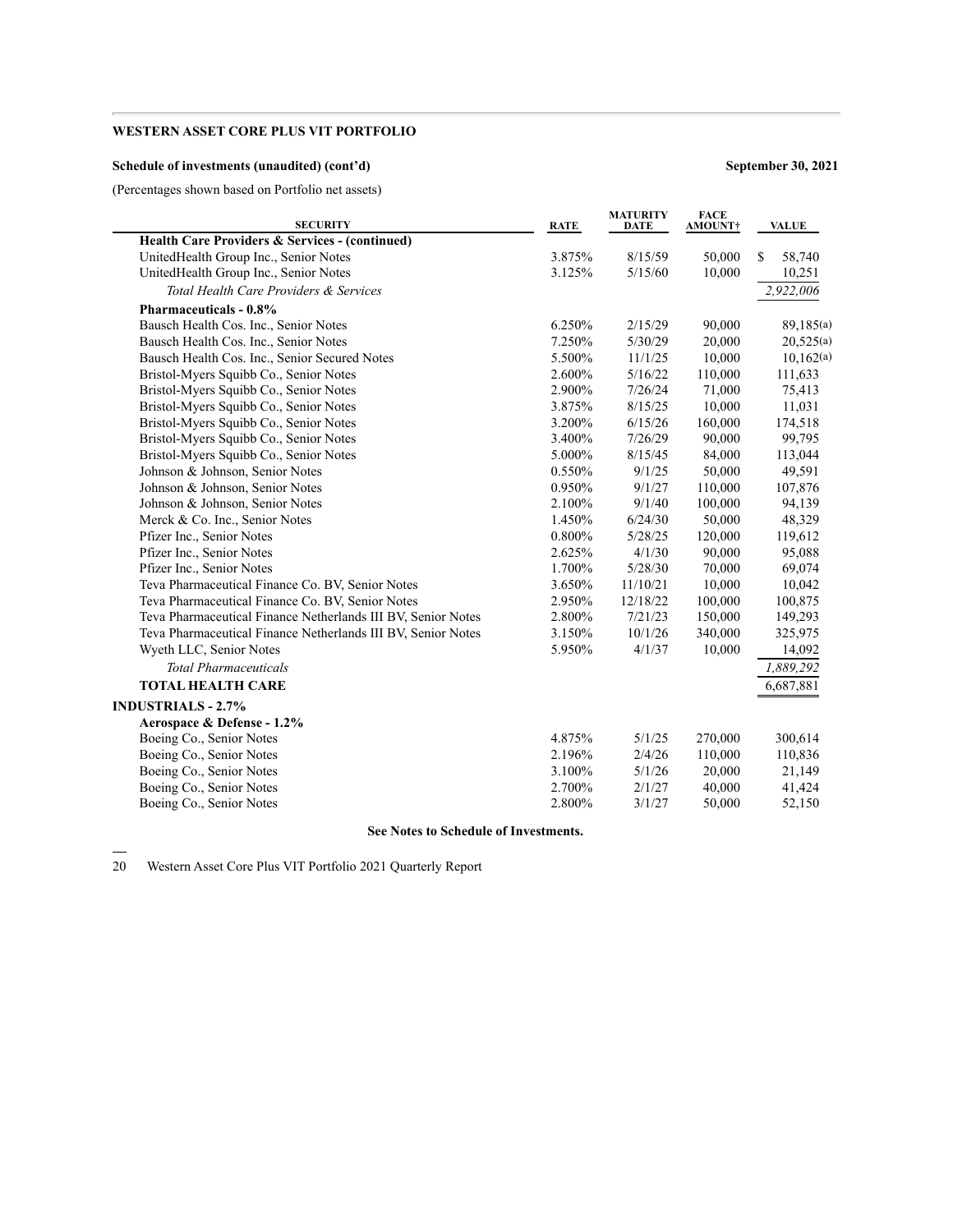### **Schedule of investments (unaudited) (cont'd) September 30, 2021**

(Percentages shown based on Portfolio net assets)

| <b>SECURITY</b>                                                     | <b>RATE</b> | <b>MATURITY</b><br>DATE | <b>FACE</b><br><b>AMOUNT†</b> | <b>VALUE</b>  |
|---------------------------------------------------------------------|-------------|-------------------------|-------------------------------|---------------|
| Aerospace & Defense - (continued)                                   |             |                         |                               |               |
| Boeing Co., Senior Notes                                            | 3.200%      | 3/1/29                  | 130,000                       | 135,373<br>S. |
| Boeing Co., Senior Notes                                            | 5.150%      | 5/1/30                  | 230,000                       | 270,088       |
| Boeing Co., Senior Notes                                            | 3.250%      | 2/1/35                  | 140,000                       | 140,136       |
| Boeing Co., Senior Notes                                            | 3.550%      | 3/1/38                  | 20,000                        | 20,354        |
| Boeing Co., Senior Notes                                            | 5.705%      | 5/1/40                  | 100,000                       | 127,232       |
| Boeing Co., Senior Notes                                            | 3.750%      | 2/1/50                  | 80,000                        | 80,905        |
| Boeing Co., Senior Notes                                            | 5.805%      | 5/1/50                  | 240,000                       | 320,476       |
| Boeing Co., Senior Notes                                            | 5.930%      | 5/1/60                  | 10,000                        | 13,688        |
| General Dynamics Corp., Senior Notes                                | 3.250%      | 4/1/25                  | 20,000                        | 21,474        |
| General Dynamics Corp., Senior Notes                                | 3.500%      | 5/15/25                 | 20,000                        | 21,716        |
| General Dynamics Corp., Senior Notes                                | 4.250%      | 4/1/40                  | 10,000                        | 12,200        |
| General Dynamics Corp., Senior Notes                                | 4.250%      | 4/1/50                  | 40,000                        | 50,634        |
| L3Harris Technologies Inc., Senior Notes                            | 5.054%      | 4/27/45                 | 30,000                        | 39,278        |
| Lockheed Martin Corp., Senior Notes                                 | 3.100%      | 1/15/23                 | 10,000                        | 10,316        |
| Lockheed Martin Corp., Senior Notes                                 | 3.550%      | 1/15/26                 | 60,000                        | 65,990        |
| Lockheed Martin Corp., Senior Notes                                 | 4.500%      | 5/15/36                 | 30,000                        | 37,240        |
| Northrop Grumman Corp., Senior Notes                                | 2.930%      | 1/15/25                 | 150,000                       | 158,969       |
| Northrop Grumman Corp., Senior Notes                                | 3.250%      | 1/15/28                 | 180,000                       | 194,886       |
| Northrop Grumman Corp., Senior Notes                                | 5.250%      | 5/1/50                  | 130,000                       | 182,547       |
| Raytheon Technologies Corp., Senior Notes                           | 3.150%      | 12/15/24                | 40,000                        | 42,509        |
| Raytheon Technologies Corp., Senior Notes                           | 3.950%      | 8/16/25                 | 80,000                        | 88,137        |
| Raytheon Technologies Corp., Senior Notes                           | 4.125%      | 11/16/28                | 70,000                        | 79,722        |
| Raytheon Technologies Corp., Senior Notes                           | 2.250%      | 7/1/30                  | 70,000                        | 70,734        |
| Raytheon Technologies Corp., Senior Notes                           | 4.500%      | 6/1/42                  | 180,000                       | 220,906       |
| Total Aerospace & Defense                                           |             |                         |                               | 2,931,683     |
| Airlines - $0.6\%$                                                  |             |                         |                               |               |
| Delta Air Lines Inc., Senior Notes                                  | 3.625%      | 3/15/22                 | 60,000                        | 60,535        |
| Delta Air Lines Inc., Senior Notes                                  | 3.800%      | 4/19/23                 | 30,000                        | 31,238        |
| Delta Air Lines Inc., Senior Notes                                  | 2.900%      | 10/28/24                | 60,000                        | 61,458        |
| Delta Air Lines Inc., Senior Notes                                  | 7.375%      | 1/15/26                 | 100,000                       | 117,863       |
| Delta Air Lines Inc., Senior Secured Notes                          | 7.000%      | 5/1/25                  | 540,000                       | 629,981(a)    |
| Delta Air Lines Inc./SkyMiles IP Ltd., Senior Secured Notes         | 4.500%      | 10/20/25                | 90,000                        | 96,327(a)     |
| Delta Air Lines Inc./SkyMiles IP Ltd., Senior Secured Notes         | 4.750%      | 10/20/28                | 80,000                        | 89,249(a)     |
| Mileage Plus Holdings LLC/Mileage Plus Intellectual Property Assets |             |                         |                               |               |
| Ltd., Senior Secured Notes                                          | 6.500%      | 6/20/27                 | 90,000                        | 97,984(a)     |
|                                                                     |             |                         |                               |               |

**See Notes to Schedule of Investments.**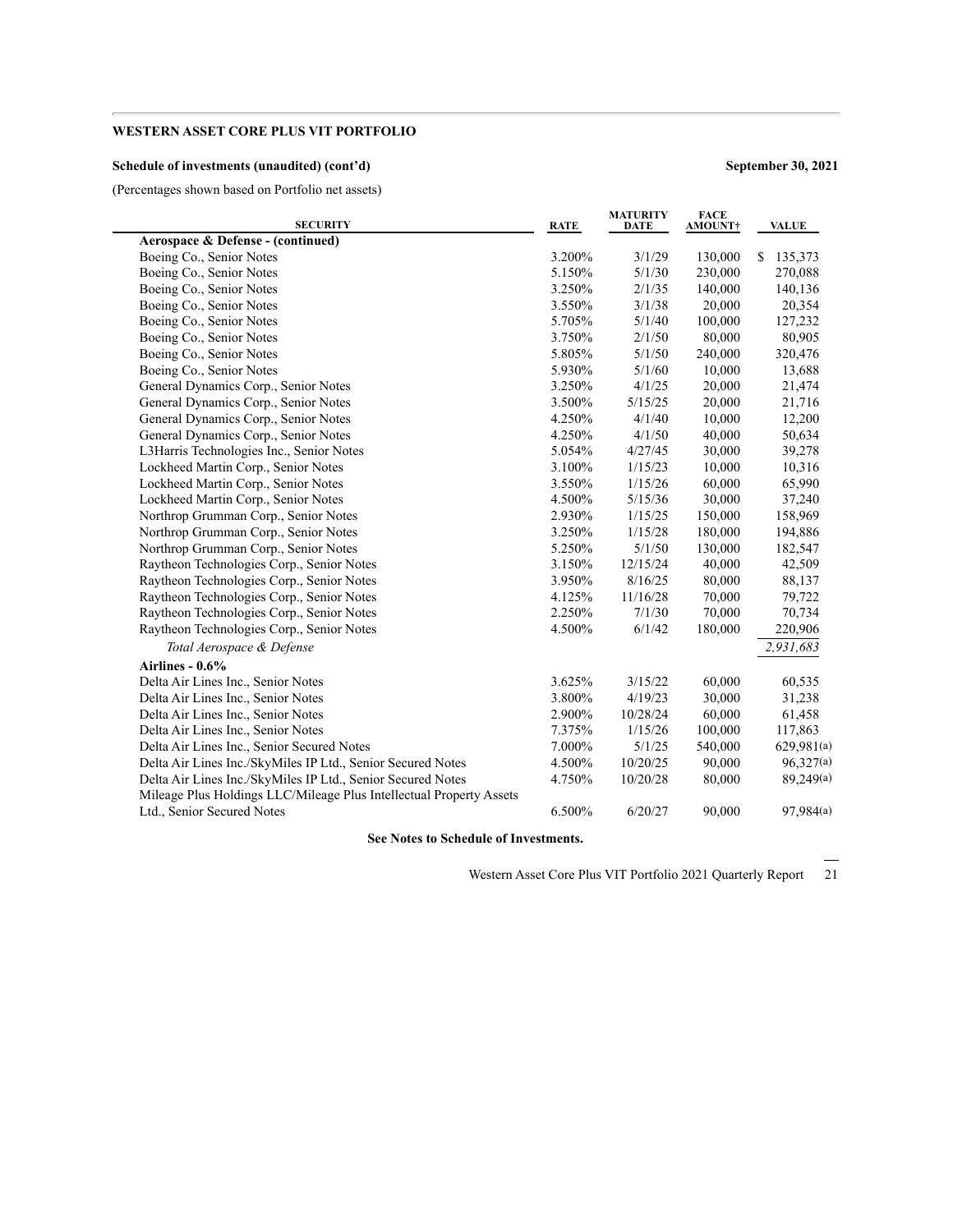### **Schedule of investments (unaudited) (cont'd) September 30, 2021**

(Percentages shown based on Portfolio net assets)

| <b>SECURITY</b>                                                  | <b>RATE</b> | <b>MATURITY</b><br><b>DATE</b> | <b>FACE</b><br>AMOUNT† | <b>VALUE</b>     |
|------------------------------------------------------------------|-------------|--------------------------------|------------------------|------------------|
| Airlines - (continued)                                           |             |                                |                        |                  |
| Spirit Loyalty Cayman Ltd./Spirit IP Cayman Ltd., Senior Secured |             |                                |                        |                  |
| <b>Notes</b>                                                     | 8.000%      | 9/20/25                        | 60,000                 | 67,365(a)<br>\$. |
| United Airlines Inc., Senior Secured Notes                       | 4.625%      | 4/15/29                        | 60,000                 | 62,082(a)        |
| United Airlines Pass-Through Trust                               | 4.750%      | 4/11/22                        | 41,039                 | 41,499           |
| United Airlines Pass-Through Trust                               | 4.625%      | 9/3/22                         | 31,127                 | 31,764           |
| <b>Total Airlines</b>                                            |             |                                |                        | 1,387,345        |
| Building Products - 0.0%††                                       |             |                                |                        |                  |
| Carrier Global Corp., Senior Notes                               | 3.577%      | 4/5/50                         | 10,000                 | 10,643           |
| <b>Commercial Services &amp; Supplies - 0.2%</b>                 |             |                                |                        |                  |
| Cintas Corp. No 2, Senior Notes                                  | 2.900%      | 4/1/22                         | 180,000                | 181,981          |
| Cintas Corp. No 2, Senior Notes                                  | 3.700%      | 4/1/27                         | 160,000                | 178,685          |
| GFL Environmental Inc., Senior Secured Notes                     | 4.250%      | 6/1/25                         | 50,000                 | 51,625(a)        |
| Republic Services Inc., Senior Notes                             | 2.500%      | 8/15/24                        | 80,000                 | 83,802           |
| Total Commercial Services & Supplies                             |             |                                |                        | 496,093          |
| <b>Electrical Equipment - 0.1%</b>                               |             |                                |                        |                  |
| Eaton Corp., Senior Notes                                        | 2.750%      | 11/2/22                        | 220,000                | 225,730          |
| Eaton Corp., Senior Notes                                        | 4.150%      | 11/2/42                        | 20,000                 | 23,571           |
| <b>Total Electrical Equipment</b>                                |             |                                |                        | 249,301          |
| <b>Industrial Conglomerates - 0.2%</b>                           |             |                                |                        |                  |
| 3M Co., Senior Notes                                             | 2.375%      | 8/26/29                        | 80,000                 | 83,054           |
| 3M Co., Senior Notes                                             | 3.050%      | 4/15/30                        | 20,000                 | 21,639           |
| 3M Co., Senior Notes                                             | 3.700%      | 4/15/50                        | 100,000                | 114,341          |
| General Electric Co., Senior Notes                               | 3.450%      | 5/1/27                         | 20,000                 | 21,948           |
| General Electric Co., Senior Notes                               | 3.625%      | 5/1/30                         | 40,000                 | 44,477           |
| General Electric Co., Senior Notes                               | 6.750%      | 3/15/32                        | 60,000                 | 82,145           |
| General Electric Co., Senior Notes                               | 6.875%      | 1/10/39                        | 59,000                 | 88,037           |
| Honeywell International Inc., Senior Notes                       | 1.350%      | 6/1/25                         | 60,000                 | 61,007           |
| <b>Total Industrial Conglomerates</b>                            |             |                                |                        | 516,648          |
| Machinery - 0.1%                                                 |             |                                |                        |                  |
| Deere & Co., Senior Notes                                        | 3.100%      | 4/15/30                        | 10,000                 | 10,884           |
| Deere & Co., Senior Notes                                        | 3.750%      | 4/15/50                        | 100,000                | 119,518          |
| Otis Worldwide Corp., Senior Notes                               | 2.056%      | 4/5/25                         | 40,000                 | 41,349           |
|                                                                  |             |                                |                        | 171,751          |
| <b>Total Machinery</b>                                           |             |                                |                        |                  |
| Road & Rail - 0.2%                                               |             |                                |                        |                  |
| Union Pacific Corp., Senior Notes                                | 3.750%      | 7/15/25                        | 70,000                 | 76,732           |
| Union Pacific Corp., Senior Notes                                | 2.891%      | 4/6/36                         | 190,000                | 197,433(a)       |
|                                                                  |             |                                |                        |                  |

**See Notes to Schedule of Investments.**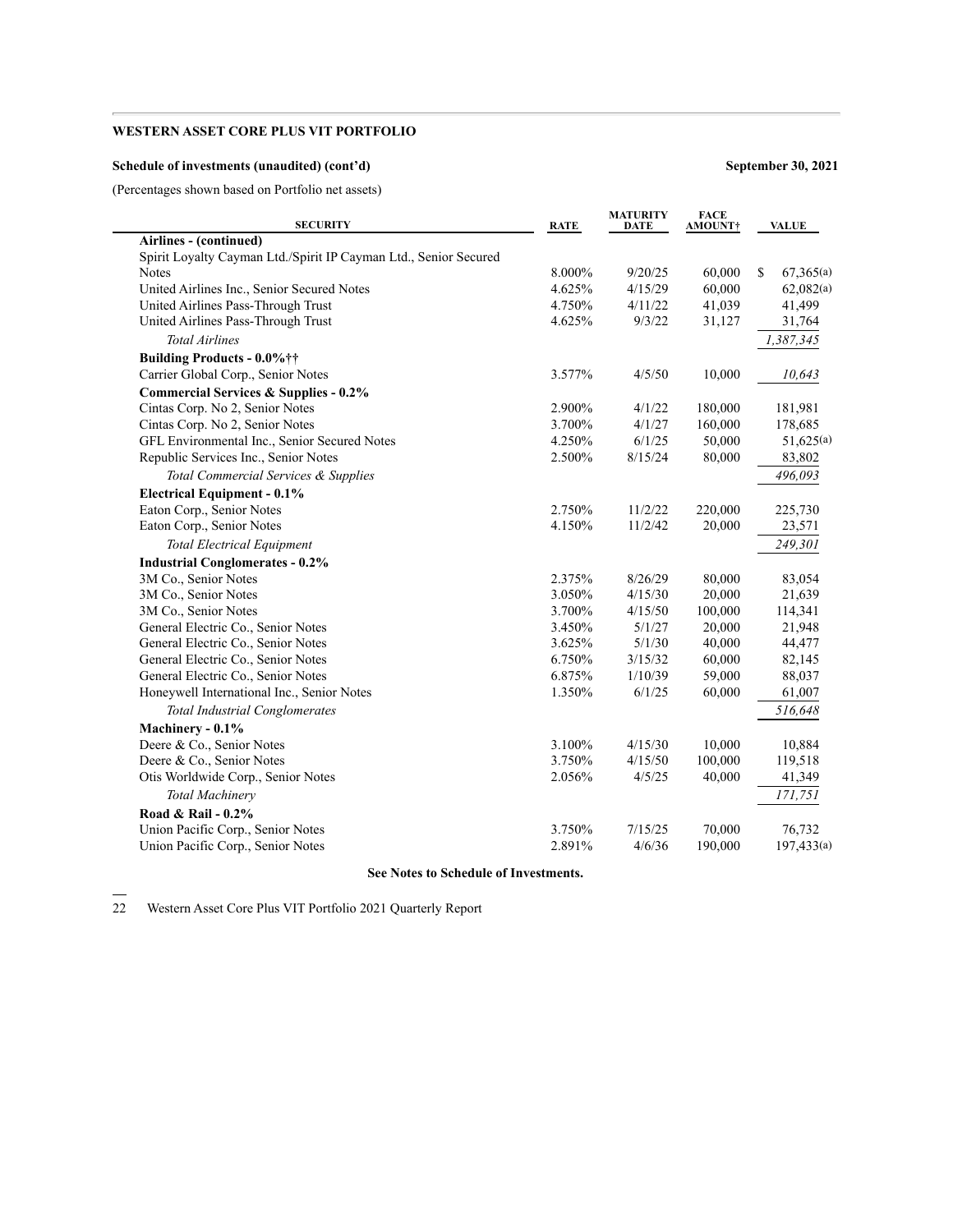### **Schedule of investments (unaudited) (cont'd) September 30, 2021**

(Percentages shown based on Portfolio net assets)

| <b>SECURITY</b>                                     | <b>RATE</b> | <b>MATURITY</b><br><b>DATE</b> | <b>FACE</b><br><b>AMOUNT†</b> | <b>VALUE</b>  |
|-----------------------------------------------------|-------------|--------------------------------|-------------------------------|---------------|
| Road & Rail - (continued)                           |             |                                |                               |               |
| Union Pacific Corp., Senior Notes                   | 3.839%      | 3/20/60                        | 180,000                       | \$<br>206,879 |
| Union Pacific Corp., Senior Notes                   | 3.750%      | 2/5/70                         | 40,000                        | 45,041        |
| Total Road & Rail                                   |             |                                |                               | 526,085       |
| Trading Companies & Distributors - 0.1%             |             |                                |                               |               |
| Air Lease Corp., Senior Notes                       | 3.375%      | 7/1/25                         | 50,000                        | 53,123        |
| United Rentals North America Inc., Secured Notes    | 3.875%      | 11/15/27                       | 20,000                        | 20,975        |
| United Rentals North America Inc., Senior Notes     | 4.875%      | 1/15/28                        | 20,000                        | 21,170        |
| United Rentals North America Inc., Senior Notes     | 5.250%      | 1/15/30                        | 100,000                       | 109,625       |
| United Rentals North America Inc., Senior Notes     | 3.875%      | 2/15/31                        | 70,000                        | 71,838        |
| Total Trading Companies & Distributors              |             |                                |                               | 276,731       |
| <b>TOTAL INDUSTRIALS</b>                            |             |                                |                               | 6,566,280     |
| <b>INFORMATION TECHNOLOGY - 1.7%</b>                |             |                                |                               |               |
| IT Services - 0.3%                                  |             |                                |                               |               |
| International Business Machines Corp., Senior Notes | 3.000%      | 5/15/24                        | 200,000                       | 212,210       |
| Mastercard Inc., Senior Notes                       | 3.850%      | 3/26/50                        | 20,000                        | 23,818        |
| PayPal Holdings Inc., Senior Notes                  | 1.350%      | 6/1/23                         | 80,000                        | 81,353        |
| PayPal Holdings Inc., Senior Notes                  | 1.650%      | 6/1/25                         | 70,000                        | 71,760        |
| Visa Inc., Senior Notes                             | 3.150%      | 12/14/25                       | 150,000                       | 162,733       |
| Visa Inc., Senior Notes                             | 4.300%      | 12/14/45                       | 130,000                       | 163,400       |
| <b>Total IT Services</b>                            |             |                                |                               | 715,274       |
| Semiconductors & Semiconductor Equipment - 0.6%     |             |                                |                               |               |
| Broadcom Inc., Senior Notes                         | 3.137%      | 11/15/35                       | 370,000                       | 369,462       |
| Intel Corp., Senior Notes                           | 3.700%      | 7/29/25                        | 40,000                        | 43,798        |
| Intel Corp., Senior Notes                           | 1.600%      | 8/12/28                        | 70,000                        | 69,794        |
| Intel Corp., Senior Notes                           | 4.750%      | 3/25/50                        | 90,000                        | 117,741       |
| Intel Corp., Senior Notes                           | 3.050%      | 8/12/51                        | 30,000                        | 29,861        |
| Micron Technology Inc., Senior Notes                | 2.497%      | 4/24/23                        | 80,000                        | 82,443        |
| NVIDIA Corp., Senior Notes                          | 2.850%      | 4/1/30                         | 140,000                       | 150,102       |
| NVIDIA Corp., Senior Notes                          | 3.500%      | 4/1/40                         | 110,000                       | 122,108       |
| NVIDIA Corp., Senior Notes                          | 3.500%      | 4/1/50                         | 300,000                       | 336,650       |
| NVIDIA Corp., Senior Notes                          | 3.700%      | 4/1/60                         | 70,000                        | 81,770        |

**See Notes to Schedule of Investments.**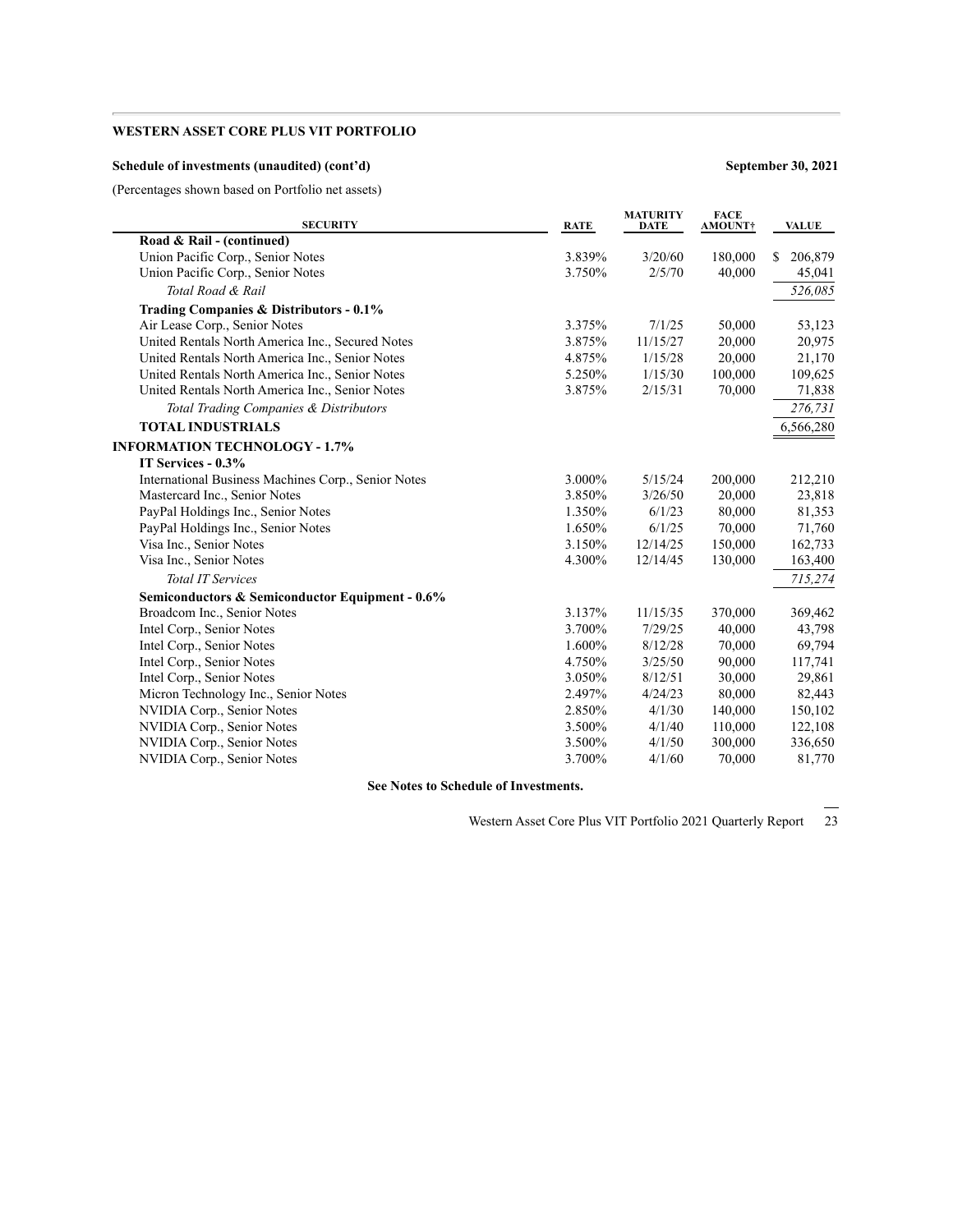### **Schedule of investments (unaudited) (cont'd) September 30, 2021**

(Percentages shown based on Portfolio net assets)

| <b>SECURITY</b>                                        | <b>RATE</b> | <b>MATURITY</b><br><b>DATE</b> | <b>FACE</b><br>AMOUNT† | <b>VALUE</b>    |
|--------------------------------------------------------|-------------|--------------------------------|------------------------|-----------------|
| Semiconductors & Semiconductor Equipment - (continued) |             |                                |                        |                 |
| NXP BV/NXP Funding LLC/NXP USA Inc., Senior Notes      | 2.700%      | 5/1/25                         | 50,000                 | \$<br>52,253(a) |
| Texas Instruments Inc., Senior Notes                   | 1.750%      | 5/4/30                         | 50,000                 | 49,520          |
| Total Semiconductors & Semiconductor Equipment         |             |                                |                        | 1,505,502       |
| Software $-0.7\%$                                      |             |                                |                        |                 |
| Microsoft Corp., Senior Notes                          | 2.400%      | 2/6/22                         | 210,000                | 211,184         |
| Microsoft Corp., Senior Notes                          | 2.875%      | 2/6/24                         | 200,000                | 210,531         |
| Microsoft Corp., Senior Notes                          | 2.700%      | 2/12/25                        | 70,000                 | 74,169          |
| Microsoft Corp., Senior Notes                          | 2.400%      | 8/8/26                         | 170,000                | 180,714         |
| Microsoft Corp., Senior Notes                          | 3.300%      | 2/6/27                         | 220,000                | 243,461         |
| Microsoft Corp., Senior Notes                          | 3.450%      | 8/8/36                         | 5,000                  | 5,728           |
| Microsoft Corp., Senior Notes                          | 2.525%      | 6/1/50                         | 110,000                | 106,033         |
| Microsoft Corp., Senior Notes                          | 2.921%      | 3/17/52                        | 5,000                  | 5,179           |
| Microsoft Corp., Senior Notes                          | 2.675%      | 6/1/60                         | 8,000                  | 7,769           |
| Microsoft Corp., Senior Notes                          | 3.041%      | 3/17/62                        | 42,000                 | 44,453          |
| Oracle Corp., Senior Notes                             | 1.650%      | 3/25/26                        | 220,000                | 223,218         |
| Oracle Corp., Senior Notes                             | 2.875%      | 3/25/31                        | 240,000                | 247,140         |
| salesforce.com Inc., Senior Notes                      | 3.250%      | 4/11/23                        | 50,000                 | 52,149          |
| salesforce.com Inc., Senior Notes                      | 3.700%      | 4/11/28                        | 30,000                 | 33,696          |
| Total Software                                         |             |                                |                        | 1,645,424       |
| Technology Hardware, Storage & Peripherals - 0.1%      |             |                                |                        |                 |
| Apple Inc., Senior Notes                               | 1.125%      | 5/11/25                        | 200,000                | 201,521         |
| Apple Inc., Senior Notes                               | 2.450%      | 8/4/26                         | 100,000                | 105,868         |
| Total Technology Hardware, Storage & Peripherals       |             |                                |                        | 307,389         |
| <b>TOTAL INFORMATION TECHNOLOGY</b>                    |             |                                |                        | 4,173,589       |
| <b>MATERIALS - 1.3%</b>                                |             |                                |                        |                 |
| Chemicals - 0.2%                                       |             |                                |                        |                 |
| OCP SA, Senior Notes                                   | 3.750%      | 6/23/31                        | 200,000                | 199,891(a)      |
| Orbia Advance Corp. SAB de CV, Senior Notes            | 2.875%      | 5/11/31                        | 300,000                | 302,250(a)      |
| <b>Total Chemicals</b>                                 |             |                                |                        | 502,141         |
| Containers & Packaging - 0.0%††                        |             |                                |                        |                 |
| Ball Corp., Senior Notes                               | 3.125%      | 9/15/31                        | 60,000                 | 59,330          |
| Metals & Mining - 1.0%                                 |             |                                |                        |                 |
| Anglo American Capital PLC, Senior Notes               | 3.625%      | 9/11/24                        | 300,000                | 322,101(a)      |
| Barrick North America Finance LLC, Senior Notes        | 5.700%      | 5/30/41                        | 190,000                | 256,900         |
| BHP Billiton Finance USA Ltd., Senior Notes            | 5.000%      | 9/30/43                        | 170,000                | 226,733         |
|                                                        |             |                                |                        |                 |

#### **See Notes to Schedule of Investments.**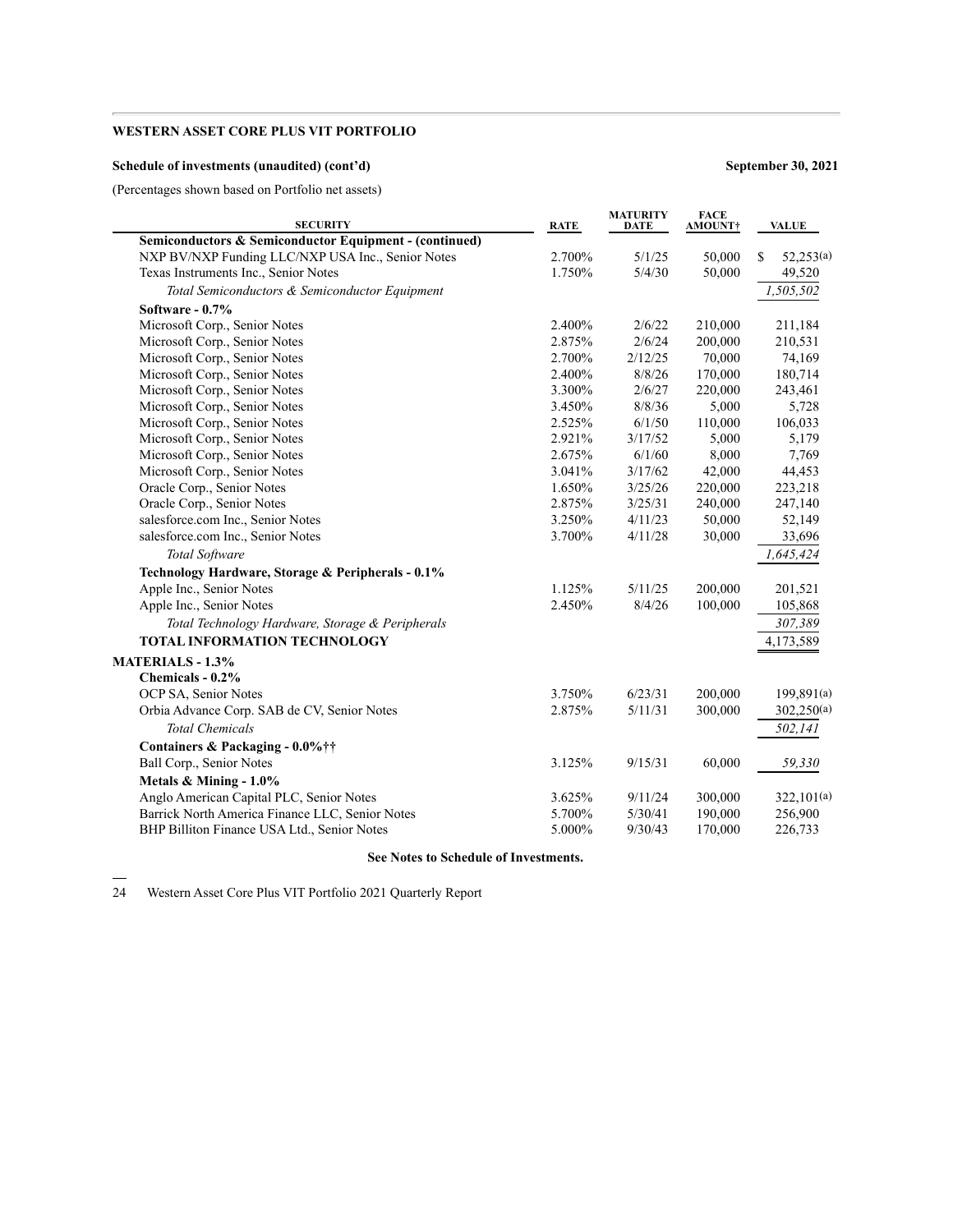### **Schedule of investments (unaudited) (cont'd) September 30, 2021**

(Percentages shown based on Portfolio net assets)

| <b>SECURITY</b>                                    | <b>RATE</b> | <b>MATURITY</b><br><b>DATE</b> | <b>FACE</b><br><b>AMOUNT†</b> | <b>VALUE</b>  |
|----------------------------------------------------|-------------|--------------------------------|-------------------------------|---------------|
| Metals & Mining - (continued)                      |             |                                |                               |               |
| Freeport-McMoRan Inc., Senior Notes                | 4.550%      | 11/14/24                       | 10,000                        | \$.<br>10,825 |
| Freeport-McMoRan Inc., Senior Notes                | 4.625%      | 8/1/30                         | 30,000                        | 32,475        |
| Freeport-McMoRan Inc., Senior Notes                | 5.450%      | 3/15/43                        | 110,000                       | 135,575       |
| Glencore Funding LLC, Senior Notes                 | 3.000%      | 10/27/22                       | 20,000                        | 20,480(a)     |
| Glencore Funding LLC, Senior Notes                 | 4.125%      | 5/30/23                        | 60,000                        | 63,466(a)     |
| Glencore Funding LLC, Senior Notes                 | 4.125%      | 3/12/24                        | 140,000                       | 150,021(a)    |
| Glencore Funding LLC, Senior Notes                 | 4.625%      | 4/29/24                        | 130,000                       | 141,709(a)    |
| Glencore Funding LLC, Senior Notes                 | 4.000%      | 3/27/27                        | 80,000                        | 88,030(a)     |
| Glencore Funding LLC, Senior Notes                 | 3.875%      | 10/27/27                       | 70,000                        | 76,500(a)     |
| Southern Copper Corp., Senior Notes                | 5.250%      | 11/8/42                        | 450,000                       | 559,687       |
| Teck Resources Ltd., Senior Notes                  | 6.000%      | 8/15/40                        | 10,000                        | 13,004        |
| Vale Overseas Ltd., Senior Notes                   | 6.875%      | 11/21/36                       | 149,000                       | 198,729       |
| Total Metals & Mining                              |             |                                |                               | 2,296,235     |
| Paper & Forest Products - 0.1%                     |             |                                |                               |               |
| Suzano Austria GmbH, Senior Notes                  | 3.750%      | 1/15/31                        | 200,000                       | 205,700       |
| Suzano Austria GmbH, Senior Notes                  | 3.125%      | 1/15/32                        | 100,000                       | 96,700        |
| Total Paper & Forest Products                      |             |                                |                               | 302,400       |
| <b>TOTAL MATERIALS</b>                             |             |                                |                               | 3,160,106     |
| UTILITIES - 0.6%                                   |             |                                |                               |               |
| <b>Electric Utilities - 0.6%</b>                   |             |                                |                               |               |
| Berkshire Hathaway Energy Co., Senior Notes        | 6.125%      | 4/1/36                         | 97,000                        | 134,414       |
| Duke Energy Carolinas LLC, Secured Bonds           | 5.300%      | 2/15/40                        | 110,000                       | 145,769       |
| FirstEnergy Corp., Senior Notes                    | 4.750%      | 3/15/23                        | 220,000                       | 229,104       |
| FirstEnergy Corp., Senior Notes                    | 1.600%      | 1/15/26                        | 30,000                        | 29,743        |
| FirstEnergy Corp., Senior Notes                    | 4.400%      | 7/15/27                        | 200,000                       | 219,577       |
| FirstEnergy Corp., Senior Notes                    | 7.375%      | 11/15/31                       | 240,000                       | 328,454       |
| FirstEnergy Corp., Senior Notes                    | 5.350%      | 7/15/47                        | 150,000                       | 183,223       |
| Pacific Gas and Electric Co., First Mortgage Bonds | 1.750%      | 6/16/22                        | 130,000                       | 129,805       |
| Pacific Gas and Electric Co., First Mortgage Bonds | 2.100%      | 8/1/27                         | 40,000                        | 39,063        |
| Pacific Gas and Electric Co., Secured Bonds        | 2.500%      | 2/1/31                         | 50,000                        | 47,629        |
| <b>Total Electric Utilities</b>                    |             |                                |                               | 1,486,781     |

**See Notes to Schedule of Investments.**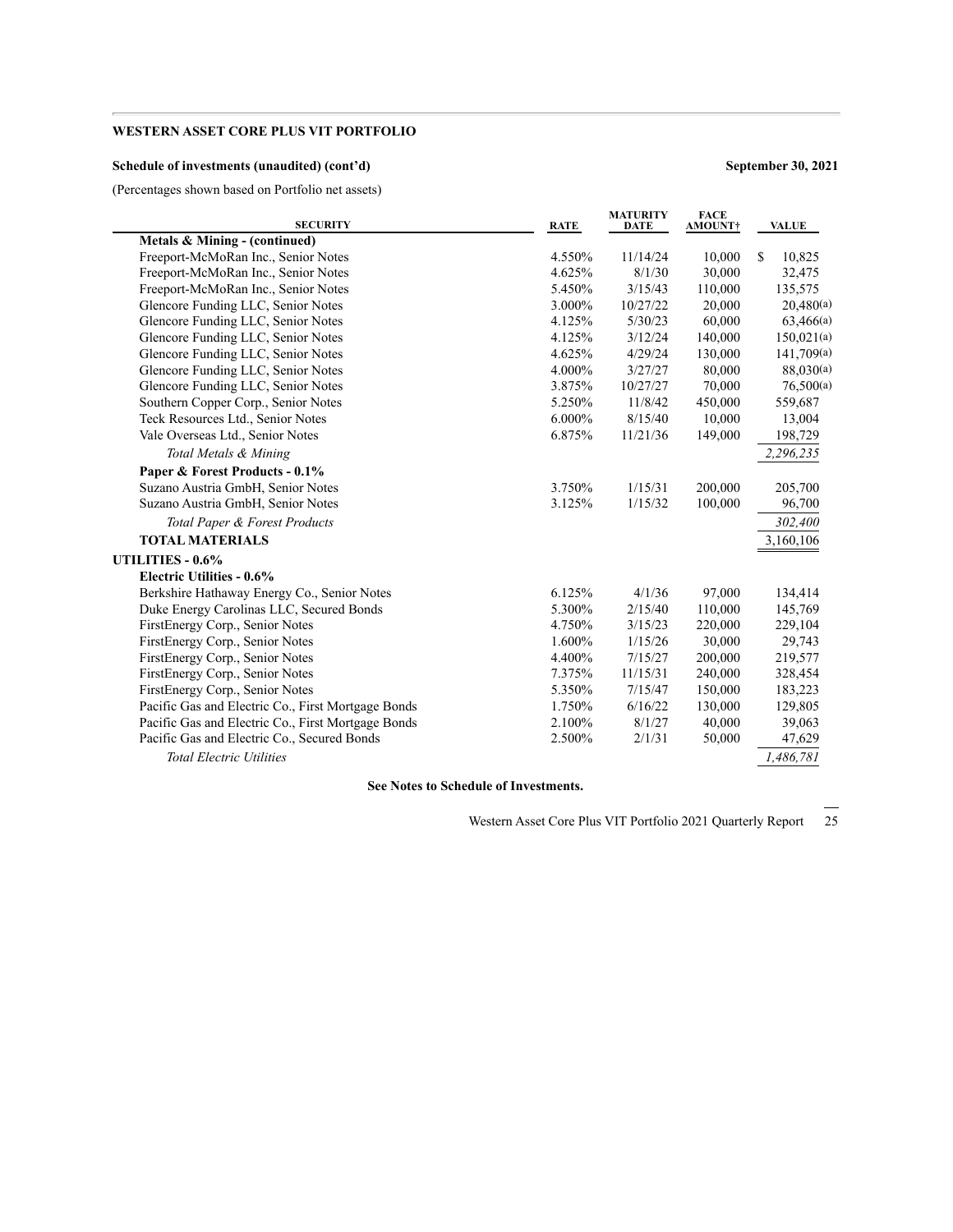### **Schedule of investments (unaudited) (cont'd) September 30, 2021**

(Percentages shown based on Portfolio net assets)

| <b>SECURITY</b>                                         | <b>RATE</b> | <b>MATURITY</b><br>DATE | <b>FACE</b><br><b>AMOUNT†</b> | <b>VALUE</b> |
|---------------------------------------------------------|-------------|-------------------------|-------------------------------|--------------|
| Multi-Utilities - 0.0% ††                               |             |                         |                               |              |
| Consolidated Edison Co. of New York Inc., Senior Notes  | 3.350%      | 4/1/30                  | 40,000                        | \$<br>43,816 |
| Consolidated Edison Co. of New York Inc., Senior Notes  | 3.950%      | 4/1/50                  | 20,000                        | 22,849       |
| <b>Total Multi-Utilities</b>                            |             |                         |                               | 66,665       |
| <b>TOTAL UTILITIES</b>                                  |             |                         |                               | 1,553,446    |
| <b>TOTAL CORPORATE BONDS &amp; NOTES</b>                |             |                         |                               |              |
| $(Cost - $72,070,950)$                                  |             |                         |                               | 77,453,521   |
| <b>U.S. GOVERNMENT &amp; AGENCY OBLIGATIONS - 23.7%</b> |             |                         |                               |              |
| U.S. Government Obligations - 23.7%                     |             |                         |                               |              |
| U.S. Treasury Bonds                                     | 1.125%      | 8/15/40                 | 2,100,000                     | 1,807,805    |
| U.S. Treasury Bonds                                     | 1.375%      | 11/15/40                | 240,000                       | 215,663      |
| U.S. Treasury Bonds                                     | 1.875%      | 2/15/41                 | 690,000                       | 675,176      |
| U.S. Treasury Bonds                                     | 2.250%      | 5/15/41                 | 730,000                       | 759,314      |
| U.S. Treasury Bonds                                     | 1.750%      | 8/15/41                 | 480,000                       | 459,000      |
| U.S. Treasury Bonds                                     | 2.875%      | 5/15/49                 | 200,000                       | 234,031      |
| U.S. Treasury Bonds                                     | 2.250%      | 8/15/49                 | 320,000                       | 331,800      |
| U.S. Treasury Bonds                                     | 2.000%      | 2/15/50                 | 880,000                       | 864,806      |
| U.S. Treasury Bonds                                     | 1.250%      | 5/15/50                 | 3,610,000                     | 2,954,418    |
| U.S. Treasury Bonds                                     | 1.375%      | 8/15/50                 | 5,400,000                     | 4,558,359    |
| U.S. Treasury Bonds                                     | 1.625%      | 11/15/50                | 2,590,000                     | 2,327,661    |
| U.S. Treasury Bonds                                     | 1.875%      | 2/15/51                 | 3,210,000                     | 3,062,039    |
| U.S. Treasury Bonds                                     | 2.375%      | 5/15/51                 | 1,490,000                     | 1,590,575    |
| U.S. Treasury Bonds                                     | 2.000%      | 8/15/51                 | 520,000                       | 510,900      |
| U.S. Treasury Notes                                     | 0.250%      | 11/15/23                | 10,000                        | 9,988        |
| U.S. Treasury Notes                                     | 0.250%      | 5/31/25                 | 400,000                       | 393,344      |
| U.S. Treasury Notes                                     | 0.250%      | 6/30/25                 | 390,000                       | 383,145      |
| U.S. Treasury Notes                                     | 0.250%      | 9/30/25                 | 40,000                        | 39,152       |
| U.S. Treasury Notes                                     | 0.250%      | 10/31/25                | 50,000                        | 48,865       |
| U.S. Treasury Notes                                     | 0.375%      | 1/31/26                 | 1,540,000                     | 1,507,275    |
| U.S. Treasury Notes                                     | 0.750%      | 3/31/26                 | 310,000                       | 307,869      |
| U.S. Treasury Notes                                     | 0.750%      | 4/30/26                 | 2,300,000                     | 2,282,750    |
| U.S. Treasury Notes                                     | 0.750%      | 5/31/26                 | 1,900,000                     | 1,884,191    |
| U.S. Treasury Notes                                     | 0.625%      | 11/30/27                | 1,540,000                     | 1,487,664    |
| U.S. Treasury Notes                                     | 0.625%      | 12/31/27                | 771,800                       | 744,787      |
| U.S. Treasury Notes                                     | 0.750%      | 1/31/28                 | 3,590,000                     | 3,486,928    |
| U.S. Treasury Notes                                     | 1.250%      | 3/31/28                 | 1,540,000                     | 1,540,421    |
| U.S. Treasury Notes                                     | 1.250%      | 4/30/28                 | 7,350,000                     | 7,346,555    |
| U.S. Treasury Notes                                     | 1.250%      | 5/31/28                 | 1,910,000                     | 1,907,463    |
| U.S. Treasury Notes                                     | 1.250%      | 6/30/28                 | 2,670,000                     | 2,664,681    |
|                                                         |             |                         |                               |              |

# **See Notes to Schedule of Investments.**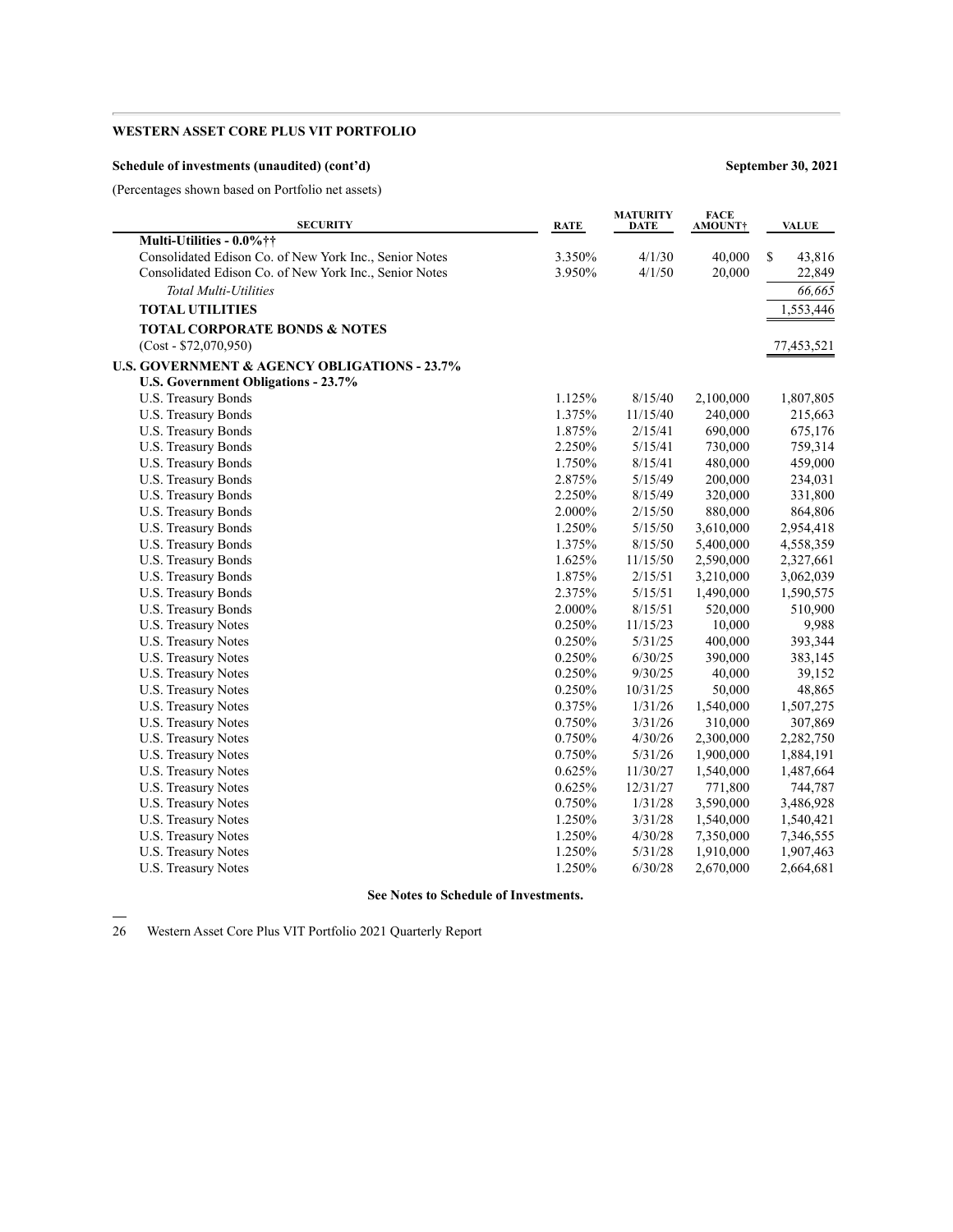### **Schedule of investments (unaudited) (cont'd) September 30, 2021**

(Percentages shown based on Portfolio net assets)

| <b>SECURITY</b>                                       | <b>RATE</b> | <b>MATURITY</b><br><b>DATE</b> | <b>FACE</b><br><b>AMOUNT</b> † | <b>VALUE</b> |
|-------------------------------------------------------|-------------|--------------------------------|--------------------------------|--------------|
| <b>U.S. Government Obligations - (continued)</b>      |             |                                |                                |              |
| U.S. Treasury Notes                                   | 1.000%      | 7/31/28                        | 1,690,000                      | \$1,657,520  |
| <b>U.S. Treasury Notes</b>                            | 1.125%      | 8/31/28                        | 3,370,000                      | 3,330,771    |
| U.S. Treasury Notes                                   | 1.250%      | 9/30/28                        | 1,970,000                      | 1,961,843    |
| U.S. Treasury Notes                                   | 1.625%      | 5/15/31                        | 1,740,000                      | 1,760,662    |
| U.S. Treasury Notes                                   | 1.250%      | 8/15/31                        | 2,030,000                      | 1,980,995    |
| U.S. Treasury Strip Principal (STRIPS)                | $0.000\%$   | 5/15/49                        | 950,000                        | 531,032      |
| <b>TOTAL U.S. GOVERNMENT &amp; AGENCY OBLIGATIONS</b> |             |                                |                                |              |
| $(Cost - $59,382,738)$                                |             |                                |                                | 57,609,448   |
| <b>MORTGAGE-BACKED SECURITIES - 14.2%</b>             |             |                                |                                |              |
| <b>FHLMC - 4.4%</b>                                   |             |                                |                                |              |
| Federal Home Loan Mortgage Corp. (FHLMC)              | 3.000%      | $10/1/32 - 9/1/50$             | 695,691                        | 739,039      |
| Federal Home Loan Mortgage Corp. (FHLMC)              | 3.500%      | $4/1/33 - 2/1/51$              | 765,682                        | 825,321      |
| Federal Home Loan Mortgage Corp. (FHLMC)              | 4.500%      | $6/1/38 - 5/1/50$              | 970,796                        | 1,077,485    |
| Federal Home Loan Mortgage Corp. (FHLMC)              | 5.000%      | $6/1/41 - 11/1/48$             | 229,116                        | 256,163      |
| Federal Home Loan Mortgage Corp. (FHLMC)              | 2.000%      | $9/1/41 - 6/1/51$              | 1,951,199                      | 1,972,029    |
| Federal Home Loan Mortgage Corp. (FHLMC)              | 2.500%      | $11/1/50 - 9/1/51$             | 1,060,355                      | 1,102,640    |
| Federal Home Loan Mortgage Corp. (FHLMC) Gold         | 4.000%      | 6/1/43                         | 2,092,881                      | 2,289,874    |
| Federal Home Loan Mortgage Corp. (FHLMC) Gold         | 3.500%      | 3/1/45                         | 391,953                        | 422,951      |
| Federal Home Loan Mortgage Corp. (FHLMC) Gold         | 3.000%      | 10/1/46-5/1/47                 | 1,919,356                      | 2,061,360    |
| <b>Total FHLMC</b>                                    |             |                                |                                | 10,746,862   |
| <b>FNMA</b> - 7.8%                                    |             |                                |                                |              |
| Federal National Mortgage Association (FNMA)          | 3.160%      | 5/1/29                         | 58,189                         | 63,982       |
| Federal National Mortgage Association (FNMA)          | 2.260%      | 4/1/30                         | 97,187                         | 102,099      |
| Federal National Mortgage Association (FNMA)          | 3.500%      | 12/1/34-9/1/50                 | 2,541,361                      | 2,731,854    |
| Federal National Mortgage Association (FNMA)          | 3.000%      | $7/1/35 - 11/1/50$             | 3,458,402                      | 3,686,562    |
| Federal National Mortgage Association (FNMA)          | 2.500%      | $9/1/36 - 7/1/51$              | 2,706,006                      | 2,817,430    |

**See Notes to Schedule of Investments.**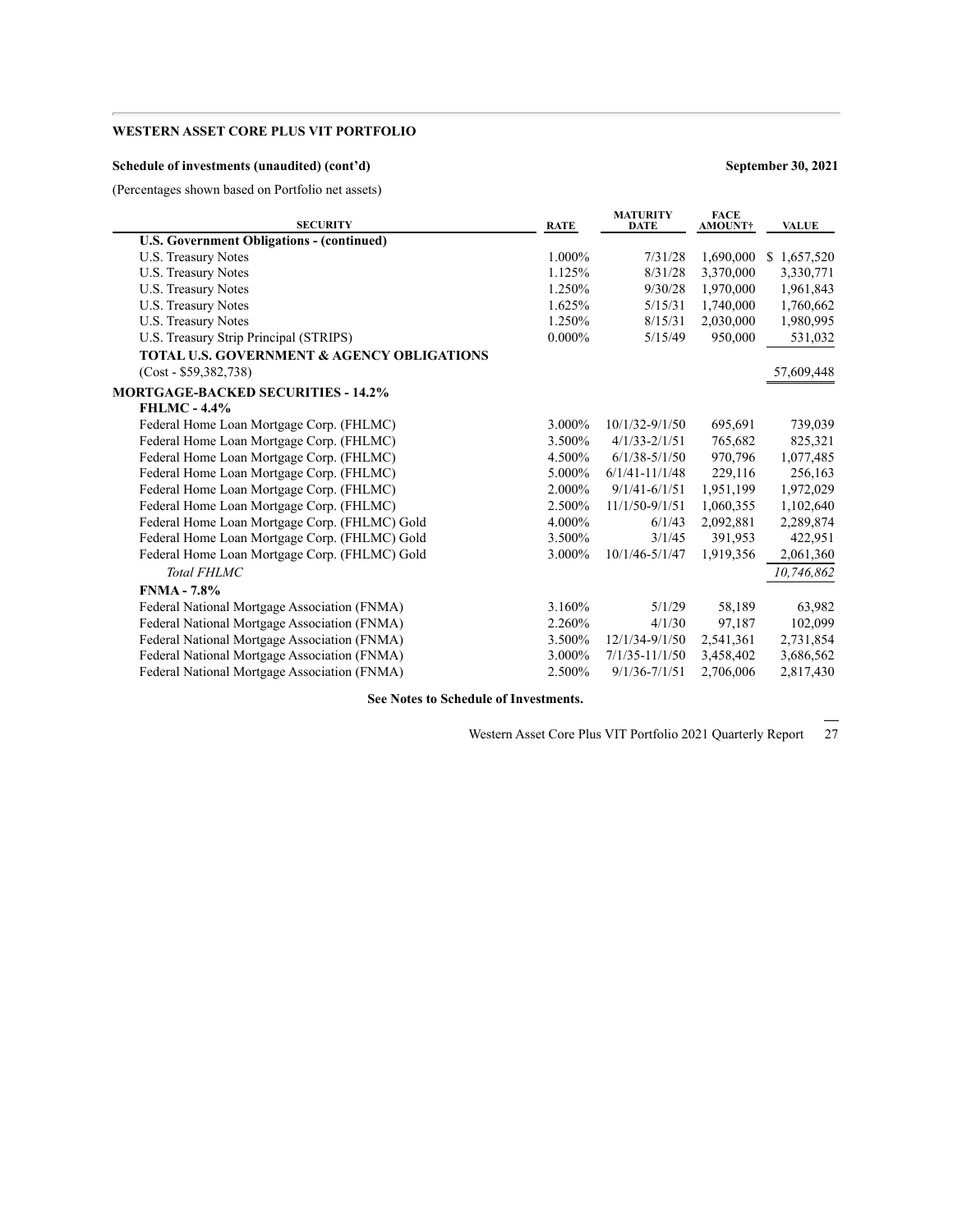### **Schedule of investments (unaudited) (cont'd) September 30, 2021**

(Percentages shown based on Portfolio net assets)

| <b>SECURITY</b>                                    | <b>RATE</b> | <b>MATURITY</b><br><b>DATE</b> | <b>FACE</b><br><b>AMOUNT</b> † | <b>VALUE</b>                |
|----------------------------------------------------|-------------|--------------------------------|--------------------------------|-----------------------------|
| FNMA - (continued)                                 |             |                                |                                |                             |
| Federal National Mortgage Association (FNMA)       | 1.500%      | 10/1/36                        | 900,000                        | 908,965(g)<br><sup>\$</sup> |
| Federal National Mortgage Association (FNMA)       | 4.000%      | $10/1/40 - 6/1/57$             | 1,202,250                      | 1,334,753                   |
| Federal National Mortgage Association (FNMA)       | 6.000%      | 7/1/41                         | 42,410                         | 50,145                      |
| Federal National Mortgage Association (FNMA)       | 4.500%      | $6/1/47 - 1/1/59$              | 1,397,200                      | 1,550,076                   |
| Federal National Mortgage Association (FNMA)       | 3.500%      | 9/1/47                         | 200,000                        | 214,664(b)                  |
| Federal National Mortgage Association (FNMA)       | 5.000%      | 10/1/48-8/1/49                 | 523,094                        | 576,584                     |
| Federal National Mortgage Association (FNMA)       | 2.000%      | $1/1/51 - 7/1/51$              | 2,529,738                      | 2,549,272                   |
| Federal National Mortgage Association (FNMA)       | 2.000%      | $10/1/51 - 11/1/51$            | 700,000                        | 700,684(g)                  |
| Federal National Mortgage Association (FNMA)       | 2.500%      | $10/1/51 - 11/1/51$            | 1,500,000                      | 1,545,332(g)                |
| Total FNMA                                         |             |                                |                                | 18,832,402                  |
| $GNMA - 2.0\%$                                     |             |                                |                                |                             |
| Government National Mortgage Association (GNMA)    | 3.000%      | $9/15/42 - 10/15/42$           | 127,307                        | 135,126                     |
| Government National Mortgage Association (GNMA)    | 3.500%      | 5/15/50                        | 75,421                         | 80,530                      |
| Government National Mortgage Association (GNMA) II | 3.500%      | 3/20/45-10/20/47               | 1,272,953                      | 1,359,178                   |
| Government National Mortgage Association (GNMA) II | 4.000%      | 10/20/45-11/20/49              | 1,108,652                      | 1,195,029                   |
| Government National Mortgage Association (GNMA) II | 3.000%      | 11/20/46-1/20/50               | 197,754                        | 206,790                     |
| Government National Mortgage Association (GNMA) II | 4.500%      | 8/20/47-4/20/49                | 854,571                        | 915,445                     |
| Government National Mortgage Association (GNMA) II | 2.000%      | 12/20/50                       | 380,595                        | 386,677                     |
| Government National Mortgage Association (GNMA) II | 2.500%      | 12/20/50                       | 190,178                        | 197,943                     |
| Government National Mortgage Association (GNMA) II | 3.000%      | 10/1/51                        | 400,000                        | 417,938(g)                  |
| Total GNMA                                         |             |                                |                                | 4,894,656                   |
| <b>TOTAL MORTGAGE-BACKED SECURITIES</b>            |             |                                |                                |                             |
| $(Cost - $33,833,634)$                             |             |                                |                                | 34,473,920                  |
|                                                    |             |                                |                                |                             |

**See Notes to Schedule of Investments.**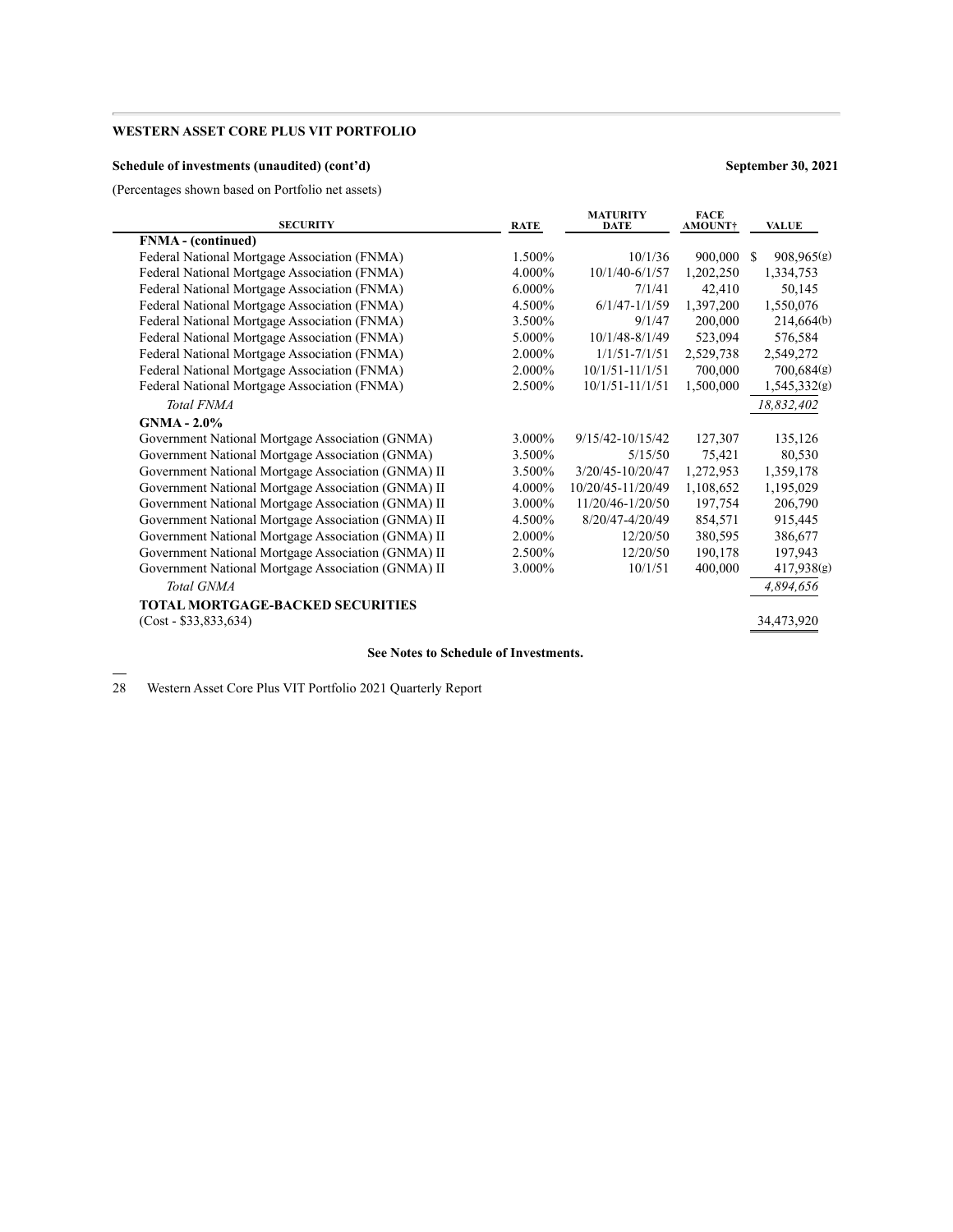### **Schedule of investments (unaudited) (cont'd) September 30, 2021**

(Percentages shown based on Portfolio net assets)

| <b>SECURITY</b>                                               | <b>RATE</b> | <b>MATURITY</b><br><b>DATE</b> | <b>FACE</b><br>AMOUNT+ | <b>VALUE</b> |
|---------------------------------------------------------------|-------------|--------------------------------|------------------------|--------------|
| <b>SOVEREIGN BONDS - 11.2%</b>                                |             |                                |                        |              |
| Argentina - 0.2%                                              |             |                                |                        |              |
| Argentine Republic Government International Bond, Senior      |             |                                |                        |              |
| <b>Notes</b>                                                  | 1.000%      | 7/9/29                         | 37,763                 | \$<br>14,445 |
| Argentine Republic Government International Bond, Senior      |             |                                |                        |              |
| Notes, Step bond (0.500% to 7/9/23 then 0.750%)               | 0.500%      | 7/9/30                         | 445,677                | 164,553      |
| Argentine Republic Government International Bond, Senior      |             |                                |                        |              |
| Notes, Step bond (1.125% to 7/9/22 then 1.500%)               | 1.125%      | 7/9/35                         | 194,523                | 64,107       |
| Argentine Republic Government International Bond, Senior      |             |                                |                        |              |
| Notes, Step bond (2.500% to 7/9/22 then 3.500%)               | 2.500%      | 7/9/41                         | 380,000                | 140,322      |
| Provincia de Buenos Aires, Senior Notes, Step bond (3.900% to |             |                                |                        |              |
| $9/1/22$ then 5.250%)                                         | 3.900%      | 9/1/37                         | 173,500                | 79,120(a)    |
| Total Argentina                                               |             |                                |                        | 462,547      |
| Brazil - $0.9\%$                                              |             |                                |                        |              |
| Brazil Notas do Tesouro Nacional Serie F, Notes               | 10.000%     | 1/1/23                         | 6,348,000BRL           | 1,175,765    |
| Brazil Notas do Tesouro Nacional Serie F, Notes               | 10.000%     | 1/1/25                         | 1.959.000BRL           | 357,278      |
| Brazil Notas do Tesouro Nacional Serie F, Notes               | 10.000%     | 1/1/27                         | 661,000BRL             | 118,370      |
| Brazilian Government International Bond, Senior Notes         | 4.625%      | 1/13/28                        | 200,000                | 210,677      |
| Brazilian Government International Bond, Senior Notes         | 5.000%      | 1/27/45                        | 510,000                | 477,217      |
| <b>Total Brazil</b>                                           |             |                                |                        | 2,339,307    |
| China - $2.4\%$                                               |             |                                |                        |              |
| China Government Bond, Senior Notes                           | 3.390%      | 5/21/25                        | 1,500,000CNH           | 240,197(h)   |
| China Government Bond, Senior Notes                           | 3.310%      | 11/30/25                       | 7,500,000CNH           | 1,202,493(h) |
| China Government Bond, Senior Notes                           | 3.290%      | 5/23/29                        | 27,500,000CNY          | 4,373,748    |
| Total China                                                   |             |                                |                        | 5,816,438    |
| Colombia - $0.2\%$                                            |             |                                |                        |              |
| Colombia Government International Bond, Senior Notes          | 4.125%      | 2/22/42                        | 200,000                | 180,304      |
| Colombia Government International Bond, Senior Notes          | 5.625%      | 2/26/44                        | 240,000                | 251,014      |
| Total Colombia                                                |             |                                |                        | 431,318      |
|                                                               |             |                                |                        |              |

**See Notes to Schedule of Investments.**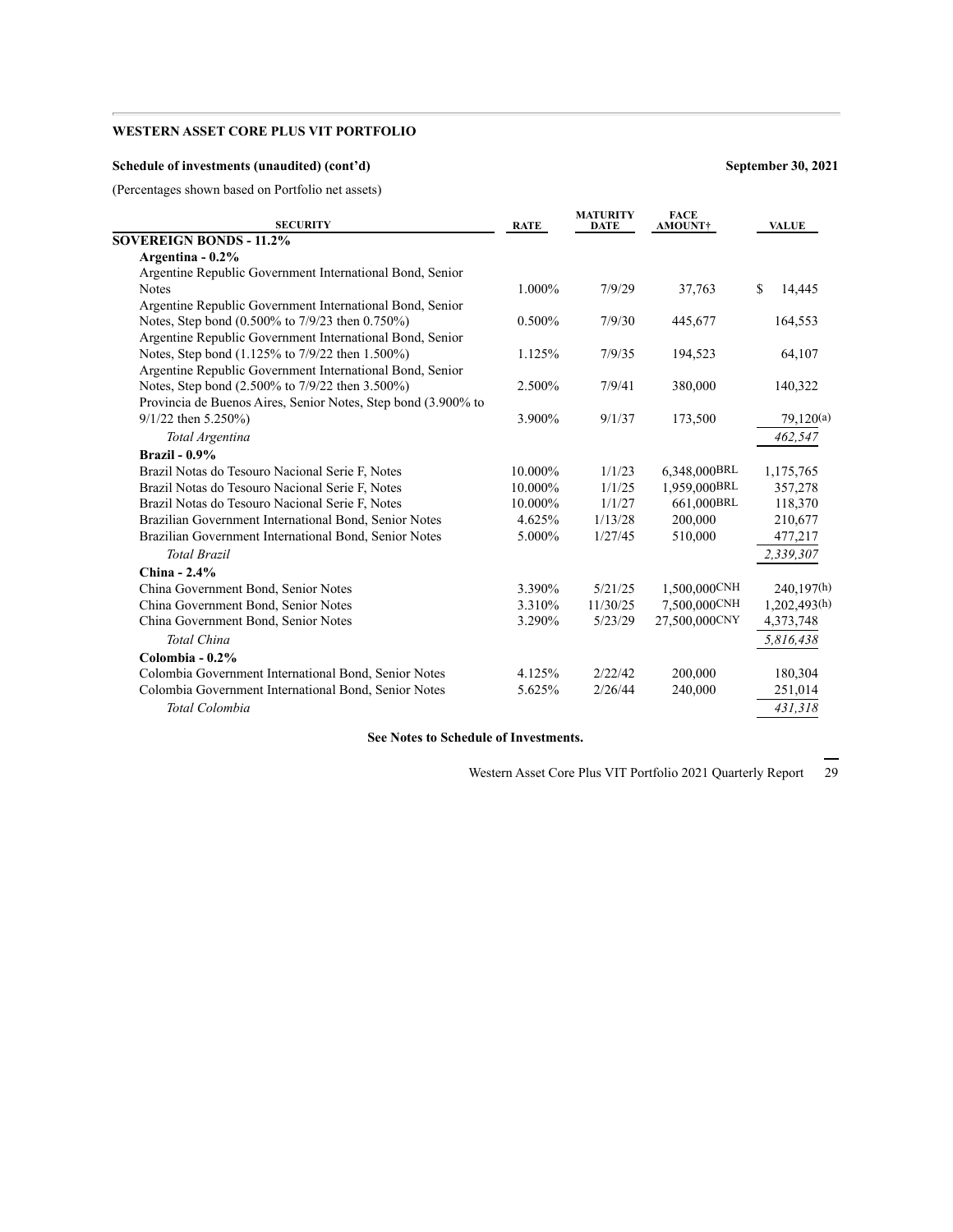### **Schedule of investments (unaudited) (cont'd) September 30, 2021**

(Percentages shown based on Portfolio net assets)

| <b>SECURITY</b>                                         | <b>RATE</b> | <b>MATURITY</b><br><b>DATE</b> | <b>FACE</b><br>AMOUNT† | <b>VALUE</b>     |
|---------------------------------------------------------|-------------|--------------------------------|------------------------|------------------|
| Egypt - $0.1\%$                                         |             |                                |                        |                  |
| Egypt Government International Bond, Senior Notes       | 5.577%      | 2/21/23                        | 200,000                | 206,221(a)<br>\$ |
| Indonesia - 1.5%                                        |             |                                |                        |                  |
| Indonesia Government International Bond, Senior Notes   | 3.750%      | 4/25/22                        | 390,000                | 397,080(h)       |
| Indonesia Government International Bond, Senior Notes   | 4.350%      | 1/11/48                        | 500,000                | 558,030          |
| Indonesia Government International Bond, Senior Notes   | 3.700%      | 10/30/49                       | 290,000                | 295,213          |
| Indonesia Treasury Bond                                 | $7.000\%$   | 5/15/27                        | 13,823,000,000IDR      | 1,036,302        |
| Indonesia Treasury Bond                                 | 6.500%      | 2/15/31                        | 16.713.000.000IDR      | 1,182,025        |
| Indonesia Treasury Bond                                 | 6.375%      | 4/15/32                        | 1,447,000,000IDR       | 102,212          |
| Indonesia Treasury Bond                                 | 7.500%      | 6/15/35                        | 2,348,000,000IDR       | 173,978          |
| Total Indonesia                                         |             |                                |                        | 3,744,840        |
| Israel - $0.1\%$                                        |             |                                |                        |                  |
| Israel Government International Bond, Senior Notes      | 2.750%      | 7/3/30                         | 200,000                | 212,904          |
| <b>Italy - 1.0%</b>                                     |             |                                |                        |                  |
| Italy Buoni Poliennali Del Tesoro, Senior Notes         | 2.300%      | 10/15/21                       | 2,200,000EUR           | 2,550,536(h)     |
| Kenya - 0.1%                                            |             |                                |                        |                  |
| Republic of Kenya Government International Bond, Senior |             |                                |                        |                  |
| <b>Notes</b>                                            | 6.875%      | 6/24/24                        | 200,000                | 219,512(h)       |
| <b>Kuwait - 0.2%</b>                                    |             |                                |                        |                  |
| Kuwait International Government Bond, Senior Notes      | 3.500%      | 3/20/27                        | 470,000                | 520,944(a)       |
| <b>Mexico - 2.0%</b>                                    |             |                                |                        |                  |
| Mexican Bonos, Bonds                                    | 10.000%     | 12/5/24                        | 2,000,000MXN           | 106,280          |
| Mexican Bonos, Bonds                                    | 8.000%      | 11/7/47                        | 57,490,000MXN          | 2,810,304        |
| Mexican Bonos, Senior Notes                             | 7.750%      | 11/13/42                       | 34,000,000MXN          | 1,631,539        |
| Mexico Government International Bond, Senior Notes      | 4.600%      | 2/10/48                        | 430,000                | 444,665          |
| <b>Total Mexico</b>                                     |             |                                |                        | 4,992,788        |
| Nigeria - 0.1%                                          |             |                                |                        |                  |
| Nigeria Government International Bond, Senior Notes     | 6.500%      | 11/28/27                       | 200,000                | 207,876(a)       |
| Panama - 0.1%                                           |             |                                |                        |                  |
| Panama Government International Bond, Senior Notes      | 2.252%      | 9/29/32                        | 210,000                | 198,097          |
|                                                         |             |                                |                        |                  |

#### **See Notes to Schedule of Investments.**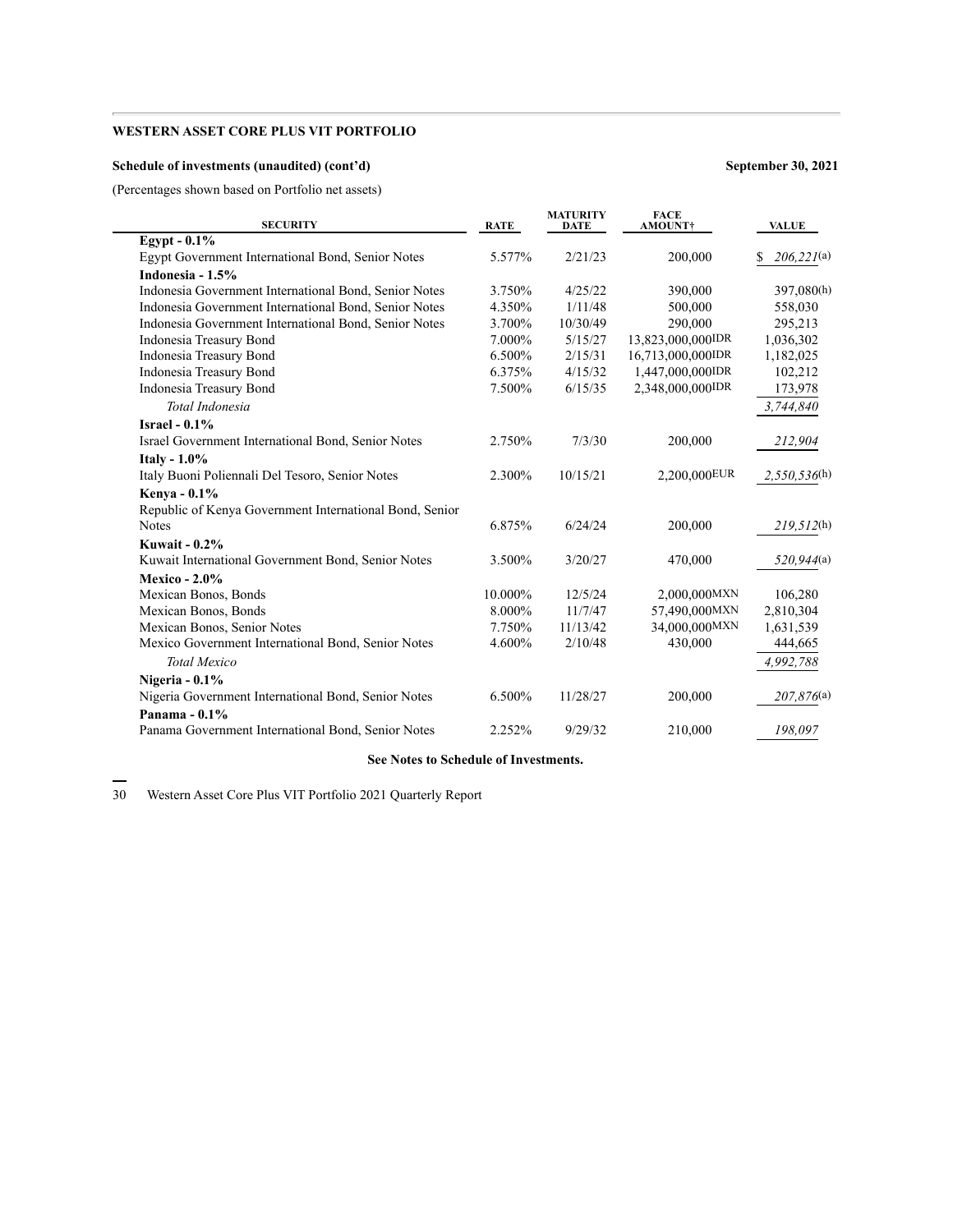### **Schedule of investments (unaudited) (cont'd) September 30, 2021**

 $\overline{\phantom{a}}$ 

(Percentages shown based on Portfolio net assets)

| <b>SECURITY</b>                                          | <b>RATE</b> | <b>MATURITY</b><br><b>DATE</b> | <b>FACE</b><br>AMOUNT† | <b>VALUE</b>  |
|----------------------------------------------------------|-------------|--------------------------------|------------------------|---------------|
| Peru - $0.1\%$                                           |             |                                |                        |               |
| Peruvian Government International Bond, Senior Notes     | 5.625%      | 11/18/50                       | 120,000                | \$<br>162,869 |
| Poland - 0.1%                                            |             |                                |                        |               |
| Republic of Poland Government International Bond, Senior |             |                                |                        |               |
| <b>Notes</b>                                             | 4.000%      | 1/22/24                        | 220,000                | 237,542       |
| Qatar - 0.3%                                             |             |                                |                        |               |
| Oatar Government International Bond, Senior Notes        | 4.817%      | 3/14/49                        | 330,000                | 425,249(a)    |
| Qatar Government International Bond, Senior Notes        | 4.400%      | 4/16/50                        | 200,000                | 244,518(a)    |
| Total Qatar                                              |             |                                |                        | 669,767       |
| <b>Russia - 1.5%</b>                                     |             |                                |                        |               |
| Russian Federal Bond - OFZ                               | 7.000%      | 8/16/23                        | 39,550,000RUB          | 542,582       |
| Russian Federal Bond - OFZ                               | 8.150%      | 2/3/27                         | 7,520,000RUB           | 107,915       |
| Russian Federal Bond - OFZ                               | 7.050%      | 1/19/28                        | 67,452,000RUB          | 922,851       |
| Russian Federal Bond - OFZ                               | 6.900%      | 5/23/29                        | 62,801,000RUB          | 850,542       |
| Russian Federal Bond - OFZ                               | 7.650%      | 4/10/30                        | 43,880,000RUB          | 621,833       |
| Russian Federal Bond - OFZ                               | 7.700%      | 3/16/39                        | 37,190,000RUB          | 528,023       |
| <b>Total Russia</b>                                      |             |                                |                        | 3,573,746     |
| <b>United Arab Emirates - 0.3%</b>                       |             |                                |                        |               |
| Abu Dhabi Government International Bond, Senior Notes    | 2.500%      | 10/11/22                       | 760,000                | 777,073(a)    |
| <b>TOTAL SOVEREIGN BONDS</b>                             |             |                                |                        |               |
| $(Cost - $28,519,178)$                                   |             |                                |                        | 27,324,325    |
| <b>COLLATERALIZED MORTGAGE OBLIGATIONS(i) - 8.1%</b>     |             |                                |                        |               |
| 280 Park Avenue Mortgage Trust, 2017-280P F (1 mo. USD   |             |                                |                        |               |
| $LIBOR + 2.827\%)$                                       | 2.911%      | 9/15/34                        | 410,000                | 409,091(a)(d) |
| BANK, 2017-BNK5 A5                                       | 3.390%      | 6/15/60                        | 640,000                | 698,579       |
| <b>BANK, 2017-BNK7 A5</b>                                | 3.435%      | 9/15/60                        | 190,000                | 208,015       |
| BANK, 2017-BNK7 XA, IO                                   | 0.901%      | 9/15/60                        | 3,163,633              | 111,140(d)    |
| BCAP LLC Trust, 2015-RR6 1A2                             | 3.500%      | 5/26/37                        | 360,000                | 363,250(a)(d) |
| Benchmark Mortgage Trust, 2020-IG1 AS                    | 2.909%      | 9/15/43                        | 500,000                | 520,419(d)    |
| BRAVO Residential Funding Trust, 2021-NQM2 A1            | 0.970%      | 3/25/60                        | 108,131                | 108,337(a)(d) |
| BX Commercial Mortgage Trust, 2018-IND G (1 mo. USD      |             |                                |                        |               |
| $LIBOR + 2.050\%)$                                       | 2.134%      | 11/15/35                       | 238,000                | 238,984(a)(d) |
| Chevy Chase Funding LLC Mortgage-Backed Certificates,    |             |                                |                        |               |
| 2004-2A B1                                               | 0.606%      | 5/25/35                        | 156,190                | 145,937(a)(d) |
| Chevy Chase Funding LLC Mortgage-Backed Certificates,    |             |                                |                        |               |
| 2004-3A A1 (1 mo. USD LIBOR + 0.250%)                    | 0.336%      | 8/25/35                        | 332,624                | 332,217(a)(d) |
|                                                          |             |                                |                        |               |

**See Notes to Schedule of Investments.**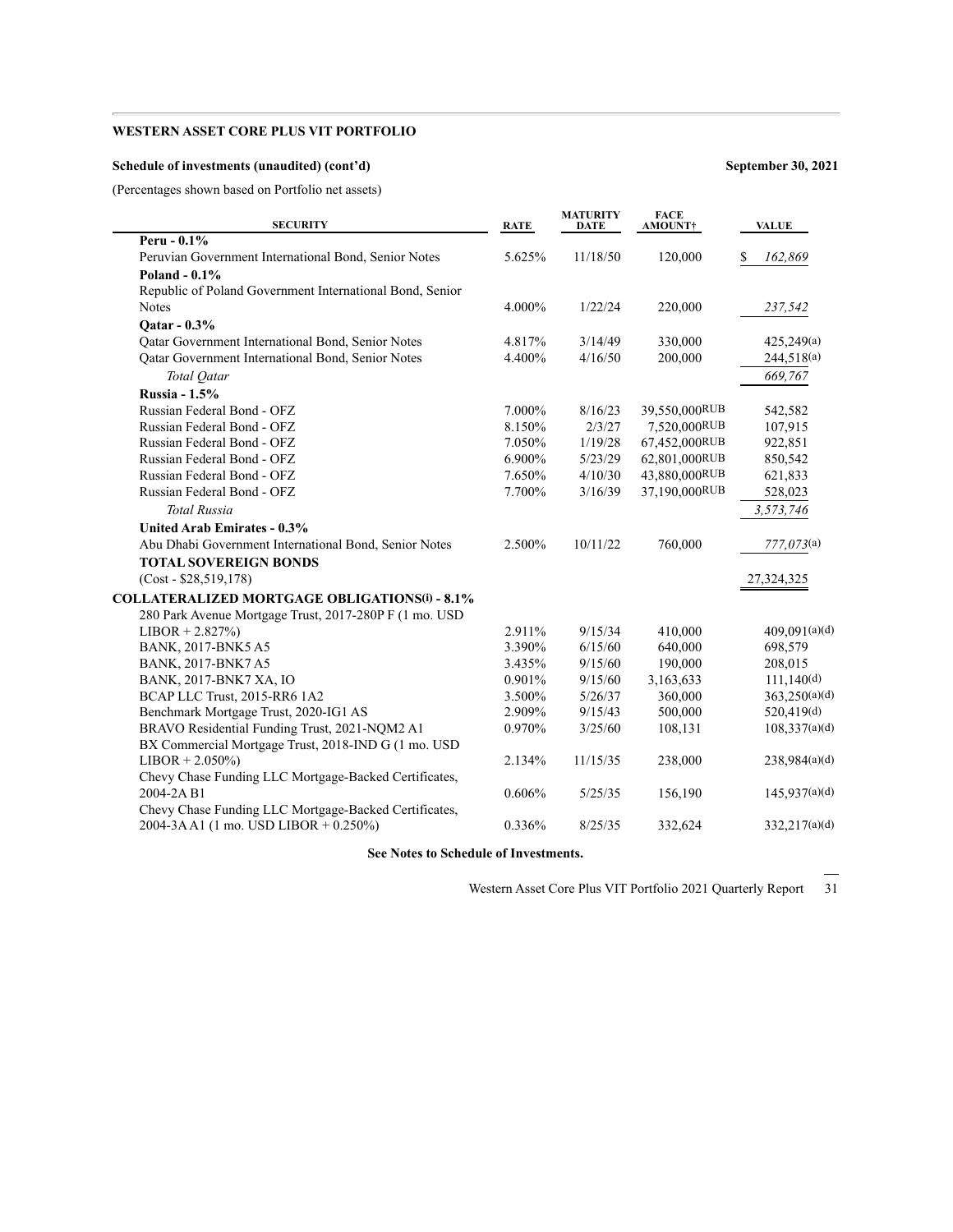### **Schedule of investments (unaudited) (cont'd) September 30, 2021**

(Percentages shown based on Portfolio net assets)

| <b>SECURITY</b>                                                            | <b>RATE</b> | <b>MATURITY</b><br>DATE | <b>FACE</b><br><b>AMOUNT</b> † | VALUE                 |
|----------------------------------------------------------------------------|-------------|-------------------------|--------------------------------|-----------------------|
| <b>COLLATERALIZED MORTGAGE OBLIGATIONS(i) - (continued)</b>                |             |                         |                                |                       |
| Chevy Chase Funding LLC Mortgage-Backed Certificates, 2004-3A A2           |             |                         |                                |                       |
| $(1 \text{ mo. }text{LIBOR} + 0.300\%)$                                    | 0.386%      | 8/25/35                 | 362,942                        | \$364,058(a)(d)       |
| Cold Storage Trust, 2020-ICE5 A $(1 \text{ mo. }text$ LIBOR + 0.900%)      | 0.984%      | 11/15/37                | 589,794                        | 591,662(a)(d)         |
| CORE Mortgage Trust, 2019-CORE A (1 mo. USD LIBOR + 0.880%)                | 0.964%      | 12/15/31                | 80,472                         | 80,635(a)(d)          |
| CSAIL Commercial Mortgage Trust, 2017-C8 C                                 | 4.482%      | 6/15/50                 | 500,000                        | 517,546(d)            |
| CSMC OA LLC, 2014-USA F                                                    | 4.373%      | 9/15/37                 | 640,000                        | 503,425(a)            |
| CSMC Trust, 2017-CHOP G $(1 \text{ mo. }text$ LIBOR + 5.600%)              | 5.684%      | 7/15/32                 | 800,000                        | 685,272(a)(d)         |
| CSMC Trust, 2018-J1 A2                                                     | 3.500%      | 2/25/48                 | 412,953                        | 424,222(a)(d)         |
| CSMC Trust, 2019-AFC1 A1, Step bond                                        | 2.573%      | 7/25/49                 | 210,002                        | 212,492(a)            |
| CSMC Trust, 2019-RIO A $(1 \text{ mo. }text$ LISD LIBOR + 3.024%, 4.024% ) |             |                         |                                |                       |
| floor)                                                                     | 4.024%      | 12/15/21                | 480,000                        | 480,877(a)(d)         |
| CSMC Trust, 2021-2R 1A1 (1 mo. USD LIBOR + 1.750%)                         | 1.833%      | 7/25/47                 | 245,316                        | 249,635(a)(d)         |
| CSMC Trust, 2021-AFC1 A1                                                   | 0.830%      | 3/25/56                 | 95,443                         | 95,150(a)(d)          |
| CSMC Trust, 2021-NQM3 A3                                                   | 1.632%      | 4/25/66                 | 115,655                        | 116,231(a)(d)         |
| CSMC Trust, 2021-RPL2 A1                                                   | 2.000%      | 1/25/60                 | 94.037                         | 95,458(a)(d)          |
| CSMC Trust, 2021-RPL6 A1                                                   | 2.000%      | 10/25/60                | 115,533                        | 117,316(a)(d)         |
| Ellington Financial Mortgage Trust, 2021-2 A1                              | 0.931%      | 6/25/66                 | 118,493                        | 118,713(a)(d)         |
| Federal Home Loan Mortgage Corp. (FHLMC) Multifamily Structured            |             |                         |                                |                       |
| Pass-Through Certificates, K736 X1, IO                                     | 1.437%      | 7/25/26                 | 1,038,431                      | 54,061 <sup>(d)</sup> |
| Federal Home Loan Mortgage Corp. (FHLMC) Multifamily Structured            |             |                         |                                |                       |
| Pass-Through Certificates, K1517 X1, IO                                    | 1.447%      | 7/25/35                 | 139,863                        | 20.359(d)             |
| Federal Home Loan Mortgage Corp. (FHLMC) REMIC, 3281 AI, IO                |             |                         |                                |                       |
| $(-1.000 \times 1 \text{ mo. } \text{USD } \text{LIBOR} + 6.430\%)$        | 6.346%      | 2/15/37                 | 1,864,392                      | 375,915(d)            |
| Federal Home Loan Mortgage Corp. (FHLMC) REMIC, 5010 IK, IO                | 2.500%      | 9/25/50                 | 82.937                         | 11.065                |
| Federal Home Loan Mortgage Corp. (FHLMC) REMIC, 5010 JI, IO                | 2.500%      | 9/25/50                 | 184,323                        | 27,183                |
| Federal Home Loan Mortgage Corp. (FHLMC) REMIC, 5013 IN, IO                | 2.500%      | 9/25/50                 | 95,139                         | 13,688                |
| Federal Home Loan Mortgage Corp. (FHLMC) REMIC, 5018 MI, IO                | 2.000%      | 10/25/50                | 94,499                         | 12,305                |

#### **See Notes to Schedule of Investments.**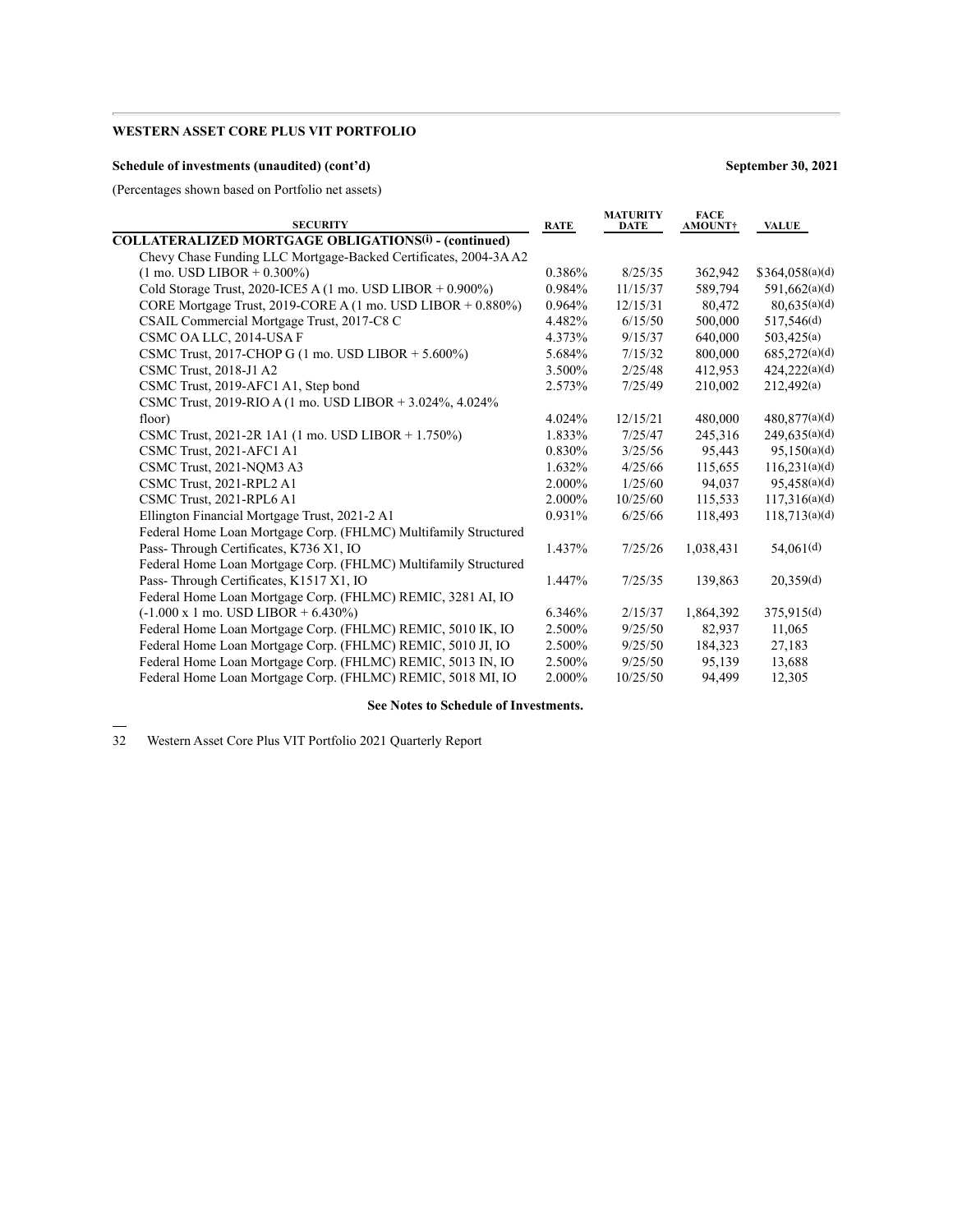### **Schedule of investments (unaudited) (cont'd) September 30, 2021**

(Percentages shown based on Portfolio net assets)

| <b>SECURITY</b>                                                  | <b>RATE</b> | <b>MATURITY</b><br><b>DATE</b> | <b>FACE</b><br><b>AMOUNT†</b> | <b>VALUE</b>    |
|------------------------------------------------------------------|-------------|--------------------------------|-------------------------------|-----------------|
| <b>COLLATERALIZED MORTGAGE OBLIGATIONS(i) - (continued)</b>      |             |                                |                               |                 |
| Federal Home Loan Mortgage Corp. (FHLMC) REMIC, Structured       |             |                                |                               |                 |
| Agency Credit Risk Debt Notes, 2020-DNA2 M2 (1 mo. USD LIBOR +   |             |                                |                               |                 |
| $1.850\%$                                                        | 1.936%      | 2/25/50                        | 221,463                       | \$223,440(a)(d) |
| Federal Home Loan Mortgage Corp. (FHLMC) REMIC, Structured       |             |                                |                               |                 |
| Agency Credit Risk Debt Notes, 2021-DNA1 M2 (30 Day Average      |             |                                |                               |                 |
| $SOFR + 1.800\%$                                                 | 1.850%      | 1/25/51                        | 120,000                       | 120,496(a)(d)   |
| Federal Home Loan Mortgage Corp. (FHLMC) STRIPS, 328 S4, IO      | 1.772%      | 2/15/38                        | 31,354                        | 1,812(d)        |
| Federal Home Loan Mortgage Corp. (FHLMC) Structured Agency       |             |                                |                               |                 |
| Credit Risk Debt Notes, 2017-DNA2 M2 (1 mo. USD LIBOR +          |             |                                |                               |                 |
| $3.450\%$                                                        | 3.536%      | 10/25/29                       | 460,000                       | 477,291(d)      |
| Federal Home Loan Mortgage Corp. (FHLMC) Structured Agency       |             |                                |                               |                 |
| Credit Risk Debt Notes, 2017-HRP1 B1 (1 mo. USD LIBOR + 4.600%)  | 4.686%      | 12/25/42                       | 670,000                       | 693,520(d)      |
| Federal Home Loan Mortgage Corp. (FHLMC) Structured Agency       |             |                                |                               |                 |
| Credit Risk Debt Notes, 2021-DNA2 M2 (30 Day Average SOFR +      |             |                                |                               |                 |
| $2.300\%$                                                        | 2.350%      | 8/25/33                        | 110,000                       | 112,817(a)(d)   |
| Federal National Mortgage Association (FNMA) - CAS, 2016-C04 1M2 |             |                                |                               |                 |
| $(1 \text{ mo. }text{LIBOR} + 4.250\%)$                          | 4.336%      | 1/25/29                        | 304,927                       | 316,388(a)(d)   |
| Federal National Mortgage Association (FNMA) - CAS, 2018-C03 1M2 |             |                                |                               |                 |
| $(1 \text{ mo. }text{USD }LIBOR + 2.150\%)$                      | 2.236%      | 10/25/30                       | 338,699                       | 343,531(a)(d)   |
| Federal National Mortgage Association (FNMA) - CAS, 2018-C05 1B1 |             |                                |                               |                 |
| $(1 \text{ mo. }text{LIBOR} + 4.250\%)$                          | 4.336%      | 1/25/31                        | 200,000                       | 211,028(a)(d)   |
| Federal National Mortgage Association (FNMA) - CAS, 2020-R01 1M2 |             |                                |                               |                 |
| $(1 \text{ mo. }text{USD }LIBOR + 2.050\%)$                      | 2.136%      | 1/25/40                        | 87,933                        | 88,490(a)(d)    |
| Federal National Mortgage Association (FNMA) ACES, 2013-M6 1AC   | 3.541%      | 2/25/43                        | 73,812                        | 81.914(d)       |
| Federal National Mortgage Association (FNMA) ACES, 2018-M9 APT2  | 3.225%      | 4/25/28                        | 97,818                        | 107,120(d)      |
| Federal National Mortgage Association (FNMA) ACES, 2019-M23 3A3  | 2.720%      | 10/25/31                       | 199,827                       | 216,489(d)      |
| Federal National Mortgage Association (FNMA) REMIC, 2015-55 IO,  |             |                                |                               |                 |
| IO                                                               | 1.433%      | 8/25/55                        | 280,981                       | 11.996(d)       |
|                                                                  |             |                                |                               |                 |

**See Notes to Schedule of Investments.**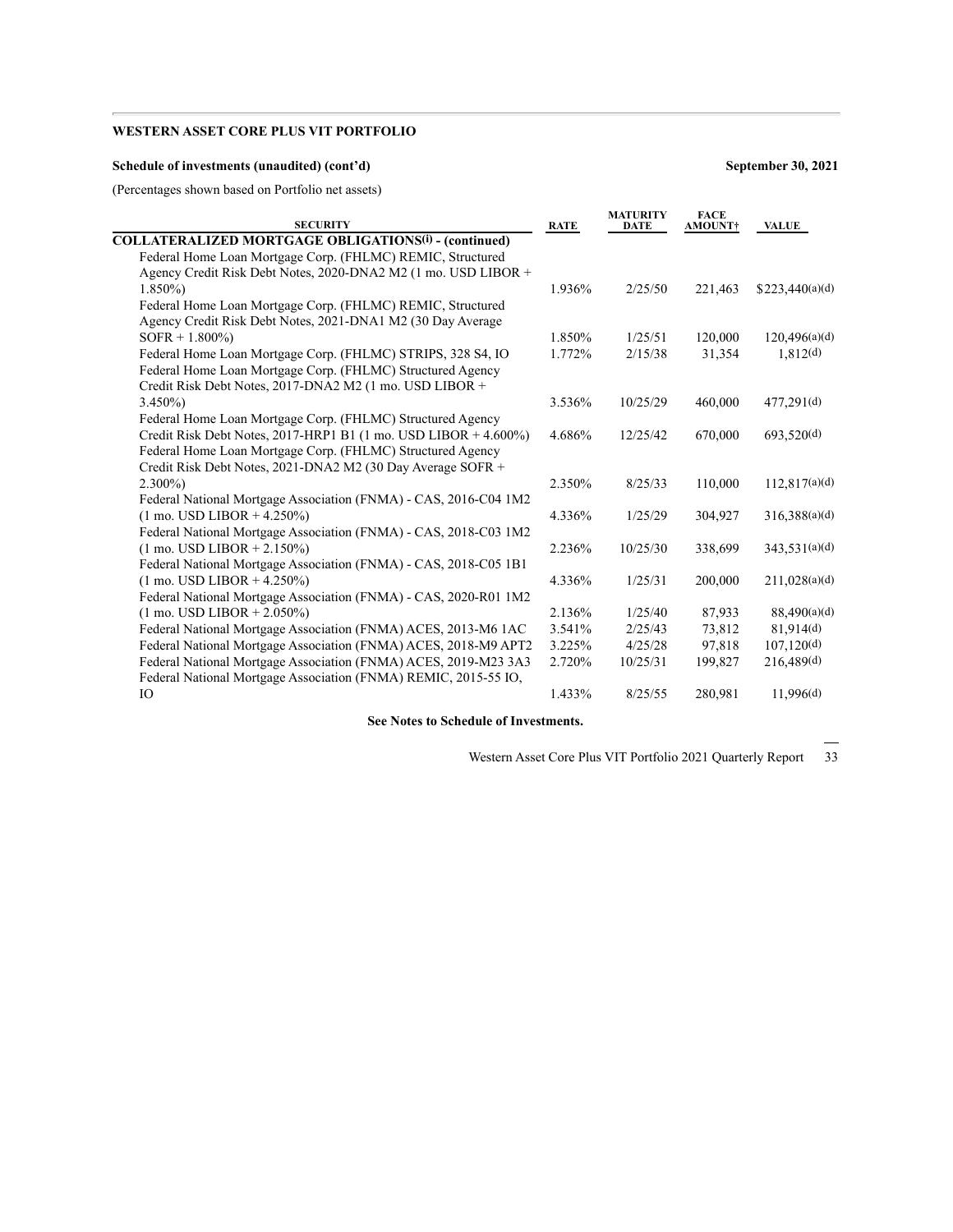### **Schedule of investments (unaudited) (cont'd) September 30, 2021**

(Percentages shown based on Portfolio net assets)

| <b>SECURITY</b>                                                  | <b>RATE</b> | <b>MATURITY</b><br><b>DATE</b> | <b>FACE</b><br>AMOUNT† | <b>VALUE</b> |
|------------------------------------------------------------------|-------------|--------------------------------|------------------------|--------------|
| <b>COLLATERALIZED MORTGAGE OBLIGATIONS(i) - (continued)</b>      |             |                                |                        |              |
| Federal National Mortgage Association (FNMA) REMIC, 2020-47 GZ   | 2.000%      | 7/25/50                        | 102,529                | \$95,346     |
| Federal National Mortgage Association (FNMA) REMIC, 2020-56 DI,  |             |                                |                        |              |
| IO                                                               | 2.500%      | 8/25/50                        | 90,379                 | 14,558       |
| Flagstar Mortgage Trust, 2018-2 A4                               | 3.500%      | 4/25/48                        | 19,825                 | 19.906(a)(d) |
| Freddie Mac Multiclass Certificates Series, 2020-RR07 BX, IO     | 2.608%      | 10/27/28                       | 3,000,000              | 468,269      |
| Government National Mortgage Association (GNMA), 2012-34 SA, IO  |             |                                |                        |              |
| $(-1.000 \times 1 \text{ mo. }text{ USD}$ LIBOR + 6.050%)        | 5.963%      | 3/20/42                        | 458,474                | 101,034(d)   |
| Government National Mortgage Association (GNMA), 2012-43 SN, IO  |             |                                |                        |              |
| $(-1.000 \times 1 \text{ mo. }$ USD LIBOR + 6.600%)              | 6.515%      | 4/16/42                        | 242,686                | 51,081(d)    |
| Government National Mortgage Association (GNMA), 2013-101 IO,    |             |                                |                        |              |
| IO <sub>1</sub>                                                  | 0.227%      | 10/16/54                       | 3,573,412              | 59,008(d)    |
| Government National Mortgage Association (GNMA), 2013-107 AD     | 2.768%      | 11/16/47                       | 55,046                 | 57,291(d)    |
| Government National Mortgage Association (GNMA), 2014-17 AM      | 3.320%      | 6/16/48                        | 7,157                  | 7,644(d)     |
| Government National Mortgage Association (GNMA), 2014-186 IO,    |             |                                |                        |              |
| IO <sub>1</sub>                                                  | 0.550%      | 8/16/54                        | 832,560                | 17,950(d)    |
| Government National Mortgage Association (GNMA), 2015-167 OI,    |             |                                |                        |              |
| IO                                                               | 4.000%      | 4/16/45                        | 156,209                | 24,382       |
| Government National Mortgage Association (GNMA), 2016-84 IG, IO, |             |                                |                        |              |
| PAC                                                              | 4.500%      | 11/16/45                       | 1,115,688              | 197,740      |
| Government National Mortgage Association (GNMA), 2016-135 SB,    |             |                                |                        |              |
| IO $(-1.000 \times 1 \text{ mo. }$ USD LIBOR + 6.100%)           | 6.015%      | 10/16/46                       | 289,225                | 80,866(d)    |
| Government National Mortgage Association (GNMA), 2019-123 A      | 3.000%      | 10/20/49                       | 3,170                  | 3,182        |
| Government National Mortgage Association (GNMA), 2020-123 NI,    |             |                                |                        |              |
| IO                                                               | 2.500%      | 8/20/50                        | 94,236                 | 12,661       |
| Government National Mortgage Association (GNMA), 2020-127 IN,    |             |                                |                        |              |
| IO                                                               | 2.500%      | 8/20/50                        | 93,973                 | 12,687       |
| Government National Mortgage Association (GNMA), 2020-129 IE, IO | 2.500%      | 9/20/50                        | 95,383                 | 13,336       |
| Government National Mortgage Association (GNMA), 2020-160 YI,    |             |                                |                        |              |
| <b>IO</b>                                                        | 2.500%      | 10/20/50                       | 190,241                | 26,393       |
| Government National Mortgage Association (GNMA), 2020-H04 FP (1  |             |                                |                        |              |
| mo. USD LIBOR + $0.500\%$ )                                      | 0.590%      | 6/20/69                        | 246,971                | 248,790(d)   |

# **See Notes to Schedule of Investments.**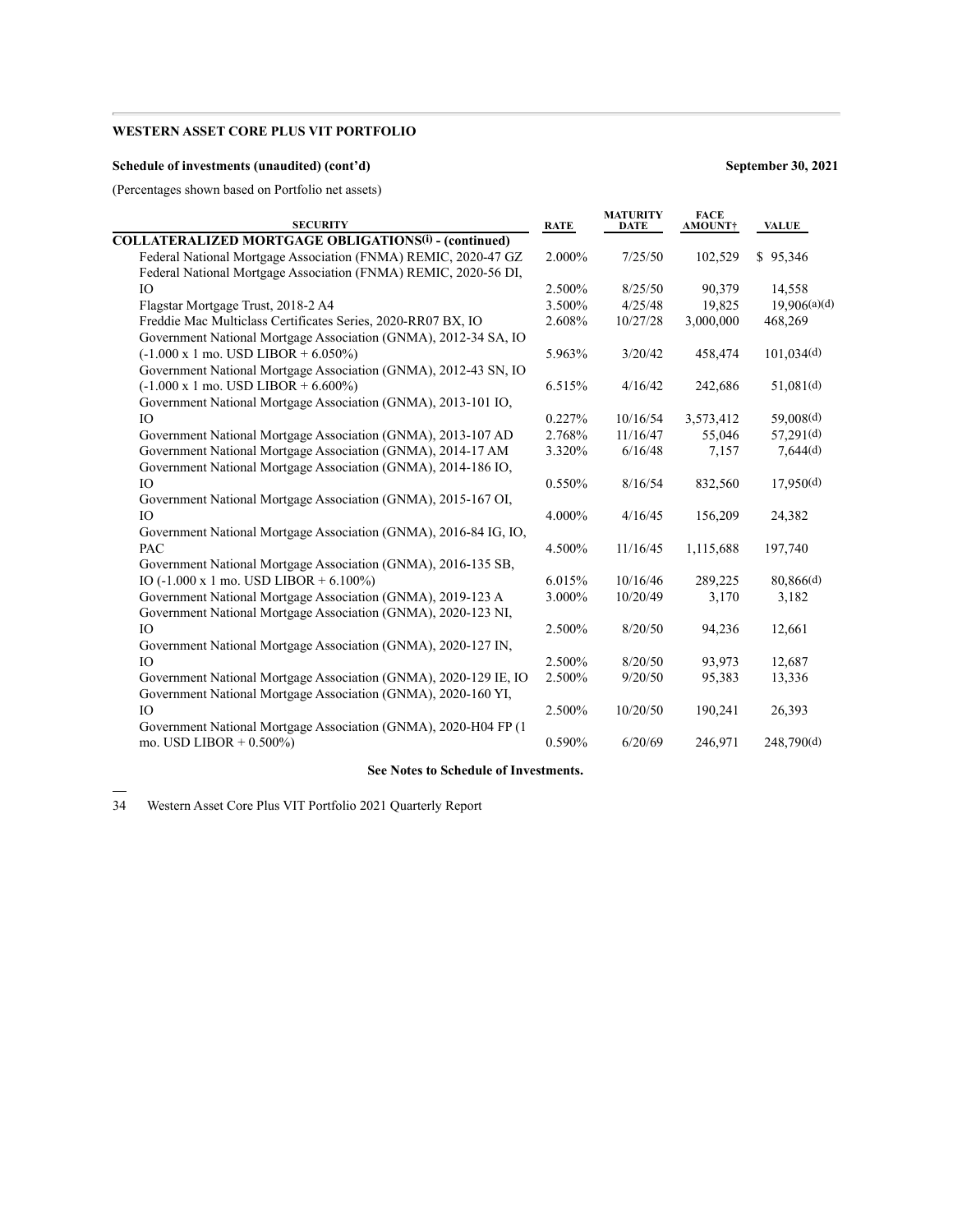### **Schedule of investments (unaudited) (cont'd) September 30, 2021**

(Percentages shown based on Portfolio net assets)

| <b>SECURITY</b>                                                     | <b>RATE</b> | <b>DATE</b> | <b>AMOUNT†</b> | VALUE                     |
|---------------------------------------------------------------------|-------------|-------------|----------------|---------------------------|
| <b>COLLATERALIZED MORTGAGE OBLIGATIONS(i) - (continued)</b>         |             |             |                |                           |
| Government National Mortgage Association (GNMA), 2020-H9 FL (1)     |             |             |                |                           |
| mo. USD LIBOR + $1.150\%$ )                                         | 1.237%      | 5/20/70     | 177,188        | $$186,056$ <sup>(d)</sup> |
| Government National Mortgage Association (GNMA), 2020-H9 NF (1      |             |             |                |                           |
| mo. USD LIBOR $+ 1.250\%$                                           | 1.337%      | 4/20/70     | 78,210         | 80,684(d)                 |
| GS Mortgage Securities Corp. II, 2018- SRP5 A (1 mo. USD LIBOR +    |             |             |                |                           |
| $1.550\%$                                                           | 1.634%      | 9/15/31     | 530,000        | 468,821(a)(d)             |
| GS Mortgage Securities Corp. II, 2018- SRP5 B (1 mo. USD LIBOR +    |             |             |                |                           |
| $2.750\%$                                                           | 2.834%      | 9/15/31     | 530,000        | 425,967(a)(d)             |
| GS Mortgage Securities Corp. Trust, 2021 - ROSS A (1 mo. USD)       |             |             |                |                           |
| $LIBOR + 1.150\%)$                                                  | 1.234%      | 5/15/26     | 290,000        | 290,788(a)(d)             |
| JPMorgan Chase Commercial Mortgage Securities Trust, 2015-FL7 D     |             |             |                |                           |
| $(1 \text{ mo. }text{ USD } LIBOR + 3.750\%)$                       | 3.834%      | 5/15/28     | 128,833        | 119,178(a)(d)             |
| JPMorgan Chase Commercial Mortgage Securities Trust, 2016-JP2 A4    | 2.822%      | 8/15/49     | 200,000        | 211,777                   |
| JPMorgan Mortgage Trust, 2018-5 A1                                  | 3.500%      | 10/25/48    | 126,566        | 128,954(a)(d)             |
| MHC Trust, 2021-MHC2 A (1 mo. USD LIBOR + 0.850%)                   | 0.934%      | 5/15/23     | 110,000        | 110,288(a)(d)             |
| Morgan Stanley Capital I Trust, 2007-IQ13 AJ                        | 5.438%      | 3/15/44     | 337            | 337                       |
| Morgan Stanley Capital I Trust, 2007-IQ16 AJ                        | 6.470%      | 12/12/49    | 21,910         | 13,228(d)                 |
| Morgan Stanley Capital I Trust, 2017-ASHF A (1 mo. USD LIBOR +      |             |             |                |                           |
| $0.850\%$                                                           | 0.934%      | 11/15/34    | 281,410        | 281,096(a)(d)             |
| Morgan Stanley Capital I Trust, 2017-H1 C                           | 4.281%      | 6/15/50     | 250,000        | 264,323(d)                |
| Morgan Stanley Capital I Trust, 2019-BPR A (1 mo. USD LIBOR +       |             |             |                |                           |
| $1.400\%$                                                           | 1.484%      | 5/15/36     | 330,000        | 327,307(a)(d)             |
| Morgan Stanley Resecuritization Trust, 2015-R3 7A1 (Federal Reserve |             |             |                |                           |
| U.S. 12 mo. Cumulative Avg 1 Year CMT + $0.770\%$ )                 | 0.869%      | 4/26/47     | 1,691          | 1.693(a)(d)               |
| Morgan Stanley Resecuritization Trust, 2015-R3 7A2 (Federal Reserve |             |             |                |                           |
| U.S. 12 mo. Cumulative Avg 1 Year CMT + $0.770\%$ )                 | 0.869%      | 4/26/47     | 730,000        | 732,435(a)(d)             |
| Morgan Stanley Resecuritization Trust, 2015-R3 9A1 (1 mo. USD)      |             |             |                |                           |
| $LIBOR + 0.260\%)$                                                  | 0.604%      | 4/26/47     | 34,400         | 34,655(a)(d)              |
| MRA Issuance Trust, 2021-EBO1 A1X (1 mo. USD LIBOR $+$ 1.750%)      | 1.834%      | 2/16/22     | 330,000        | 330,204(d)                |
| New Residential Mortgage Loan Trust, 2016-4A A1                     | 3.750%      | 11/25/56    | 522,334        | 560,761(a)(d)             |

**See Notes to Schedule of Investments.**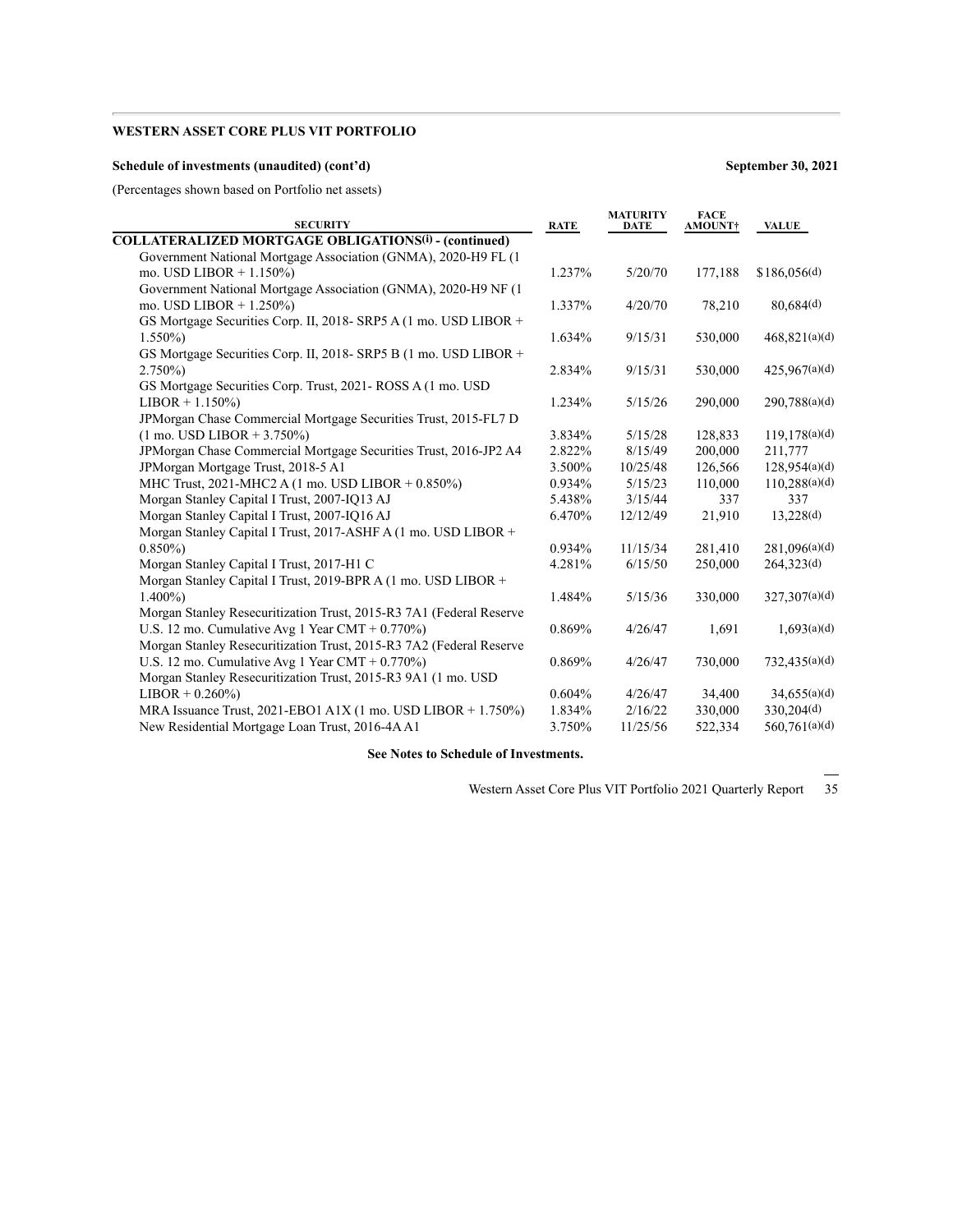### **Schedule of investments (unaudited) (cont'd) September 30, 2021**

(Percentages shown based on Portfolio net assets)

| <b>SECURITY</b>                                                  | <b>RATE</b> | <b>MATURITY</b><br><b>DATE</b> | <b>FACE</b><br>AMOUNT† | <b>VALUE</b>                   |
|------------------------------------------------------------------|-------------|--------------------------------|------------------------|--------------------------------|
| <b>COLLATERALIZED MORTGAGE OBLIGATIONS(i) -</b>                  |             |                                |                        |                                |
| (continued)                                                      |             |                                |                        |                                |
| New Residential Mortgage Loan Trust, 2017-6A A1                  | 4.000%      | 8/27/57                        | 306,660                | 327,688(a)(d)<br><sup>\$</sup> |
| New Residential Mortgage Loan Trust, 2018-RPL1 M2                | 3.500%      | 12/25/57                       | 240,000                | 251,661(a)(d)                  |
| New Residential Mortgage Loan Trust, 2019-RPL3 A1                | 2.750%      | 7/25/59                        | 92,428                 | 95,627(a)(d)                   |
| New Residential Mortgage Loan Trust, 2021-NQM3 A1                | 1.156%      | 11/27/56                       | 120,000                | 120,364(a)(d)                  |
| Nomura Resecuritization Trust, 2015-5R 4A1 (1 mo. USD LIBOR      |             |                                |                        |                                |
| $+0.140\%$                                                       | 1.031%      | 7/26/37                        | 31,524                 | 31,807(a)(d)                   |
| OBX Trust, 2021-NQM2 A1                                          | 1.101%      | 5/25/61                        | 289,176                | 290,314(a)(d)                  |
| OBX Trust, 2021-NOM2 A3                                          | 1.563%      | 5/25/61                        | 111,939                | 112,258(a)(d)                  |
| OBX Trust, 2021-NQM3 A1                                          | 1.054%      | 7/25/61                        | 147,438                | 147,564(a)(d)                  |
| PRKCM Trust, 2021-AFC1 A1                                        | 1.510%      | 7/25/56                        | 250,000                | 251,250(a)(d)                  |
| SFO Commercial Mortgage Trust, 2021-555 A (1 mo. USD LIBOR       |             |                                |                        |                                |
| $+1.150\%$                                                       | 1.234%      | 5/15/38                        | 140,000                | 140,602(a)(d)                  |
| VLS Commercial Mortgage Trust, 2020-LAB B                        | 2.453%      | 10/10/42                       | 210,000                | 211,101(a)                     |
| Waterfall Commercial Mortgage Trust, 2015-SBC5 A                 | 4.104%      | 9/14/22                        | 40,723                 | 41,418(a)(d)                   |
| Wells Fargo Commercial Mortgage Trust, 2017-RB1 XA, IO           | 1.396%      | 3/15/50                        | 2,061,999              | 116,807(d)                     |
| ZH Trust, 2021-2 A                                               | 2.349%      | 10/17/27                       | 150,000                | 150,750(a)(b)                  |
| <b>TOTAL COLLATERALIZED MORTGAGE OBLIGATIONS</b>                 |             |                                |                        |                                |
| $(Cost - $19,762,825)$                                           |             |                                |                        | 19,679,456                     |
| <b>SENIOR LOANS - 5.9%</b>                                       |             |                                |                        |                                |
| <b>COMMUNICATION SERVICES - 1.0%</b>                             |             |                                |                        |                                |
| <b>Diversified Telecommunication Services - 0.2%</b>             |             |                                |                        |                                |
| Delta TopCo Inc., First Lien Term Loan (the greater of 6 mo. USD |             |                                |                        |                                |
| LIBOR or $0.750\% + 3.750\%$                                     | 4.500%      | 12/1/27                        | 59,850                 | 60,010(d)(j)(k)                |
| Level 3 Financing Inc., 2027 Term Loan B (1 mo. USD LIBOR +      |             |                                |                        |                                |
| $1.750\%$                                                        | 1.834%      | 3/1/27                         | 235,410                | 232,825(d)(j)(k)               |
| Zayo Group Holdings Inc., Initial Dollar Term Loan (1 mo. USD    |             |                                |                        |                                |
| $LIBOR + 3.000\%)$                                               | 3.084%      | 3/9/27                         | 140,000                | 138,927(d)(j)(k)               |
| <b>Total Diversified Telecommunication Services</b>              |             |                                |                        | 431,762                        |
| Entertainment - 0.0%††                                           |             |                                |                        |                                |
| Go Daddy Operating Co. LLC, Term Loan B2 (1 mo. USD LIBOR        |             |                                |                        |                                |
| $+1.750\%)$                                                      | 1.835%      | 2/15/24                        | 49,413                 | 49.170(d)(j)(k)                |
|                                                                  |             |                                |                        |                                |

### **See Notes to Schedule of Investments.**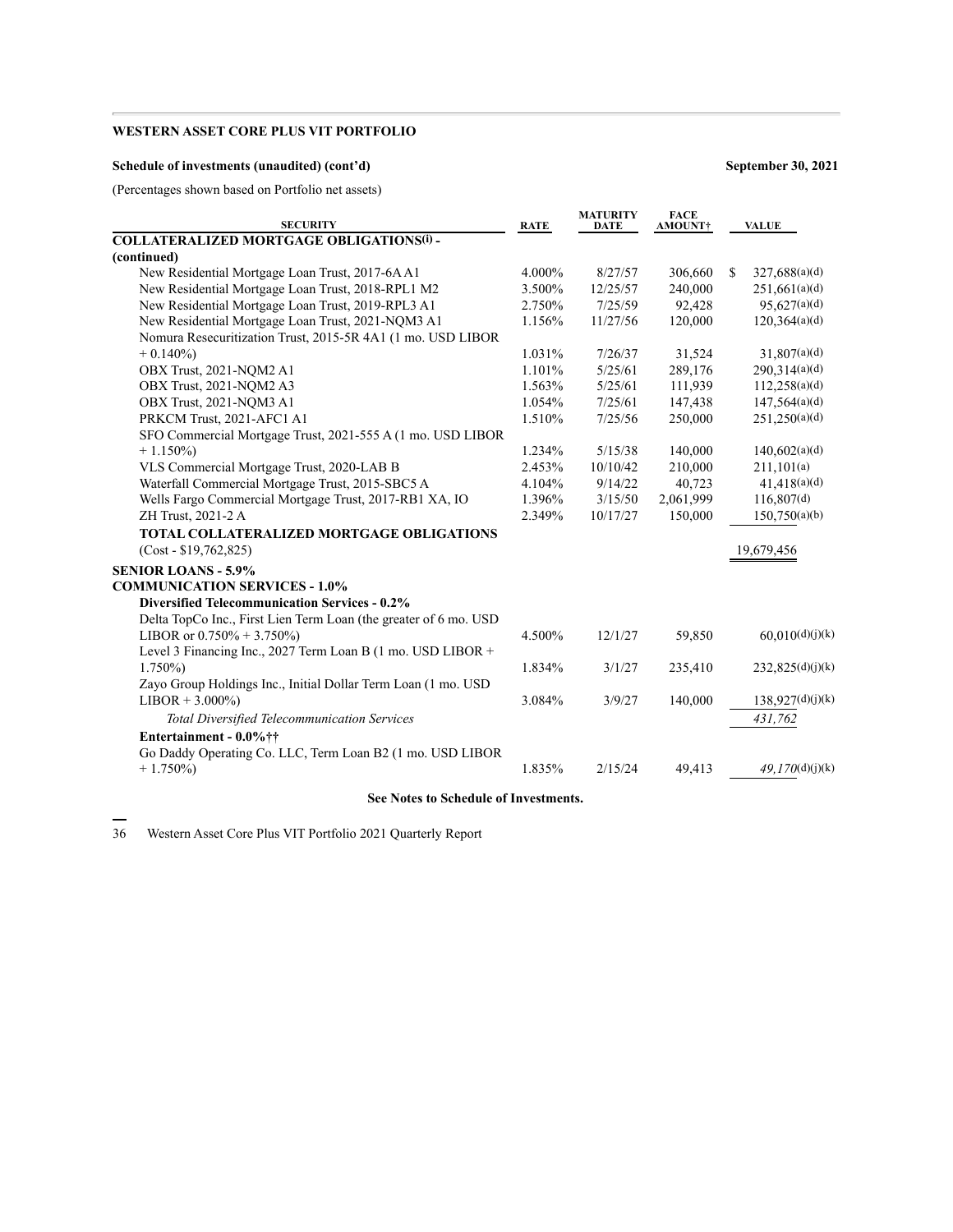### **Schedule of investments (unaudited) (cont'd) September 30, 2021**

(Percentages shown based on Portfolio net assets)

| <b>SECURITY</b>                                                                                                                           | <b>RATE</b> | <b>MATURITY</b><br><b>DATE</b> | <b>FACE</b><br><b>AMOUNT†</b> | <b>VALUE</b>           |
|-------------------------------------------------------------------------------------------------------------------------------------------|-------------|--------------------------------|-------------------------------|------------------------|
| Interactive Media & Services - 0.1%                                                                                                       |             |                                |                               |                        |
| Rackspace Technology Global Inc., Term Loan B (the greater of                                                                             |             |                                |                               |                        |
| 3 mo. USD LIBOR or 0.750% + 2.750%)                                                                                                       | 3.500%      | 2/15/28                        | 129,351                       | 128,557(d)(j)(k)<br>S. |
| <b>Media - 0.7%</b>                                                                                                                       |             |                                |                               |                        |
| Charter Communications Operating LLC, Term Loan B1 (1 mo.<br>USD LIBOR $+ 1.750\%$                                                        | 1.840%      | 4/30/25                        | 298,945                       | 298,870(d)(j)(k)       |
| Charter Communications Operating LLC, Term Loan B2 (1 mo.                                                                                 |             |                                |                               |                        |
| USD LIBOR + $1.750\%$ )                                                                                                                   | 1.840%      | 2/1/27                         | 39,298                        | 39,091(d)(j)(k)        |
| iHeartCommunications Inc., New Term Loan (1 mo. USD<br>$LIBOR + 3.000\%)$                                                                 | 3.084%      | 5/1/26                         | 164,138                       | 163, 130(d)(j)(k)      |
| Nexstar Broadcasting Inc., Term Loan B4 (1 mo. USD LIBOR +<br>$2.500\%)$                                                                  | 2.586%      | 9/18/26                        | 271,966                       | 272,051(d)(j)(k)       |
| Numericable U.S. LLC, USD Term Loan B12 (3 mo. USD<br>$LIBOR + 3.688\%)$<br>Terrier Media Buyer Inc., 2021 Refinancing Term Loan B (1 mo. | 3.814%      | 1/31/26                        | 128,171                       | 127,386(d)(j)(k)       |
| USD LIBOR $+3.500\%$<br>Univision Communications Inc., 2021 Replacement Term Loan                                                         | 3.584%      | 12/17/26                       | 108,034                       | 107,936(d)(j)(k)       |
| (the greater of 1 mo. USD LIBOR or $0.750\% + 3.250\%$ )<br>Virgin Media Bristol LLC, Term Loan Facility N (1 mo. USD                     | 4.000%      | 3/15/26                        | 281,750                       | 281,788(d)(j)(k)       |
| $LIBOR + 2.500\%)$                                                                                                                        | 2.584%      | 1/31/28                        | 280,000                       | 278,461(d)(j)(k)       |
| Ziggo Financing Partnership, Term Loan I (1 mo. USD LIBOR +                                                                               |             |                                |                               |                        |
| $2.500\%$                                                                                                                                 | 2.584%      | 4/30/28                        | 200,000                       | 198,611(d)(j)(k)       |
| Total Media                                                                                                                               |             |                                |                               | 1,767,324              |
| Wireless Telecommunication Services - 0.0%††<br>CSC Holdings LLC, October 2018 Incremental Term Loan (1                                   |             |                                |                               |                        |
| mo. USD LIBOR $+ 2.250\%$                                                                                                                 | 2.334%      | 1/15/26                        | 39,898                        | 39,424(d)(j)(k)        |
| CSC Holdings LLC, September 2019 Term Loan (1 mo. USD<br>$LIBOR + 2.500\%)$                                                               | 2.584%      | 4/15/27                        | 39,400                        | 39,010(d)(j)(k)        |
| <b>Total Wireless Telecommunication Services</b>                                                                                          |             |                                |                               | 78,434                 |
| <b>TOTAL COMMUNICATION SERVICES</b>                                                                                                       |             |                                |                               | 2,455,247              |
| <b>CONSUMER DISCRETIONARY - 1.1%</b>                                                                                                      |             |                                |                               |                        |
| Auto Components - 0.1%                                                                                                                    |             |                                |                               |                        |
| Clarios Global LP, First Amendment First Lien Dollar Term Loan                                                                            |             |                                |                               |                        |
| $(3 \text{ mo. }$ USD LIBOR + 3.250%)                                                                                                     | 3.335%      | 4/30/26                        | 191,274                       | 190,676(d)(j)(k)       |
| <b>Diversified Consumer Services - 0.1%</b>                                                                                               |             |                                |                               |                        |
| Prime Security Services Borrower LLC, 2021 Refinancing Term<br>Loan B1                                                                    | 3.500%      | 9/23/26                        | 206,133                       | 206,144(d)(j)(k)       |
|                                                                                                                                           |             |                                |                               |                        |

**See Notes to Schedule of Investments.**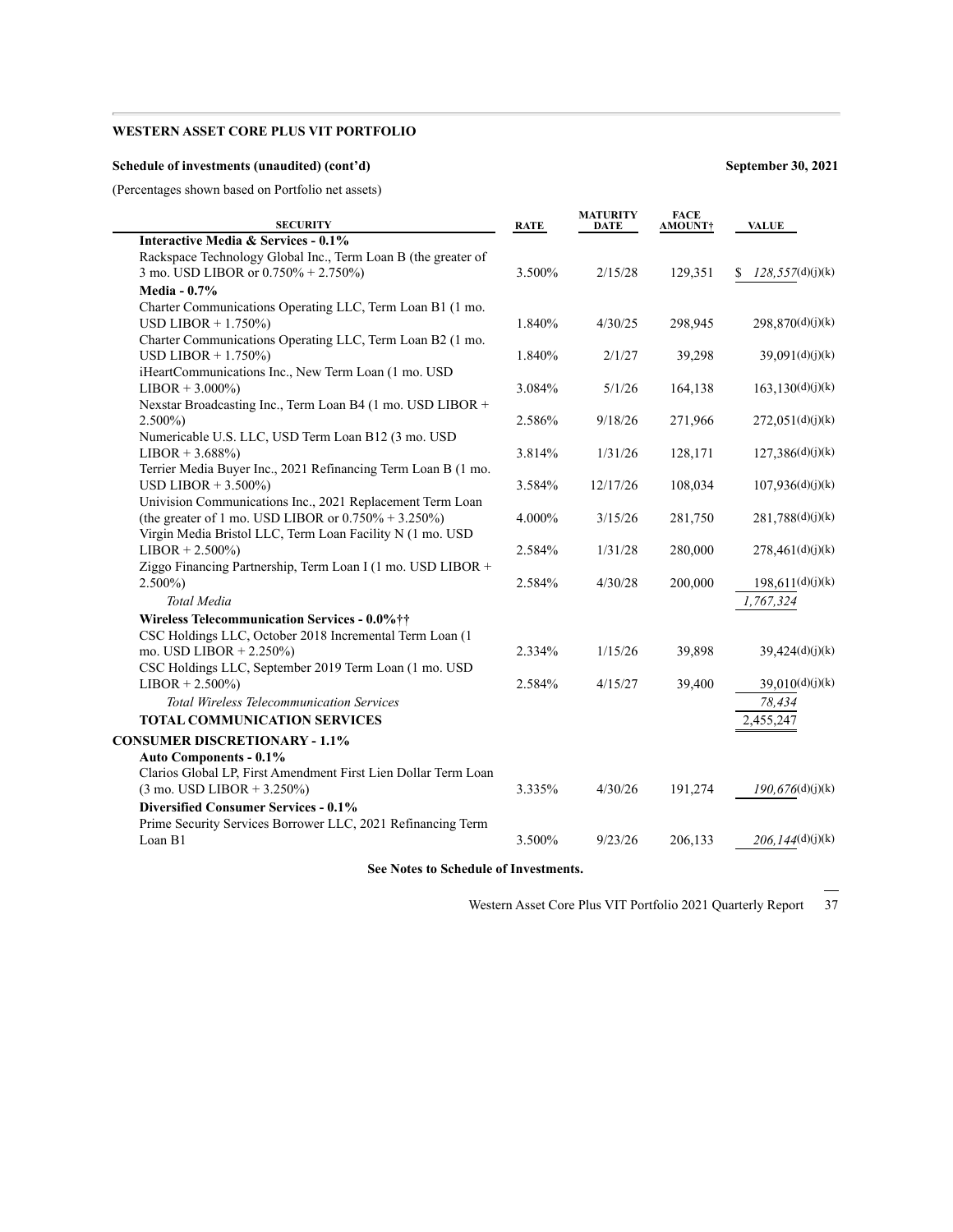### **Schedule of investments (unaudited) (cont'd) September 30, 2021**

(Percentages shown based on Portfolio net assets)

| <b>SECURITY</b>                                                   | <b>RATE</b> | <b>MATURITY</b><br><b>DATE</b> | <b>FACE</b><br><b>AMOUNT†</b> | <b>VALUE</b>            |
|-------------------------------------------------------------------|-------------|--------------------------------|-------------------------------|-------------------------|
| Hotels, Restaurants & Leisure - 0.7%                              |             |                                |                               |                         |
| 1011778 BC Unlimited Liability Co., Term Loan B4 (1 mo. USD       |             |                                |                               |                         |
| $LIBOR + 1.750\%)$                                                | 1.837%      | 11/19/26                       | 183,379                       | 181,468(d)(j)(k)<br>\$. |
| Alterra Mountain Co., 2028 Term Loan B (1 mo. USD LIBOR +         |             |                                |                               |                         |
| $2.000\%$                                                         | 4.000%      | 7/21/28                        | 67,860                        | 67,797(d)(j)(k)         |
| Aramark Services Inc., Term Loan B4 (1 mo. USD LIBOR +            |             |                                |                               |                         |
| $1.750\%$                                                         | 1.834%      | 1/15/27                        | 135,213                       | 132,356(d)(j)(k)        |
| Caesars Resort Collection LLC, Term Loan B (1 mo. USD             |             |                                |                               |                         |
| $LIBOR + 2.750\%)$                                                | 2.834%      | 12/23/24                       | 534,391                       | 531,909(d)(j)(k)        |
| Caesars Resort Collection LLC, Term Loan B1 (3 mo. USD)           |             |                                |                               |                         |
| $LIBOR + 3.500\%)$                                                | 3.583%      | 7/21/25                        | 148,500                       | 148,799(d)(j)(k)        |
| Entain Holdings Gibraltar Ltd., Term Loan Facility B (the greater |             |                                |                               |                         |
| of 3 mo. USD LIBOR or $0.500\% + 2.500\%$                         | 3.000%      | 3/29/27                        | 49,875                        | 49,891(d)(j)(k)         |
| Four Seasons Hotels Ltd., Restated Term Loan (1 mo. USD           |             |                                |                               |                         |
| $LIBOR + 2.000\%)$                                                | 2.087%      | 11/30/23                       | 117,764                       | 117.543(d)(j)(k)        |
| Golden Nugget Inc., First Lien Initial Term Loan                  | 3.250%      | 10/4/23                        | 22,634                        | 22,556(d)(j)(k)         |
| Hilton Worldwide Finance LLC, Refinance Term Loan B2 (1 mo.       |             |                                |                               |                         |
| USD LIBOR $+ 1.750\%$                                             | 1.836%      | 6/22/26                        | 188,276                       | 186,909(d)(j)(k)        |
| PCI Gaming Authority, Term Loan Facility B (1 mo. USD             |             |                                |                               |                         |
| $LIBOR + 2.500\%)$                                                | 2.584%      | 5/29/26                        | 76,967                        | 76,790(d)(j)(k)         |
| Scientific Games International Inc., Initial Term Loan B5 (1 mo.  |             |                                |                               |                         |
| USD LIBOR $+ 2.750\%$                                             | 2.834%      | 8/14/24                        | 230,056                       | 229,323(d)(j)(k)        |
| Station Casinos LLC, Term Loan Facility B1 (the greater of 1      |             |                                |                               |                         |
| mo. USD LIBOR or 0.250% + 2.250%)                                 | 2.500%      | 2/8/27                         | 149,201                       | 147,930(d)(j)(k)        |
| Total Hotels, Restaurants & Leisure                               |             |                                |                               | 1,893,271               |
| <b>Specialty Retail - 0.2%</b>                                    |             |                                |                               |                         |
| Academy Ltd., Refinancing Term Loan (the greater of 1 mo.         |             |                                |                               |                         |
| USD LIBOR or $0.750\% + 3.750\%$                                  | 4.500%      | 11/5/27                        | 97,011                        | 97,339(d)(j)(k)         |
| Great Outdoors Group LLC, Term Loan B1 (the greater of 3 mo.      |             |                                |                               |                         |
| USD LIBOR or $0.750\% + 4.250\%$                                  | 5.000%      | 3/6/28                         | 59,550                        | 59,870(d)(j)(k)         |
| Harbor Freight Tools USA Inc., 2021 Refinancing Term Loan         |             |                                |                               |                         |
| (the greater of 1 mo. USD LIBOR or $0.500\% + 2.750\%$ )          | 3.250%      | 10/19/27                       | 109,225                       | 109,298(d)(j)(k)        |
| Michaels Cos. Inc., Term Loan B (the greater of 3 mo. USD         |             |                                |                               |                         |
| LIBOR or $0.750\% + 4.250\%$                                      | 5.000%      | 4/15/28                        | 89,775                        | 89,969(d)(j)(k)         |
|                                                                   |             |                                |                               |                         |

### **See Notes to Schedule of Investments.**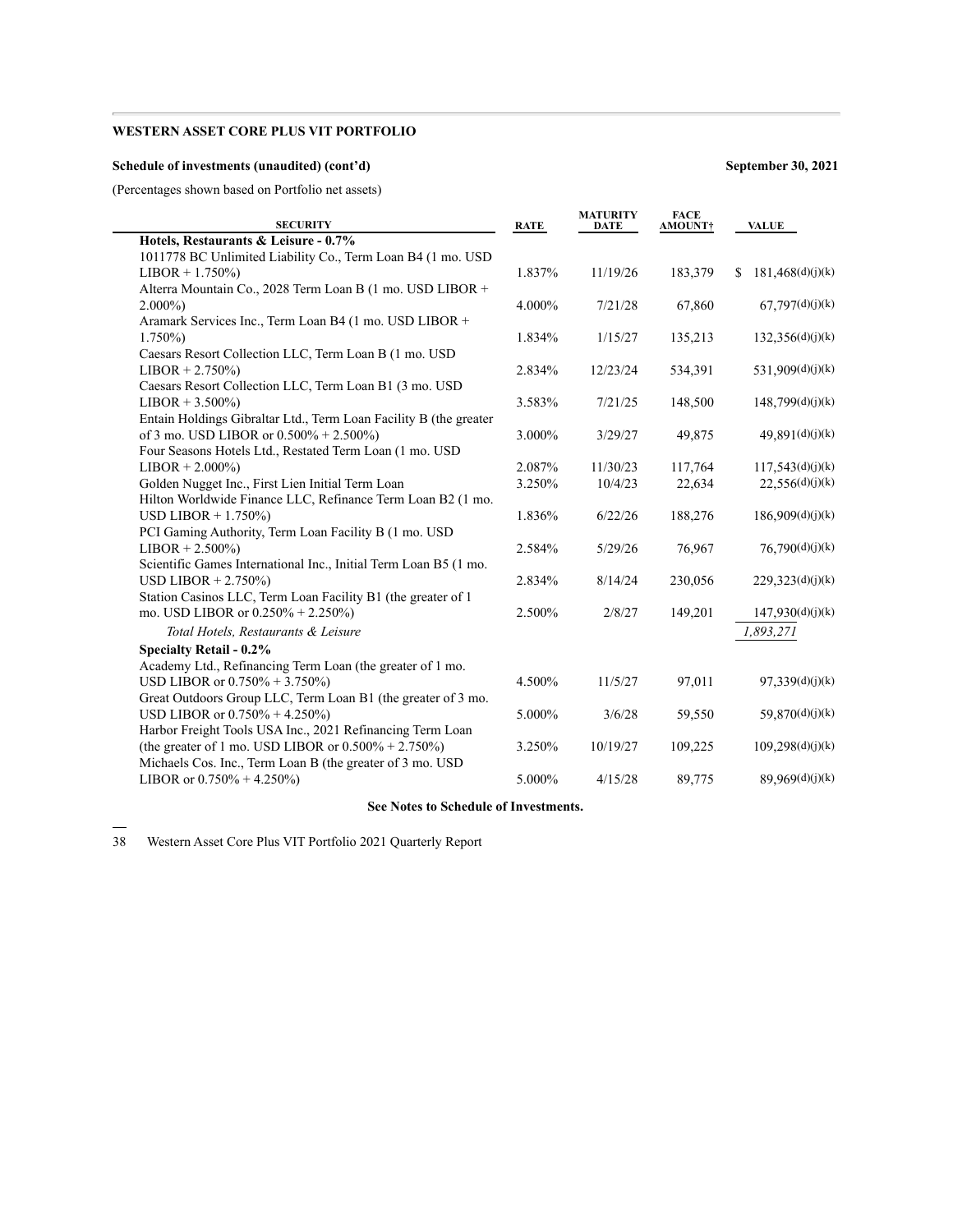### **Schedule of investments (unaudited) (cont'd) September 30, 2021**

(Percentages shown based on Portfolio net assets)

| <b>SECURITY</b>                                                  | <b>RATE</b> | <b>MATURITY</b><br>DATE | <b>FACE</b><br>AMOUNT† | <b>VALUE</b>            |
|------------------------------------------------------------------|-------------|-------------------------|------------------------|-------------------------|
| <b>Specialty Retail - (continued)</b>                            |             |                         |                        |                         |
| Petco Health and Wellness Co. Inc., First Lien Initial Term Loan |             |                         |                        |                         |
| (the greater of 3 mo. USD LIBOR or $0.750\% + 3.250\%$ )         | 4.000%      | 3/3/28                  | 119,400                | 119,517(d)(j)(k)<br>\$. |
| Whatabrands LLC, Initial Term Loan B (the greater of 1 mo.       |             |                         |                        |                         |
| USD LIBOR or $0.500\% + 3.250\%$                                 | 3.750%      | 8/3/28                  | 10,000                 | 10,002(d)(j)(k)         |
| <b>Total Specialty Retail</b>                                    |             |                         |                        | 485,995                 |
| <b>TOTAL CONSUMER DISCRETIONARY</b>                              |             |                         |                        | 2,776,086               |
| <b>CONSUMER STAPLES - 0.2%</b>                                   |             |                         |                        |                         |
| Beverages - 0.1%                                                 |             |                         |                        |                         |
| Triton Water Holdings Inc., First Lien Initial Term Loan (the    |             |                         |                        |                         |
| greater of 3 mo. USD LIBOR or $0.500\% + 3.500\%$                | 4.000%      | 3/31/28                 | 169,575                | 169,565(d)(j)(k)        |
| Food & Staples Retailing - 0.1%                                  |             |                         |                        |                         |
| Froneri U.S. Inc., Term Loan Facility B2 (1 mo. USD LIBOR +      |             |                         |                        |                         |
| $2.250\%$                                                        | 2.334%      | 1/29/27                 | 88,875                 | 87,981(d)(j)(k)         |
| US Foods Inc., 2019 Incremental Term Loan B (1 mo. USD           |             |                         |                        |                         |
| $LIBOR + 2.000\%)$                                               | 2.084%      | 9/13/26                 | 9,475                  | 9,365(d)(j)(k)          |
| US Foods Inc., Repriced Term Loan (1 mo. USD LIBOR +             |             |                         |                        |                         |
| $1.750\%$                                                        | 1.834%      | 6/27/23                 | 50,565                 | 50,327(d)(j)(k)         |
| Total Food & Staples Retailing                                   |             |                         |                        | 147,673                 |
| Household Products - 0.0%††                                      |             |                         |                        |                         |
| Energizer Holdings Inc., Term Loan (the greater of 1 mo. USD     |             |                         |                        |                         |
| LIBOR or $0.500\% + 2.250\%$                                     | 2.750%      | 12/22/27                | 49,750                 | 49.802(d)(j)(k)         |
| <b>TOTAL CONSUMER STAPLES</b>                                    |             |                         |                        | 367,040                 |
| <b>ENERGY - 0.2%</b>                                             |             |                         |                        |                         |
| Oil, Gas & Consumable Fuels - 0.2%                               |             |                         |                        |                         |
| Pilot Travel Centers LLC, Initial Term Loan B                    |             | 8/4/28                  | 370,000                | 369,175(l)              |
| <b>FINANCIALS - 0.7%</b>                                         |             |                         |                        |                         |
| Capital Markets - 0.1%                                           |             |                         |                        |                         |
| First Eagle Holdings Inc., 2018 Refinancing Term Loan B (3 mo.   |             |                         |                        |                         |
| USD LIBOR $+ 2.566\%$                                            | 2.632%      | 2/1/27                  | 47,239                 | 46,829(d)(j)(k)         |
| Focus Financial Partners LLC, Term Loan B3 (1 mo. USD            |             |                         |                        |                         |
| $LIBOR + 2.000\%)$                                               | 2.084%      | 7/3/24                  | 126.996                | 126,262(d)(j)(k)        |
| Zebra Buyer LLC, Term Loan                                       |             | 4/21/28                 | 110,000                | 110,471(1)              |
| <b>Total Capital Markets</b>                                     |             |                         |                        | 283,562                 |
|                                                                  |             |                         |                        |                         |

**See Notes to Schedule of Investments.**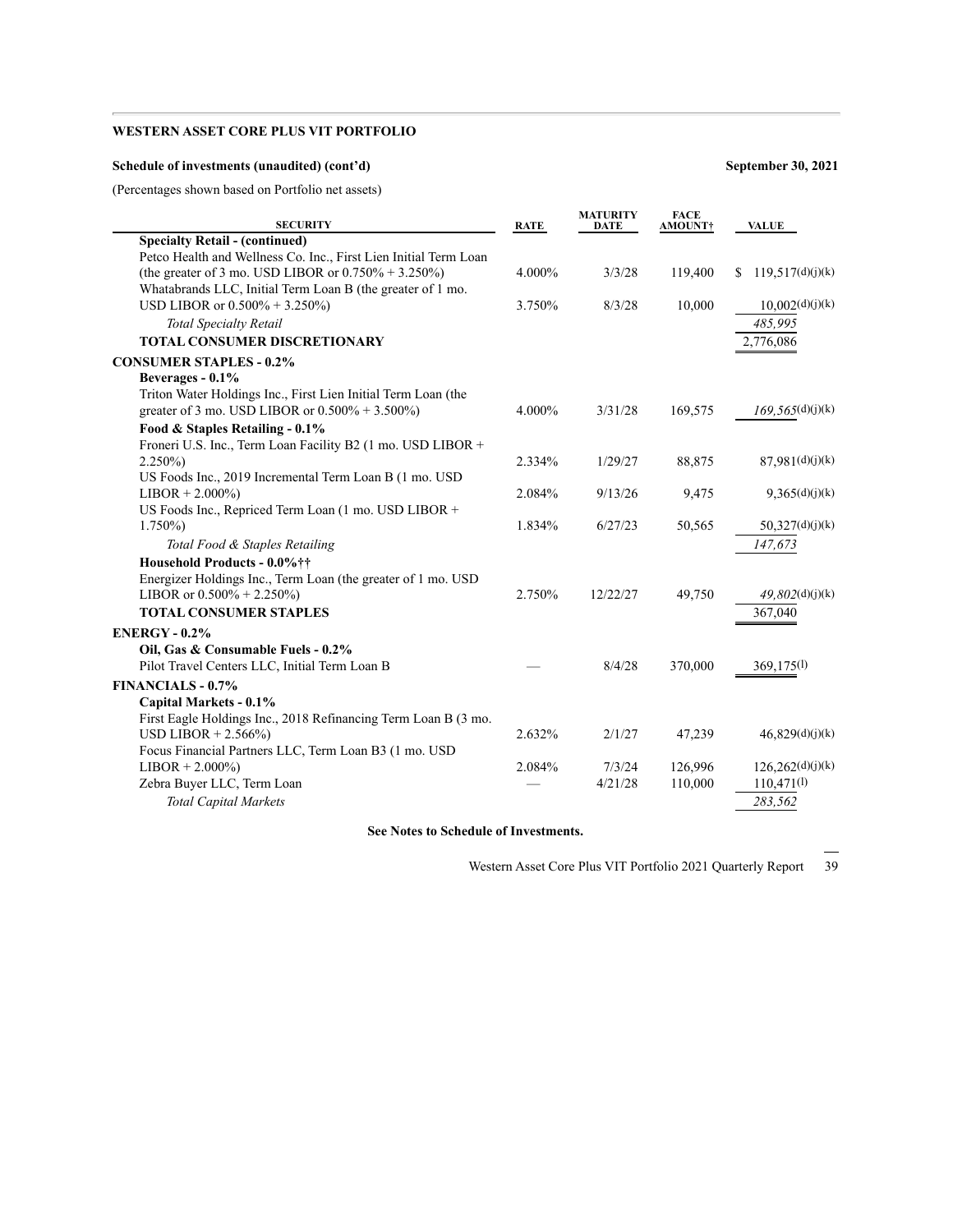### **Schedule of investments (unaudited) (cont'd) September 30, 2021**

(Percentages shown based on Portfolio net assets)

| <b>SECURITY</b>                                               | <b>RATE</b> | <b>MATURITY</b><br>DATE | <b>FACE</b><br><b>AMOUNT†</b> | <b>VALUE</b>           |
|---------------------------------------------------------------|-------------|-------------------------|-------------------------------|------------------------|
| Diversified Financial Services - 0.4%                         |             |                         |                               |                        |
| Citadel Securities LP, 2021 Term Loan (1 mo. USD LIBOR +      |             |                         |                               |                        |
| $2.500\%$                                                     | 2.584%      | 2/2/28                  | 158,751                       | 157,504(d)(j)(k)<br>S. |
| Deerfield Dakota Holding LLC, First Lien Initial Dollar Term  |             |                         |                               |                        |
| Loan (the greater of 1 mo. USD LIBOR or $1.000\% + 3.750\%$ ) | 4.750%      | 4/9/27                  | 177,750                       | 178,486(d)(j)(k)       |
| Hudson River Trading LLC, Term Loan (3 mo. USD LIBOR +        |             |                         |                               |                        |
| $3.000\%$                                                     | 3.085%      | 3/20/28                 | 89,775                        | 89,391(d)(j)(k)        |
| Jane Street Group LLC, Dollar Term Loan (1 mo. USD LIBOR +    |             |                         |                               |                        |
| $2.750\%)$                                                    | 2.834%      | 1/26/28                 | 68,016                        | 67,429(d)(j)(k)        |
| Trans Union LLC, Term Loan B5 (1 mo. USD LIBOR + 1.750%)      | 1.834%      | 11/16/26                | 126,051                       | 125,431(d)(j)(k)       |
| UFC Holdings LLC, Term Loan B3 (the greater of 6 mo. USD      |             |                         |                               |                        |
| LIBOR or $0.750\% + 2.750\%$                                  | 3.500%      | 4/29/26                 | 176,714                       | 176,506(d)(j)(k)       |
| VFH Parent LLC, Initial Term Loan (1 mo. USD LIBOR +          |             |                         |                               |                        |
| $3.000\%$                                                     | 3.082%      | 3/1/26                  | 50,232                        | 50,218(d)(j)(k)        |
| <b>Total Diversified Financial Services</b>                   |             |                         |                               | 844,965                |
| Insurance - 0.2%                                              |             |                         |                               |                        |
| AmWINS Group Inc., Term Loan (the greater of 1 mo. USD        |             |                         |                               |                        |
| LIBOR or $0.750\% + 2.250\%$                                  | 3.000%      | 2/19/28                 | 99,250                        | 98,754(d)(j)(k)        |
| Asurion LLC, New Term Loan B7 (1 mo. USD LIBOR +              |             |                         |                               |                        |
| $3.000\%$                                                     | 3.084%      | 11/3/24                 | 116,831                       | 115,735(d)(j)(k)       |
| Asurion LLC, New Term Loan B8 (1 mo. USD LIBOR +              |             |                         |                               |                        |
| $3.250\%$                                                     | 3.334%      | 12/23/26                | 160,569                       | 158,389(d)(j)(k)       |
| Asurion LLC, New Term Loan B9 (1 mo. USD LIBOR +              |             |                         |                               |                        |
| $3.250\%$                                                     | 3.334%      | 7/31/27                 | 69,650                        | 68,710(d)(j)(k)        |
| Asurion LLC, Replacement Term Loan B6 (1 mo. USD LIBOR +      |             |                         |                               |                        |
| $3.125\%$                                                     | 3.209%      | 11/3/23                 | 22,919                        | 22,817(d)(j)(k)        |
| <b>Total Insurance</b>                                        |             |                         |                               | 464,405                |
| <b>TOTAL FINANCIALS</b>                                       |             |                         |                               | 1,592,932              |
| <b>HEALTH CARE - 1.4%</b>                                     |             |                         |                               |                        |
| Health Care Equipment & Supplies - 0.1%                       |             |                         |                               |                        |
| Medline Borrower LP, Initial Dollar Term Loan                 |             | 10/23/28                | 200,000                       | 199,687(1)             |
| <b>Health Care Providers &amp; Services - 0.6%</b>            |             |                         |                               |                        |
| Bioscrip Inc., First Lien Term Loan B (1 mo. USD LIBOR +      |             |                         |                               |                        |
| $3.750\%$                                                     | 3.834%      | 8/6/26                  | 108,075                       | 108,170(d)(j)(k)       |
| EyeCare Partners LLC, First Lien Initial Term Loan (3 mo. USD |             |                         |                               |                        |
| $LIBOR + 3.750\%)$                                            | 3.882%      | 2/18/27                 | 59,188                        | 58,948(d)(j)(k)        |
| Grifols Worldwide Operations USA Inc., Dollar Term Loan B (1  |             |                         |                               |                        |
| week USD LIBOR $+ 2.000\%$ )                                  | 2.072%      | 11/15/27                | 275,894                       | 271,755(d)(j)(k)       |
|                                                               |             |                         |                               |                        |

**See Notes to Schedule of Investments.**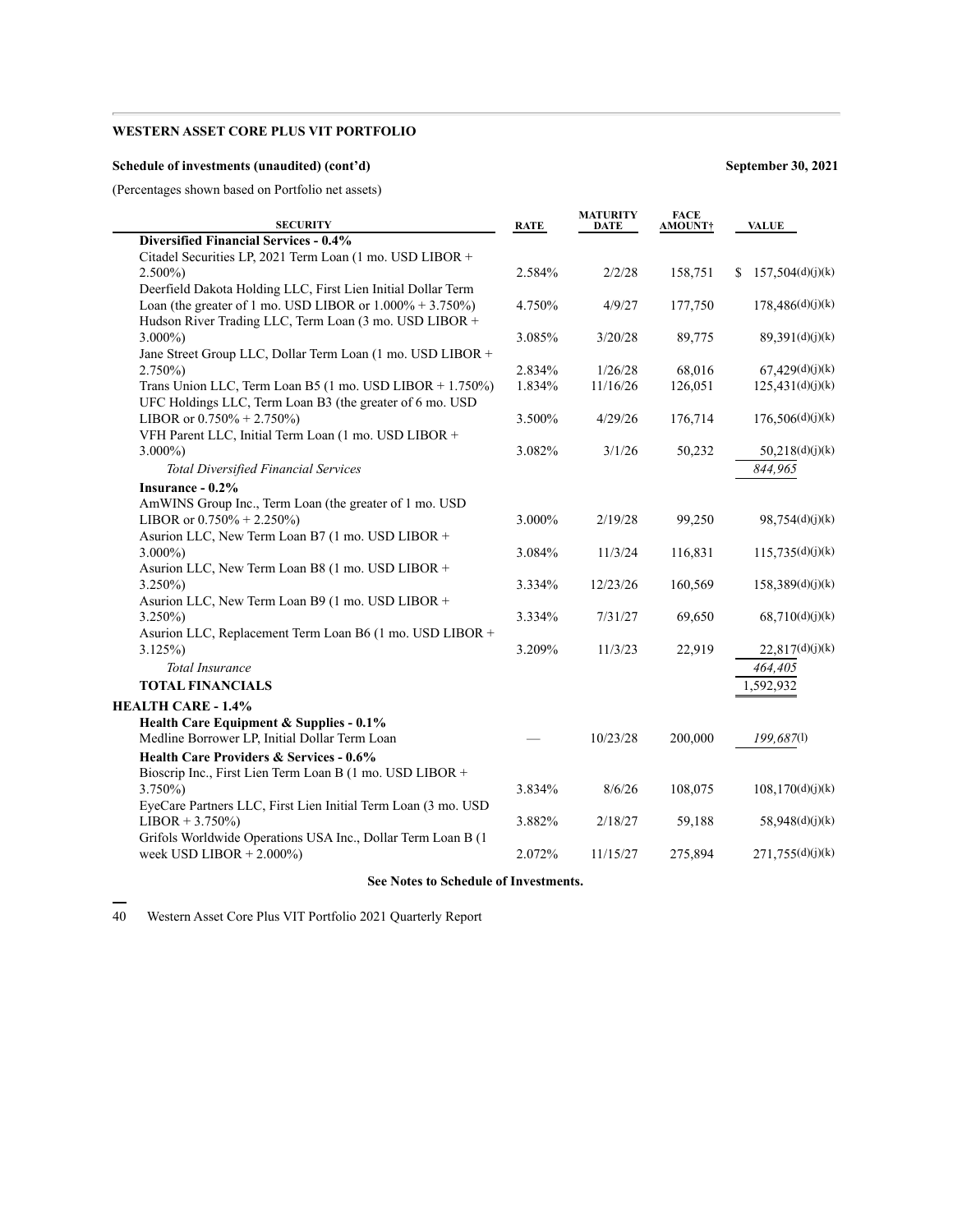### **Schedule of investments (unaudited) (cont'd) September 30, 2021**

(Percentages shown based on Portfolio net assets)

| <b>SECURITY</b>                                               | <b>RATE</b> | <b>MATURITY</b><br>DATE | <b>FACE</b><br><b>AMOUNT†</b> | <b>VALUE</b>           |
|---------------------------------------------------------------|-------------|-------------------------|-------------------------------|------------------------|
| Health Care Providers & Services - (continued)                |             |                         |                               |                        |
| LifePoint Health Inc., First Lien Term Loan B (1 mo. USD      |             |                         |                               |                        |
| $LIBOR + 3.750\%)$                                            | 3.834%      | 11/17/25                | 198,785                       | 198,750(d)(j)(k)<br>S. |
| Parexel International Corp., Initial Term Loan (1 mo. USD     |             |                         |                               |                        |
| $LIBOR + 2.750\%)$                                            | 2.834%      | 9/27/24                 | 110,000                       | 110,031(d)(j)(k)(l)    |
| Parexel International Corp., Term Loan                        |             | 8/11/28                 | 80,000                        | 80.113(1)              |
| Phoenix Guarantor Inc., Term Loan B1 (1 mo. USD LIBOR +       |             |                         |                               |                        |
| $3.250\%$                                                     | 3.336%      | 3/5/26                  | 88,081                        | 87,661(d)(j)(k)        |
| Phoenix Guarantor Inc., Term Loan B3 (1 mo. USD LIBOR +       |             |                         |                               |                        |
| $3.500\%$                                                     | 3.585%      | 3/5/26                  | 139,300                       | 138,952(d)(j)(k)       |
| Sterigenics-Nordion Holdings LLC, Term Loan (the greater of   |             |                         |                               |                        |
| 1 mo. USD LIBOR or $0.500\% + 2.750\%$                        | 3.250%      | 12/11/26                | 290,000                       | 289,517(d)(j)(k)       |
| Total Health Care Providers & Services                        |             |                         |                               | 1,343,897              |
| <b>Health Care Technology - 0.2%</b>                          |             |                         |                               |                        |
| AthenaHealth Inc., Term Loan B1 (3 mo. USD LIBOR +            |             |                         |                               |                        |
| $4.250\%$                                                     | 4.377%      | 2/11/26                 | 303,816                       | 305,069(d)(j)(k)       |
| Change Healthcare Holdings LLC, Closing Date Term Loan        | 3.500%      | 3/1/24                  | 241,196                       | 241,208(d)(j)(k)       |
| Total Health Care Technology                                  |             |                         |                               | 546.277                |
| Life Sciences Tools & Services - 0.2%                         |             |                         |                               |                        |
| ICON Luxembourg Sarl, Term Loan (the greater of 3 mo. USD     |             |                         |                               |                        |
| LIBOR or $0.500\% + 2.500\%$                                  | 3.000%      | 7/3/28                  | 167,694                       | 168,438(d)(j)(k)       |
| PPD Inc., Initial Term Loan (the greater of 1 mo. USD LIBOR   |             |                         |                               |                        |
| or $0.500\% + 2.000\%$                                        | 2.500%      | 1/13/28                 | 278,600                       | 278,484(d)(j)(k)       |
| PRA Health Sciences Inc., Term Loan (the greater of 3 mo.     |             |                         |                               |                        |
| USD LIBOR or $0.500\% + 2.500\%$                              | 3.000%      | 7/3/28                  | 41,781                        | 41,967(d)(j)(k)        |
| Total Life Sciences Tools & Services                          |             |                         |                               | 488,889                |
| Pharmaceuticals - 0.3%                                        |             |                         |                               |                        |
| Bausch Health Cos. Inc., First Incremental Term Loan (1 mo.   |             |                         |                               |                        |
| USD LIBOR $+ 2.750\%$                                         | 2.834%      | 11/27/25                | 17,637                        | 17,610(d)(j)(k)        |
| Bausch Health Cos. Inc., Initial Term Loan (1 mo. USD         |             |                         |                               |                        |
| $LIBOR + 3.000\%)$                                            | 3.084%      | 6/2/25                  | 130,288                       | 130,271(d)(j)(k)       |
| Gainwell Acquisition Corp., Term Loan B (the greater of 3 mo. |             |                         |                               |                        |
| USD LIBOR or $0.750\% + 4.000\%$                              | 4.750%      | 10/1/27                 | 238,448                       | 239,343(d)(j)(k)       |
|                                                               |             |                         |                               |                        |

**See Notes to Schedule of Investments.**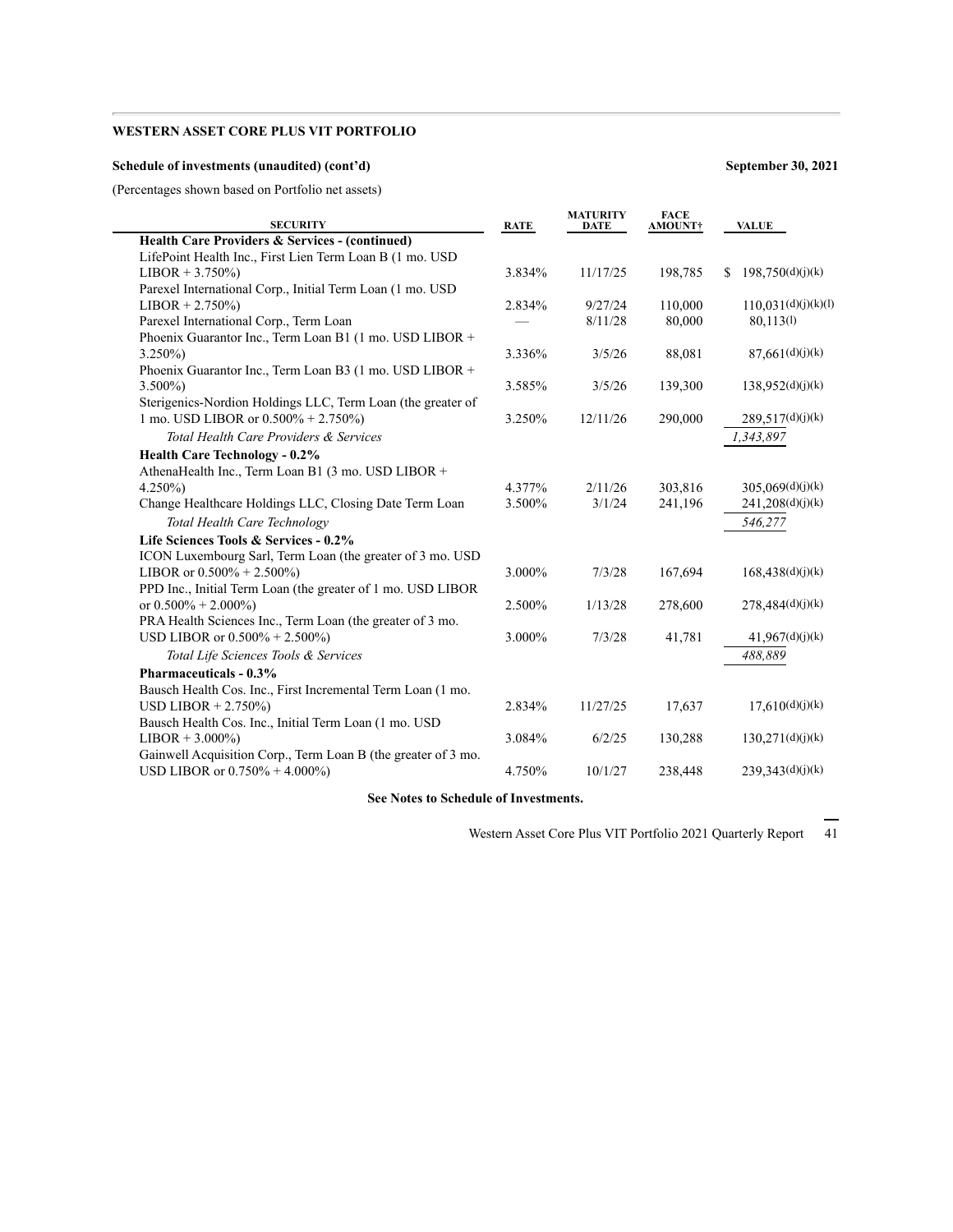### **Schedule of investments (unaudited) (cont'd) September 30, 2021**

(Percentages shown based on Portfolio net assets)

| <b>SECURITY</b>                                                                     | <b>RATE</b> | <b>MATURITY</b><br><b>DATE</b> | <b>FACE</b><br>AMOUNT+ | <b>VALUE</b>                               |
|-------------------------------------------------------------------------------------|-------------|--------------------------------|------------------------|--------------------------------------------|
| <b>Pharmaceuticals - (continued)</b>                                                |             |                                |                        |                                            |
| Horizon Therapeutics USA Inc., Incremental Term Loan B2 (the                        |             |                                |                        |                                            |
| greater of 1 mo. USD LIBOR or $0.500\% + 2.000\%$                                   | 2.500%      | 3/15/28                        | 139,300                | $139,213^{(d)(j)(k)}$<br>S.                |
| Jazz Financing Lux Sarl, Initial Dollar Term Loan (the greater of 1 mo.             |             |                                |                        |                                            |
| USD LIBOR or 0.500% + 3.500%)                                                       | 4.000%      | 5/5/28                         | 229,425                | $230,000^{\text{(d)}(\text{j})(\text{k})}$ |
| <b>Total Pharmaceuticals</b>                                                        |             |                                |                        | 756,437                                    |
| <b>TOTAL HEALTH CARE</b>                                                            |             |                                |                        | 3,335,187                                  |
| <b>INDUSTRIALS - 0.6%</b>                                                           |             |                                |                        |                                            |
| Aerospace & Defense - 0.0%††                                                        |             |                                |                        |                                            |
| Avolon TLB Borrower 1 US LLC, Term Loan B5 (the greater of 1 mo.                    |             |                                |                        |                                            |
| USD LIBOR or $0.500\% + 2.250\%$                                                    | 2.750%      | 12/1/27                        | 59,550                 | $59,666^{(d)(j)(k)}$                       |
| Transdigm Inc., Refinancing Term Loan F (1 mo. USD LIBOR +                          |             |                                |                        |                                            |
| $2.250\%$                                                                           | 2.334%      | 12/9/25                        | 9,924                  | $9,815^{(d)(j)(k)}$                        |
| Total Aerospace & Defense                                                           |             |                                |                        | 69,481                                     |
| Airlines - 0.1%                                                                     |             |                                |                        |                                            |
| Air Canada, Term Loan (the greater of 3 mo. USD LIBOR or 0.750% +                   |             |                                |                        |                                            |
| $3.500\%$                                                                           | 4.250%      | 8/11/28                        | 80,000                 | $80,433^{(d)(j)(k)}$                       |
| United Airlines Inc., Term Loan B (the greater of 1 mo. USD LIBOR                   |             |                                |                        |                                            |
| or $0.750\% + 3.750\%$                                                              | 4.500%      | 4/21/28                        | 159,200                | $160,657^{\text{(d)}(\text{j})(\text{k})}$ |
| <b>Total Airlines</b>                                                               |             |                                |                        | 241,090                                    |
| Building Products - 0.0%††                                                          |             |                                |                        |                                            |
| Quikrete Holdings Inc., Term Loan B1                                                |             | 1/31/27                        | 90,000                 | $89,837$ <sup>(1)</sup>                    |
| <b>Commercial Services &amp; Supplies - 0.3%</b>                                    |             |                                |                        |                                            |
| Allied Universal Holdco LLC, Term Loan (the greater of 3 mo. USD                    |             |                                |                        |                                            |
| LIBOR or $0.500\% + 3.750\%$                                                        | 4.250%      | 5/12/28                        | 254,147                | $254,651^{(d)(j)(k)}$                      |
| APi Group DE Inc., Initial Term Loan $(1 \text{ mo. } USD \text{ LIBOR} + 2.500\%)$ | 2.584%      | 10/1/26                        | 171,672                | $170,948^{\text{(d)}(\text{j})(\text{k})}$ |
| Garda World Security Corp., Term Loan B2 (1 mo. USD LIBOR +                         |             |                                |                        |                                            |
| $4.250\%$                                                                           | 4.340%      | 10/30/26                       | 48,094                 | $48,233^{(d)(j)(k)}$                       |
| Verscend Holding Corp., New Term Loan B (1 mo. USD LIBOR +                          |             |                                |                        |                                            |
| $4.000\%$                                                                           | 4.084%      | 8/27/25                        | 149,694                | $150,099^{\text{(d)}(\text{j})(\text{k})}$ |
| Total Commercial Services & Supplies                                                |             |                                |                        | 623,931                                    |
| Construction & Engineering - 0.0%††                                                 |             |                                |                        |                                            |
| AECOM, Term Loan B (1 mo. USD LIBOR + 1.750%)                                       | 1.834%      | 4/13/28                        | 29,925                 | $29,966^{\text{(d)}(\text{j)}(\text{k})}$  |

### **See Notes to Schedule of Investments.**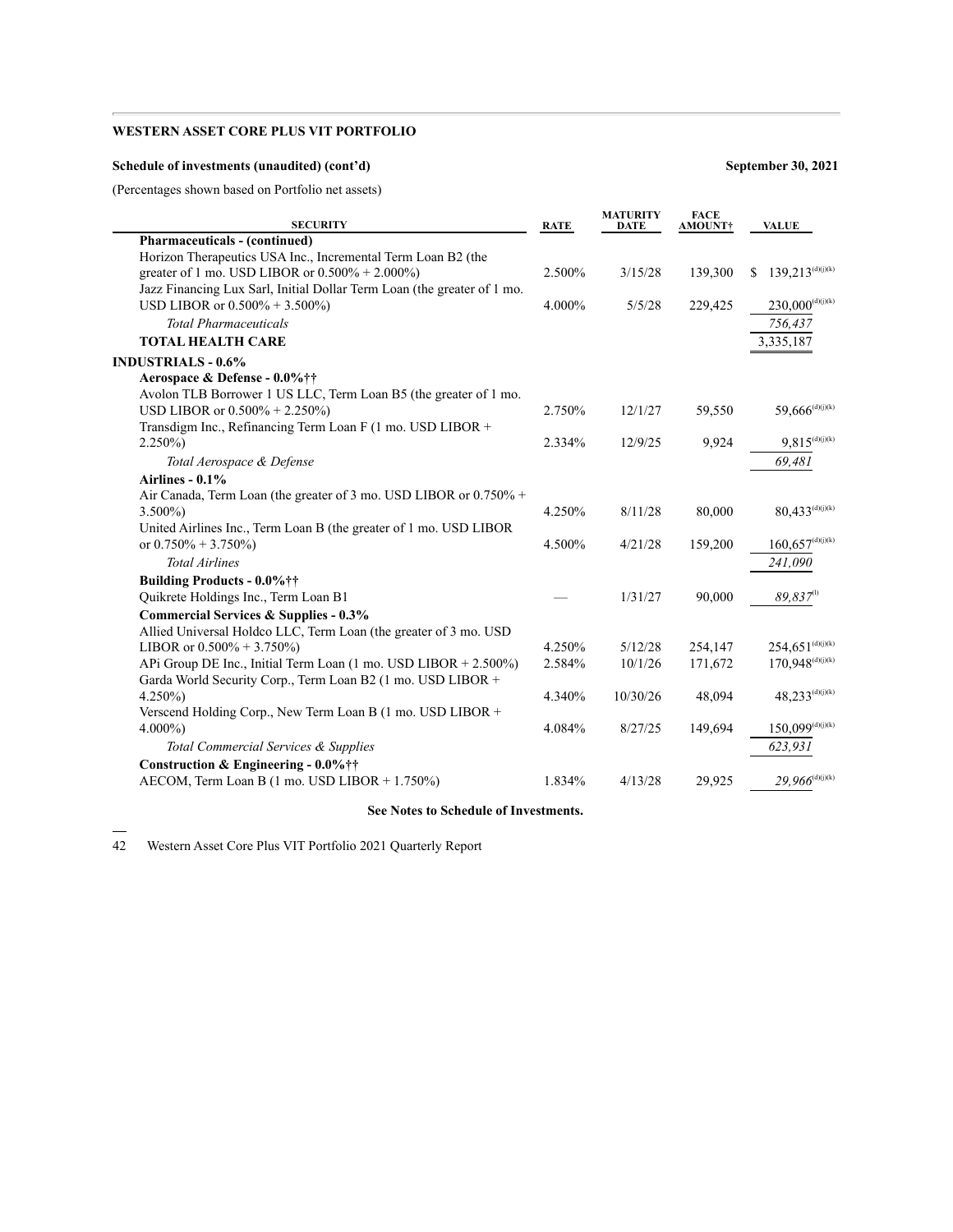### **Schedule of investments (unaudited) (cont'd) September 30, 2021**

(Percentages shown based on Portfolio net assets)

| <b>SECURITY</b>                                                   | <b>RATE</b> | <b>MATURITY</b><br><b>DATE</b> | <b>FACE</b><br><b>AMOUNT†</b> | <b>VALUE</b>                                |
|-------------------------------------------------------------------|-------------|--------------------------------|-------------------------------|---------------------------------------------|
| Electrical Equipment - 0.0%††                                     |             |                                |                               |                                             |
| Brookfield WEC Holdings Inc., Refinancing Term Loan 2 (the        |             |                                |                               |                                             |
| greater of 1 mo. USD LIBOR or $0.500\% + 2.750\%$                 | 3.250%      | 8/1/25                         | 48,699                        | $48,417^{\rm (d)(j)(k)}$<br>S               |
| Road & Rail - $0.2\%$                                             |             |                                |                               |                                             |
| Genesee & Wyoming Inc., Initial Term Loan (3 mo. USD LIBOR        |             |                                |                               |                                             |
| $+2.000\%$                                                        | 2.132%      | 12/30/26                       | 276,470                       | $275,087^{\text{(d)}(\text{j})(\text{k})}$  |
| XPO Logistics Inc., Refinancing Term Loan (1 mo. USD LIBOR        |             |                                |                               |                                             |
| $+1.750\%$                                                        | 1.833%      | 2/24/25                        | 110,000                       | $109,567^{\text{(d)(j)(k)}}$                |
| Total Road & Rail                                                 |             |                                |                               | 384,654                                     |
| Trading Companies & Distributors - 0.0%††                         |             |                                |                               |                                             |
| BrightView Landscapes LLC, Initial Term Loan (3 mo. USD           |             |                                |                               |                                             |
| $LIBOR + 2.500\%)$                                                | 2.625%      | 8/15/25                        | 58,050                        | $57,869^{\scriptscriptstyle\rm (d)(j)(k)}$  |
| <b>TOTAL INDUSTRIALS</b>                                          |             |                                |                               | 1,545,245                                   |
| <b>INFORMATION TECHNOLOGY - 0.5%</b>                              |             |                                |                               |                                             |
| IT Services - 0.0%††                                              |             |                                |                               |                                             |
| FleetCor Technologies Operating Co. LLC, Term Loan B4 (1 mo.      |             |                                |                               |                                             |
| USD LIBOR $+ 1.750\%$                                             | 1.834%      | 4/28/28                        | 89,775                        | $89,679^{(d)(j)(k)}$                        |
| Software - 0.4%                                                   |             |                                |                               |                                             |
| Cloudera Inc., Initial Term Loan                                  |             | 10/8/28                        | 70,000                        | $70.022^{(1)}$                              |
| DCert Buyer Inc., First Lien Initial Term Loan (1 mo. USD         |             |                                |                               |                                             |
| $LIBOR + 4.000\%$                                                 | 4.084%      | 10/16/26                       | 276,693                       | $277,078^{(d)(j)(k)}$                       |
| Magenta Buyer LLC, First Lien Initial Term Loan (the greater of 3 |             |                                |                               |                                             |
| mo. USD LIBOR or $0.750\% + 5.000\%$                              | 5.750%      | 7/27/28                        | 290,000                       | $290,363^{\text{(d)(j)(k)}}$                |
| Peraton Corp., First Lien Term Loan B (the greater of 1 mo. USD   |             |                                |                               |                                             |
| LIBOR or $0.750\% + 3.750\%$                                      | 4.500%      | 2/1/28                         | 238,800                       | $239,360$ (d)(j)(k)                         |
| RealPage Inc., First Lien Initial Term Loan (the greater of 1 mo. |             |                                |                               |                                             |
| USD LIBOR or $0.500\% + 3.250\%$                                  | 3.750%      | 4/24/28                        | 210,000                       | $209,584^{(d)(j)(k)}$                       |
| <b>Total Software</b>                                             |             |                                |                               | 1,086,407                                   |
| Technology Hardware, Storage & Peripherals - 0.1%                 |             |                                |                               |                                             |
| Dell International LLC, Refinancing Term Loan B2 (the greater of  |             |                                |                               |                                             |
| 1 mo. USD LIBOR or 0.250% + 1.750%)                               | 2.000%      | 9/19/25                        | 100,056                       | $100, 136^{\text{(d)}(\text{j})(\text{k})}$ |
| Western Digital Corp., New Term Loan B4 (3 mo. USD LIBOR +        |             |                                |                               |                                             |
| $1.750\%)$                                                        | 1.838%      | 4/29/23                        | 16,476                        | $16,498^{(d)(j)(k)}$                        |
| Total Technology Hardware, Storage & Peripherals                  |             |                                |                               | 116,634                                     |
| <b>TOTAL INFORMATION TECHNOLOGY</b>                               |             |                                |                               | 1,292,720                                   |

**See Notes to Schedule of Investments.**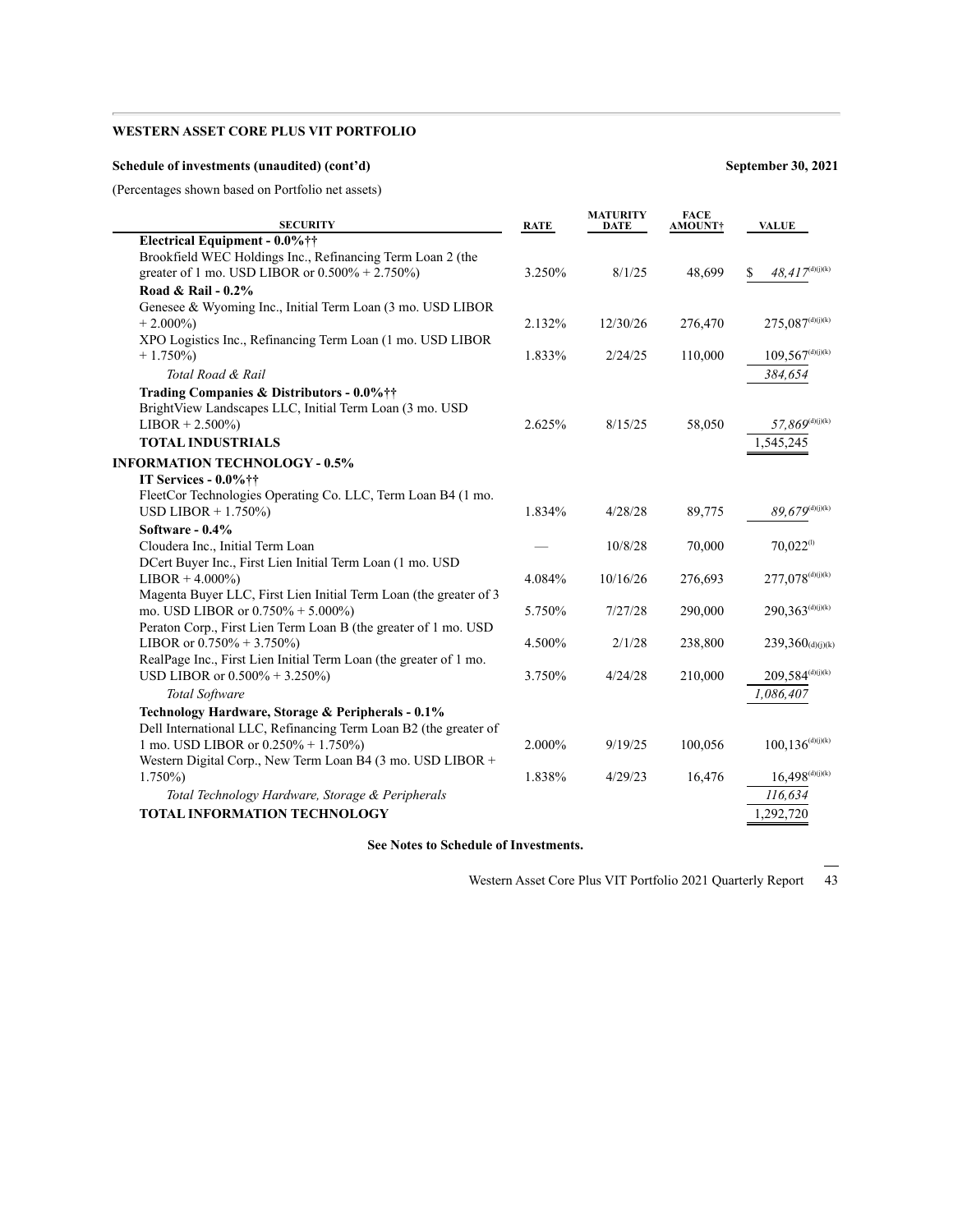### **Schedule of investments (unaudited) (cont'd) September 30, 2021**

(Percentages shown based on Portfolio net assets)

| <b>SECURITY</b>                                              | <b>RATE</b> | <b>MATURITY</b><br>DATE | <b>FACE</b><br>AMOUNT†   | <b>VALUE</b>                              |
|--------------------------------------------------------------|-------------|-------------------------|--------------------------|-------------------------------------------|
| MATERIALS - 0.2%                                             |             |                         |                          |                                           |
| Chemicals - $0.0\%$ ††                                       |             |                         |                          |                                           |
| INEOS US Petrochem LLC, 2026 Dollar Term Loan B (the         |             |                         |                          |                                           |
| greater of 1 mo. USD LIBOR or $0.500\% + 2.750\%)$           | 3.250%      | 1/29/26                 | 99,750                   | $99,912^{\text{(d)}(\text{j})(\text{k})}$ |
| Containers & Packaging - 0.2%                                |             |                         |                          |                                           |
| Berry Global Inc., Term Loan Z (2 mo. USD LIBOR + 1.750%)    | 1.856%      | 7/1/26                  | 139,402                  | $138,810^{(d)(j)(k)}$                     |
| Reynolds Consumer Products LLC, Initial Term Loan (1 mo.     |             |                         |                          |                                           |
| USD LIBOR $+ 1.750\%$                                        | 1.834%      | 2/4/27                  | 250,320                  | $249,936^{(d)(j)(k)}$                     |
| Total Containers & Packaging                                 |             |                         |                          | 388,746                                   |
| Paper & Forest Products - 0.0%††                             |             |                         |                          |                                           |
| Asplundh Tree Expert LLC, 2021 Refinancing Term Loan (1 mo.  |             |                         |                          |                                           |
| USD LIBOR $+ 1.750\%$                                        | 1.834%      | 9/7/27                  | 79,274                   | $79,082^{\rm (d)(j)(k)}$                  |
| <b>TOTAL MATERIALS</b>                                       |             |                         |                          | 567,740                                   |
| <b>TOTAL SENIOR LOANS</b>                                    |             |                         |                          |                                           |
| $(Cost - $14,303,527)$                                       |             |                         |                          | 14,301,372                                |
|                                                              |             |                         |                          |                                           |
|                                                              |             |                         | <b>FACE</b>              |                                           |
|                                                              |             |                         | AMOUNT+/<br><b>UNITS</b> |                                           |
| <b>ASSET-BACKED SECURITIES - 3.1%</b>                        |             |                         |                          |                                           |
| ACRES Commercial Realty Ltd., 2021-FL1 A (1 mo. USD          |             |                         |                          |                                           |
| $LIBOR + 1.200\%)$                                           | 1.284%      | 6/15/36                 | 340,000                  | $340,402^{(a)(d)}$                        |
| Applebee's Funding LLC/IHOP Funding LLC, 2019-1A A2I         | 4.194%      | 6/7/49                  | 396,000                  | $404,669^{\text{(a)}}$                    |
| Avis Budget Rental Car Funding AESOP LLC, 2021-1AA           | 1.380%      | 8/20/27                 | 290,000                  | $290,025^{\text{(a)}}$                    |
| First Franklin Mortgage Loan Trust, 2006- FF15 A2 (1 mo. USD |             |                         |                          |                                           |
| $LIBOR + 0.120\%)$                                           | 0.206%      | 11/25/36                | 173,307                  | $167,422^{(d)}$                           |
| First Franklin Mortgage Loan Trust, 2006- FF15 A5 (1 mo. USD |             |                         |                          |                                           |
| $LIBOR + 0.160\%)$                                           | 0.246%      | 11/25/36                | 263,888                  | $261,587^{(d)}$                           |
| Ford Credit Floorplan Master Owner Trust, 2018-4 A           | 4.060%      | 11/15/30                | 280,000                  | 319,070                                   |
| Hardee's Funding LLC, 2021-1AA2                              | 2.865%      | 6/20/51                 | 229,425                  | $230,797^{(a)}$                           |
| Hildene Community Funding CDO Ltd., 2015-1A AR               | 3.250%      | 11/1/35                 | 320,000                  | $319,200^{(a)}$                           |
| InStar Leasing III LLC, 2021-1AA                             | 2.300%      | 2/15/54                 | 106,548                  | $106,581^{(a)}$                           |
| JPMorgan Mortgage Acquisition Corp., 2005-OPT2 M4 (1 mo.     |             |                         |                          |                                           |
| USD LIBOR $+$ 0.930%)                                        | 1.016%      | 12/25/35                | 110,000                  | $110,225^{(d)}$                           |

### **See Notes to Schedule of Investments.**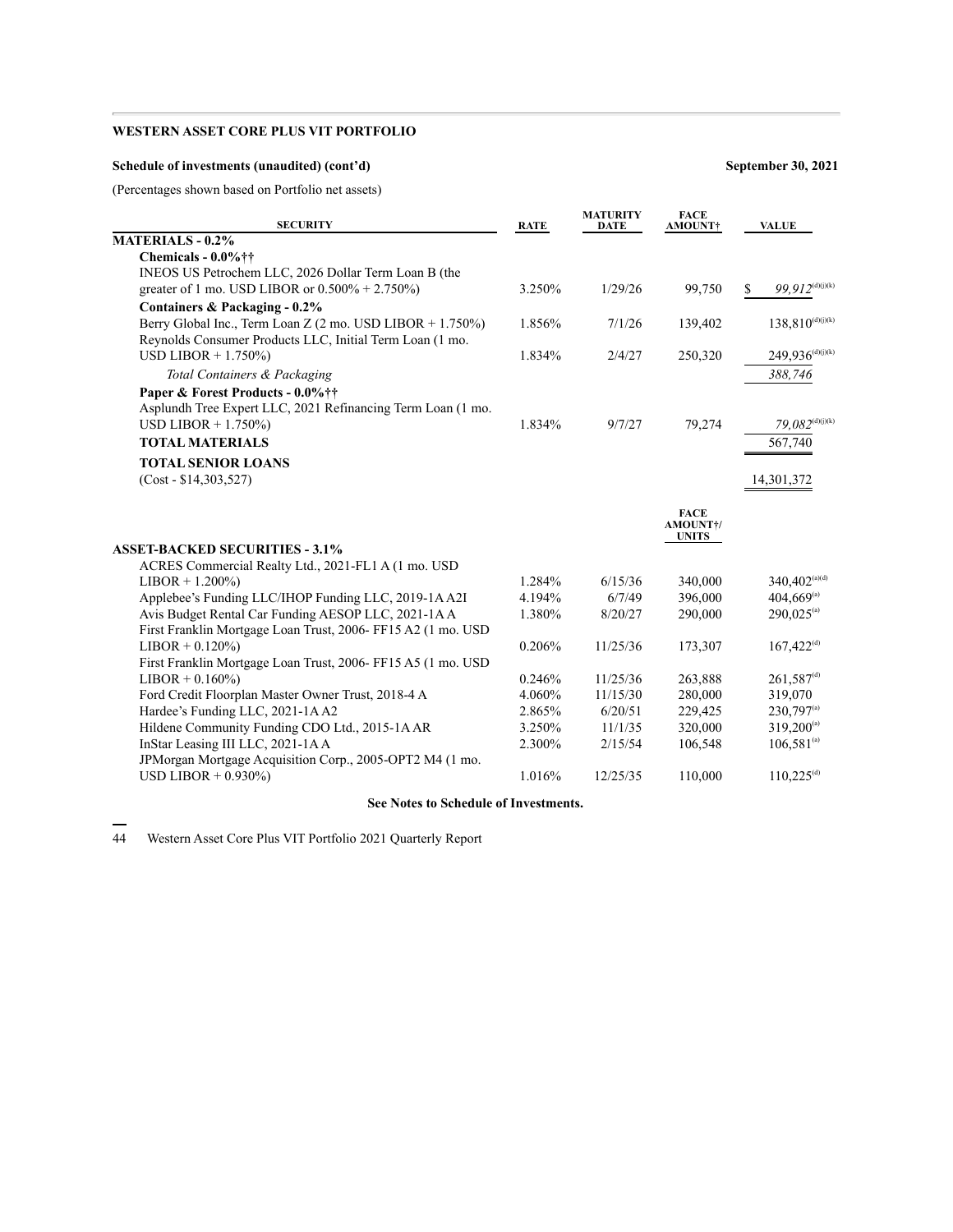### **Schedule of investments (unaudited) (cont'd) September 30, 2021**

(Percentages shown based on Portfolio net assets)

| <b>SECURITY</b>                                                    | <b>RATE</b> | <b>MATURITY</b><br><b>DATE</b> | <b>FACE</b><br>AMOUNT+/<br><b>UNITS</b> | <b>VALUE</b>                    |
|--------------------------------------------------------------------|-------------|--------------------------------|-----------------------------------------|---------------------------------|
| <b>ASSET-BACKED SECURITIES - (continued)</b>                       |             |                                |                                         |                                 |
| Legacy Mortgage Asset Trust, 2019-GS3 A1, Step bond                | 3.750%      | 4/25/59                        | 212,931                                 | $214,580^{\text{(a)}}$<br>S.    |
| Navient Private Education Refi Loan Trust, 2019-A A2B (1 mo. USD   |             |                                |                                         |                                 |
| $LIBOR + 0.900\%)$                                                 | 0.984%      | 1/15/43                        | 243,008                                 | 243,925 <sup>(a)(d)</sup>       |
| Navient Student Loan Trust, 2016-3A A3 (1 mo. USD LIBOR +          |             |                                |                                         |                                 |
| $1.350\%$                                                          | 1.436%      | 6/25/65                        | 341,242                                 | $352,356^{\text{(a)(d)}}$       |
| Oak Street Investment Grade Net Lease Fund Series, 2020-1A A1      | 1.850%      | 11/20/50                       | 216,803                                 | $218,846^{(a)}$                 |
| SBA Small Business Investment Cos., 2018-10B 1                     | 3.548%      | 9/10/28                        | 118.251                                 | 127,192                         |
| SBA Small Business Investment Cos., 2019-10A 1                     | 3.113%      | 3/10/29                        | 228,780                                 | 243,887                         |
| SLM Private Credit Student Loan Trust, 2006-A A5 (3 mo. USD        |             |                                |                                         |                                 |
| $LIBOR + 0.290\%)$                                                 | 0.406%      | 6/15/39                        | 400.339                                 | 393,834 <sup>(d)</sup>          |
| SLM Student Loan Trust, 2003-10A A4 (3 mo. USD LIBOR + 0.670%)     | 0.786%      | 12/17/68                       | 120,000                                 | $120,320^{\text{\tiny (a)(d)}}$ |
| SMB Private Education Loan Trust, 2015-C R                         | $0.000\%$   | 9/18/46                        | 1,092                                   | $486,442^{\text{(a)}}$          |
| SMB Private Education Loan Trust, 2021-AA2B                        | 1.590%      | 1/15/53                        | 450,000                                 | 449,816 <sup>(a)</sup>          |
| SMB Private Education Loan Trust, 2021-A B                         | 2.310%      | 1/15/53                        | 190,000                                 | $192,868^{\text{(a)}}$          |
| SMB Private Education Loan Trust, 2021-C B                         | 2.300%      | 1/15/53                        | 170,000                                 | $170,680^{\text{(a)}}$          |
| SoFi Professional Loan Program LLC, 2017-A B                       | 3.440%      | 3/26/40                        | 140,000                                 | $144.400^{(a)(d)}$              |
| Structured Asset Investment Loan Trust, 2005-HE1 M2 (1 mo. USD     |             |                                |                                         |                                 |
| $LIBOR + 0.720\%)$                                                 | 0.806%      | 7/25/35                        | 228,201                                 | 228,369 <sup>(d)</sup>          |
| Structured Asset Securities Corp. Mortgage Loan Trust, 2007-WF1 A1 |             |                                |                                         |                                 |
| $(1 \text{ mo. }text{USD }LIBOR + 0.420\%)$                        | 0.506%      | 2/25/37                        | 369,316                                 | $364,460^{\text{(d)}}$          |
| Towd Point Mortgage Trust, 2016-3 B1                               | 4.083%      | 4/25/56                        | 110,000                                 | $117,677^{(a)(d)}$              |
| Towd Point Mortgage Trust, 2017-4 B2                               | 3.427%      | 6/25/57                        | 250,000                                 | $264,181^{(a)(d)}$              |
| Towd Point Mortgage Trust, 2017-6 M1                               | 3.250%      | 10/25/57                       | 200,000                                 | $210,644^{\text{\tiny (a)(d)}}$ |
| TRP - TRIP Rail Master Funding LLC, 2021-2 A                       | 2.150%      | 6/19/51                        | 109,042                                 | $110,080^{\text{(a)}}$          |
| United States Small Business Administration, 2019-25G 1            | 2.690%      | 7/1/44                         | 79,038                                  | 83,505                          |
| Wendy's Funding LLC, 2021-1A A2I                                   | 2.370%      | 6/15/51                        | 109,725                                 | $111, 119^{(a)}$                |
| <b>TOTAL ASSET-BACKED SECURITIES</b>                               |             |                                |                                         |                                 |
| $(Cost - $8,274,895)$                                              |             |                                |                                         | 7,399,159                       |
|                                                                    |             |                                |                                         |                                 |

**See Notes to Schedule of Investments.**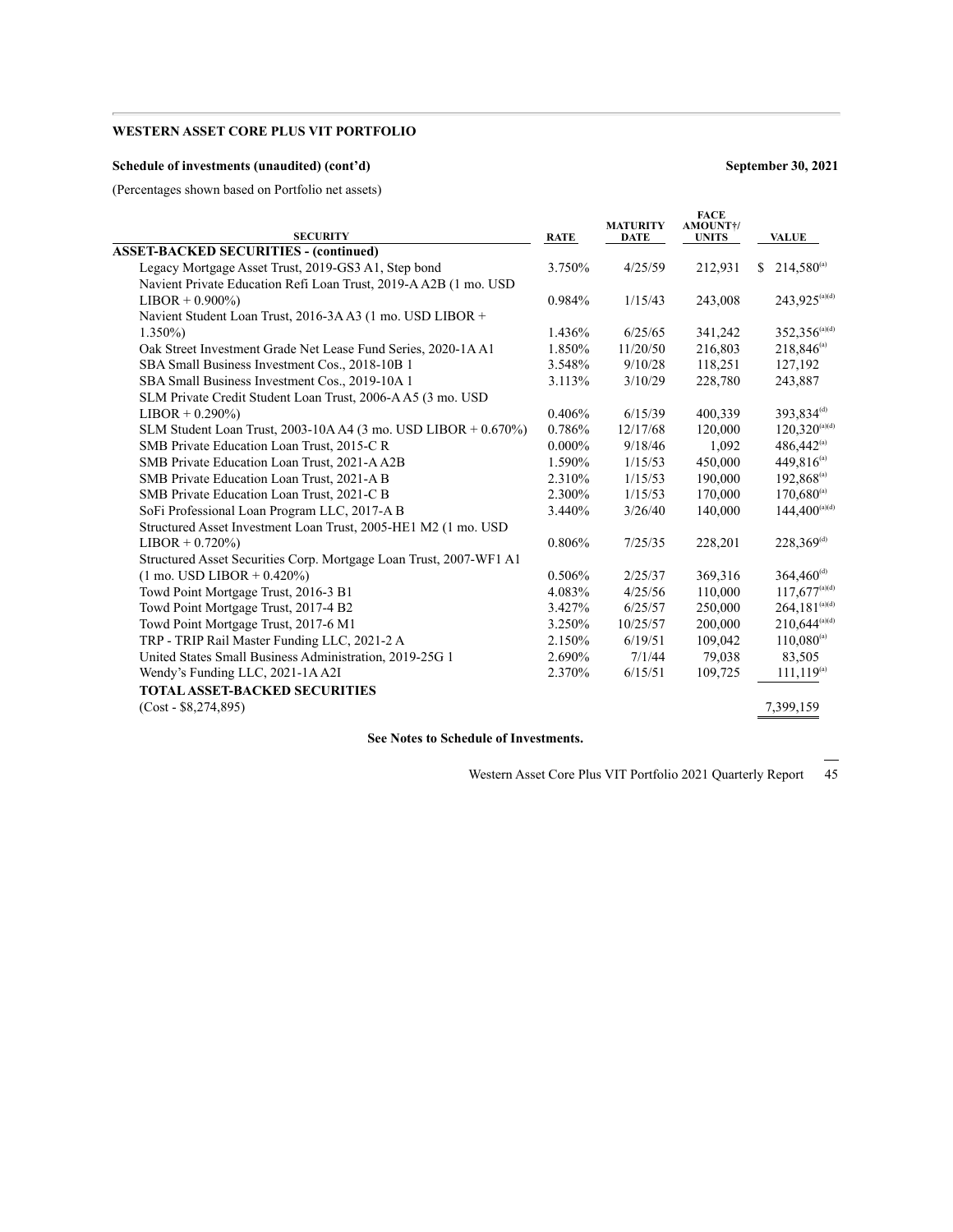| Schedule of investments (unaudited) (cont'd |  |  |  |  |
|---------------------------------------------|--|--|--|--|
|---------------------------------------------|--|--|--|--|

**Schedule of investments (unaudited) (cont'd) September 30, 2021**

(Percentages shown based on Portfolio net assets)

| <b>SECURITY</b>                                            |                                                     | <b>RATE</b>                      | <b>MATURITY</b><br><b>DATE</b> | <b>FACE</b><br>AMOUNT†     | <b>VALUE</b> |
|------------------------------------------------------------|-----------------------------------------------------|----------------------------------|--------------------------------|----------------------------|--------------|
| <b>U.S. TREASURY INFLATION PROTECTED SECURITIES - 0.2%</b> |                                                     |                                  |                                |                            |              |
| U.S. Treasury Bonds, Inflation Indexed                     |                                                     |                                  |                                |                            |              |
| $(Cost - $410,499)$                                        |                                                     | 1.375%                           | 2/15/44                        | 398,273                    | \$547,662    |
|                                                            |                                                     |                                  |                                |                            |              |
|                                                            |                                                     | <b>EXPIRATION</b><br><b>DATE</b> | <b>CONTRACTS</b>               | <b>NOTIONAL</b><br>AMOUNT† |              |
| PURCHASED OPTIONS - 0.0%\\tilt\)                           |                                                     |                                  |                                |                            |              |
| <b>EXCHANGE-TRADED PURCHASED OPTIONS - 0.0% ††</b>         |                                                     |                                  |                                |                            |              |
| U.S. Treasury 10-Year Notes Futures, Call @ \$132.00       |                                                     | 10/1/21                          | 11                             | 11,000                     | 344          |
| U.S. Treasury 10-Year Notes Futures, Call @ \$131.50       |                                                     | 10/22/21                         | 11                             | 11,000                     | 6,875        |
| U.S. Treasury 10-Year Notes Futures, Call @ \$131.75       |                                                     | 10/22/21                         | 14                             | 14,000                     | 7,000        |
| U.S. Treasury Long-Term Bonds Futures, Call @ \$162.00     |                                                     | 10/8/21                          | 5                              | 5,000                      | 859          |
| U.S. Treasury Long-Term Bonds Futures, Call @ \$161.00     |                                                     | 10/22/21                         | 19                             | 19,000                     | 13,359       |
| U.S. Treasury Long-Term Bonds Futures, Call @ \$164.00     |                                                     | 10/22/21                         | 18                             | 18,000                     | 2,813        |
| <b>TOTAL EXCHANGE-TRADED PURCHASED OPTIONS</b>             |                                                     |                                  |                                |                            |              |
| $(Cost - $74,869)$                                         |                                                     |                                  |                                |                            | 31,250       |
|                                                            | <b>COUNTERPARTY</b>                                 |                                  |                                |                            |              |
| <b>OTC PURCHASED OPTIONS - 0.0%††</b>                      |                                                     |                                  |                                |                            |              |
|                                                            | Goldman Sachs                                       |                                  |                                |                            |              |
| U.S. Dollar/Australian Dollar, Put @ \$0.73                | Group Inc.                                          | 11/22/21                         | 560,000                        | 560,000                    | 6,280        |
| U.S. Dollar/Canadian Dollar, Put @ 1.27CAD                 | <b>BNP Paribas SA</b>                               | 11/22/21                         | 1,120,000                      | 1,120,000                  | 12,850       |
|                                                            | Morgan                                              |                                  |                                |                            |              |
|                                                            | Stanley & Co.                                       |                                  |                                |                            |              |
| U.S. Dollar/Japanese Yen, Put @ $107.80^{\text{IPY}}$      | Inc.                                                | 11/10/21                         | 2,406,000                      | 2,406,000                  | 1,596        |
|                                                            | Goldman Sachs                                       |                                  |                                |                            |              |
| U.S. Dollar/New Zealand Dollar, Put @ \$0.71               | Group Inc.                                          | 11/22/21                         | 850,000                        | 850,000                    | 3,531        |
| <b>TOTAL OTC PURCHASED OPTIONS</b><br>$(Cost - $40,635)$   |                                                     |                                  |                                |                            | 24,257       |
| <b>TOTAL PURCHASED OPTIONS</b>                             |                                                     |                                  |                                |                            |              |
| $(Cost - $115,504)$                                        |                                                     |                                  |                                |                            | 55,507       |
|                                                            |                                                     |                                  |                                |                            |              |
|                                                            | $C \times I$ $A \times I$ $A \times I$ $A \times I$ |                                  |                                |                            |              |

**See Notes to Schedule of Investments.**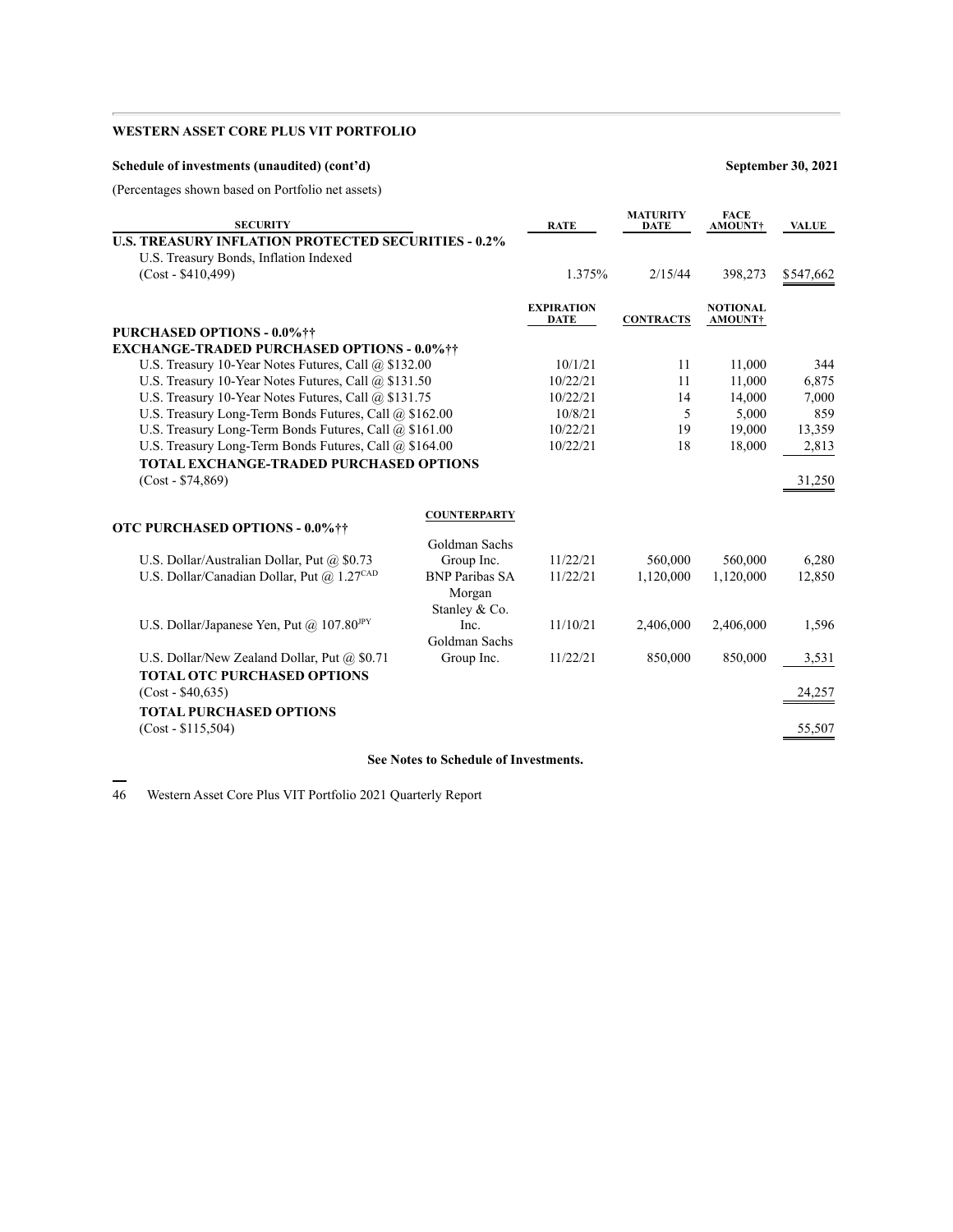| Schedule of investments (unaudited) (cont'd)                            |             | September 30, 2021 |                          |  |  |
|-------------------------------------------------------------------------|-------------|--------------------|--------------------------|--|--|
| (Percentages shown based on Portfolio net assets)                       |             |                    |                          |  |  |
| <b>SECURITY</b>                                                         |             | <b>SHARES</b>      | <b>VALUE</b>             |  |  |
| <b>COMMON STOCKS - 0.0%\\tilleft</b>                                    |             |                    |                          |  |  |
| <b>ENERGY - 0.0%</b> ††                                                 |             |                    |                          |  |  |
| <b>Energy Equipment &amp; Services - 0.0%</b> ††                        |             |                    |                          |  |  |
| KCAD Holdings I Ltd.                                                    |             |                    |                          |  |  |
| $(Cost - $883,931)$                                                     |             | 108,106,087        | $0^{*(e)(f)(m)}$<br>S    |  |  |
| <b>TOTAL INVESTMENTS BEFORE SHORT-TERM INVESTMENTS</b>                  |             |                    |                          |  |  |
| $(Cost - $237,557,681)$                                                 |             |                    | 238,844,370              |  |  |
|                                                                         | <b>RATE</b> |                    |                          |  |  |
| <b>SHORT-TERM INVESTMENTS - 0.4%</b>                                    |             |                    |                          |  |  |
| Western Asset Premier Institutional Government Reserves, Premium Shares |             |                    |                          |  |  |
| $(Cost - $935,585)$                                                     | $0.010\%$   | 935,585            | $935,585$ <sup>(n)</sup> |  |  |
| <b>TOTAL INVESTMENTS - 98.6%</b>                                        |             |                    |                          |  |  |
| $(Cost - $238,493,266)$                                                 |             |                    | 239,779,955              |  |  |
| Other Assets in Excess of Liabilities - 1.4%                            |             |                    | 3,497,629                |  |  |
| <b>TOTAL NET ASSETS - 100.0%</b>                                        |             |                    | \$243.277.584            |  |  |

**See Notes to Schedule of Investments.**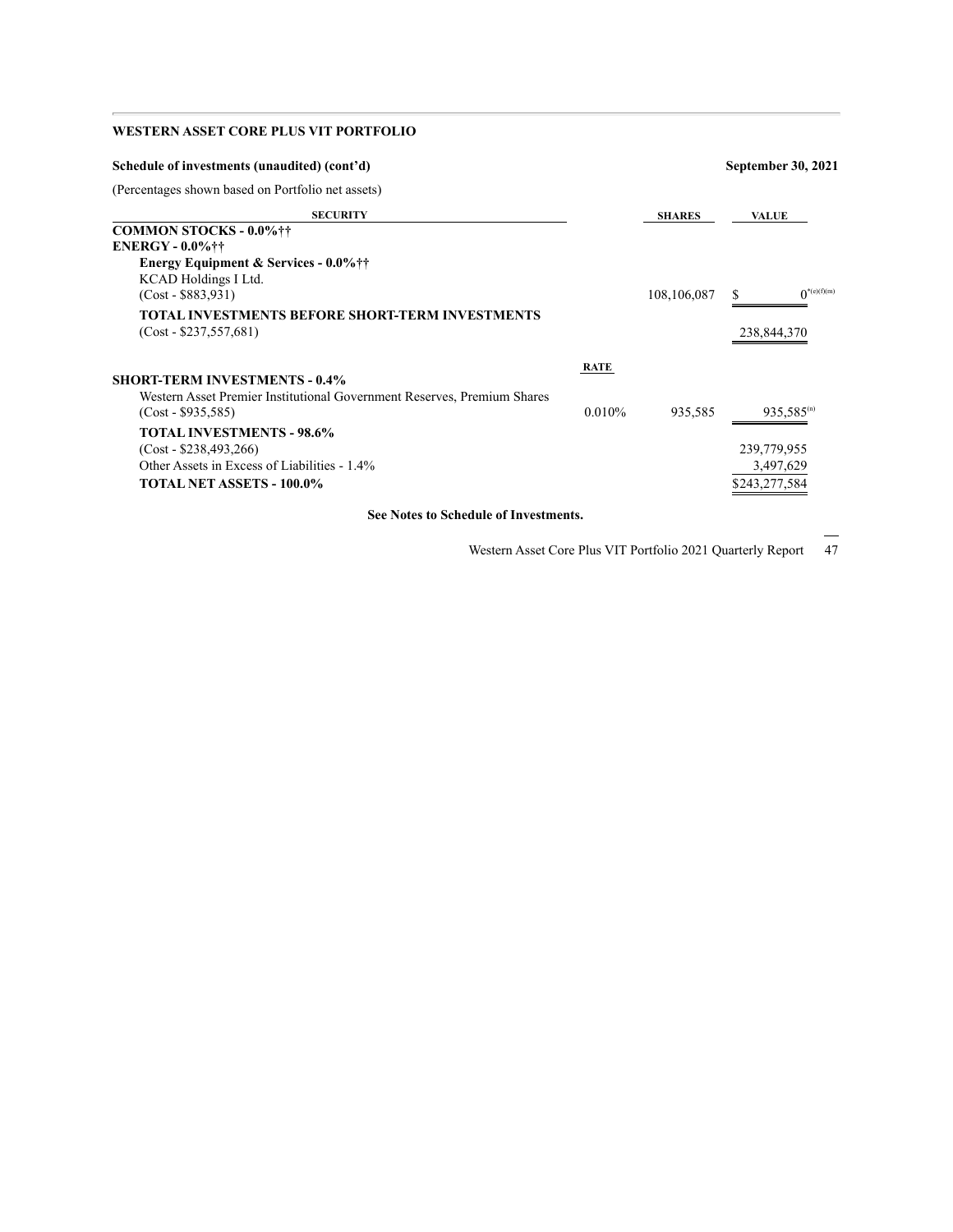#### **Schedule of investments (unaudited) (cont'd) September 30, 2021**

- † Face amount/notional amount denominated in U.S. dollars, unless otherwise noted.
- †† Represents less than 0.1%.
- Non-income producing security.
- (a) Security is exempt from registration under Rule 144A of the Securities Act of 1933. This security may be resold in transactions that are exempt from registration, normally to qualified institutional buyers. This security has been deemed liquid pursuant to guidelines approved by the Board of Trustees.
- (b) Securities traded on a when-issued or delayed delivery basis.
- (c) Security has no maturity date. The date shown represents the next call date.
- (d) Variable rate security. Interest rate disclosed is as of the most recent information available. Certain variable rate securities are not based on a published reference rate and spread but are determined by the issuer or agent and are based on current market conditions. These securities do not indicate a reference rate and spread in their description above.
- (e) Security is valued in good faith in accordance with procedures approved by the Board of Trustees (Note 1).
- (f) Security is valued using significant unobservable inputs (Note 1).
- (g) This security is traded on a to-be-announced ("TBA") basis. At September 30, 2021, the Portfolio held TBA securities with a total cost of \$3,602,462.
- (h) Security is exempt from registration under Regulation S of the Securities Act of 1933. Regulation S applies to securities offerings that are made outside of the United States and do not involve direct selling efforts in the United States. This security has been deemed liquid pursuant to guidelines approved by the Board of Trustees.
- (i) Collateralized mortgage obligations are secured by an underlying pool of mortgages or mortgage pass-through certificates that are structured to direct payments on underlying collateral to different series or classes of the obligations. The interest rate may change positively or inversely in relation to one or more interest rates, financial indices or other financial indicators and may be subject to an upper and/or lower limit.
- (j) Interest rates disclosed represent the effective rates on senior loans. Ranges in interest rates are attributable to multiple contracts under the same loan.
- (k) Senior loans may be considered restricted in that the Portfolio ordinarily is contractually obligated to receive approval from the agent bank and/or borrower prior to the disposition of a senior loan.
- (l) All or a portion of this loan is unfunded as of September 30, 2021. The interest rate for fully unfunded term loans is to be determined.
- (m) Value is less than \$1.
- (n) In this instance, as defined in the Investment Company Act of 1940, an "Affiliated Company" represents Portfolio ownership of at least 5% of the outstanding voting securities of an issuer, or a company which is under common ownership or control with the Portfolio. At September 30, 2021, the total market value of investments in Affiliated Companies was \$935,585 and the cost was \$935,585 (Note 2).

#### **See Notes to Schedule of Investments.**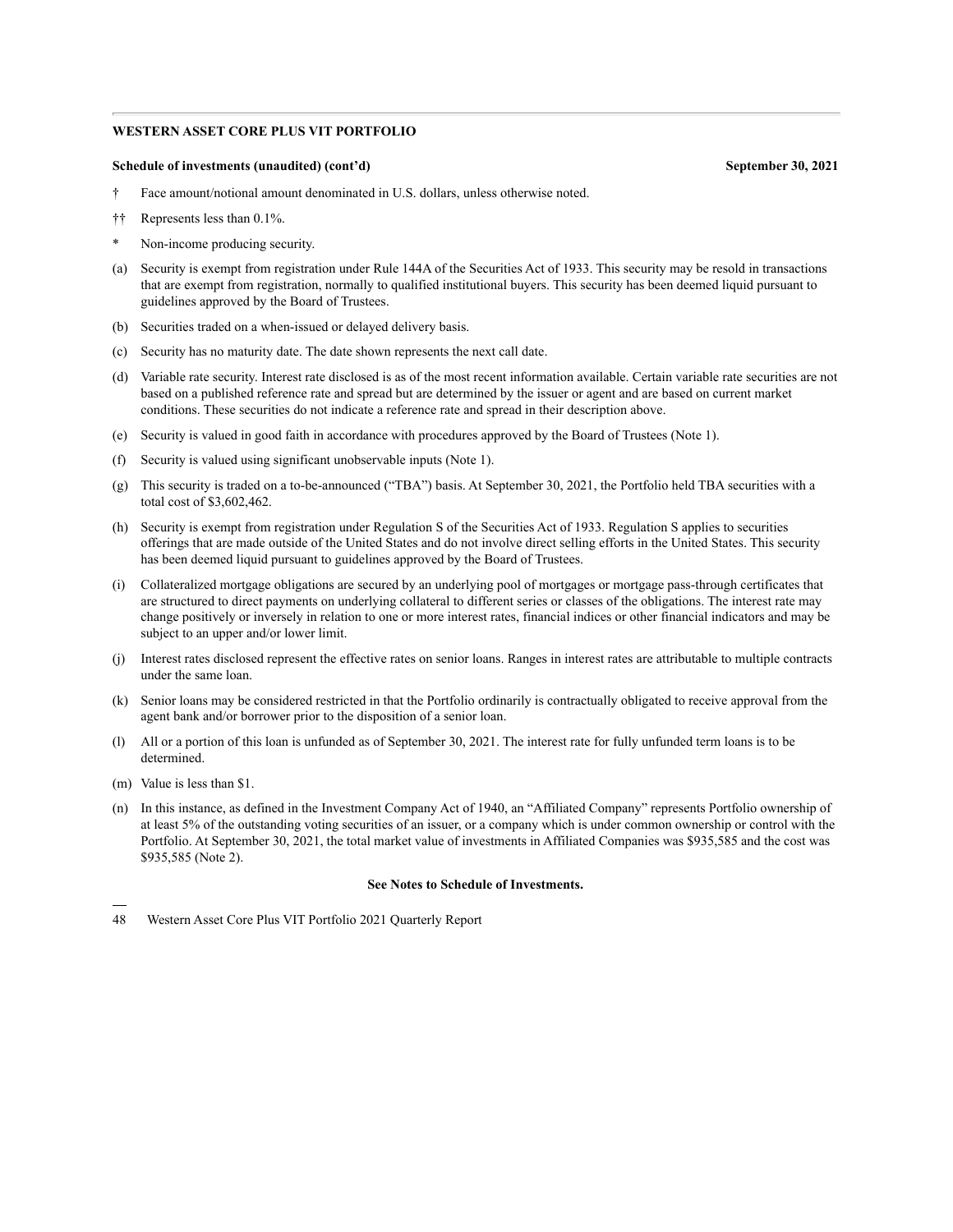#### **Schedule of investments (unaudited) (cont'd) September 30, 2021**

Abbreviation(s) used in this schedule:

|              | <b>SECHRITY</b>                                                           | <b>EXPIRATION</b><br>DATE | <b>ST</b><br>DІ |
|--------------|---------------------------------------------------------------------------|---------------------------|-----------------|
|              | <b>EXCHANGE-TRADED WRITTEN OPTIONS</b>                                    |                           |                 |
|              | <b>SCHEDULE OF WRITTEN OPTIONS</b>                                        |                           |                 |
|              | $USD$ — United States Dollar                                              |                           |                 |
|              | STRIPS — Separate Trading of Registered Interest and Principal Securities |                           |                 |
|              | SOFR — Secured Overnight Financing Rate                                   |                           |                 |
|              | $RUB$ - Russian Ruble                                                     |                           |                 |
|              | REMIC — Real Estate Mortgage Investment Conduit                           |                           |                 |
|              | PAC - Planned Amortization Class                                          |                           |                 |
|              | OFZ — Obligatsyi Federal'novo Zaima (Russian Federal Loan Obligation)     |                           |                 |
|              | $MXN$ — Mexican Peso                                                      |                           |                 |
|              | LIBOR — London Interbank Offered Rate                                     |                           |                 |
|              | JSC — Joint Stock Company                                                 |                           |                 |
|              | JPY — Japanese Yen                                                        |                           |                 |
|              | IO — Interest Only                                                        |                           |                 |
|              | IDR — Indonesian Rupiah                                                   |                           |                 |
|              | ICE — Intercontinental Exchange                                           |                           |                 |
| $EUR$ - Euro |                                                                           |                           |                 |
| CNY          | — Chinese Yuan Renminbi                                                   |                           |                 |
| <b>CNH</b>   | — Chinese Offshore Yuan                                                   |                           |                 |
| CMT          | — Constant Maturity Treasury                                              |                           |                 |
| CDO          | - Collateralized Debt Obligation                                          |                           |                 |
|              | CAS — Connecticut Avenue Securities                                       |                           |                 |
|              | $CAD \t— Canadian Dollar$                                                 |                           |                 |
|              | BRL — Brazilian Real                                                      |                           |                 |
| ACES         | - Alternative Credit Enhancement Securities                               |                           |                 |

#### **SECURITY DATE STRIKE PRICE CONTRACTS NOTIONAL AMOUNT VALUE** U.S. Treasury 10-Year Notes Futures, Call  $\overline{10/1/21}$   $\overline{133.50}$   $\overline{11}$   $\overline{11}$   $\overline{13.1,000}$   $\overline{5}$  $\overline{0}{}^{\textrm{\tiny (a)}}$ U.S. Treasury 10-Year Notes Futures, Call 10/1/21 134.00 11 11,000  $0^{(a)}$ U.S. Treasury 10-Year Notes Futures, Call 10/22/21 132.50 16 16,000 (3,500) U.S. Treasury 10-Year Notes Futures, Call 10/22/21 133.00 22 22,000 (2,406) U.S. Treasury 10-Year Notes Futures, Call 10/22/21 134.00 11 11,000 (344) U.S. Treasury 10-Year Notes Futures, Call 11/26/21 136.50 21 21,000 (656) U.S. Treasury 10-Year Notes Futures, Put 10/1/21 132.50 11 11,000 (9,797) U.S. Treasury 10-Year Notes Futures, Put 10/22/21 131.00 12 12,000 (3,937) U.S. Treasury 10-Year Notes Futures, Put 10/22/21 131.50 12 12,000 (6,187) U.S. Treasury 10-Year Notes Futures, Put 11/26/21 130.50 21 21,000 (10,172) U.S. Treasury 10-Year Notes Futures, Put 11/26/21 132.00 5 5,000 (5,391) U.S. Treasury Long-Term Bonds Futures, Call  $\begin{array}{cccc} 10/22/21 & 165.00 & 4 & 4,000 & (438) \\ 10/22/21 & 166.00 & 15 & 15,000 & (1,172) \end{array}$ U.S. Treasury Long-Term Bonds Futures, Call 10/22/21 166.00 15 15,000 (1,172) U.S. Treasury Long-Term Bonds Futures, Call  $10/22/21$  167.00 5 5,000 (234)

**See Notes to Schedule of Investments.**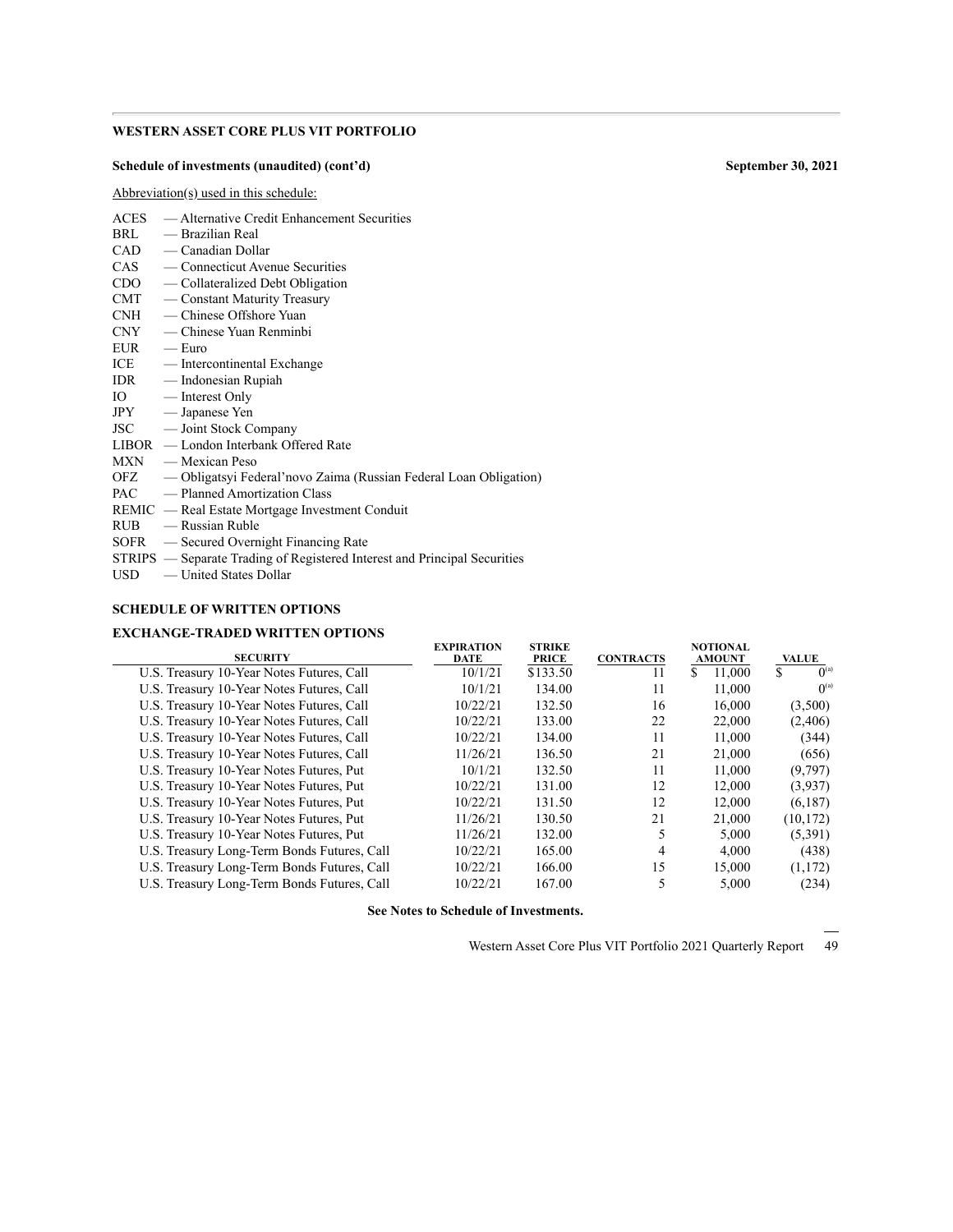### **Schedule of investments (unaudited) (cont'd) September 30, 2021**

### **SCHEDULE OF WRITTEN OPTIONS (continued)**

| <b>SECURITY</b>                                                                                                                                     | <b>EXPIRATION</b><br><b>DATE</b> | <b>STRIKE</b><br><b>PRICE</b> | <b>CONTRACTS</b> | NOTIONAL<br><b>AMOUNT</b> | <b>VALUE</b> |
|-----------------------------------------------------------------------------------------------------------------------------------------------------|----------------------------------|-------------------------------|------------------|---------------------------|--------------|
| U.S. Treasury Long-Term Bonds Futures, Call                                                                                                         | 11/26/21                         | \$164.00                      | 5                | S<br>5,000                | (2,813)<br>S |
| U.S. Treasury Long-Term Bonds Futures, Call                                                                                                         | 11/26/21                         | 165.00                        | 10               | 10.000                    | (4,219)      |
| TOTAL EXCHANGE-TRADED WRITTEN OPTIONS                                                                                                               |                                  |                               |                  |                           |              |
| (Premiums received - \$62,027)                                                                                                                      |                                  |                               |                  |                           | \$(51,266)   |
|                                                                                                                                                     |                                  |                               |                  |                           |              |
| <b>OTC WRITTEN OPTIONS</b>                                                                                                                          |                                  |                               |                  |                           |              |
| <b>COUNTERPARTY</b><br>U.S. Dollar/New Zealand Dollar, Put<br>Goldman Sachs<br>(Premiums received - \$4,794)<br>Group Inc.<br>TOTAL WRITTEN OPTIONS | 11/22/21                         | 0.73<br>S.                    | 850,000          | \$ 850,000                | (766)        |
| (Premiums received - \$66,821)                                                                                                                      |                                  |                               |                  |                           | \$ (52,032)  |

(a) Value is less than \$1.

At September 30, 2021, the Portfolio had the following open futures contracts:

|                                                       | Number of<br>Contracts | <b>Expiration</b><br>Date | <b>Notional</b><br>Amount | <b>Market</b><br>Value | <b>Unrealized</b><br>Appreciation<br>(Depreciation) |
|-------------------------------------------------------|------------------------|---------------------------|---------------------------|------------------------|-----------------------------------------------------|
| <b>Contracts to Buy:</b>                              |                        |                           |                           |                        |                                                     |
| 90-Day Eurodollar                                     | 47                     | 6/23                      | \$11,660,921              | \$11,657,762           | \$<br>(3,159)                                       |
| 90-Day Eurodollar                                     | 10                     | 9/23                      | 2,477,084                 | 2,474,750              | (2,334)                                             |
| 90-Day Eurodollar                                     | 283                    | 12/23                     | 69,995,682                | 69,939,913             | (55,769)                                            |
| Australian 10-Year Bonds                              | 26                     | 12/21                     | 2,708,481                 | 2,659,218              | (49,263)                                            |
| Euro                                                  | 1                      | 12/21                     | 148,924                   | 145,000                | (3,924)                                             |
| Euro-OAT                                              | 13                     | 12/21                     | 2,543,175                 | 2,498,966              | (44,209)                                            |
| Mexican Peso                                          | 3                      | 12/21                     | 74,259                    | 71,985                 | (2,274)                                             |
| U.S. Treasury 2-Year Notes                            | 43                     | 12/21                     | 9,468,348                 | 9,462,352              | (5,996)                                             |
| U.S. Treasury 5-Year Notes                            | 466                    | 12/21                     | 57,508,417                | 57, 197, 861           | (310, 556)                                          |
| U.S. Treasury Ultra Long-Term Bonds                   | 96                     | 12/21                     | 18,983,123                | 18,342,000             | (641, 123)                                          |
|                                                       |                        |                           |                           |                        | (1, 118, 607)                                       |
| <b>Contracts to Sell:</b>                             |                        |                           |                           |                        |                                                     |
| 90-Day Eurodollar                                     | 181                    | 12/21                     | 45,147,564                | 45, 173, 075           | (25,511)                                            |
| Euro-Bund                                             | 48                     | 12/21                     | 9,619,961                 | 9,442,128              | 177,833                                             |
| Euro-Buxl                                             | 7                      | 12/21                     | 1,698,316                 | 1,648,772              | 49,544                                              |
| Japanese 10-Year Bonds                                | 4                      | 12/21                     | 5,458,976                 | 5,440,316              | 18,660                                              |
| U.S. Treasury 10-Year Notes                           | 80                     | 12/21                     | 10,636,778                | 10,528,750             | 108,028                                             |
| U.S. Treasury Long-Term Bonds                         | 5                      | 12/21                     | 819,994                   | 796,094                | 23,900                                              |
| U.S. Treasury Ultra 10-Year Notes                     | 34                     | 12/21                     | 5,043,098                 | 4,938,500              | 104,598                                             |
|                                                       |                        |                           |                           |                        | 457,052                                             |
| Net unrealized depreciation on open futures contracts |                        |                           |                           |                        | (661, 555)<br>\$                                    |

### **See Notes to Schedule of Investments.**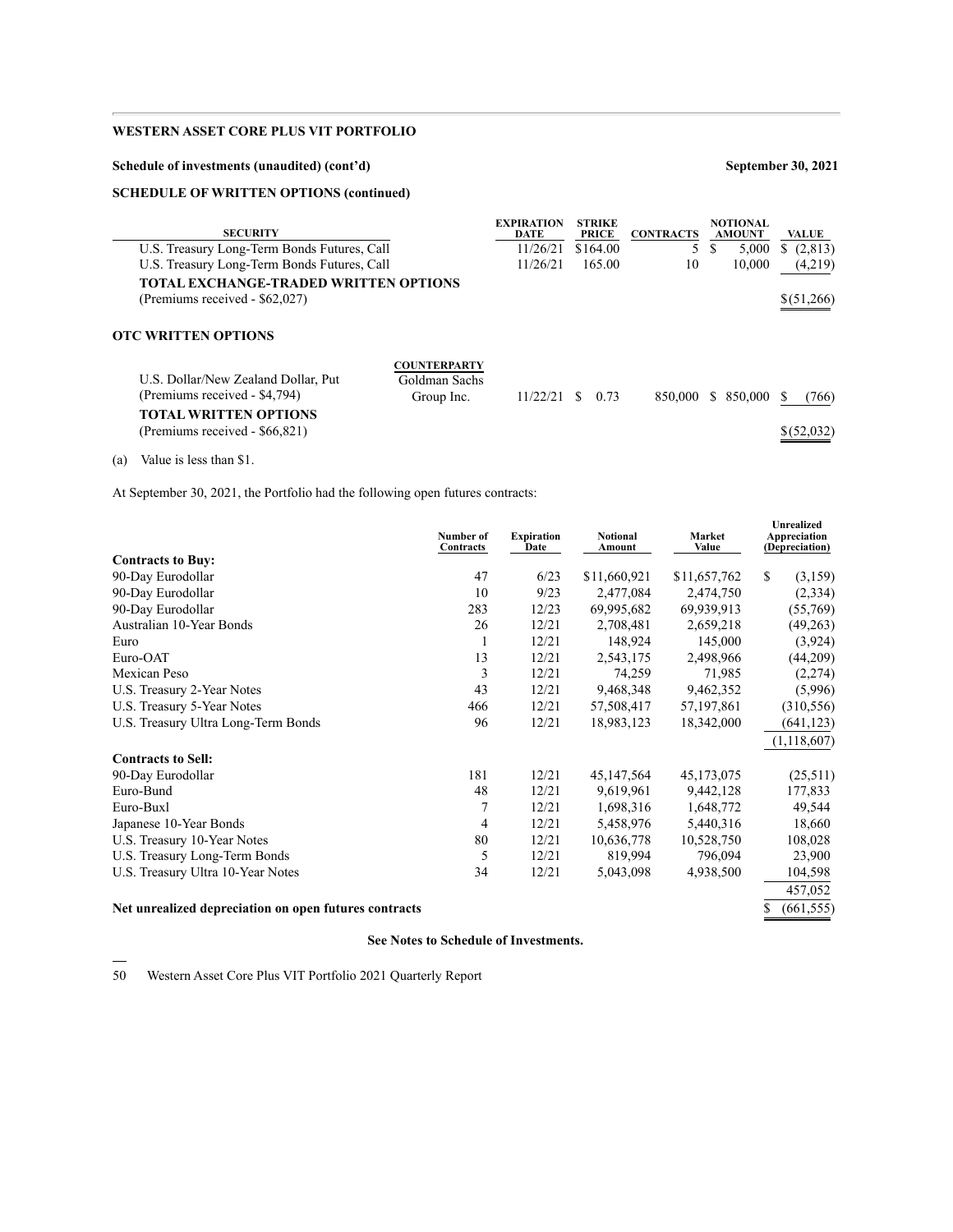### **Schedule of investments (unaudited) (cont'd) September 30, 2021**

Abbreviation(s) used in this table:

OAT — Obligations Assimilables du Trésor (French Treasury Bonds)

At September 30, 2021, the Portfolio had the following open forward foreign currency contracts:

|            | Currency<br>Purchased |            | Currency<br>Sold | Counterparty              | <b>Settlement</b><br>Date | <b>Unrealized</b><br>Appreciation<br>(Depreciation) |
|------------|-----------------------|------------|------------------|---------------------------|---------------------------|-----------------------------------------------------|
| <b>INR</b> | 27,646,086            | <b>USD</b> | 365,486          | Citibank N.A.             | 10/18/21                  | \$<br>6,216                                         |
| <b>USD</b> | 371,837               | <b>INR</b> | 27,646,086       | Citibank N.A.             | 10/18/21                  | 135                                                 |
| <b>USD</b> | 105,715               | <b>IDR</b> | 1,522,077,595    | Bank of America N.A.      | 10/19/21                  | (431)                                               |
| <b>USD</b> | 1,627,920             | <b>EUR</b> | 1,370,529        | <b>BNP Paribas SA</b>     | 10/19/21                  | 39,791                                              |
| CAD        | 5,973,028             | <b>USD</b> | 4,755,497        | Citibank N.A.             | 10/19/21                  | (39, 840)                                           |
| <b>CNY</b> | 13,984,290            | <b>USD</b> | 2,158,236        | Citibank N.A.             | 10/19/21                  | 2,908                                               |
| <b>USD</b> | 743,103               | <b>CNY</b> | 4,844,290        | Citibank N.A.             | 10/19/21                  | (5,538)                                             |
| <b>USD</b> | 1,402,120             | <b>CNY</b> | 9,140,000        | Citibank N.A.             | 10/19/21                  | (10, 384)                                           |
| <b>USD</b> | 36,867                | <b>EUR</b> | 31,000           | Citibank N.A.             | 10/19/21                  | 945                                                 |
| <b>USD</b> | 54,757                | <b>EUR</b> | 46,000           | Citibank N.A.             | 10/19/21                  | 1,453                                               |
| <b>USD</b> | 80,266                | <b>EUR</b> | 68,000           | Citibank N.A.             | 10/19/21                  | 1,470                                               |
| <b>USD</b> | 94,932                | <b>EUR</b> | 80,000           | Citibank N.A.             | 10/19/21                  | 2,230                                               |
| <b>USD</b> | 105,826               | <b>EUR</b> | 90,000           | Citibank N.A.             | 10/19/21                  | 1,536                                               |
| <b>USD</b> | 38,955                | <b>MXN</b> | 799,959          | Citibank N.A.             | 10/19/21                  | 315                                                 |
| <b>USD</b> | 100,533               | <b>MXN</b> | 2,040,000        | Citibank N.A.             | 10/19/21                  | 1,996                                               |
| CAD        | 3,520,000             | <b>USD</b> | 2,835,664        | Goldman Sachs Group Inc.  | 10/19/21                  | (56, 652)                                           |
| <b>GBP</b> | 1,003,230             | <b>USD</b> | 1,388,670        | Goldman Sachs Group Inc.  | 10/19/21                  | (36,887)                                            |
| <b>RUB</b> | 4,800,000             | <b>USD</b> | 64,117           | Goldman Sachs Group Inc.  | 10/19/21                  | 1,601                                               |
| <b>RUB</b> | 12,724,172            | <b>USD</b> | 171,280          | Goldman Sachs Group Inc.  | 10/19/21                  | 2,927                                               |
| <b>RUB</b> | 19,570,000            | <b>USD</b> | 263,026          | Goldman Sachs Group Inc.  | 10/19/21                  | 4,908                                               |
| ZAR        | 5,615,137             | <b>USD</b> | 386,026          | Goldman Sachs Group Inc.  | 10/19/21                  | (14, 107)                                           |
| <b>AUD</b> | 3,452,361             | <b>USD</b> | 2,589,271        | JPMorgan Chase & Co.      | 10/19/21                  | (93, 184)                                           |
| <b>CNH</b> | 10,883,867            | <b>USD</b> | 1,680,387        | JPMorgan Chase & Co.      | 10/19/21                  | 4,994                                               |
| <b>IDR</b> | 7,900,882,481         | <b>USD</b> | 535,363          | JPMorgan Chase & Co.      | 10/19/21                  | 15,625                                              |
| <b>JPY</b> | 274,498,821           | <b>USD</b> | 2,501,112        | JPMorgan Chase & Co.      | 10/19/21                  | (34,388)                                            |
| <b>USD</b> | 1,669,356             | <b>CNH</b> | 10,883,867       | JPMorgan Chase & Co.      | 10/19/21                  | (16,025)                                            |
| <b>EUR</b> | 240,000               | <b>USD</b> | 283,810          | Morgan Stanley & Co. Inc. | 10/19/21                  | (5,705)                                             |
| <b>MXN</b> | 12,093,278            | <b>USD</b> | 595,736          | Morgan Stanley & Co. Inc. | 10/19/21                  | (11, 597)                                           |
| <b>RUB</b> | 141,423,802           | <b>USD</b> | 1,863,168        | Morgan Stanley & Co. Inc. | 10/19/21                  | 73,078                                              |
| <b>USD</b> | 899,377               | <b>BRL</b> | 4,728,037        | Morgan Stanley & Co. Inc. | 10/19/21                  | 33,817                                              |
| <b>USD</b> | 41,373                | <b>EUR</b> | 35,000           | Morgan Stanley & Co. Inc. | 10/19/21                  | 816                                                 |
| <b>USD</b> | 71,135                | <b>EUR</b> | 60,000           | Morgan Stanley & Co. Inc. | 10/19/21                  | 1,609                                               |
| <b>USD</b> | 5,387,592             | <b>EUR</b> | 4,530,000        | Morgan Stanley & Co. Inc. | 10/19/21                  | 138,362                                             |
| <b>USD</b> | 457,892               | <b>MXN</b> | 9,253,319        | Morgan Stanley & Co. Inc. | 10/19/21                  | 10,931                                              |
| <b>USD</b> | 368,796               | ZAR        | 5,615,137        | Morgan Stanley & Co. Inc. | 10/19/21                  | (3,123)                                             |

**See Notes to Schedule of Investments.**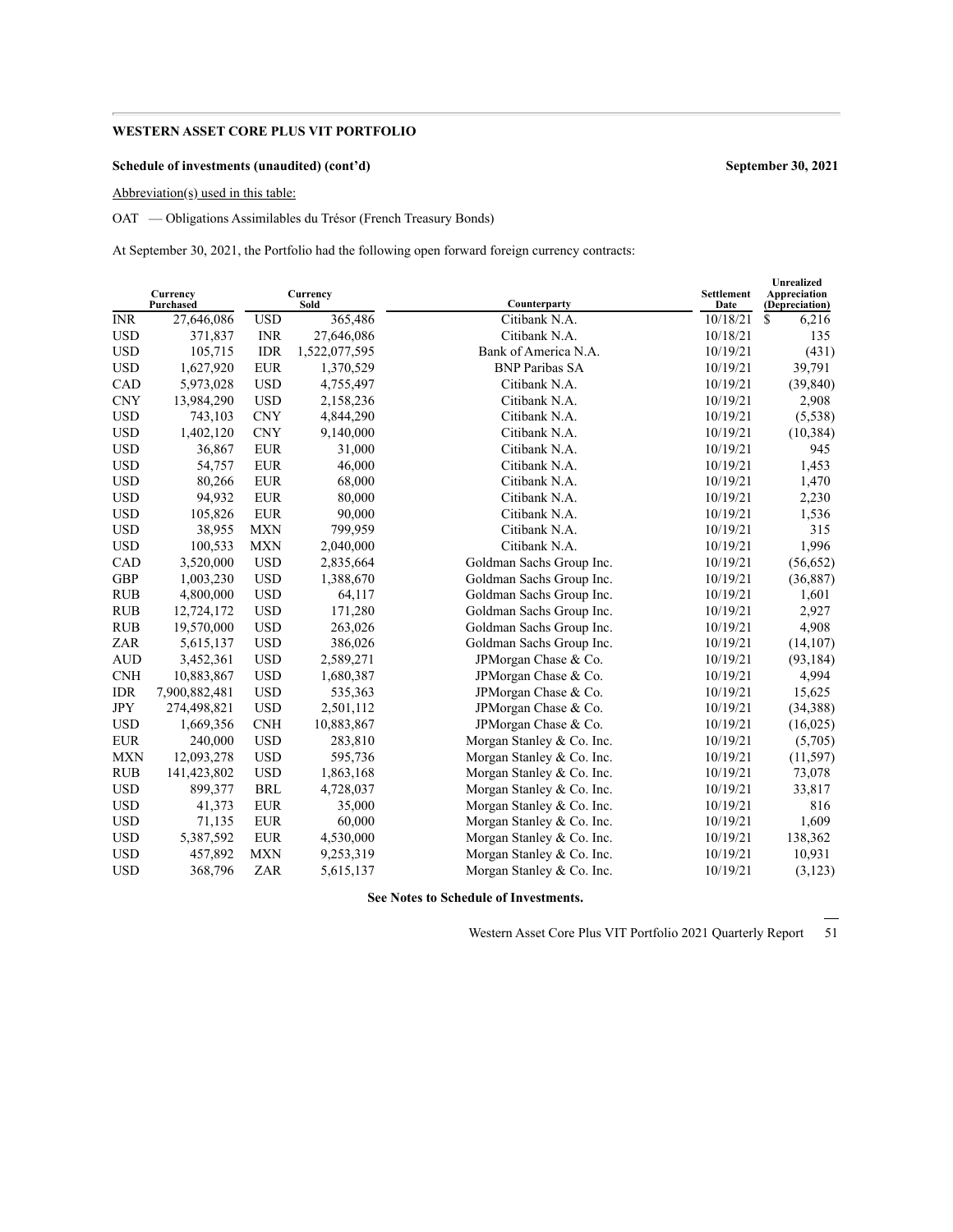### **Schedule of investments (unaudited) (cont'd) September 30, 2021**

| Currency<br>Purchased |            |            | Currencv<br>Sold | <b>Settlement</b><br>Counterparty<br>Date | <b>Unrealized</b><br>Appreciation<br>(Depreciation) |
|-----------------------|------------|------------|------------------|-------------------------------------------|-----------------------------------------------------|
| <b>EUR</b>            | 125,000    | <b>USD</b> | 146,659          | 12/15/21<br>Morgan Stanley & Co. Inc.     | (1,628)                                             |
| <b>INR</b>            | 27,646,086 | <b>USD</b> | 368,075          | Citibank N.A.<br>1/18/22                  | 91                                                  |
| <b>MXN</b>            | 799.959    | <b>USD</b> | 38,463           | 1/18/22<br>Citibank N.A.                  | (311)                                               |
| <b>USD</b>            | 2,141,545  | <b>CNY</b> | 13,984,290       | 1/18/22<br>Citibank N.A.                  | (4,661)                                             |
| <b>USD</b>            | 1.668.895  | <b>CNH</b> | 10,883,867       | 1/18/22<br>JPM organ Chase & Co.          | (4,399)                                             |
| ZAR                   | 5,615,137  | <b>USD</b> | 364,120          | 1/18/22<br>Morgan Stanley & Co. Inc.      | 3,136                                               |
| Total                 |            |            |                  |                                           | 12.030                                              |

Abbreviation(s) used in this table:

| AUD — Australian Dollar          |
|----------------------------------|
| BRL — Brazilian Real             |
| $CAD \sim$ Canadian Dollar       |
| CNH — Chinese Offshore Yuan      |
| $CNY \t - Chinese Yuan$ Renminbi |
| $EUR$ - Euro                     |
| $GBP =$ British Pound            |
| $IDR$ — Indonesian Rupiah        |
| $INR$ — Indian Rupee             |
| $JPY = Japanese$ Yen             |
| $MXN$ — Mexican Peso             |
| $RUB$ — Russian Ruble            |
| $USD$ — United States Dollar     |
| $ZAR$ — South African Rand       |

At September 30, 2021, the Portfolio had the following open swap contracts:

| <b>OTC INTEREST RATE SWAPS</b> |                            |                                   |                                                            |                                                                |  |                                                      |  |                                          |  |
|--------------------------------|----------------------------|-----------------------------------|------------------------------------------------------------|----------------------------------------------------------------|--|------------------------------------------------------|--|------------------------------------------|--|
| <b>SWAP COUNTERPARTY</b>       | <b>NOTIONAL</b><br>AMOUNT* | <b>TERMINATION</b><br><b>DATE</b> | <b>PAYMENTS</b><br><b>MADE BY</b><br><b>THE PORTFOLIO+</b> | <b>PAYMENTS</b><br><b>RECEIVED BY</b><br><b>THE PORTFOLIO+</b> |  | <b>UPFRONT</b><br><b>PREMIUMS PAID</b><br>(RECEIVED) |  | <b>UNREALIZED</b><br><b>DEPRECIATION</b> |  |
| Citibank N.A.                  | $2,400,000^{\text{BRL}}$   | 1/4/27                            | $BRL$ -CDI $**$                                            | $7.024\%**$                                                    |  | $\overline{\phantom{a}}$                             |  | (27,266)                                 |  |
| Citibank N.A.                  | $2,900,000^{\text{BRL}}$   | 1/4/27                            | BRL-CDI**                                                  | $7.024\%**$                                                    |  | 1.183                                                |  | (34, 130)                                |  |
| Citibank N.A.                  | $3,108,000^{\text{BRL}}$   | 1/4/27                            | $BRL$ -CDI $**$                                            | $7.024\%**$                                                    |  | 1,479                                                |  | (36, 789)                                |  |
| JPM organ Chase &              |                            |                                   |                                                            |                                                                |  |                                                      |  |                                          |  |
| Co.                            | $2,000,000^{BRL}$          | 1/4/27                            | BRL-CDI**                                                  | $7.044\%**$                                                    |  |                                                      |  | (22, 377)                                |  |
| Total                          |                            |                                   |                                                            |                                                                |  | 2,662                                                |  | (120, 562)                               |  |

### **See Notes to Schedule of Investments.**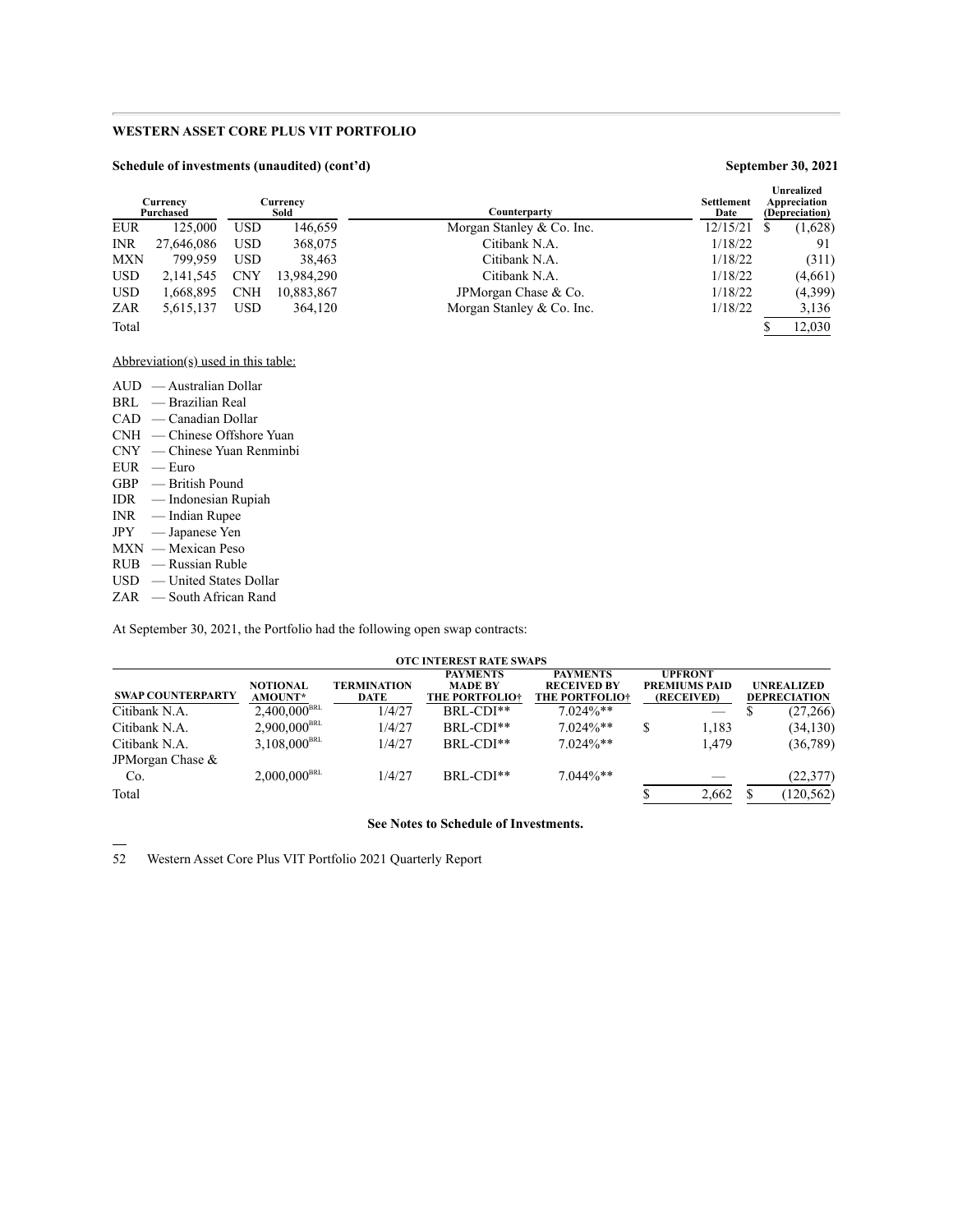### **Schedule of investments (unaudited) (cont'd) September 30, 2021**

| <b>NOTIONAL</b><br><b>AMOUNT*</b> | <b>TERMINATION</b><br>DATE | <b>PAYMENTS</b><br><b>MADE BY</b><br><b>THE PORTFOLIO†</b> | CENTRALLY CLEARED INTEREST RATE SWAPS<br><b>PAYMENTS</b><br><b>RECEIVED BY</b><br><b>THE PORTFOLIO+</b> | <b>UPFRONT</b><br><b>PREMIUMS PAID</b><br>(RECEIVED) | <b>UNREALIZED</b><br><b>APPRECIATION</b><br>(DEPRECIATION) |
|-----------------------------------|----------------------------|------------------------------------------------------------|---------------------------------------------------------------------------------------------------------|------------------------------------------------------|------------------------------------------------------------|
|                                   |                            | 3-Month LIBOR                                              |                                                                                                         |                                                      |                                                            |
| 7,197,000                         | 6/15/22                    | quarterly<br>3-Month LIBOR                                 | 0.190% semi-annually                                                                                    | S<br>(12)                                            | <sup>\$</sup><br>2,225                                     |
| 20,340,000                        | 6/4/24                     | quarterly                                                  | 0.820% semi-annually<br>Daily SOFR Compound                                                             |                                                      | (45,259)                                                   |
| 5,805,000                         | 5/15/27                    | $0.710\%$ annually                                         | annually<br>3-Month LIBOR                                                                               | 20,982                                               | 56,800                                                     |
| 6,743,000                         | 2/15/28                    | 1.250% semi-annually                                       | quarterly<br>3-Month LIBOR                                                                              | 8,728                                                | 2,528                                                      |
| 9,554,000                         | 2/15/28                    | 1.350% semi-annually<br>28-Day MXN TIIE -                  | quarterly                                                                                               | 15,604                                               | (69, 247)                                                  |
| $28,260,000^{MXX}$                | 7/18/29                    | Banxico every 28 days<br>28-Day MXN TIIE -                 | 7.450% every 28 days                                                                                    | 9,420                                                | 1,679                                                      |
| 47,980,000 <sup>MXN</sup>         | 7/20/29                    | Banxico every 28 days                                      | 7.440% every 28 days                                                                                    | 19,407                                               | (2,040)                                                    |
| 2,140,000                         | 7/20/45                    | $0.560\%$ annually                                         | Daily SOFR annually                                                                                     | 15,715                                               | 429,076                                                    |
| 820,000                           | 8/19/45                    | 0.740% annually                                            | Daily SOFR annually<br>3-Month LIBOR                                                                    |                                                      | 137,629                                                    |
| 521,000                           | 11/15/45                   | 0.800% semi-annually                                       | quarterly<br>3-Month LIBOR                                                                              | 23,858                                               | 87,877                                                     |
| 1,853,000                         | 2/15/47                    | 1.000% semi-annually                                       | quarterly<br>3-Month LIBOR                                                                              | 22,456                                               | 314,241                                                    |
| 540,000                           | 2/15/47                    | 1.200% semi-annually                                       | quarterly<br>3-Month LIBOR                                                                              | 2,974                                                | 72,355                                                     |
| 181,000                           | 2/15/47                    | 1.225% semi-annually                                       | quarterly<br>3-Month LIBOR                                                                              | 208                                                  | 24,086                                                     |
| 546,000                           | 2/15/47                    | 1.600% semi-annually                                       | quarterly<br>3-Month LIBOR                                                                              | 3,215                                                | 24,060                                                     |
| 1,901,000                         | 2/15/47                    | 1.630% semi-annually                                       | quarterly<br>3-Month LIBOR                                                                              | 15,142                                               | 77,480                                                     |
| 1,431,000                         | 2/15/47                    | 2.000% semi-annually                                       | quarterly<br>Daily SOFR Compound                                                                        | 11,292                                               | (53,254)                                                   |
| 769,000                           | 2/15/47                    | 1.520% annually                                            | annually                                                                                                | (17,981)                                             | 29,206                                                     |

**See Notes to Schedule of Investments.**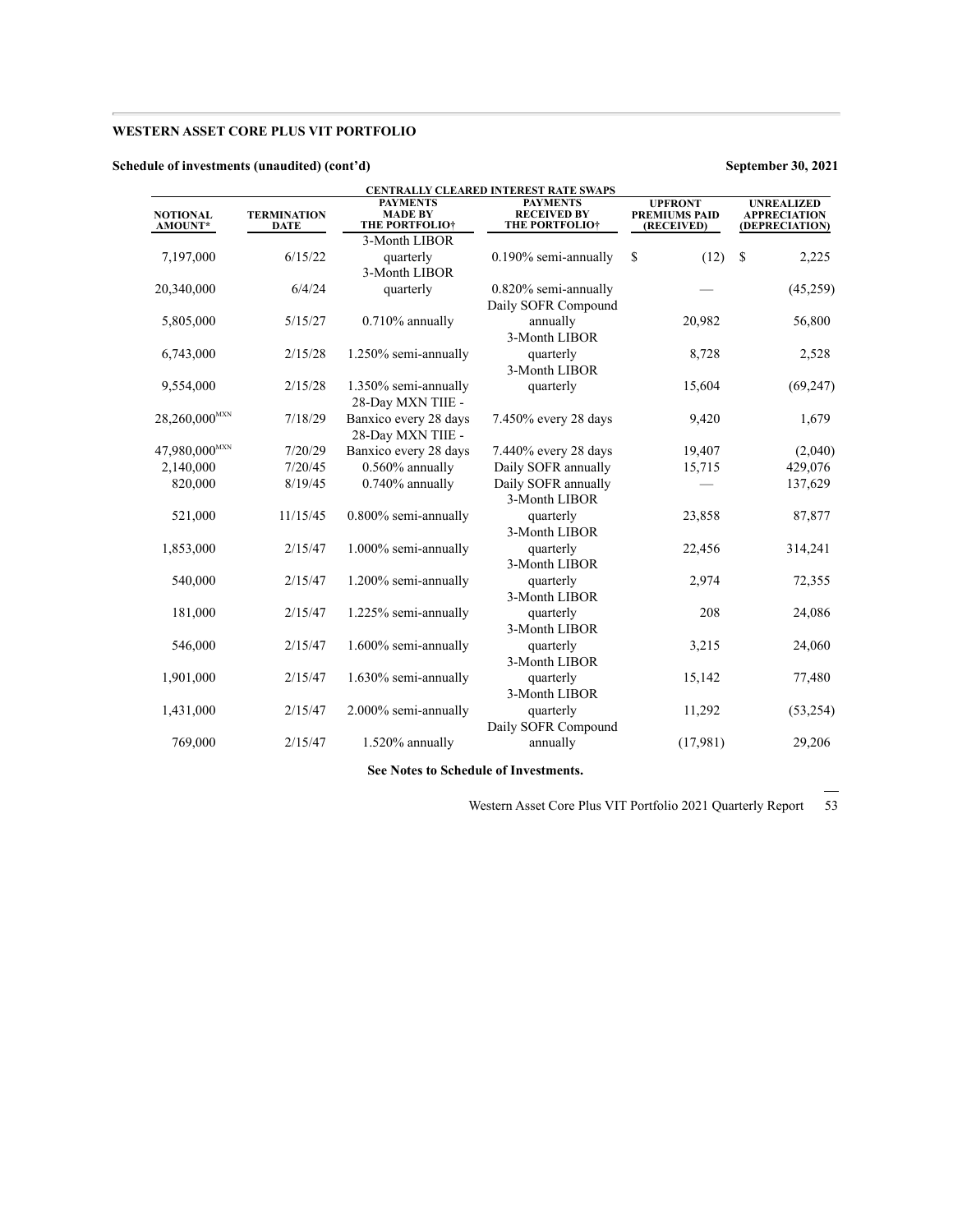### **Schedule of investments (unaudited) (cont'd) September 30, 2021**

|                            |                            |                                                            | <b>CENTRALLY CLEARED INTEREST RATE SWAPS (cont'd)</b>          |                                                      |         |                                                            |           |
|----------------------------|----------------------------|------------------------------------------------------------|----------------------------------------------------------------|------------------------------------------------------|---------|------------------------------------------------------------|-----------|
| <b>NOTIONAL</b><br>AMOUNT* | <b>TERMINATION</b><br>DATE | <b>PAYMENTS</b><br><b>MADE BY</b><br><b>THE PORTFOLIO+</b> | <b>PAYMENTS</b><br><b>RECEIVED BY</b><br><b>THE PORTFOLIO+</b> | <b>UPFRONT</b><br><b>PREMIUMS PAID</b><br>(RECEIVED) |         | <b>UNREALIZED</b><br><b>APPRECIATION</b><br>(DEPRECIATION) |           |
|                            |                            |                                                            | Daily SOFR Compound                                            |                                                      |         |                                                            |           |
| 620,000                    | 2/15/47                    | 1.729% annually                                            | annually                                                       |                                                      |         |                                                            | (21, 449) |
| 700,000                    | 3/17/50                    | $0.900\%$ semi-annually                                    | 3-Month LIBOR quarterly \$                                     |                                                      | 11,875  |                                                            | 143,804   |
| 996,000                    | 10/7/50                    | 1.200% semi-annually                                       | 3-Month LIBOR quarterly                                        |                                                      | 5.037   |                                                            | 149,753   |
| 100,000                    | 6/3/51                     | 2.000% semi-annually                                       | 3-Month LIBOR quarterly                                        |                                                      | 1,040   |                                                            | (4,870)   |
| 302,000                    | 6/7/51                     | 2.050% semi-annually                                       | 3-Month LIBOR quarterly                                        |                                                      | (38)    |                                                            | (13, 491) |
| 898,000                    | 7/9/51                     | $1.671\%$ semi-annually                                    | 3-Month LIBOR quarterly                                        |                                                      | (4,002) |                                                            | 44,963    |
| Total                      |                            |                                                            |                                                                |                                                      | 164,920 |                                                            | 1.388.152 |

# **CENTRALLY CLEARED CREDIT DEFAULT SWAPS ON CREDIT INDICES - SELL PROTECTION<sup>1</sup>**

| <b>REFERENCE ENTITY</b> | <b>NOTIONAL</b><br><b>AMOUNT</b> <sup>2</sup> | <b>TERMINATION</b><br>DATE | <b>PERIODIC</b><br><b>PAYMENTS</b><br><b>RECEIVED BY</b><br><b>THE PORTFOLIO+</b> | <b>MARKET</b><br>VALUE <sup>3</sup> |    | <b>UPFRONT</b><br><b>PREMIUMS PAID</b><br>(RECEIVED) | <b>UNREALIZED</b><br><b>APPRECIATION</b><br>(DEPRECIATION) |
|-------------------------|-----------------------------------------------|----------------------------|-----------------------------------------------------------------------------------|-------------------------------------|----|------------------------------------------------------|------------------------------------------------------------|
| Markit CDX.NA.HY.36     |                                               |                            |                                                                                   |                                     |    |                                                      |                                                            |
| Index                   | 70.000                                        | 6/20/26                    | 5.000% quarterly                                                                  | S<br>70.183                         | -S | 58.944                                               | 11,239                                                     |
| Markit CDX.NA.HY.37     |                                               |                            |                                                                                   |                                     |    |                                                      |                                                            |
| Index                   | 2,780,000                                     | 12/20/26                   | 5.000% quarterly                                                                  | 255,591                             |    | 266,308                                              | (10,717)                                                   |
| Markit CDX.NA.IG.37     |                                               |                            |                                                                                   |                                     |    |                                                      |                                                            |
| Index                   | 29,115,000                                    | 12/20/26                   | $1.000\%$ quarterly                                                               | 689,152                             |    | 702,857                                              | (13,705)                                                   |
| Total                   | \$32,665,000                                  |                            |                                                                                   | \$1,014,926                         |    | 1,028,109                                            | (13, 183)                                                  |
|                         |                                               |                            |                                                                                   |                                     |    |                                                      |                                                            |

**See Notes to Schedule of Investments.**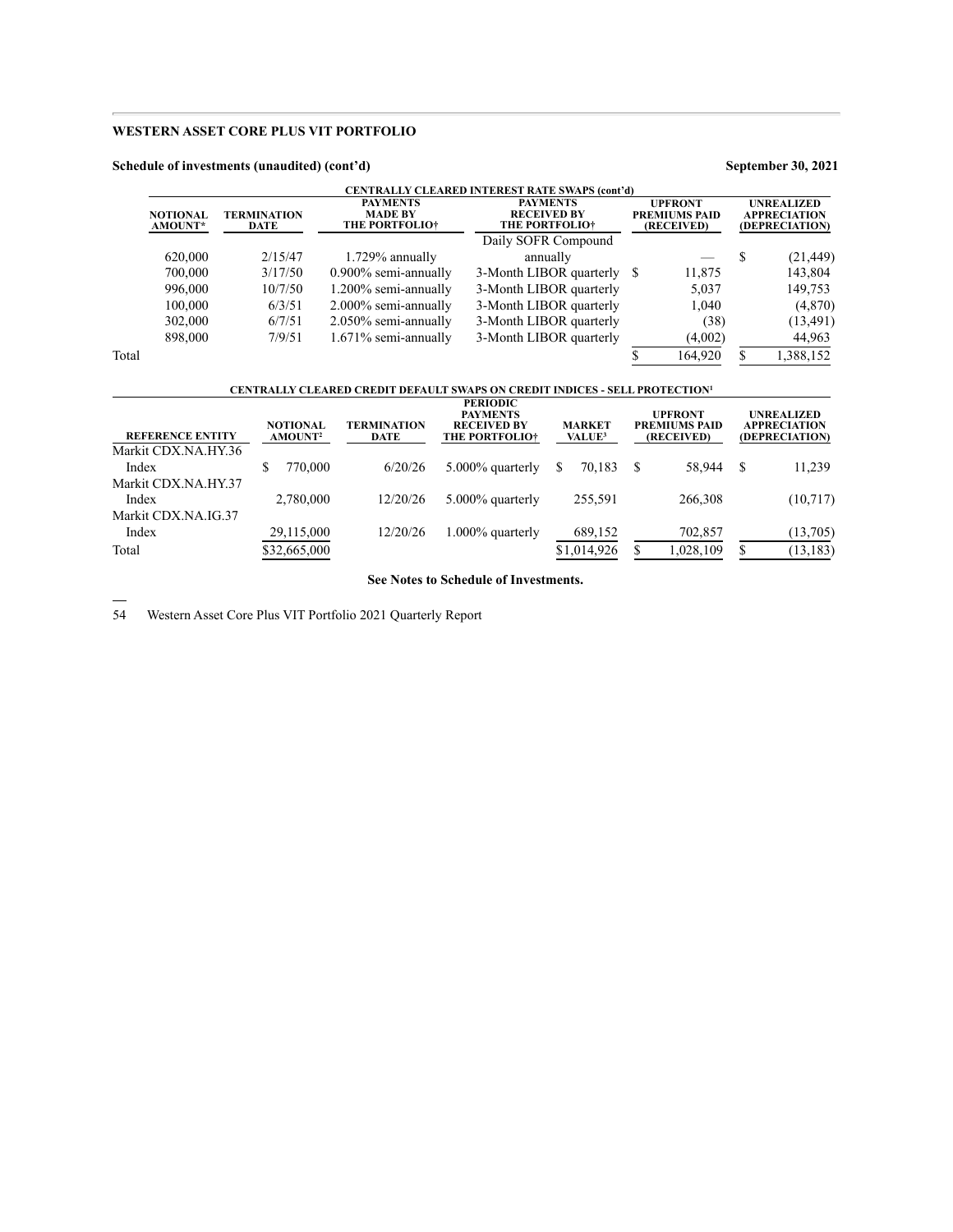#### **Western Asset Core Plus VIT Portfolio**

#### **Schedule of investments (unaudited) (cont'd) September 30, 2021**

- 1 If the Portfolio is a seller of protection and a credit event occurs, as defined under the terms of that particular swap agreement, the Portfolio will either (i) pay to the buyer of protection an amount equal to the notional amount of the swap and take delivery of the referenced obligation or underlying securities comprising the referenced index or (ii) pay a net settlement amount in the form of cash or securities equal to the notional amount of the swap less the recovery value of the referenced obligation or underlying securities comprising the referenced index.
- 2 The maximum potential amount the Portfolio could be required to pay as a seller of credit protection or receive as a buyer of credit protection if a credit event occurs as defined under the terms of that particular swap agreement.
- 3 The quoted market prices and resulting values for credit default swap agreements on asset-backed securities and credit indices serve as an indicator of the current status of the payment/performance risk and represent the likelihood of an expected loss (or profit) for the credit derivative had the notional amount of the swap agreement been closed/sold as of the period end. Decreasing market values (sell protection) or increasing market values (buy protection) when compared to the notional amount of the swap, represent a deterioration of the referenced entity's credit soundness and a greater likelihood or risk of default or other credit event occurring as defined under the terms of the agreement.
- † Percentage shown is an annual percentage rate.
- Notional amount denominated in U.S. dollars, unless otherwise noted.
- One time payment made at termination date.

Abbreviation(s) used in this table:

- BRL Brazilian Real
- BRL-CDI Brazil Cetip InterBank Deposit Rate
- LIBOR London Interbank Offered Rate
- MXN Mexican Peso
- SOFR Secured Overnight Financing Rate
- TIIE Equilibrium Interbanking Interest Rate (Tasa de Intere's Interbancaria de Equilibrio)

This Schedule of Investments is unaudited and is intended to provide information about the Portfolio's investments as of the date of the schedule. Other information regarding the Portfolio is available in the Portfolio's most recent annual or semi-annual shareholder report.

#### **See Notes to Schedule of Investments.**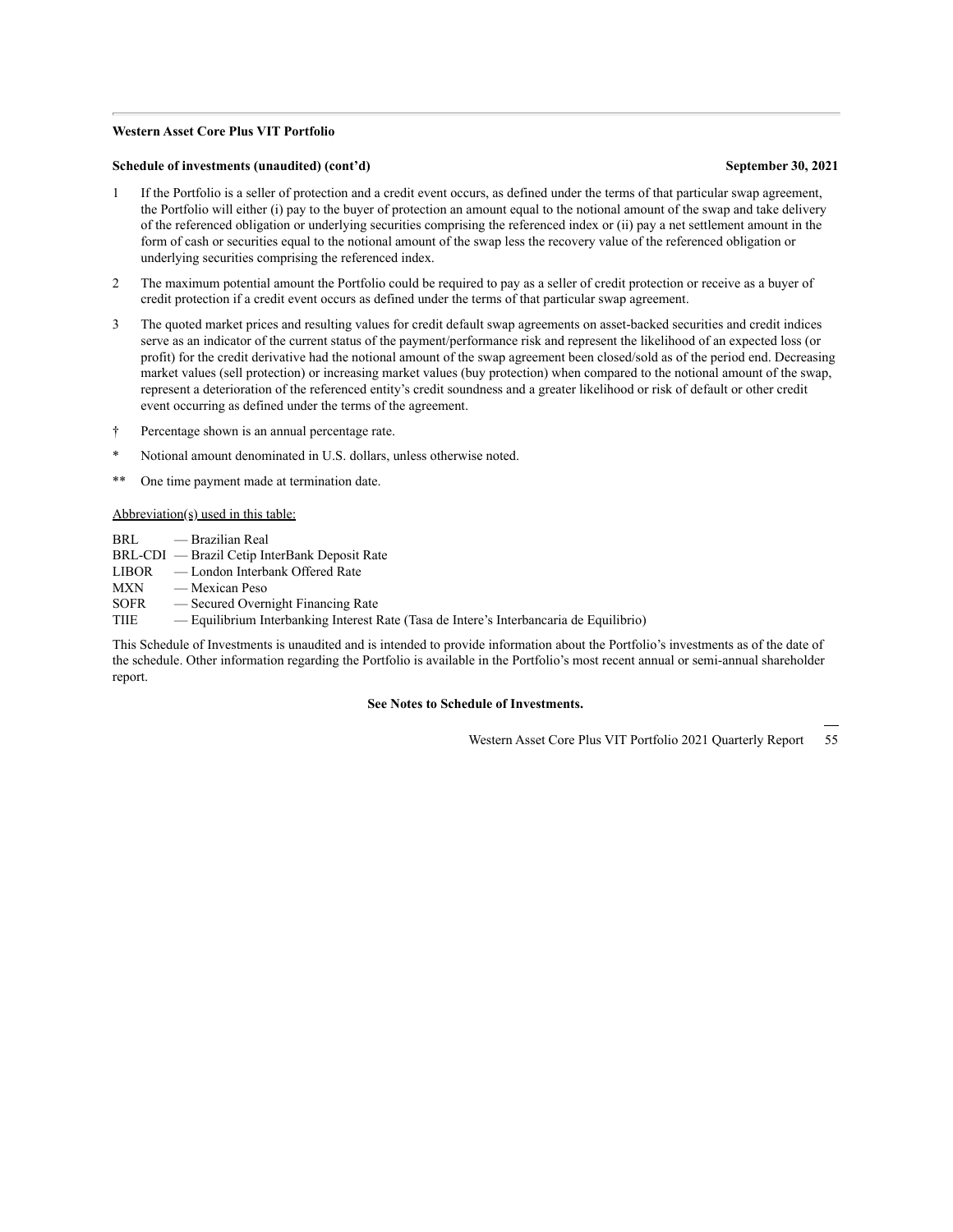#### **Notes to Schedule of Investments (unaudited)**

#### **1. Organization and significant accounting policies**

Western Asset Core Plus VIT Portfolio (the "Portfolio") is a separate diversified investment series of Legg Mason Partners Variable Income Trust (the "Trust"). The Trust, a Maryland statutory trust, is registered under the Investment Company Act of 1940, as amended (the "1940 Act"), as an open-end management investment company.

Shares of the Portfolio may only be purchased or redeemed through variable annuity contracts and variable life insurance policies offered by the separate accounts of participating insurance companies or through eligible pension or other qualified plans.

The following are significant accounting policies consistently followed by the Portfolio and are in conformity with U.S. generally accepted accounting principles ("GAAP").

**(a) Investment valuation.** The valuations for fixed income securities (which may include, but are not limited to, corporate, government, municipal, mortgage-backed, collateralized mortgage obligations and asset-backed securities) and certain derivative instruments are typically the prices supplied by independent third party pricing services, which may use market prices or broker/dealer quotations or a variety of valuation techniques and methodologies. The independent third party pricing services typically use inputs that are observable such as issuer details, interest rates, yield curves, prepayment speeds, credit risks/spreads, default rates and quoted prices for similar securities. Investments in open-end funds are valued at the closing net asset value per share of each fund on the day of valuation. Futures contracts are valued daily at the settlement price established by the board of trade or exchange on which they are traded. Equity securities for which market quotations are available are valued at the last reported sales price or official closing price on the primary market or exchange on which they trade. When the Portfolio holds securities or other assets that are denominated in a foreign currency, the Portfolio will normally use the currency exchange rates as of 4:00 p.m. (Eastern Time). If independent third party pricing services are unable to supply prices for a portfolio investment, or if the prices supplied are deemed by the manager to be unreliable, the market price may be determined by the manager using quotations from one or more broker/dealers or at the transaction price if the security has recently been purchased and no value has yet been obtained from a pricing service or pricing broker. When reliable prices are not readily available, such as when the value of a security has been significantly affected by events after the close of the exchange or market on which the security is principally traded, but before the Portfolio calculates its net asset value, the Portfolio values these securities as determined in accordance with procedures approved by the Portfolio's Board of Trustees.

The Board of Trustees is responsible for the valuation process and has delegated the supervision of the daily valuation process to the Global Fund Valuation Committee (formerly known as Legg Mason North Atlantic Fund Valuation Committee prior to March 1, 2021) (the "Valuation Committee"). The Valuation Committee, pursuant to the policies adopted by the Board of Trustees, is responsible for making fair value determinations, evaluating the effectiveness of the Portfolio's pricing policies, and reporting to the Board of Trustees.

56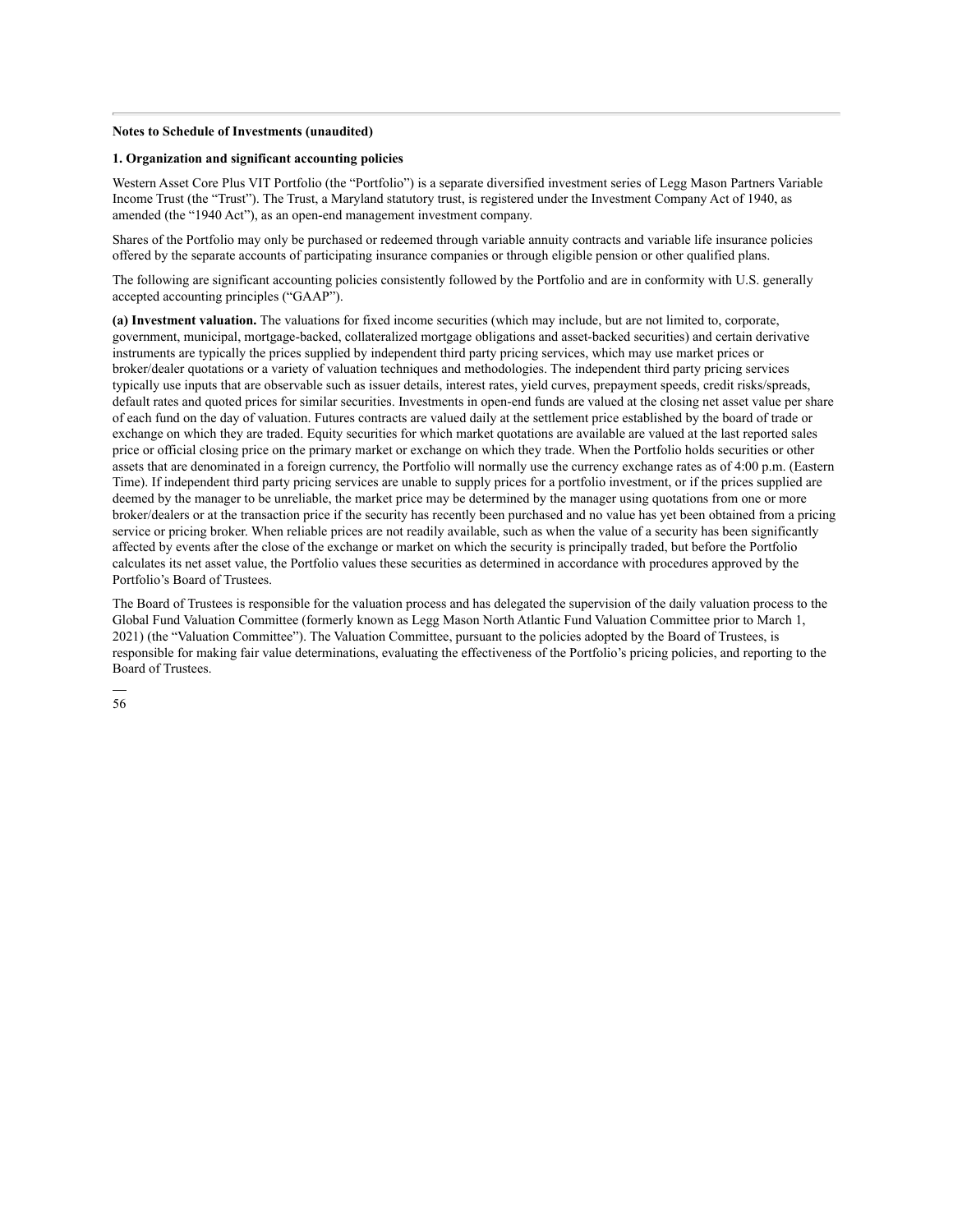#### **Notes to Schedule of Investments (unaudited) (continued)**

When determining the reliability of third party pricing information for investments owned by the Portfolio, the Valuation Committee, among other things, conducts due diligence reviews of pricing vendors, monitors the daily change in prices and reviews transactions among market participants.

The Valuation Committee will consider pricing methodologies it deems relevant and appropriate when making fair value determinations. Examples of possible methodologies include, but are not limited to, multiple of earnings; discount from market of a similar freely traded security; discounted cash-flow analysis; book value or a multiple thereof; risk premium/yield analysis; yield to maturity; and/or fundamental investment analysis. The Valuation Committee will also consider factors it deems relevant and appropriate in light of the facts and circumstances. Examples of possible factors include, but are not limited to, the type of security; the issuer's financial statements; the purchase price of the security; the discount from market value of unrestricted securities of the same class at the time of purchase; analysts' research and observations from financial institutions; information regarding any transactions or offers with respect to the security; the existence of merger proposals or tender offers affecting the security; the price and extent of public trading in similar securities of the issuer or comparable companies; and the existence of a shelf registration for restricted securities.

For each portfolio security that has been fair valued pursuant to the policies adopted by the Board of Trustees, the fair value price is compared against the last available and next available market quotations. The Valuation Committee reviews the results of such back testing monthly and fair valuation occurrences are reported to the Board of Trustees quarterly.

The Portfolio uses valuation techniques to measure fair value that are consistent with the market approach and/or income approach, depending on the type of security and the particular circumstance. The market approach uses prices and other relevant information generated by market transactions involving identical or comparable securities. The income approach uses valuation techniques to discount estimated future cash flows to present value.

GAAP establishes a disclosure hierarchy that categorizes the inputs to valuation techniques used to value assets and liabilities at measurement date. These inputs are summarized in the three broad levels listed below:

- Level  $1$  quoted prices in active markets for identical investments
- Level 2 other significant observable inputs (including quoted prices for similar investments, interest rates, prepayment speeds, credit risk, etc.)
- Level 3 significant unobservable inputs (including the Portfolio's own assumptions in determining the fair value of investments)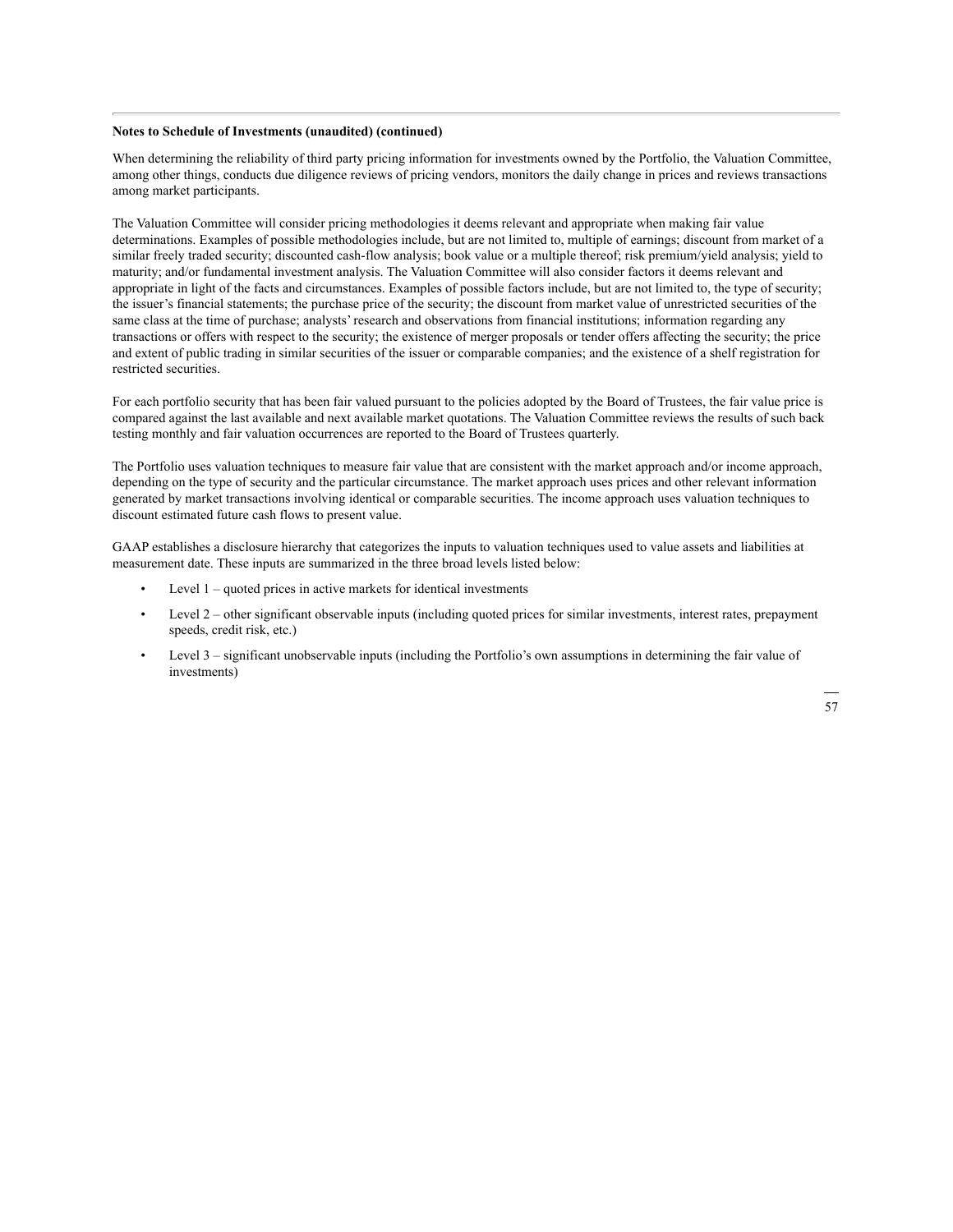#### **Notes to Schedule of Investments (unaudited) (continued)**

The inputs or methodologies used to value securities are not necessarily an indication of the risk associated with investing in those securities.

The following is a summary of the inputs used in valuing the Portfolio's assets and liabilities carried at fair value:

|                                          |    | <b>ASSETS</b>                     |                                                                   |             |                                                                         |         |               |  |
|------------------------------------------|----|-----------------------------------|-------------------------------------------------------------------|-------------|-------------------------------------------------------------------------|---------|---------------|--|
| <b>DESCRIPTION</b>                       |    | <b>OUOTED PRICES</b><br>(LEVEL 1) | <b>OTHER SIGNIFICANT</b><br><b>OBSERVABLE INPUTS</b><br>(LEVEL 2) |             | <b>SIGNIFICANT</b><br><b>UNOBSERVABLE</b><br><b>INPUTS</b><br>(LEVEL 3) |         | <b>TOTAL</b>  |  |
| Long-Term Investments†:                  |    |                                   |                                                                   |             |                                                                         |         |               |  |
| Corporate Bonds & Notes:                 |    |                                   |                                                                   |             |                                                                         |         |               |  |
| Financials                               |    |                                   | <sup>\$</sup>                                                     | 23,880,835  | \$                                                                      | 114,936 | \$23,995,771  |  |
| Other Corporate Bonds & Notes            |    |                                   |                                                                   | 53,457,750  |                                                                         |         | 53,457,750    |  |
| U.S. Government & Agency                 |    |                                   |                                                                   |             |                                                                         |         |               |  |
| Obligations                              |    |                                   |                                                                   | 57,609,448  |                                                                         |         | 57,609,448    |  |
| Mortgage-Backed Securities               |    |                                   |                                                                   | 34,473,920  |                                                                         |         | 34,473,920    |  |
| Sovereign Bonds                          |    |                                   |                                                                   | 27,324,325  |                                                                         |         | 27,324,325    |  |
| Collateralized Mortgage Obligations      |    |                                   |                                                                   | 19,679,456  |                                                                         |         | 19,679,456    |  |
| Senior Loans                             |    |                                   |                                                                   | 14,301,372  |                                                                         |         | 14,301,372    |  |
| <b>Asset-Backed Securities</b>           |    |                                   |                                                                   | 7,399,159   |                                                                         |         | 7,399,159     |  |
| U.S. Treasury Inflation Protected        |    |                                   |                                                                   |             |                                                                         |         |               |  |
| <b>Securities</b>                        |    |                                   |                                                                   | 547,662     |                                                                         |         | 547,662       |  |
| Purchased Options:                       |    |                                   |                                                                   |             |                                                                         |         |               |  |
| Exchange-Traded Purchased                |    |                                   |                                                                   |             |                                                                         |         |               |  |
| Options                                  | \$ | 31,250                            |                                                                   |             |                                                                         |         | 31,250        |  |
| <b>OTC Purchased Options</b>             |    |                                   |                                                                   | 24.257      |                                                                         |         | 24,257        |  |
| <b>Common Stocks</b>                     |    |                                   |                                                                   |             |                                                                         | $0*$    | $0*$          |  |
| Total Long-Term Investments              |    | 31,250                            |                                                                   | 238,698,184 |                                                                         | 114,936 | 238,844,370   |  |
| Short-Term Investments†                  |    | 935,585                           |                                                                   |             |                                                                         |         | 935,585       |  |
| <b>Total Investments</b>                 | \$ | 966,835                           | \$                                                                | 238,698,184 | \$                                                                      | 114,936 | \$239,779,955 |  |
| Other Financial Instruments:             |    |                                   |                                                                   |             |                                                                         |         |               |  |
| Futures Contracts††                      | \$ | 482,563                           |                                                                   |             |                                                                         |         | S<br>482,563  |  |
| Forward Foreign Currency Contracts††     |    |                                   | \$                                                                | 350,890     |                                                                         |         | 350,890       |  |
| <b>Centrally Cleared Interest Rate</b>   |    |                                   |                                                                   |             |                                                                         |         |               |  |
| Swaps††                                  |    |                                   |                                                                   | 1,597,762   |                                                                         |         | 1,597,762     |  |
| Centrally Cleared Credit Default         |    |                                   |                                                                   |             |                                                                         |         |               |  |
| Swaps on Credit Indices - Sell           |    |                                   |                                                                   |             |                                                                         |         |               |  |
| Protection††                             |    |                                   |                                                                   | 11,239      |                                                                         |         | 11,239        |  |
| <b>Total Other Financial Instruments</b> | \$ | 482,563                           | \$                                                                | 1,959,891   |                                                                         |         | 2,442,454     |  |
| Total                                    | \$ | 1,449,398                         | \$                                                                | 240,658,075 | \$                                                                      | 114,936 | \$242,222,409 |  |

58